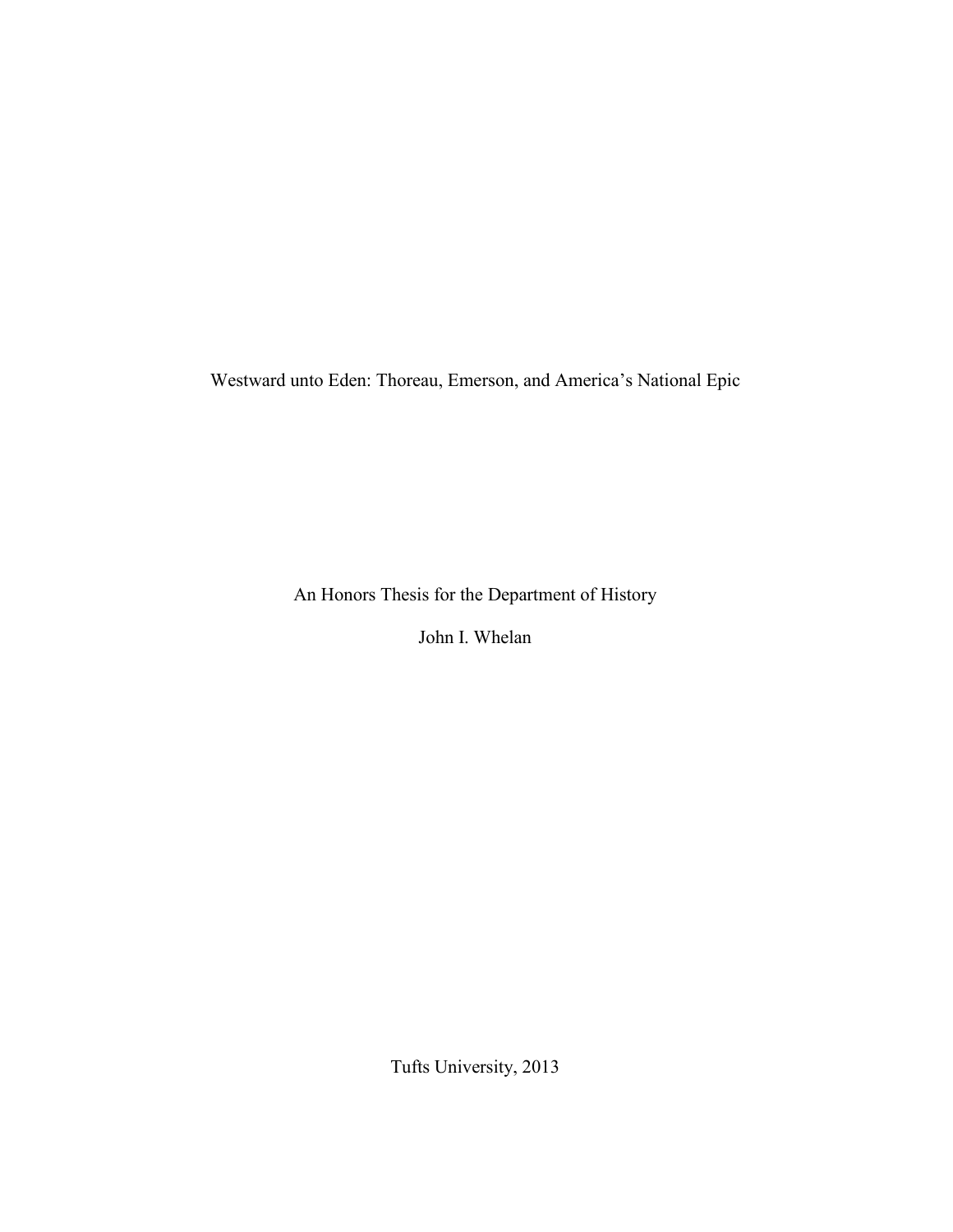#### *Acknowledgements*

This thesis could not have taken shape without the help of a great many people. Thanks to Professor Emeritus Jesper Rosenmeier for first bringing me to explore the Transcendentalists, and to Perri Meldon for encouraging me to research them. I am grateful to all those who acted as sounding boards for ideas both good and bad, including Professor of the Practice John Hodgman and Dean Emeritus Peter J. Deckers. Professor Timothy Patrick McCarthy deserves special thanks for his unique encouragement that spurred me towards this pursuit. As fellow thesis writers, Jeffrey Luz-Alterman and Benjamin Glass merit recognition: they both provided invaluable help as scholars and friends during this project through their criticism and proofreading of my work.

I am very indebted to Professor Alisha Rankin for her guidance and for her keen editor's eye: without her advisement, this thesis would simply not have been. Professor John Fyler functioned as reader and inspiration. The seeds of this thesis were planted during one of his many in-class anecdotes, and for them I will always be appreciative. Professor Heather Curtis saw additional possibility in this thesis, and her insight and excitement has compelled me to explore certain themes further, for which I am glad.

I would like to thank Professor Benjamin Carp for persuading me to not write my thesis about rum, as fun as the idea seemed, and Professor Tom Nicholas for entertaining the idea and providing me with access to the Historical Collections at Baker Library. Professor Carp motivated me to write this thesis and was a deeply formative influence during my undergraduate career, and for his guidance I am profoundly thankful.

My parents are the first two students of history I came to know; to them and to all of my family, I can only say thank you.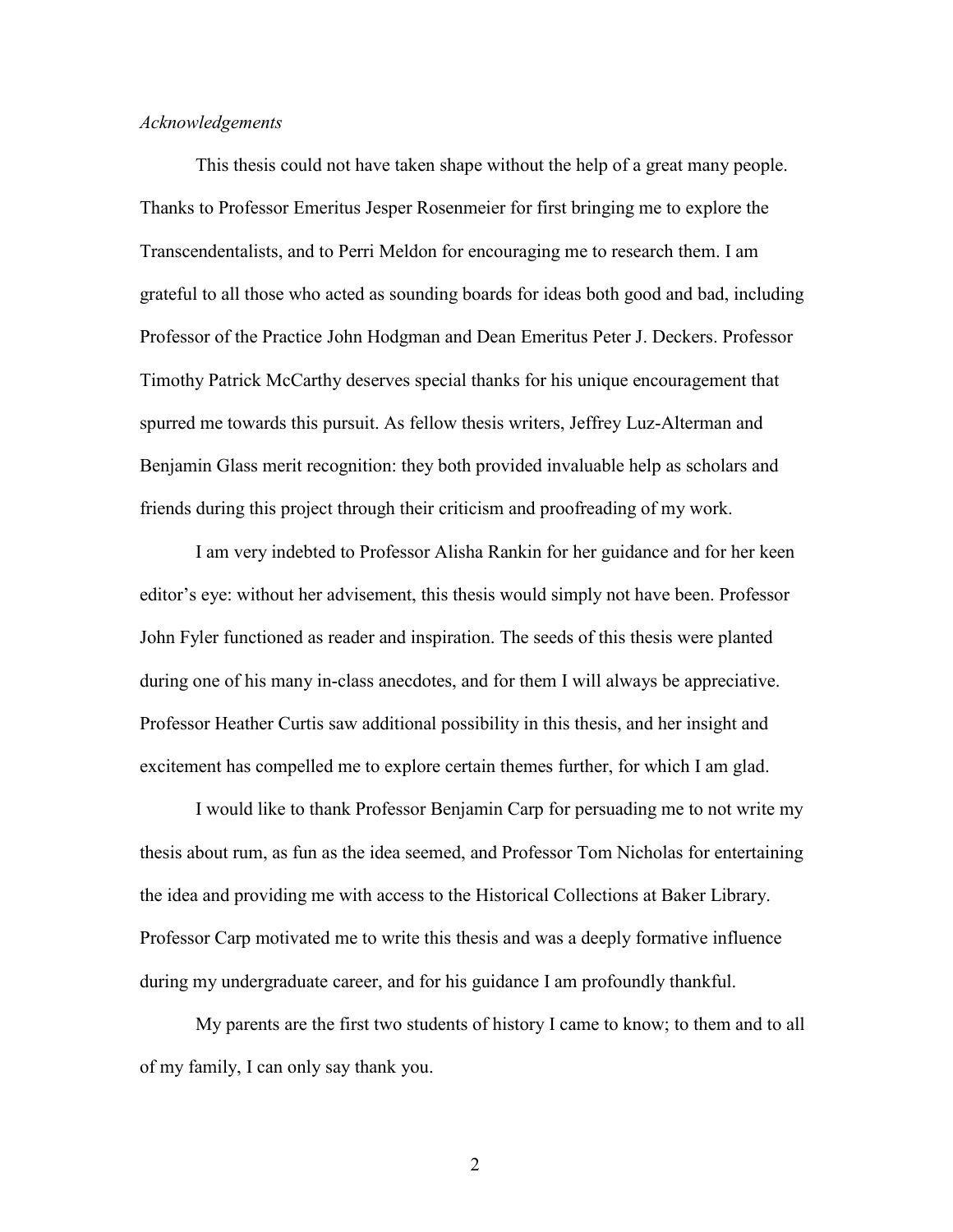# *Table of Contents*

| <b>Chapter One</b>                                                                                     |
|--------------------------------------------------------------------------------------------------------|
| Chapter Two                                                                                            |
| <b>Chapter Three</b><br>Eastern Edens: George Ripley, Bronson Alcott, and Transcendentalist Utopias113 |
| Conclusion                                                                                             |
|                                                                                                        |
| 137                                                                                                    |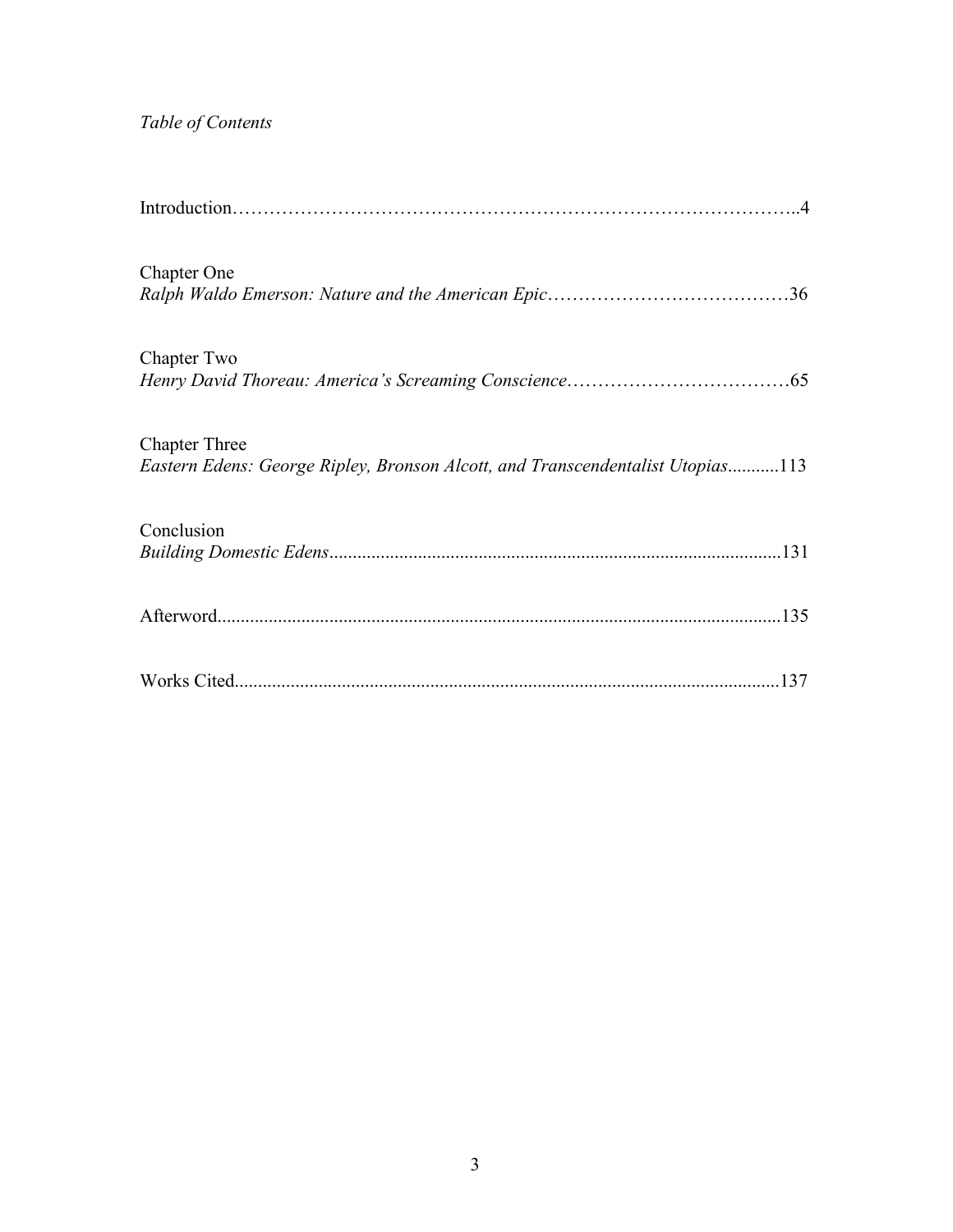#### *An Introduction*

The Transcendentalists, a group of philosophers based in Concord, Massachusetts and including luminaries such as Ralph Waldo Emerson and Henry David Thoreau, are well known for their works extolling the importance of self-awareness and the divinity of the natural world. They are somewhat less well known for their strong participation in the pastoral tradition, the literary elements of which reach back to Virgil; neither are they known for portraying their country in the context of Virgilian pastoralism, a tradition of its own which reaches back to early European settlers and colonial figures such as Cotton Mather. Most are seen as having opposed America's westward expansion in the midnineteenth century, even with a series of specific and moral conditions. But indeed, the Transcendentalists—particularly Emerson and Thoreau—were also pastoral writers, engaged with Virgil, and ultimately supported expansion.

In their seminal works, Emerson and Thoreau drew upon Virgilian pastoralism to cast America in an idyllic agrarian light, fashioning it as the New World's Eden. Moreover, through their pastoralism, Emerson and Thoreau saw the American wilderness as a source of purification for the American people. And as such, they supported the country's westward expansion—though only offered their support to the cause if those who settled the West adhered to a higher moral standard, one more befitting the pure wilderness, and one that was not yet found in American society. The process by which Americans would settle the west, in Emerson and Thoreau's estimation, would be the stuff of epic—specifically, stuff of a national epic that Americans had been clamoring for since settlement, a theme which I provide historical background for later in the introduction. The untarnished and vast West merited its own epic, both in poetic form and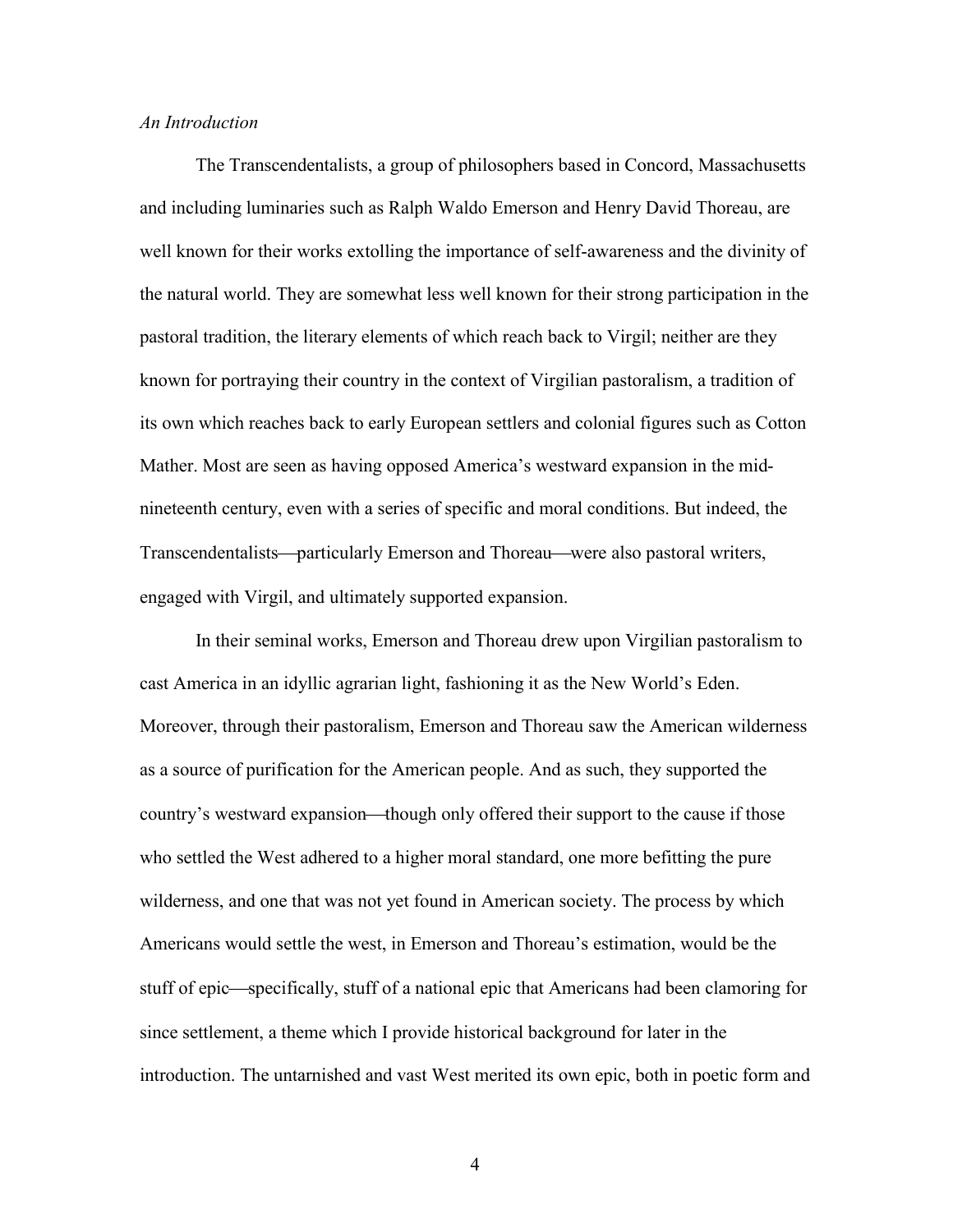in legend. They modeled their ideal settlers after the New England farmer: the New World's best example of pastoralism's virtue in action, and a clear example of their engagement with the Virgilian tradition.

Beyond Emerson and Thoreau, other Transcendentalists engaged with the idea of American pastoralism and America-as-Eden: two main examples are the Transcendentalists and utopians George Ripley and Bronson Alcott. Their utopian experiments, Brook Farm and Fruitlands respectively, represent the final extension of Transcendentalism's vision for America as a new Eden: through living an agrarian lifestyle, Ripley and Alcott believed they could reach a higher state of self-awareness and purity that Thoreau and Emerson felt they could find in the West. Both based in Massachusetts, Brook Farm and Fruitlands were physical manifestations of the belief Emerson and Thoreau shared—that New England farmers possessed the ideal moral character to unlock the potential of the wilderness. They were the final extension of Emerson and Thoreau's beliefs, and provide a counterpoint to the arguments that tie pastoralism to expansionism. This thesis argues that the Transcendentalists were ardent but conditional supporters of American expansionism, and that they gave their support in the older intellectual context of the American pastoral tradition. I will explore how Emerson, Thoreau, Ripley, and Alcott viewed the natural world, engaged with pastoral traditions, and envisioned how American expansion would succeed in unlocking the country's capacity for epic.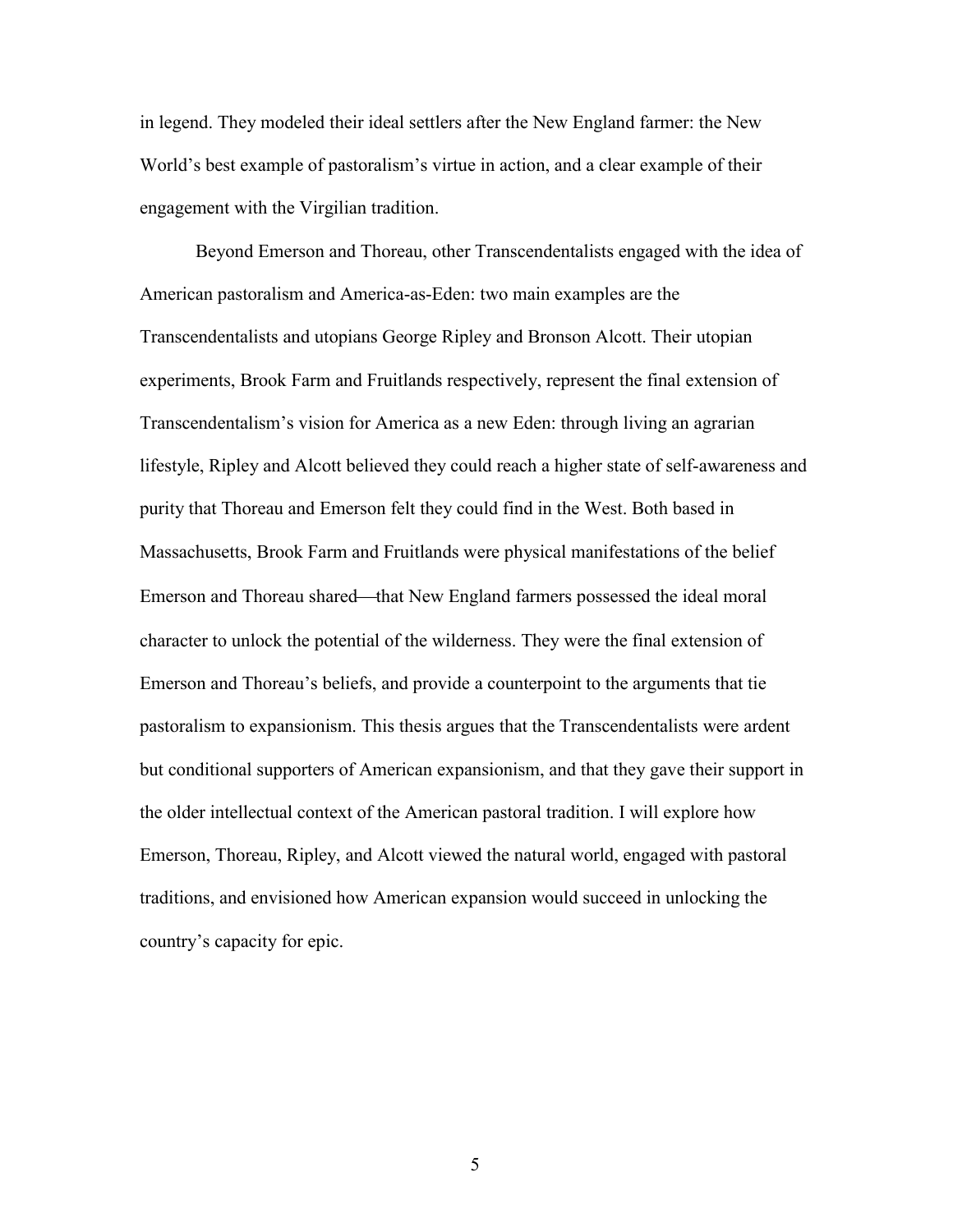# *Traditional Pastoralism*

From the first moments of European discovery through to the end of the midnineteenth century, America was frequently cast as a pastoral paradise and as a land of unprecedented potential. Early European settlers envisioned the continent as a staging ground for a New World epic, and the agrarian way of life that was standard from first settlement through to the mid nineteenth century encouraged the idea of America as an idyllic landscape. Fueling these projections of America-as-fertile-wilderness were the works of Virgil; his pastoral *Eclogues* and *Georgics* were widely beloved not only as poems of the earth that were immediately relevant to the New World, but also as poems that praised the kind of agrarian work ethic that was so ingrained in early American life.<sup>1</sup> The themes of Virgil's pastoral poems—living with and off of the land, celebrating the natural world, and the virtues of work—were deeply resonant with early core ideas of American life, and as such became widely popular with the educated American public as well as with American intellectuals from the seventeenth century onward.

Virgil's *Aeneid* also found a home amongst works that inspired visions of an American epic—though less popular with the educated American public as a whole, the *Aeneid* was a favorite and oft-invoked work of, among other luminaries, Cotton Mather, Thomas Jefferson, and John Adams. Where the *Georgics* and *Eclogues* were seen as romanticized representations of the potential of everyday life in America, the *Aeneid* (for those intellectuals who studied it) contained themes that were poignant on a national level. Virgil's epic tells the story of a divinely guided and transplanted people who were tasked with founding a new empire in a wild land. And while it is surprising, as Meyer

<sup>&</sup>lt;sup>1</sup> Meyer Reinhold, "Vergil in the American Experience," in *Vergil at 2000: Commemorative Essays on the Poet and his Influence,* ed. John D. Bernard (New York: AMS, 1986), 191.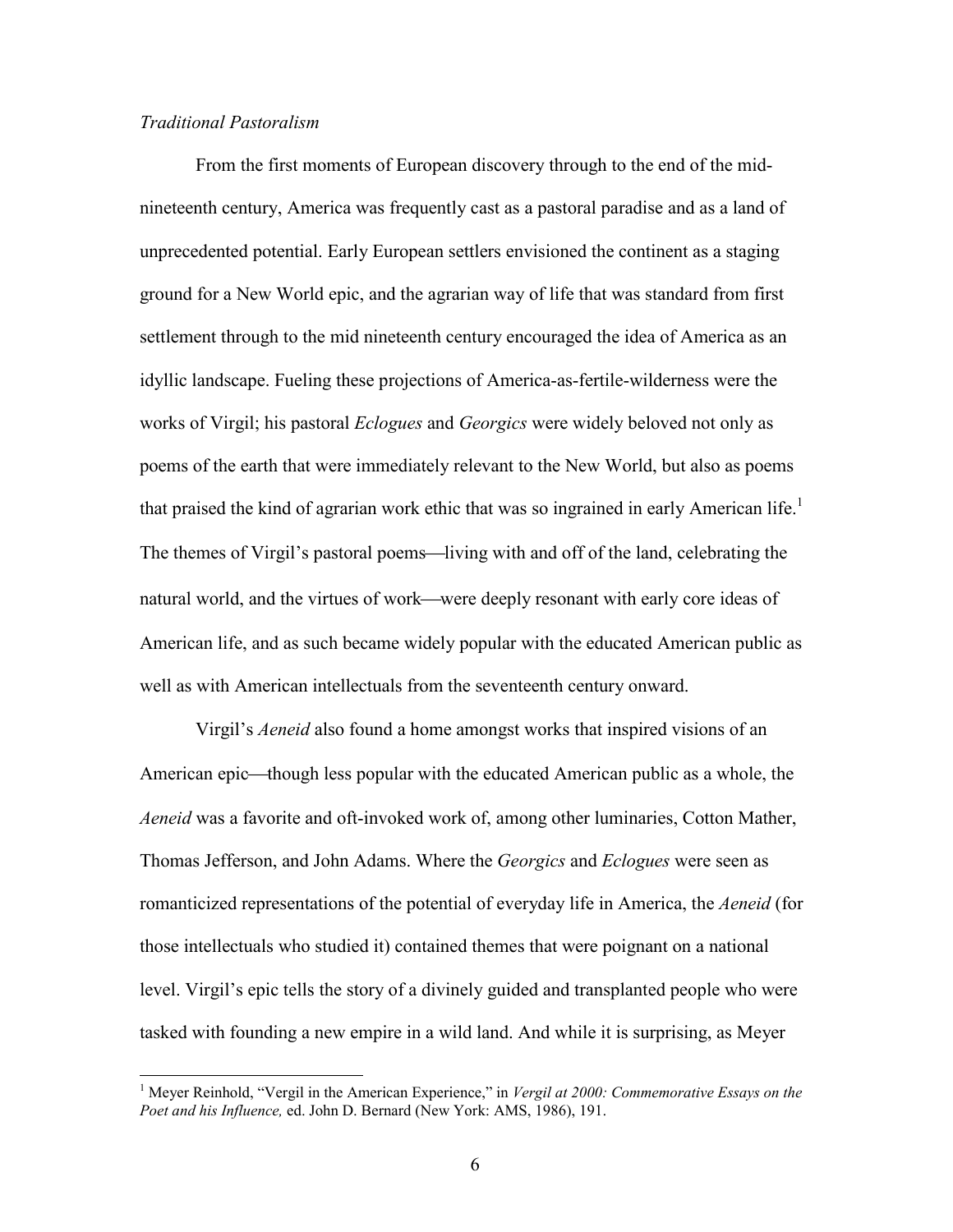Reinhold notes, that for all of its thematic relevance the *Aeneid* did not leave more of an impact on popular American thought and literature, $2$  it deeply impacted a select group of intellectuals and fostered an intellectual tradition of viewing America as the stage for a new epic—that is, the creation of a superior and divinely-guided society and nation. This tradition operated on two fronts: first, it demanded the creation of a literary American epic, which was seen as a crucial way to legitimize the young country's culture and intellectualism. More importantly, though, there existed a belief that America itself—the land and the wilderness so romanticized by the *Georgics* and *Eclogues*—held a physical capacity for epic that no place in the Old World possessed. The wonders and vastness of the American wilderness imbued the country with some mythical, epic power that would propel it to exceptional heights, if only the power could be tapped. Such sentiments are at the core of Jefferson's expansionist policy, as well as Manifest Destiny, though they existed both well before and after Jefferson. Cotton Mather stands as the most prominent example prior to the third president; after Jefferson, the nineteenth century produced a slew of intellectuals and scholars who continued the agrarian and expansionist tradition by building on Jefferson's ideas of Manifest Destiny. People such as Edward Everett bridged the gap from Jefferson to other nineteenth-century scholars, and in his calls for an American epic, Everett imbued a new generation with ideas of epic and American exceptionalism—indeed, the intellectual tradition grew, for after Everett's time, the Transcendentalists took up agrarianism and expansionism. Emerson and Thoreau were primary among those influenced Transcendentalists, and they represent the most politicized and philosophically impactful individuals who engaged with the tradition of

<sup>2</sup> Reinhold, "Vergil in the American Experience," 191.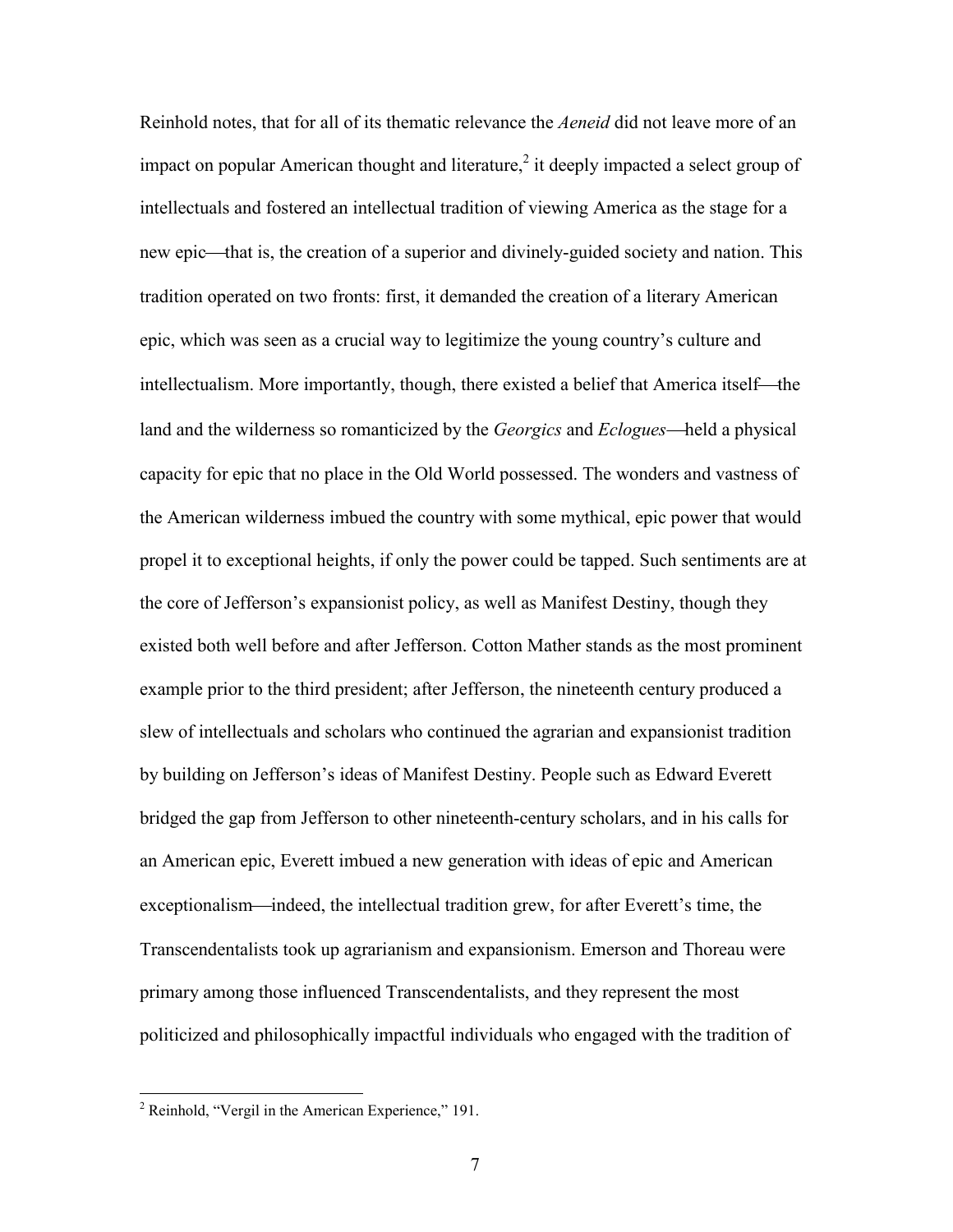America-as-epic. But while they forwarded a unique vision of an American mythology, they were far from the first to articulate these ideas.

#### *An Early American Epic*

Cotton Mather's magnum opus, *Magnalia Christi Americana*, stands as the first prominent invocation of the classical tradition in a discussion of the history and future of America. Mather opened the *Magnalia* with an epic proposition, proclaiming, "I write the wonders of the Christian religion flying from depradations of Europe to the American Strand," before borrowing the invocation of the *Aeneid* in a way that more fits the Puritan milieu: "The reader will doubtless desire to know what it was that "tot volvere casus / Insignes pietate viros, tot adire labors / Impulerit."<sup>3</sup> The lines of Virgil that Mather references originally appear as follows, in context: "Musa, mihi causas memora, quo numine laeso, / quidue dolens, regina deum tot volvere casus / insignem pietate virum, tot adire labors / impulerit. Tantaene animis caelestibus irae? $2^{34}$  Virgil's invocation of the muse sees him asking why Juno, not mentioned by name, was so irate at Aeneas that she caused so many troubles for the hero and forced him to wander, closing with the reflection, 'Can such anger dwell in the minds of heaven?' Virgil means for his audience to understand Aeneas' persecuted state right away, and for Mather to borrow these lines is no subtle deed—nor are his edits to them. By making the subject plural—changing "insignem pietate virum" to "Insignes pietate viros"—Mather allowed for all the Puritan forerunners to be included in this invocation (given the nature of the *Magnalia* as a

<sup>3</sup> Cotton Mather, *Magnalia Christi Americana* (Cambridge: Harvard, 1967), 25, quoted in John P.

McWilliams, *The American Epic: Transforming a Genre, 1770-1860* (New York: Cambridge, 1989), 18. <sup>4</sup> Virgil, *Aeneid*, I.8-11.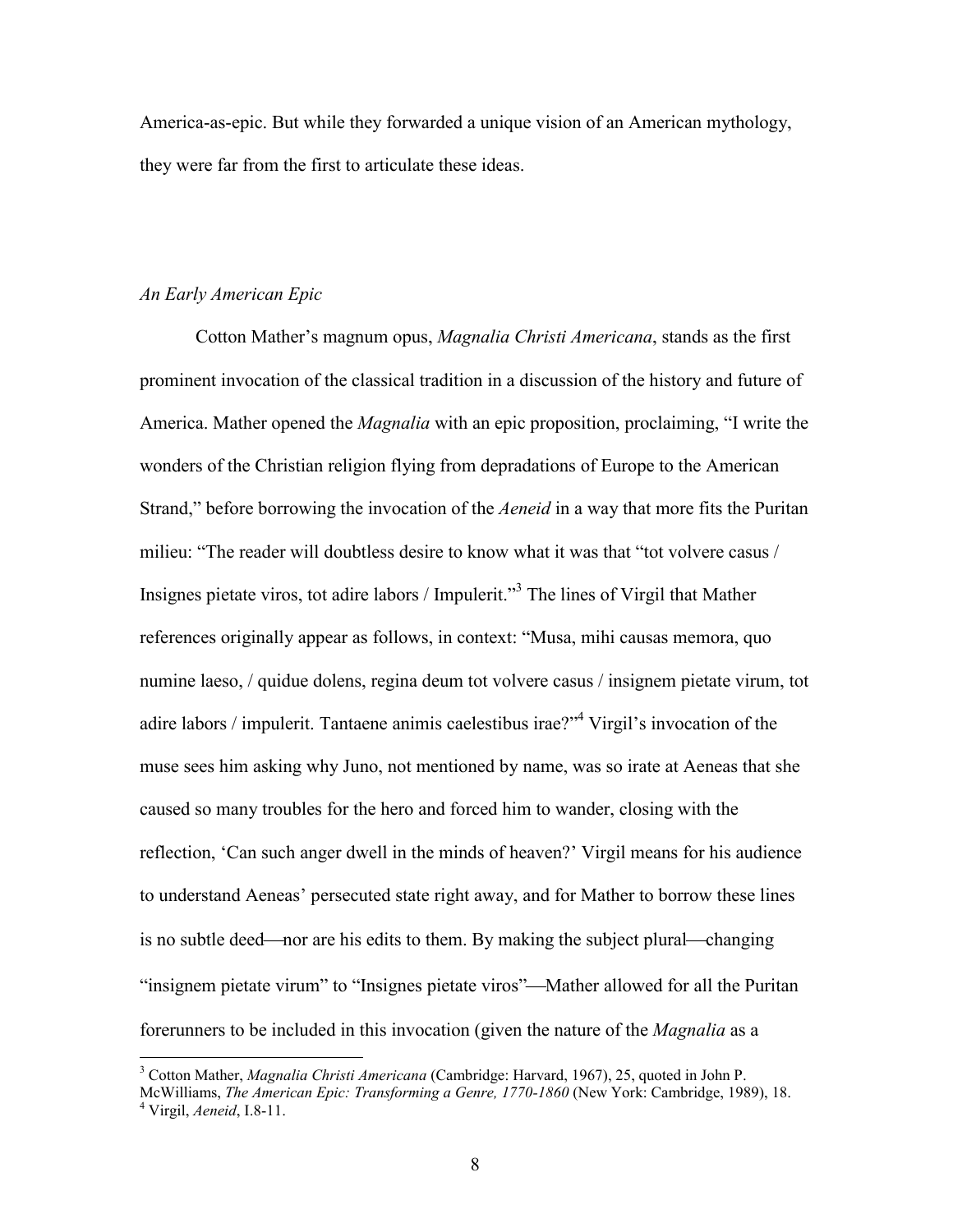religious history of America to date). Importantly, he cast his religious forefathers as so many Aeneases, driven from their homes by forces beyond their control, duty-bound to settle in a new land with divine encouragement. The plurality allows Mather to speak not of one individual or the exploits of one man, but instead of the entirety of the culture, a tradition that continues through centuries of literature, where praise goes not to an individual or to the country but to the American people.<sup>5</sup> For Puritans such as Mather, the New World was transformative, as if it gave them new sight. Jesper Rosenmeier has argued, quite intriguingly, that for early settlers, "the new world…was not necessarily a time and a place but a new way of perceiving and feeling about the old," and so conversion experiences and transformations of perspective would become a key part of the New England mind.<sup>6</sup> This trope indeed survives the centuries, and it emerges over and over again in Thoreau in his discoveries of the interconnectedness and beauty inherent in the natural world. Mather was so determined to cast the *Magnalia* as a Virgilian epic that he quotes directly from Virgil thirty times, and the majority of which come from the *Aeneid*. 7

William Bradford and John Cotton are two additional examples of early settlers who embraced the idea of American as Eden. Bradford, the one-time governor of Plymouth Colony, published his journals under the title *Of Plymouth Plantation,* and they eventually became a seminal account of the colony. His views of Plymouth Colony and of the colonists' mission in the New World, were very lofty, as evidenced by this selection from *Of Plymouth Plantation:*

<sup>5</sup> McWilliams, *The American Epic,* 18. 6 Jesper Rosenmeier, *The Language of Canaan* (XanEdu: 2010), 9-10.

<sup>7</sup> Reinhold, "Vergil in the American Experience," 193.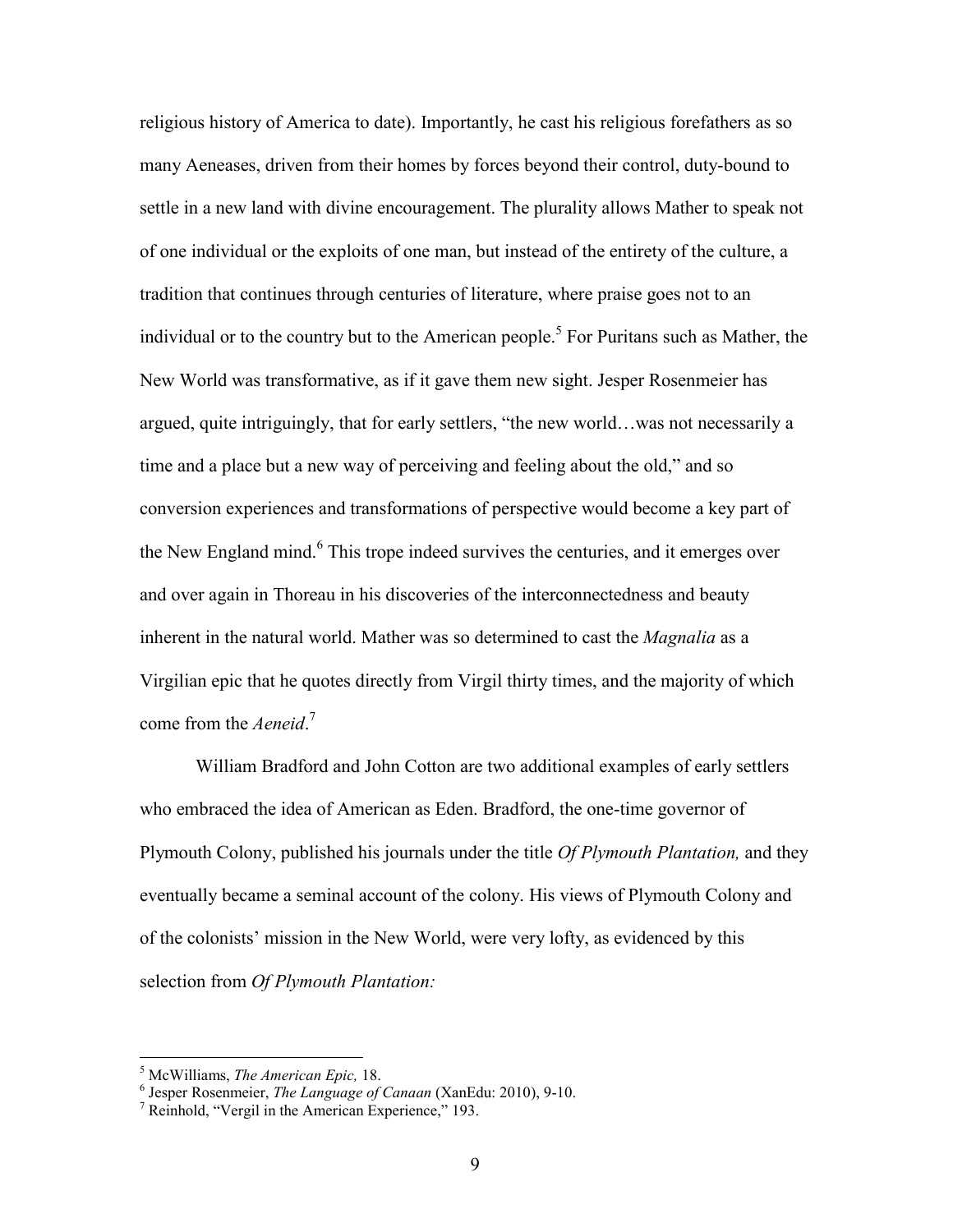I have had a longing desire to see with my own eyes something of that most ancient language and holy tongue in which the Law and Oracles of God were writ, and in which God and Angels spake to the holy patriarchs of old time; and what names were given to things from Creation. And though I cannot attain to much herein, yet I am refreshed to have seen some glimpse hereof, as Moses saw the land of Canaan afar off. $8$ 

Bradford has not minced words: he desired to see Eden, where God, the angels, and Adam and Eve conversed in a sort of ur-Hebrew, and where Adam named gave names to all of the natural world. He did not quite get to Eden in his stay at Plymouth Plantation, but Bradford does say he caught a "glimpse hereof." Jesper Rosenmeier notes that Bradford conceived of Plymouth as a "little handful of Israel" deposited in the New World, a tradition in keeping with Christian ideas that began to surface in medieval religious literature.<sup>9</sup> Christians had long since considered the settler's outpost and the agrarian village amidst the wilderness to be an ideal environment; they were seen as blessed places where humans could be closer to God. Moreover, Christians from the medieval era well through to Bradford's time and beyond saw cultivating the land and reaping its harvest as an example of God's love and the bountiful nature of his creation.<sup>10</sup>

John Cotton, teacher at the First Church of Boston, also viewed the Puritan's role in the New World as divinely inspired. Cotton utilized the theme of Abraham's journey to Canaan when preaching to his flock of New England Puritans about the hardships of their experience and the importance of perseverance. In Cotton's mind, the New England Puritans were following an experience similar to Abraham's, where the American

<sup>8</sup> William Bradford, *Of Plymouth Plantation* (New York: Knopf, 1952), xxviii.

<sup>9</sup> Rosenmeier, *The Language of Canaan,* 188.

<sup>&</sup>lt;sup>10</sup> Per Binde, "Nature in Roman Catholic Tradition," *Anthropological Quarterly*, vol. 74, no. 1 (January 2001): 19, accessed via JSTOR.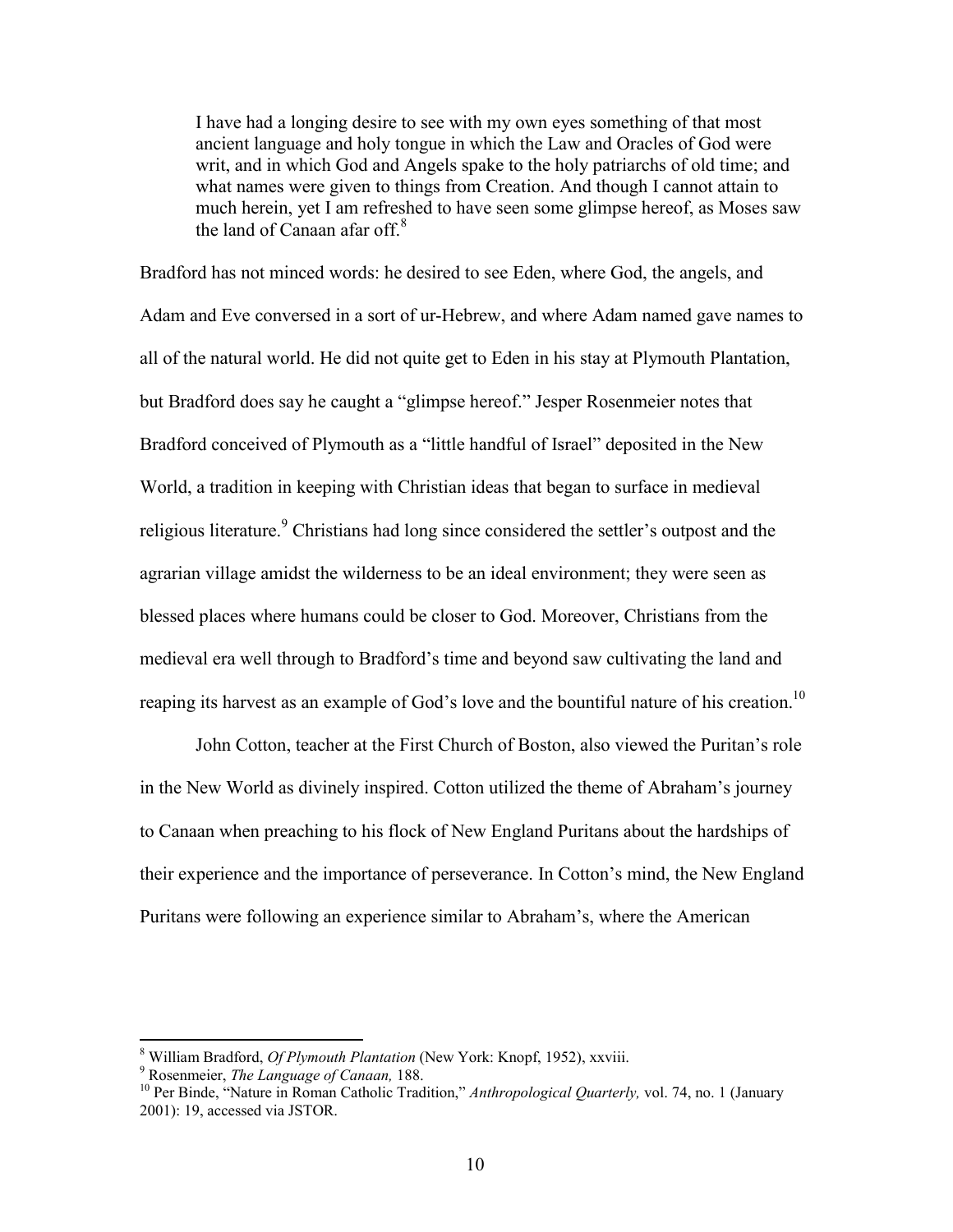continent was Canaan, and the vast lands were a gift from God ripe for the taking.<sup>11</sup> These early engagements with the America-as-Eden idea were almost strictly religious in nature: pastoralism hardly entered the language whatsoever. As time progressed, however, arguments positing that America would be the home of a new Eden broadened to include pastoralist language and imagery.

Samuel Sewall, the only judge who apologized for his role in the Salem Witch Trials, may stand for us as an intellectual and historical stepping stone from Mather to Thomas Jefferson. Apart from his involvement at Salem, Sewall is unique for his text *Phaenomena quedam Apocalyptica ad aspectum Novi Orbis configurata*, *Or Some Few Lines toward the Description of the New Heaven.* Published in 1697, Sewall's text perfectly illustrates the fusion between America's religious heritage and the pastoral and epic dream for the country's future. Through a series of exegetical twists and turns, Sewall painted America as the New Jerusalem, and affirmed America as a key component of the coming Millennium.<sup>12</sup> For the purposes of this paper, Sewall's ultimate significance comes in the form of one quotation he offers at the end of his essay, wherein he waxes on the pastoral beauty and national potential of America:

…[A]s long as any salmon, or sturgeon shall swim in the streams of Merrimack, or any perch, or pickerel, in Crane Pond…as long as any cattle shall be fed with the grass growing in the meadows…as long as any sheep walk upon Old-Town Hills…as long as any free and harmless doves shall find a white oak, or other trees within the township, to perch, or feed, or build a careless nest upon…as long as a nature shall not grow old and dote…so long shall Christians be born there; and being first made meet, shall from thence be translated, to be made partakers of the inheritance of the saints in light. Now, seeing the inhabitants of…New England…we may expect that their rich and gracious Lord will continue and

<sup>&</sup>lt;sup>11</sup> Jesper Rosenmeier, 'Spirituall Concupiscence': John Cotton's English Years, 1584-1633 (Lincoln, Lincolnshire: Ruddocks, 2012), 276.

<sup>12</sup> "Introduction," Reiner Smolinski, in Samuel Sewall, *Phaenomena quaedam Apocalyptica…Or, some Few Lines towards a description of the New Heaven,* 1697, ed. Reiner Smolinski. Accessed via Electronic Texts in American Studies database, Libraries at University of Nebraska-Lincoln.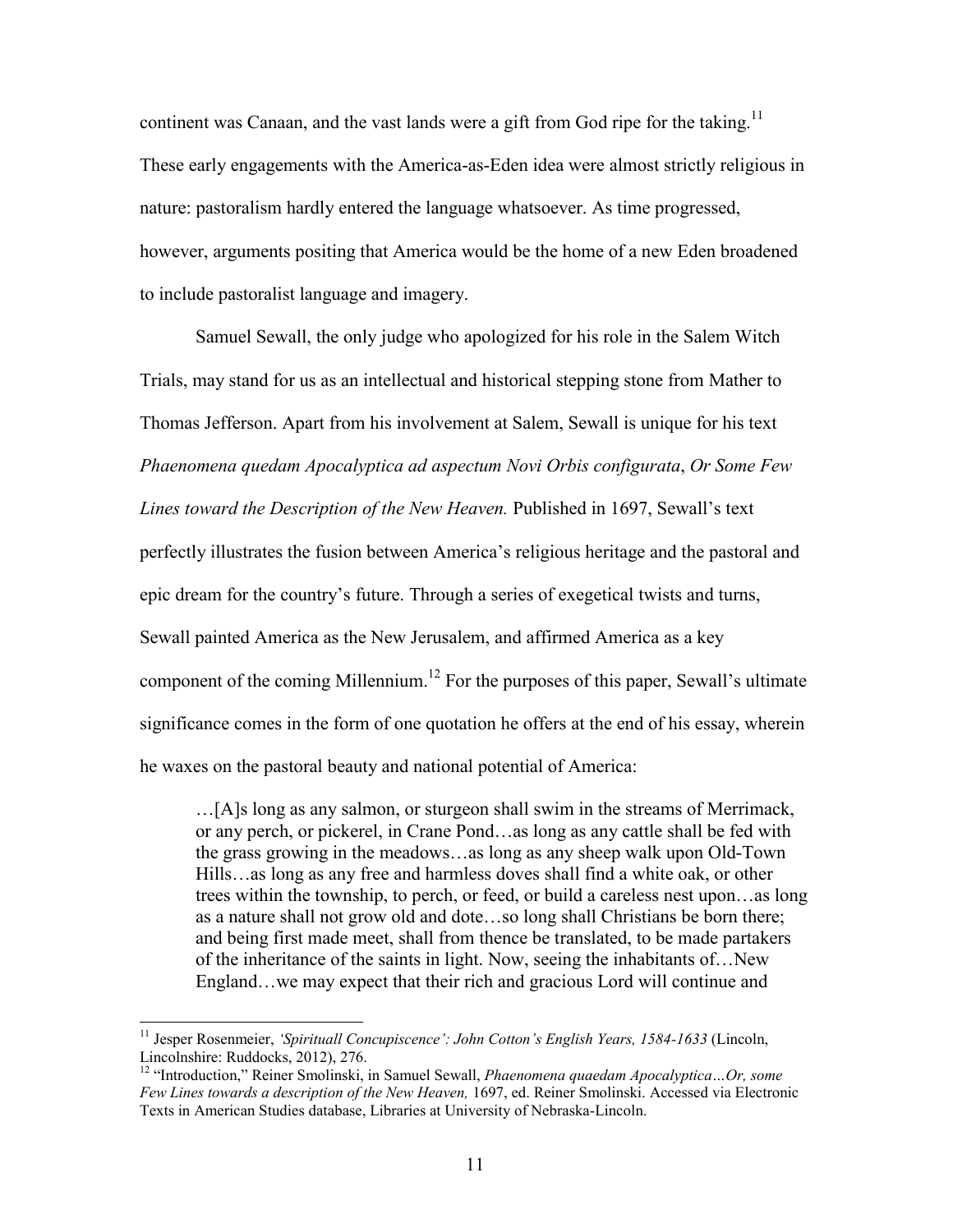confirm them in the possession of these invaluable privileges: *Let us have Grace, whereby we may serve God acceptably with Reverence and godly Fear. For our God is a consuming fire. Heb.* 12. 28, 29.<sup>13</sup>

Sewall has framed the natural beauties and bounties of America as a new Eden, a naturally rich and pastorally peaceful breeding ground for Christians, all overseen and bestowed upon a faithful people by their God. His language embodies so many classical elements of pastoral writing: he touches upon all forms of nature, from the landscape itself to animals of land and sea, before ending with invocations of a white dove (a classically Christian symbol) and a nod to nature itself. All of these elements are present together in Sewall's view of New England, and such is the setting for those Christian people who live there. In his description of the New England's natural harmony and Christian nature, Sewall connects one to the other, associating the maintenance and health of nature with the perpetuation of Christianity; not only does he make a strong pastoral argument for the importance of nature in a society, but he clearly casts New England as a new Eden. His language and pastoral approach create a logical midpoint between Mather's unbridled Christianity and Jefferson's agrarian focus. This theme of America as Eden resonates long beyond Sewall—we will next see it in Jefferson, but far beyond in Emerson, Thoreau, and both Ripley and Alcott as well.

# *Jefferson's Agrarian Vision and Manifest Destiny*

Among all of those who participated in the American pastoral and epic tradition, none had so great an impact in bringing the country to fulfill its epic potential as

<sup>13</sup> Sewall, *Phaenomena,* 69.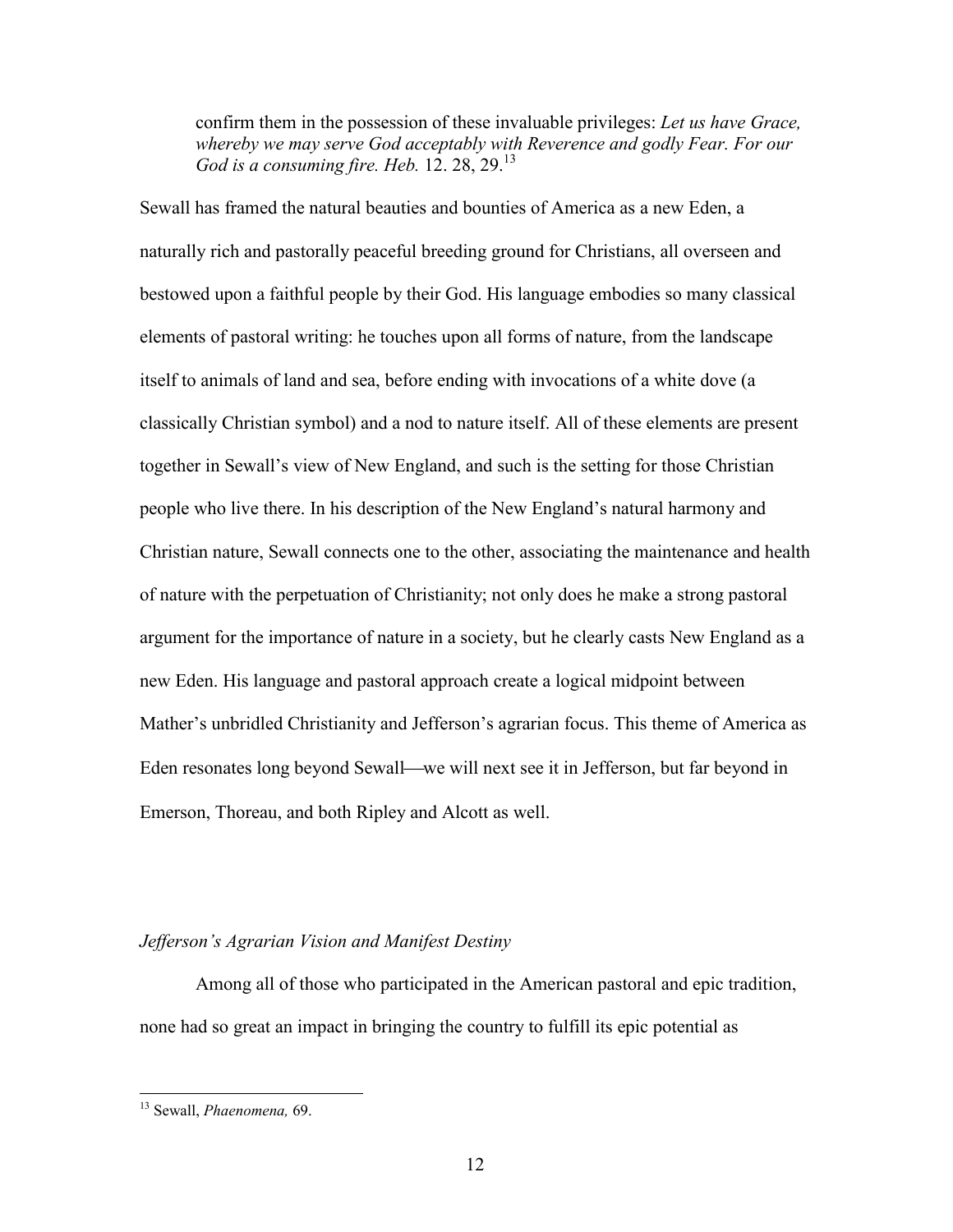Jefferson. Westward expansion was an ever-present force in America's history up to the time of the Transcendentalists, with vast expanses of fertile and materially rich land having constantly motivated settlers and frontiersmen to extend America's borders. While 'Manifest Destiny' as a phrase and idea did not emerge until the 1840s, coined then by Jacksonian expansionists who were eager to spread across the continent and sought justification for doing so, America has always been an expansionist country.<sup>14</sup> Historians have offered various explanations for the increase in expansionist interest over the course of America's history: Mark Joy, for one, suggests that the British motivations to expel the French and Spanish from North America were key drivers.<sup>15</sup> Both Joy and Kris Fresonke point to America's Puritan roots as a key cause, arguing that John Winthrop's religious dream for a city upon a hill evolved, by the early nineteenth century, into a semi-secular party rhetoric adopted by Jacksonians who saw land for the taking and indigenous peoples ripe to be Christianized.<sup>16</sup> Others, such as Peter F. Onuf, offer a more republican explanation for the rise of expansionist and even imperial language in America. Onuf notes that in the early years of America's nationhood, before Anglophobia set in, Americans were content to denounce only the institutions of monarchy and the corruptions of the system that they had fought against, but they had no issues with the ideas of empire and imperialism. In the late eighteenth century, ideas of making America into a republican empire emerged, acting as preludes to the more aggressive calls for continental dominance. Such expansionist ideology would later explode in the early to mid nineteenth century, first when the Monroe Doctrine appeared to satisfy desires for

<sup>&</sup>lt;sup>14</sup> Mark S. Joy, *American Expansionism: 1783-1860: A Manifest Destiny?* (London: Pearson, 2003), xxvixxvii.

<sup>15</sup> Joy, *American Expansionism*, xxvi.

<sup>16</sup> Kris Fresonke, *West of Emerson*: *The Design of Manifest Destiny* (Berkeley: California, 2003), 8-9.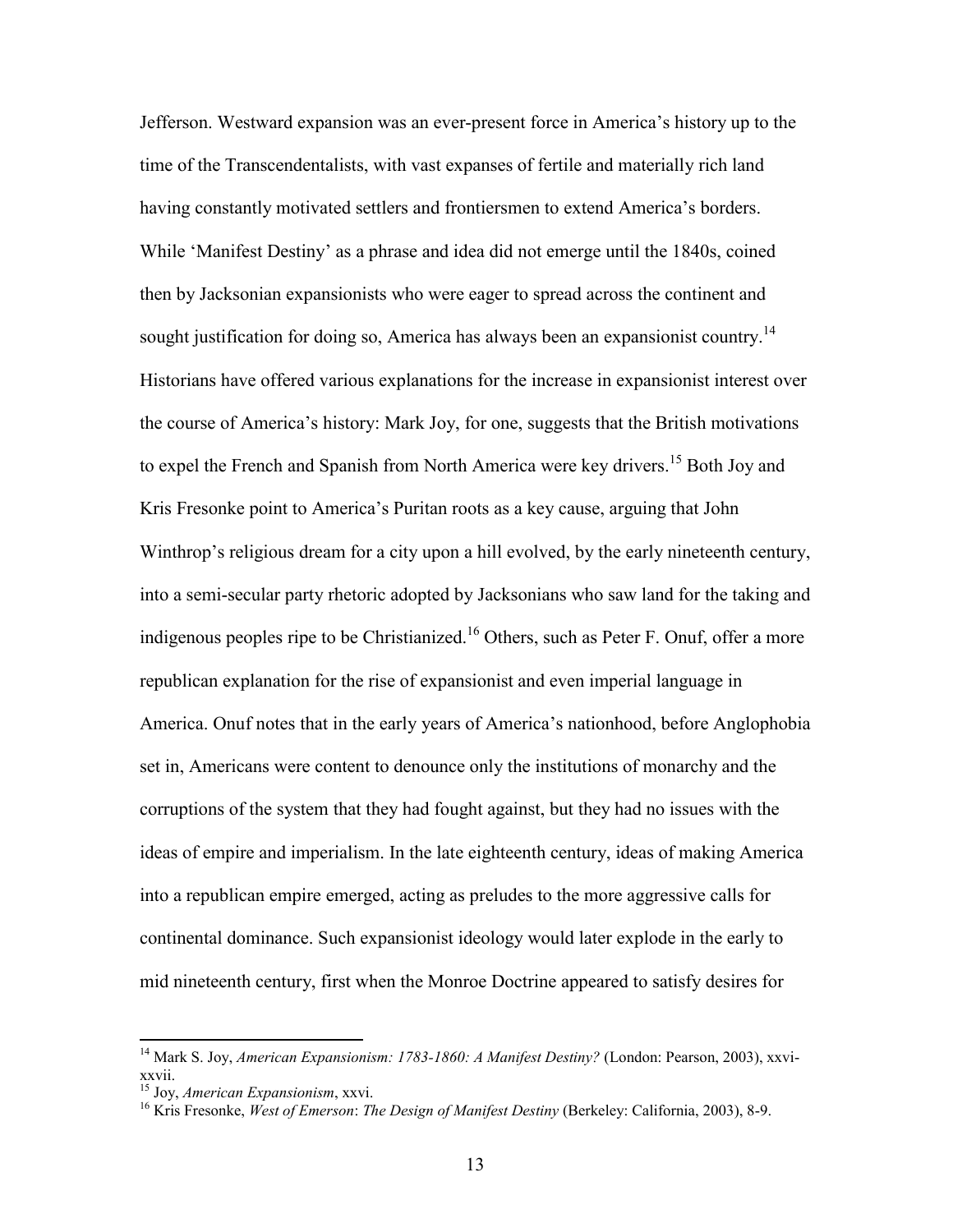hegemony in the Western Hemisphere, and later with the rise of Jacksonianism.<sup>17</sup> All of these arguments address root causes of America's early desire to expand—one might include the immediate economic interests of those settled there and entrenched in an agrarian economy as a motivating factor for expansion—but for whatever cocktail of explanations, America had always been expansionist.

The very act of colonizing America was an expansionist exercise, and things did not slow down after first contact. Jefferson's Louisiana Purchase stands out for most as the first and most prominent example of America's expansionist designs; while it certainly is the grandest example, it is far from the first—for that, one ought to rewind about forty years. In the aftermath of the Seven Years' War, France ceded all of its North American holdings east of the Mississippi to the British, but immediate westward expansion was not to be for American colonists.<sup>18</sup> In an attempt to maintain semi-stable relations with the Native American tribes living in the then-formerly French territories, George III declared that all lands west of the Appalachian Mountains were prohibited to settlers, to be left as essentially an early reservation.<sup>19</sup> The Proclamation of 1763, as it was formally known, proved deeply and immediately unpopular with colonists, and as Benjamin Carp has noted, engendered with white American settlers a deeper sense of resentment against their imperial overseers.<sup>20</sup> This resentment would prove to be so great that in the Declaration of Independence, one of the Continental Congress' grievances was

<sup>&</sup>lt;sup>17</sup> Peter S. Onuf, *Jefferson's Empire: The Language of American Nationhood* (Charlottesville: Virginia, 2000), 57-8.

<sup>&</sup>lt;sup>18</sup> Daniel K. Richter, *Facing East from Indian Country: A Native History of Early America* (Cambridge: Harvard, 2001), 187.

<sup>&</sup>lt;sup>19</sup> Joseph J. Ellis, *American Creation: Triumphs and Tragedies at the Founding of the Republic* (New York: Vintage, 2007), 162.

<sup>20</sup> Benjamin Carp, *Defiance of the Patriots: The Boston Tea Party & The Making of America* (New Haven: Yale, 2010), 147-149.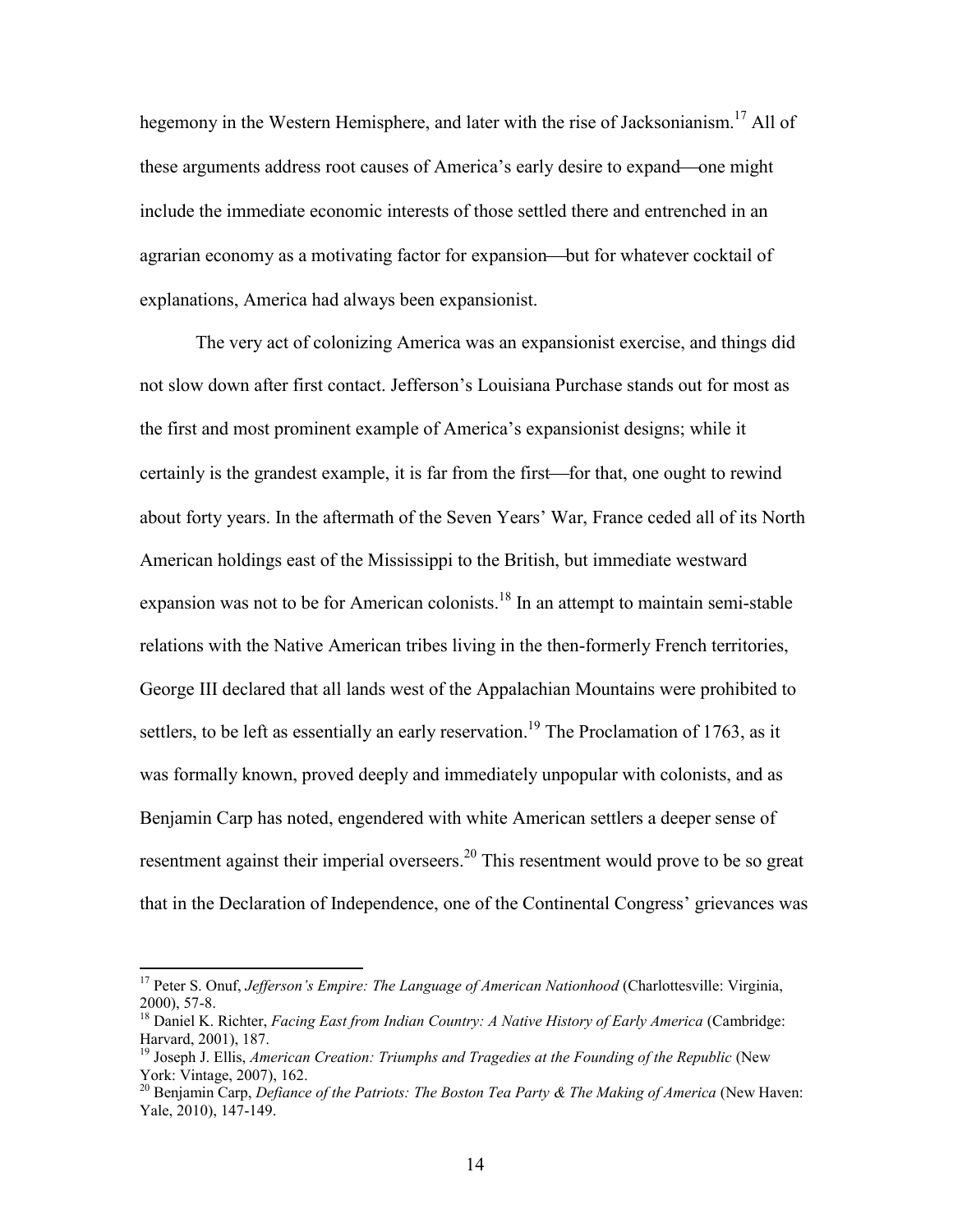that the king had "endeavored to prevent the population of these states; for that purpose obstructing the laws of naturalization of foreigners; refusing to pass others to encourage their migration hither, and raising the conditions of new appropriation of lands.<sup> $21$ </sup> The above grievance specifically targets the Proclamation of 1763 and the Quebec Act<sup>22</sup> as having been seriously inhibitive to the colonies' growth.<sup>23</sup> The anger colonists felt at being prevented from expanding translated cleanly into anger at their lack of autonomy; if they could not expand their own land holdings as they pleased, they saw themselves as simply cogs in Britain's imperial machine. Such was the importance of expansionism to American settlers, even at such an early date.

In the late eighteenth and early nineteenth centuries, Jefferson did more than any of his contemporaries to further an idea of an agrarian America, both through his philosophizing and his political actions. His republican ideology necessitated an agricultural society, as did his dream of expanding America into the western reaches of the continent. As Harry Watson has summarized, Jefferson's vision of republicanism required an agricultural society where small farmers worked their own plots of land and formed the majority of the populace, thereby imbuing the national government with a sense of individual liberty.<sup>24</sup> Before his presidency, Jefferson wrote *Notes on the State of Virginia*, a seminal American text that represents his pastoral sensibilities at their strongest (along with other, less-savory sensibilities). In *Notes,* Jefferson mused, "Those who labor in the earth are the chosen people of God, if ever he had a chosen people,

 $21$  Declaration of Independence, accessed via archives.gov.

<sup>&</sup>lt;sup>22</sup> One of the Intolerable Acts of 1774, the Quebec Act gave large territories between the Mississippi and the Proclamation Line of 1763 to the Province of Quebec, thus inhibiting colonial settlers' access to said lands.

<sup>23</sup> Richter, *Facing East from Indian Country*, 217; Onuf, *Jefferson's Empire*, 57.

<sup>24</sup> Harry L. Watson, *Liberty and Power: The Politics of Jacksonian America* (New York: Hill, Wang, 2006), 46.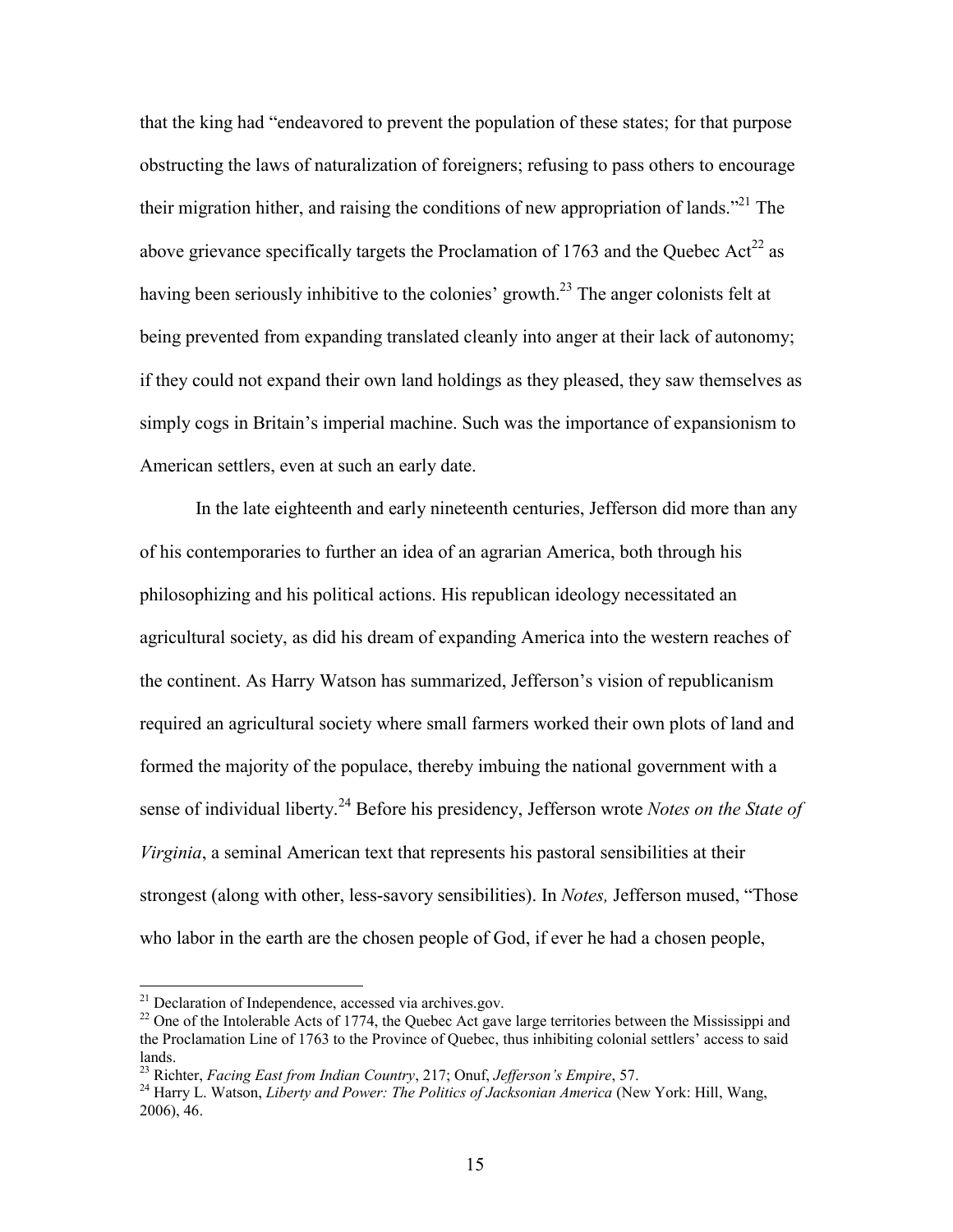whose breasts he has made his peculiar deposit for substantial and genuine virtue."<sup>25</sup> Jefferson's ideal society, then, was an agrarian one, and agrarianism was ideal because its practitioners were imbued with a sort of divine grace and a higher sense of virtue. His perception of yeoman farmers as fiercely and virtuously individual strongly colored his personal beliefs and politics, as Richard Hofstadter has noted; Jefferson even went so far as to state that "Farmers, whose interests are entirely agricultural…are the true representatives of the great American interest, and are alone to be relied on for expressing the proper American sentiments."<sup>26</sup> Such beliefs resonated strongly throughout the early nineteenth century, particularly with followers of Jacksonianism, and they appear in almost identical fashion in both Emerson's and Thoreau's writings.

Since he had already defined the ideal society for his young nation, Jefferson took great steps as president to create exactly that society—and through one political maneuver, he gave life to his agrarian dream and produced the most successful and immediate instance of expansion in the country's history. The Louisiana Purchase doubled America's size, stretching its land holdings west to the Rocky Mountains, north to the Canadian border, and south and west to the Gulf of Mexico, at once, as historians Henry Adams and Joseph Ellis have stated, transforming the United States into a world power.<sup>27</sup> Acquiring 828,000 square miles of land did one thing to the national mindset: the country's collective gaze and imagination for the future were cast westward. Jefferson, like Washington before him and Emerson and Thoreau after him, believed quite firmly that Europe was the past and the American west was the future. Moving to

<sup>25</sup> Quoted in Watson, *Liberty and Power*, 46.

<sup>26</sup> Richard Hofstadter, *The American Political Tradition: And the Men Who Made It* (New York: Vintage, 1989), 36-7.

<sup>27</sup> Ellis, *American Creation*, 207.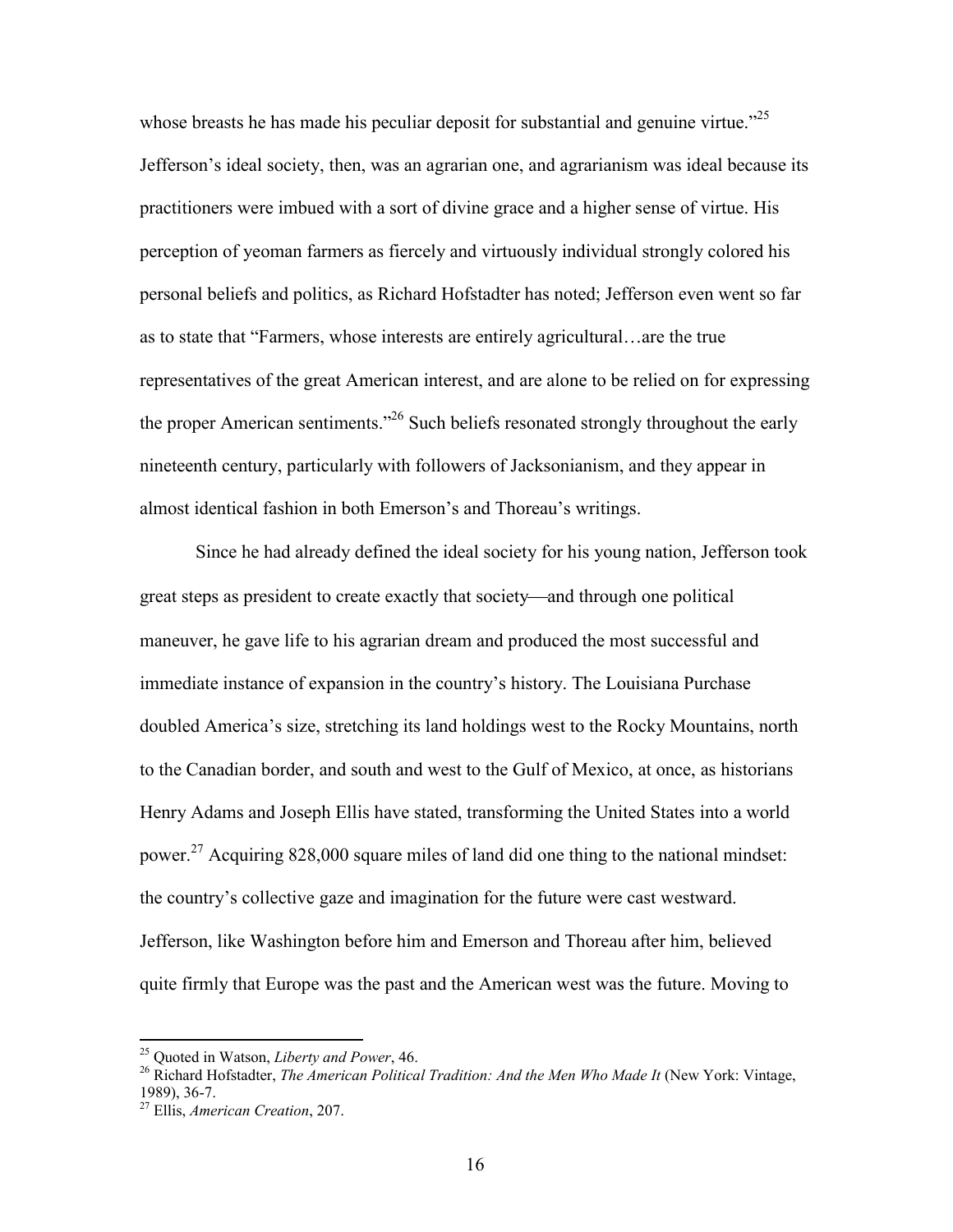acquire Louisiana and all its attendant territory ensured not only that America would have living room to spare, but it also erased the threat of a Franco-American conflict over control of North America, virtually ensuring America's hegemony in the New World.<sup>28</sup>

Jefferson deeply believed in the promise of westward expansion and saw great potential in the American west; truly he, like Mather and others before him, believed America to contain an epic and unique potential. In the years immediately following the Purchase, Jefferson's dream was forwarded: the Lewis and Clark expedition returned tales of natural wonders and the promise of the Pacific Ocean, but the glow was short lived. Historian Joseph Ellis observes that Jefferson did not choose to list the Louisiana Purchase among his greatest accomplishments as displayed on his tombstone; his reasons for not doing so are painfully evident in hindsight.<sup>29</sup> Jefferson's management of the Louisiana Purchase allowed for the extension of slavery to the new territories—at least in that there was no ban placed on slavery in the newly acquired lands, despite his longstated position that slavery ran exactly counter to America's republican values.<sup>30</sup> By acquiring such a grand amount of land all at once, Jefferson had knowingly and willingly opened the floodgates to settlers and by the nature of the purchase encouraged Americans to spread west in vast numbers, but by failing to raise the issue of slavery in these new territories, Jefferson embraced a sort of unconditional expansionism.<sup>31</sup>

The reasons why Jefferson considered the Louisiana Purchase a partial tragedy, or at least not among his greatest accomplishments, fall along the exact same lines. Emerson and Thoreau describe how the American west may achieve its true potential. The

 $^{28}$  Ibid., 210-214.

<sup>29</sup> Ellis, *American Creation,* 210.

<sup>30</sup> Ibid.*,* 234.

 $31$  Ibid. 232-4.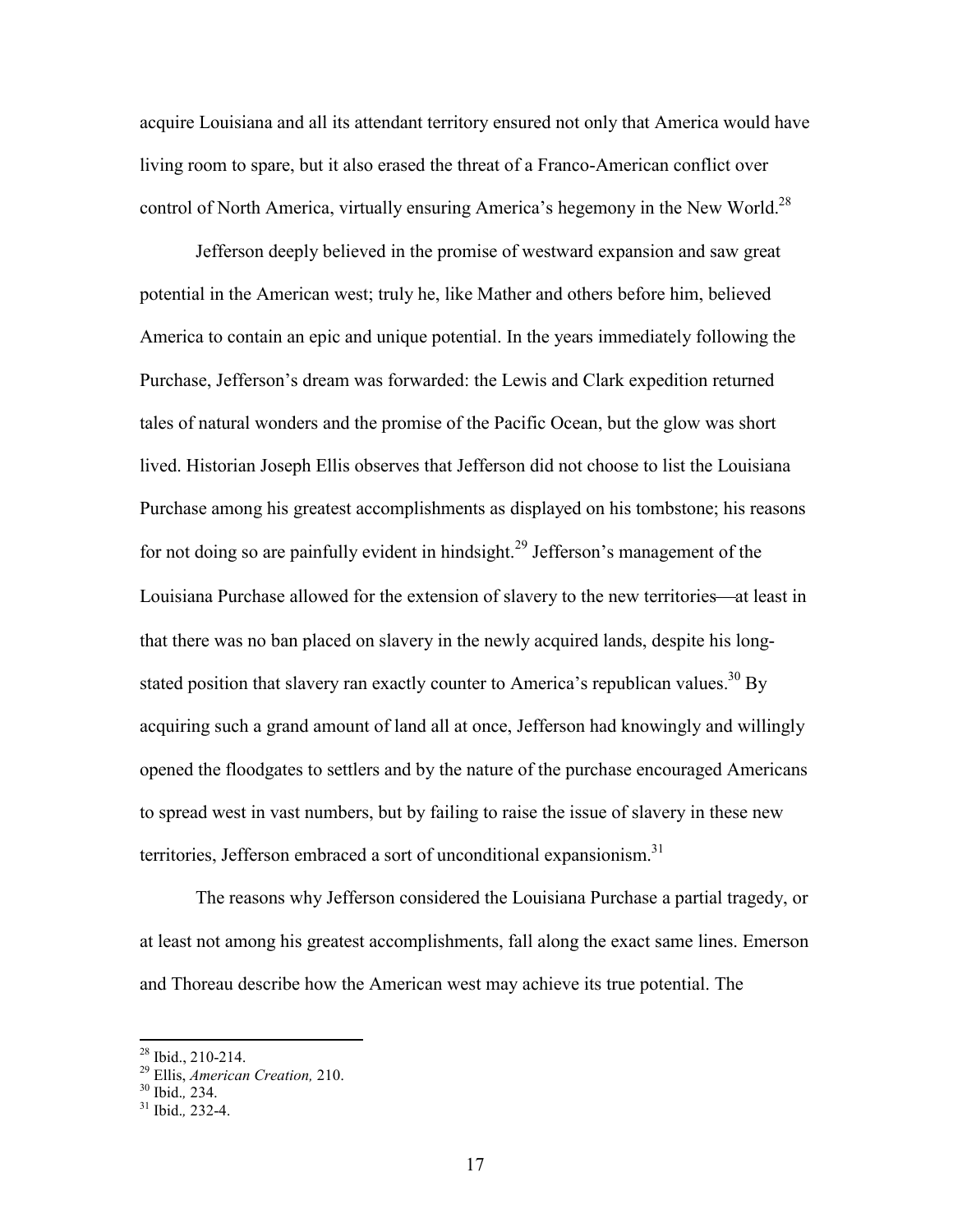developments Jefferson allowed to transpire are exactly what Emerson later cautioned against in the context of further expansion—and what Thoreau would come to caution against as well. The two Transcendentalists pay little attention to expansion's ruinous effect on Native American populations, but they both single out slavery as a corrupting influence capable of completely nullifying the promise of the west. Jefferson allowed slavery to be perpetuated in the lands acquired by the Louisiana Purchase, primarily because he wished to avoid sparking a debate over slavery that would lead to internal conflict—an irony, Joseph Ellis points out, given that Jefferson's inaction on the issue of expanding slavery into the Louisiana Territory became an issue in 1820 with the debate that resulted in the Missouri Compromise, placing the nation on a path to the Civil War.<sup>32</sup> Jefferson came to realize his failings in dealing with these two issues, and both Emerson and Thoreau after him warned of the exact same things in regards to how America might become exceptional through the power and potential of its western lands. As we shall see next, Thoreau and Emerson were very conditional supporters of westward expansion, though they both had their criticisms of the government's role in forwarding an agenda of Manifest Destiny.

Jefferson saw the territorial expansion of his country that he achieved through the Louisiana Purchase as expanding an "empire of liberty," a statement that was immediately deeply ironic, considering how westward expansion stripped Native Americans of their lands and liberties, and a strongly nationalistic and xenophobic statement. The "empire of liberty" was one of liberty for white Americans; the possibility of having such liberty came at the cost of expelling the French from North America and

<sup>32</sup> Ellis, *American Creation,* 236-239.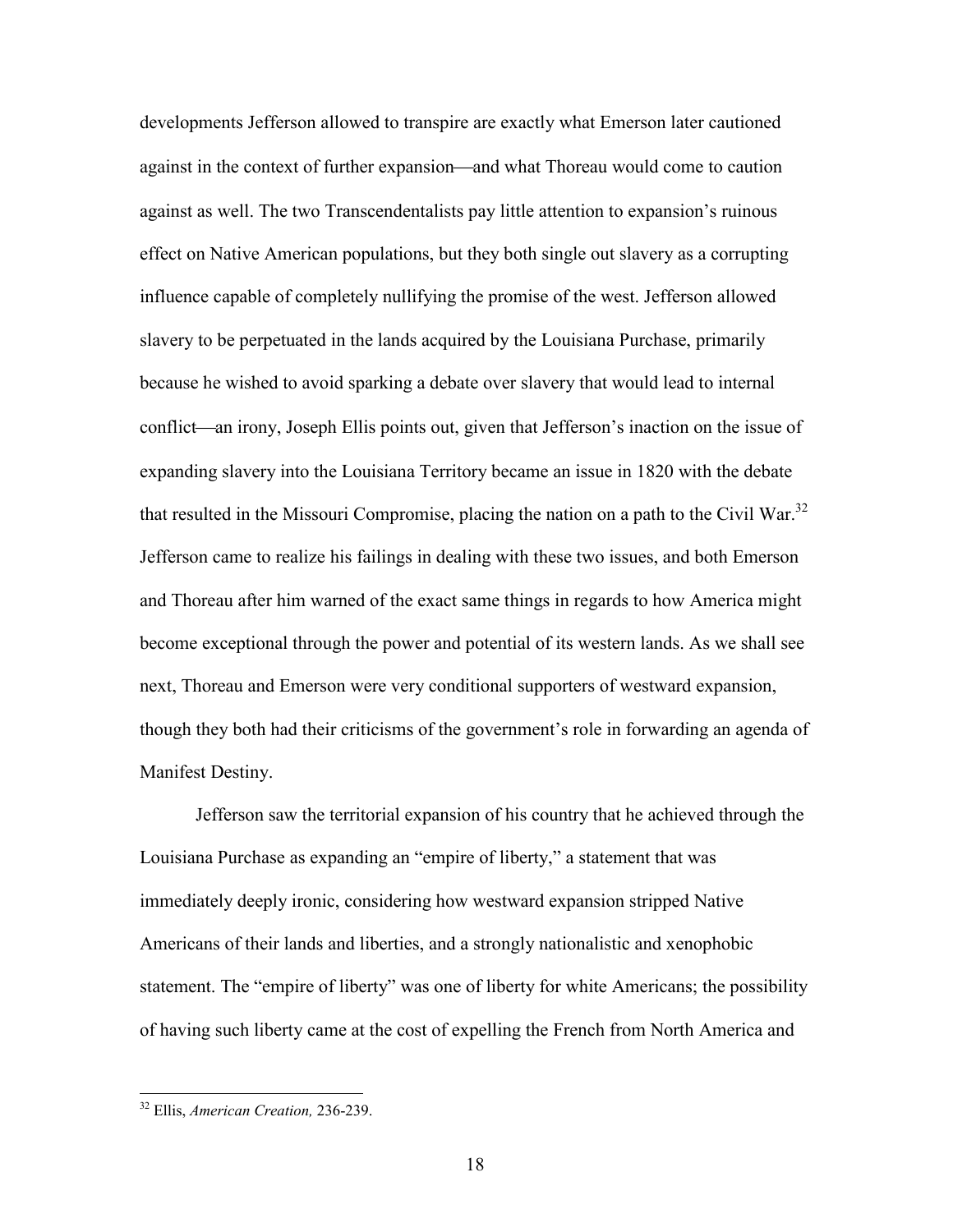disenfranchising the native populations that lived in the American West, as would gradually happen over the nineteenth century.<sup>33</sup>

More than anything, the Louisiana Purchase stands as the largest stride towards achieving America's epic potential that its leaders and intellectuals long saw as divinely ensured. Jefferson himself promised, in a letter to James Madison, that with the acquisition of territories from the Purchase, "we should have such an empire for liberty as she has never surveyed since the creation: and I am persuaded no constitution was ever before so well calculated as ours for extensive empire and self government."<sup>34</sup> His prediction of an empire of liberty the likes of which have never been seen since God's creation of the earth certainly appears bold—but more importantly, it furthers the Puritan idea of the 'city upon a hill,' translating it to an imperial and continental scale. Of course, the western "empire of liberty" would not exist were there not individuals to populate its new lands, and in Jefferson's vision, the waves of settlers that would roll into America's newly bought frontier would be the farmers and homesteaders of his agrarian visions. Emerson, Thoreau, and both Ripley and Alcott after them came to offer their own transcendentalist spin on Jefferson's ideal agrarian society; ultimately, they all came to support the core beliefs Jefferson held about agrarianism and its enriching powers, but the four Transcendentalists made a point of holding their country and its people to a higher moral standard than Jefferson did.

<sup>33</sup> Joy, *American Expansionism: 1783-1860,* 19; Ellis, *American Creation,* 233.

<sup>&</sup>lt;sup>34</sup> Thomas Jefferson to James Madison, April 27, 1809, via Library of Congress online.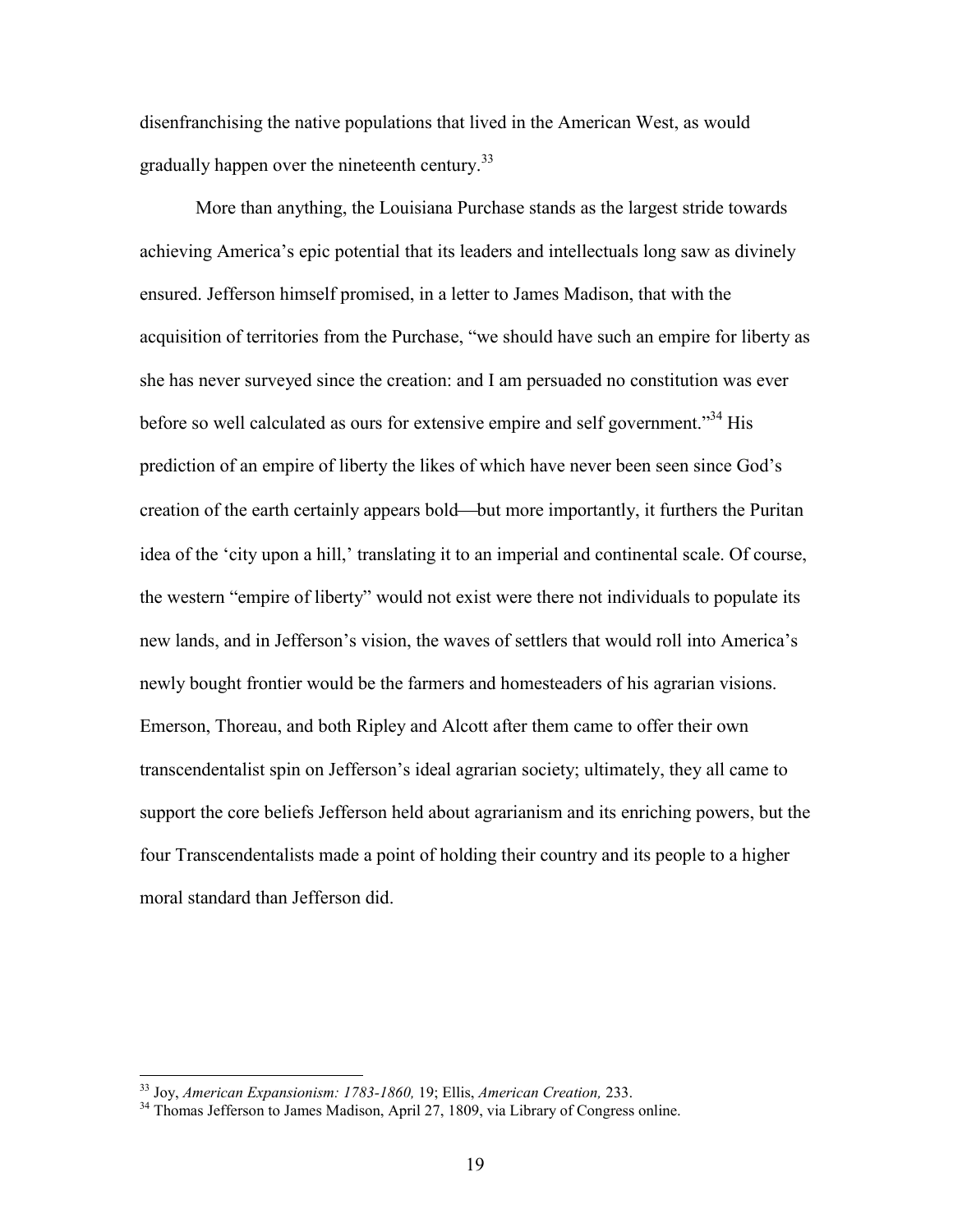# *Intellectual Transitions in the Antebellum Years*

America's epic potential and national expansion remained a popular topic after the Louisiana Purchase, and ideas of American epic were highly present in the minds of the intellectual elite during the Early Republic. John McWilliams points out Edward Everett's 1824 Phi Beta Kappa speech at Harvard—a mere thirteen years before Emerson would deliver his famous "American Scholar" address—as a strongly Virgilian example of epic's role in developing American culture. In Everett's speech, there is a predominant understanding held between speaker and audience that all great cultures and nations must produce appropriately great epic literature. America, Everett believes, is too grand to go without an epic—he quotes George Berkeley about the westward expansion of empire, a sentiment Thoreau touches later, and then muses:

There are no more continents or worlds to be revealed; Atlantis hath arisen from the Ocean…There are no more retreats beyond the sea, no more discoveries, no more hopes. Here then a mighty work is to be fulfilled, or never by the race of mortals  $35$ 

He encourages the dissemination of American ideals across the continent, as his rhetoric is laced with the liberal republican ideology befitting the thinkers of the Early Republic—but the important aspects are that Everett, like so many others, sees America as a place worthy of the status of Homeric and Virgilian epic, as a kind of final frontier in both a literal and metaphorical sense for human accomplishment on the grand scale of epic. Everett's focus on epic is not accidental: we have seen Mather's disposition for the genre, but many furthered the between 1700 and the early nineteenth century. Jefferson and Adams stand out among a crowd of neoclassicist Founding Fathers with their

<sup>35</sup> Edward Everett, *An Oration Pronounced at Cambridge, Before the Society of Phi Beta Kappa* (New York: J.W. Palmer, 1824), 39.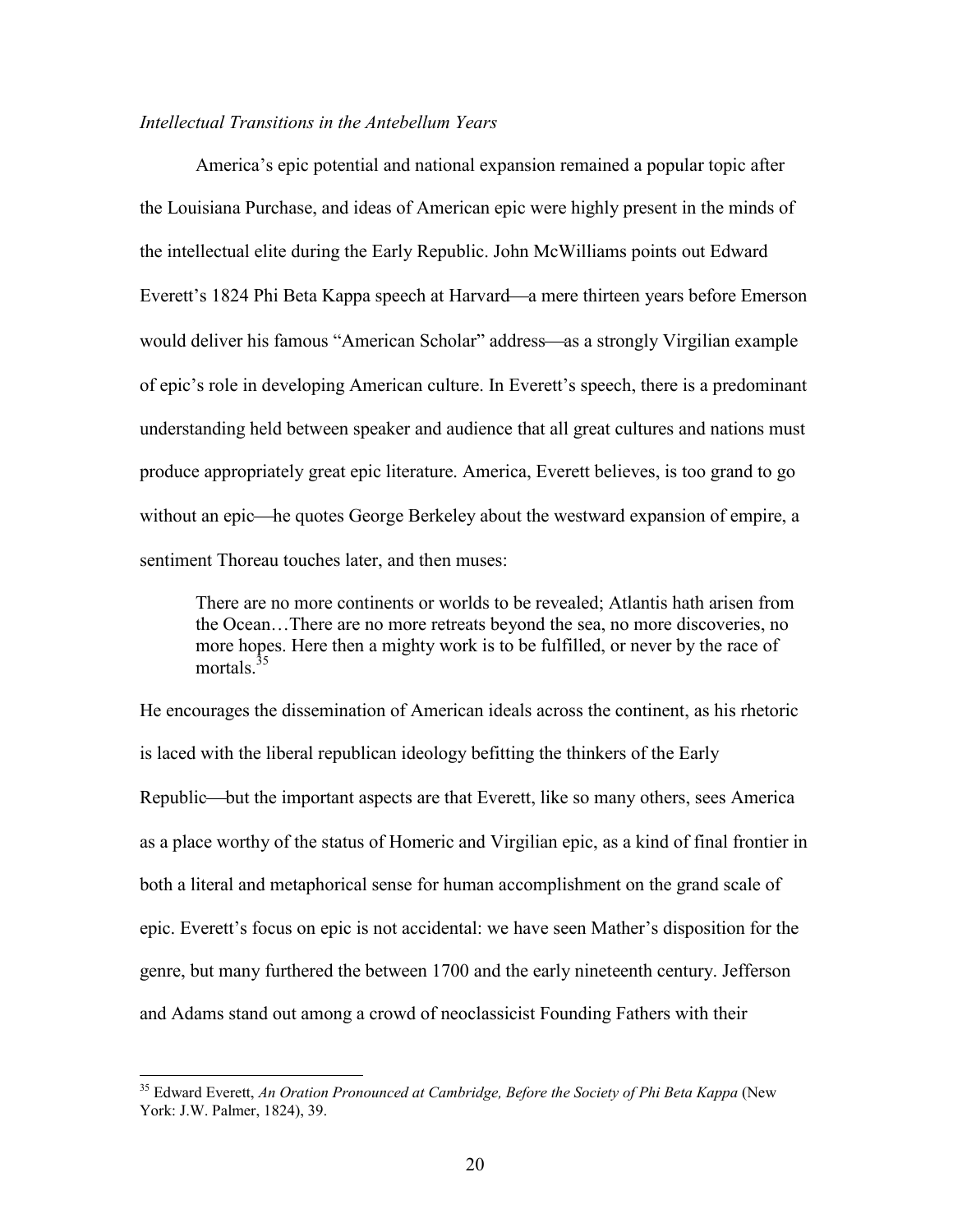unrivaled love of classics: Adams was perhaps more devoted to Virgil than Jefferson, but Jefferson embraced the entire epic tradition, as evidenced in his familiar quote, "But as we advance in life…things fall off one by one, and I suspect that we are left with Homer and Virgil, perhaps with Homer alone."<sup>36</sup> Virgil's pastoralism was loved and adopted by many from the seventeenth to early nineteenth centuries in the *Georgics* and *Eclogues*, perfect for the American—and particularly New England's—lifestyle that so valued work ethic and interacting with and living by the land.<sup>37</sup> Everett's classical tendencies, then, are no accident, appearing when they do in a long tradition, and his message of carrying Greco-Roman epic into the American context did not fall on deaf ears: he was professor to both Emerson and Thoreau while they were at Harvard, and the ideas of American exceptionalism through epic status are deeply ingrained in both men's work.<sup>38</sup>

# *The Transcendentalists*

Transcendentalism was America's first homegrown philosophical movement. Birthed in Concord in the 1830s, Transcendentalism arose from a theological debate between two factions of Unitarian clergy in nineteenth-century New England: "New Light" proponents of religious revivals and their "Old Light" opponents. Emerson and other Transcendentalists-to-be saw the Old Lights—who composed the entirety of the established Unitarian intellectual and theological elite, largely based at Harvard Divinity School—as stymieing the intellectual capacities and traditions of both Massachusetts and

<sup>36</sup> *Writings of Thomas Jefferson,* Memorial Edition (Washington: 1905), 18:448, quoted in Reinhold, "Vergil in the American Experience," 195.

<sup>&</sup>lt;sup>37</sup> Reinhold, "Vergil in the American Experience," 190.

<sup>38</sup> McWilliams, *The American Epic,* 20.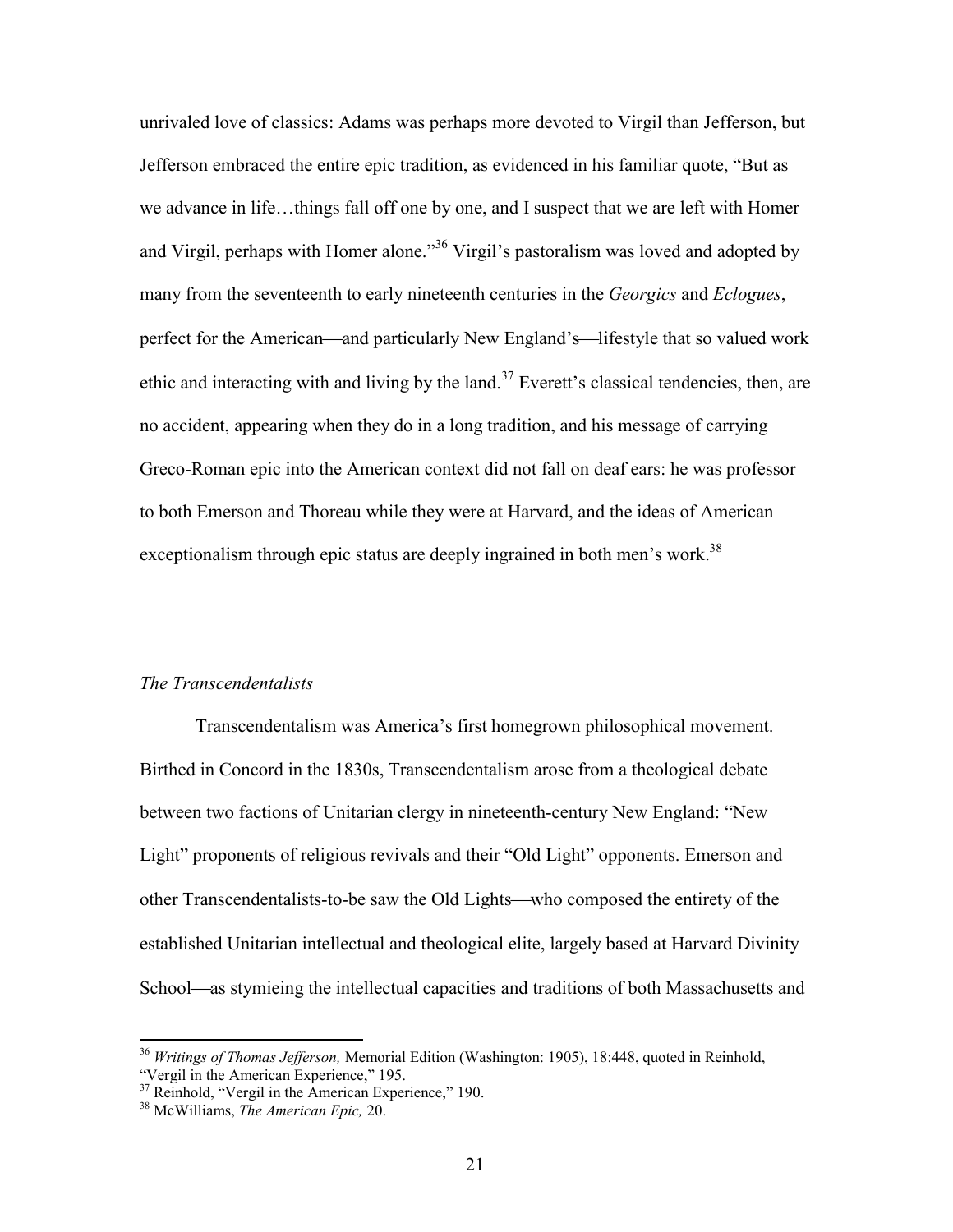America.<sup>39</sup> Transcendentalist thinkers drew their inspiration largely from German philosophy, particularly from the Idealist school of thought from Kant to Hegel, while German theologians such as Emanuel Swedenborg were primary influences as well.<sup>40</sup> From this German philosophical foundation—that will be explored more in Chapter 1—arose a belief common among Transcendentalists (perhaps the only such commonality) in the primacy of self-awareness, self-consciousness, and an individual's perception.<sup>41</sup> Beyond this idea, there does not exist one particular thing which unifies the Transcendentalists under one philosophical banner or creed—indeed, the movement draws its uniqueness from the great disparity of thought among its participants.<sup>42</sup>

By the 1840s, Transcendentalism became a well-known national phenomenon, led by Ralph Waldo Emerson, and guided by other prominent figures such as Margaret Fuller. Ministers such as George Ripley participated in the movement, and Emerson's protégé, Henry David Thoreau, was among the more enthusiastic members. Nathaniel Hawthorne was perhaps the movement's most famous half-member; something of a social Transcendentalist, he never committed to the philosophy over his Romantic fiction. The movement's definitive works largely come from Emerson and Thoreau: Emerson's essays, "Nature" and "Self-Reliance" have enjoyed great staying power, while Thoreau's essay "Civil Disobedience" and *Walden* have gained relevance and reach over time. Of course, there are many more individuals and noteworthy works to emerge from the Transcendentalist movement, but an exploration of them would necessitate a very different paper. For the purpose of this thesis, Emerson, Thoreau, Ripley, and the

<sup>39</sup> Philip Gura, *American Transcendentalism: A History* (New York: Hill, Wang, 2007), 5-10.

<sup>40</sup> Gura, *American Transcendentalism*, 12, 59.

<sup>41</sup> Gura, *American Transcendentalism*, 12.

<sup>42</sup>Joel Myerson, Sandra Harbert Petrulionis, Laura Dassow Walls, "Introduction," in *The Oxford Handbook of American Transcendentalism,* eds. Joel Myerson, et al., (New York: Oxford, 2010), xxiii-xxiv.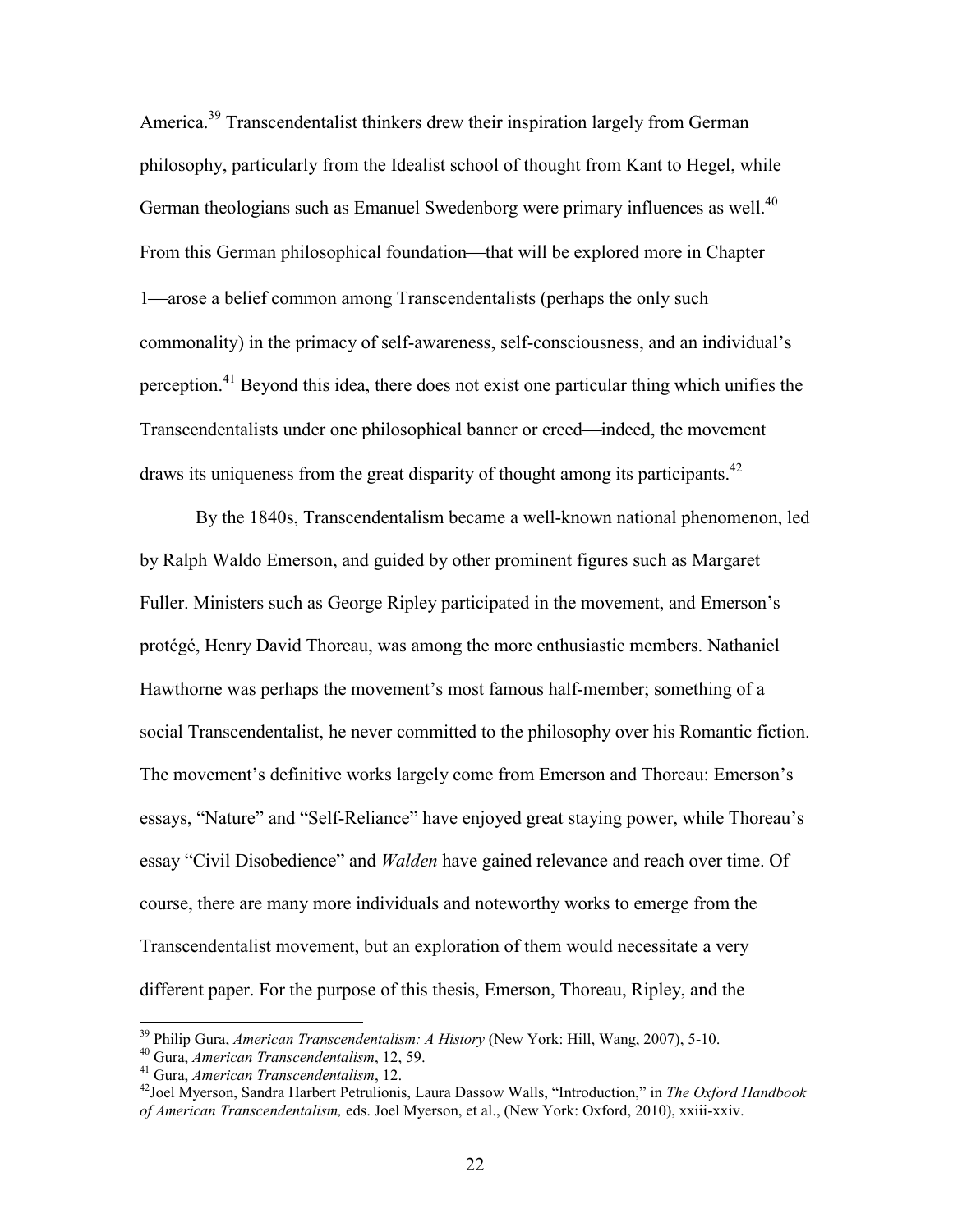reformer-educator-abolitionist-utopian Bronson Alcott will stand as a representative sample of Transcendentalists.

For the Transcendentalists, the tradition of American pastoralism was something more than their intellectual inheritance. Virgil's celebration of nature and the pastoralagrarian world he constructs in his *Georgics* and *Eclogues* directly resonated with the Transcendentalists' participation in the budding Naturalist movement, first transplanted from Europe to America by the likes of Emerson. In turn, Virgil's pastoralism and the Transcendentalists' naturalism fused with their liberal Christianity, as seen in works like "Nature," to construct a reality in which divinity presents itself in and through the natural world. The pastoral idyll of Virgil and Jefferson became, for Emerson, Thoreau, and other Transcendentalists like George Ripley and Bronson Alcott, a very real representation of the divine. "Nature" explicitly makes this point, as does Thoreau's essay "Walking"; the utopian experiments of Brook Farm and Fruitlands, launched by Ripley and Alcott, respectively, stand as real-world implementations of this belief.

### *Epic in America: A Very Brief History*

From its earliest days, the British American colonies viewed and defined itself in epic terms. Mather's *Magnalia* attempted to reach epic status, and while it possessed Virgilian styling as discussed above, the work fell short of becoming a national epic. The American Revolution brought a fresh wave of attempts to write a national epic in addition to an increased trend in Americans self-identifying with the epic tradition. As John McWilliams noted in his work *The American Epic,* during the Revolution recruiting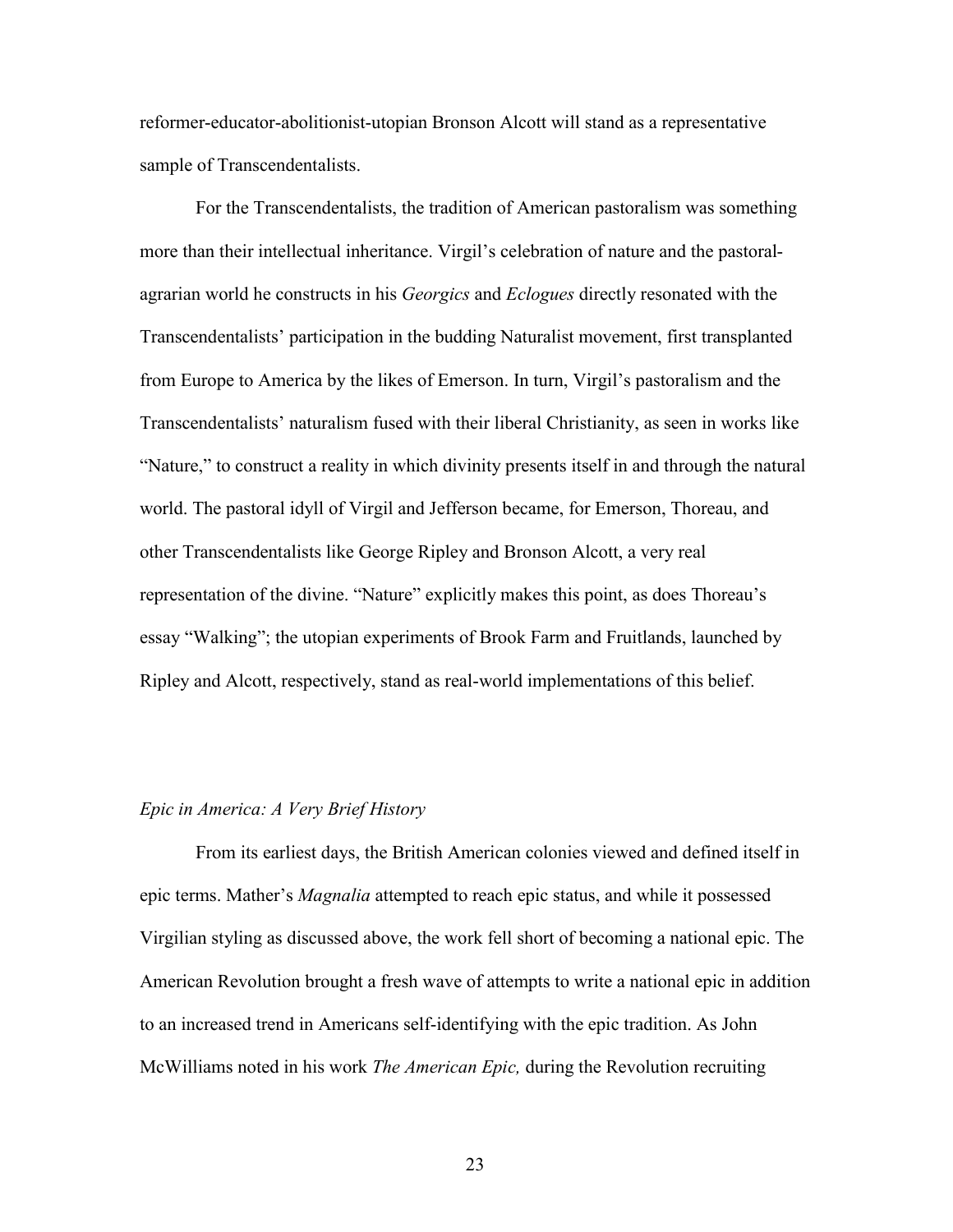posters bore such epically-styled slogans as "Let's Look to Greece and Athens," both an allusion to classical republicanism and the heroism of epic tradition.<sup>43</sup> When the Revolution was won, heroes of the war were cast in an epic light. George Washington was often compared to Cincinnatus, and American intellectuals and literati worked to bring the heroism of epic poetry into their New World while stripping it of its pagan barbarity.<sup>44</sup> And after the war, the desire for a national epic grew. John Adams, for one, wanted a national epic: in 1785, he wrote to the artist John Trumbull, reflecting that "I should hope to live to see our young America in Possession of an Heroic Poem, equal to those the most esteemed in any Country."<sup>45</sup> Ultimately, at some point in the late eighteenth century, American intellectuals concluded that an American epic with a spirit and subject matter unique to the new world was a requirement for the nation to be truly great—and it had yet to be written.

Certain individuals tried to produce an American epic, though. Nathaniel Tucker, for one, attempted with his "America Delivered: An Heroic Poem," but he stopped in 1783. He did not progress far enough in his work to need to describe America's landscape and nature in great detail. Had he reached a point in his poem where a description of the nation's natural wonders was necessary, McWilliams points out that Tucker's language may not have been capable of describing the country—possibly because American English was growing more colloquial and therefore less suited to epic, or possibly because describing the landscape would detract from the heroic narrative required of an epic.<sup>46</sup> Either way, McWilliams' observation points to a larger problem in

<sup>43</sup> McWilliams, *The American Epic,* 20.

<sup>44</sup> McWilliams, *The American Epic,* 21, 23.

<sup>45</sup> Ibid.*,* 15.

<sup>46</sup> Ibid.*,* 33-4.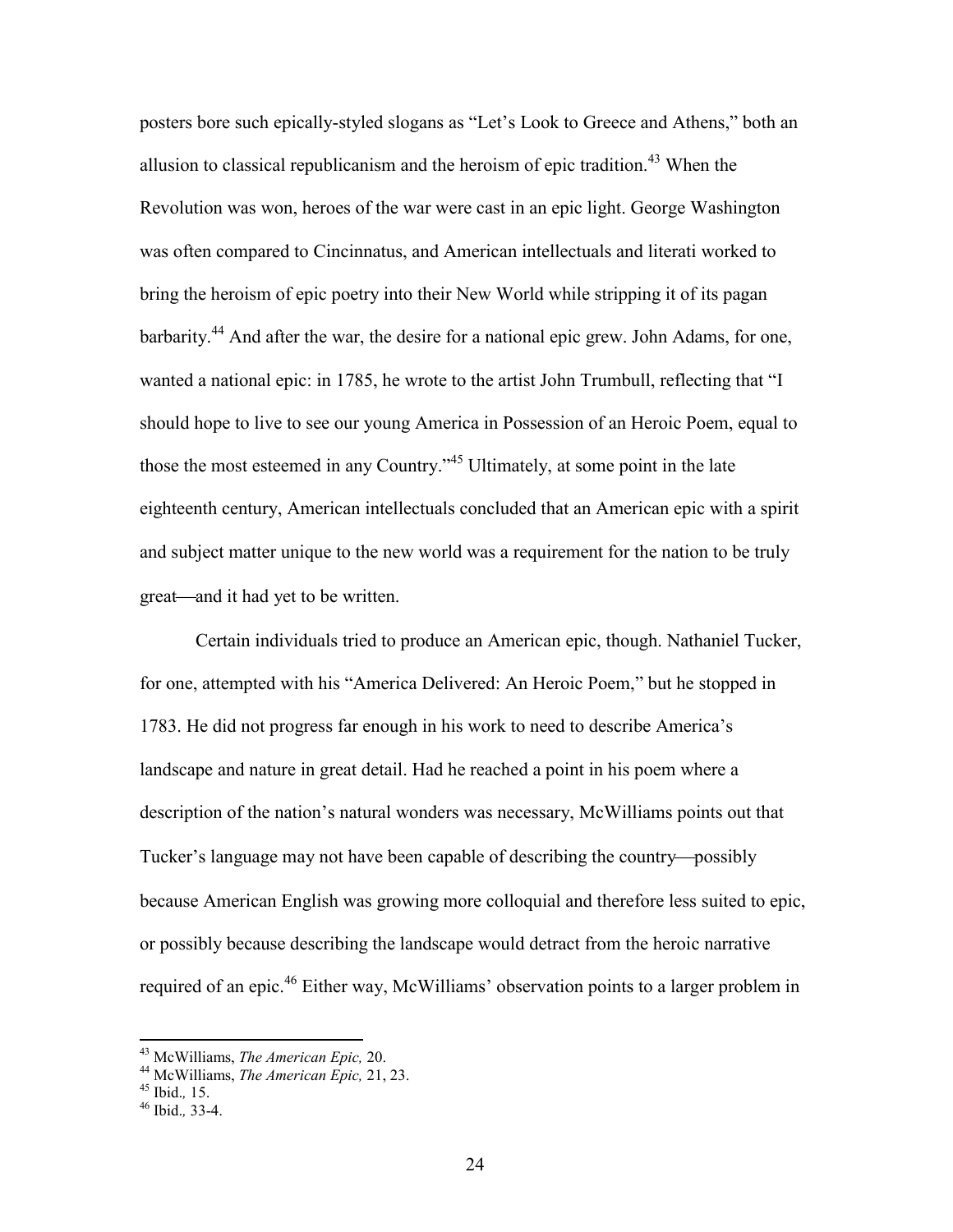the quest for an American epic: the country included a natural wilderness so vast and grand it could not possibly be ignored in an epic, yet a proper epic requires an heroic tale of war. For some time, the Revolution provided that heroic context—but in the early nineteenth century, the Revolution grew more and more distant from public memory.<sup>47</sup> It thus became less of a source for a national epic, and the period between the Revolution and early nineteenth century provided little in the way of material. The idea of an epic about the War of 1812, for example, is laughable, given the disappointing nature of the war—for an American to write about a stalemate with the British, a failed invasion of Canada, and the burning of the White House would be equivalent to a Trojan writing the first book of the *Aeneid.* And so, come the nineteenth century, America was without an epic and its one epic element was fading.

By the 1830s and 1840s, the Transcendentalists had risen to prominence in America, and their country still lacked an epic, largely because it lacked a subject matter suited to the stringent, traditional requirements of epic. During the early years of the century, however, an intellectual watershed began in Europe and spread to America by the time Emerson and Thoreau began writing. The scholarship and debate surrounding new ideas of epic is far too detailed to explore here, but as Christopher Phillips has stated, the definition and acceptable limits of epic were changed drastically.<sup>48</sup> America could yet have the epic work it had so longed for.

Speaking from the present day, there has been no definitive American epic written. Whitman's *Leaves of Grass* seems to have come close in the minds of some

<sup>47</sup> Alfred F. Young, *The Shoemaker and the Tea Party: Memory and the American Revolution* (Boston: Beacon, 2000).

<sup>48</sup> Christopher N. Phillips, *Epic in American Culture: Settlement to Reconstruction* (Baltimore: Johns Hopkins, 2012), 139.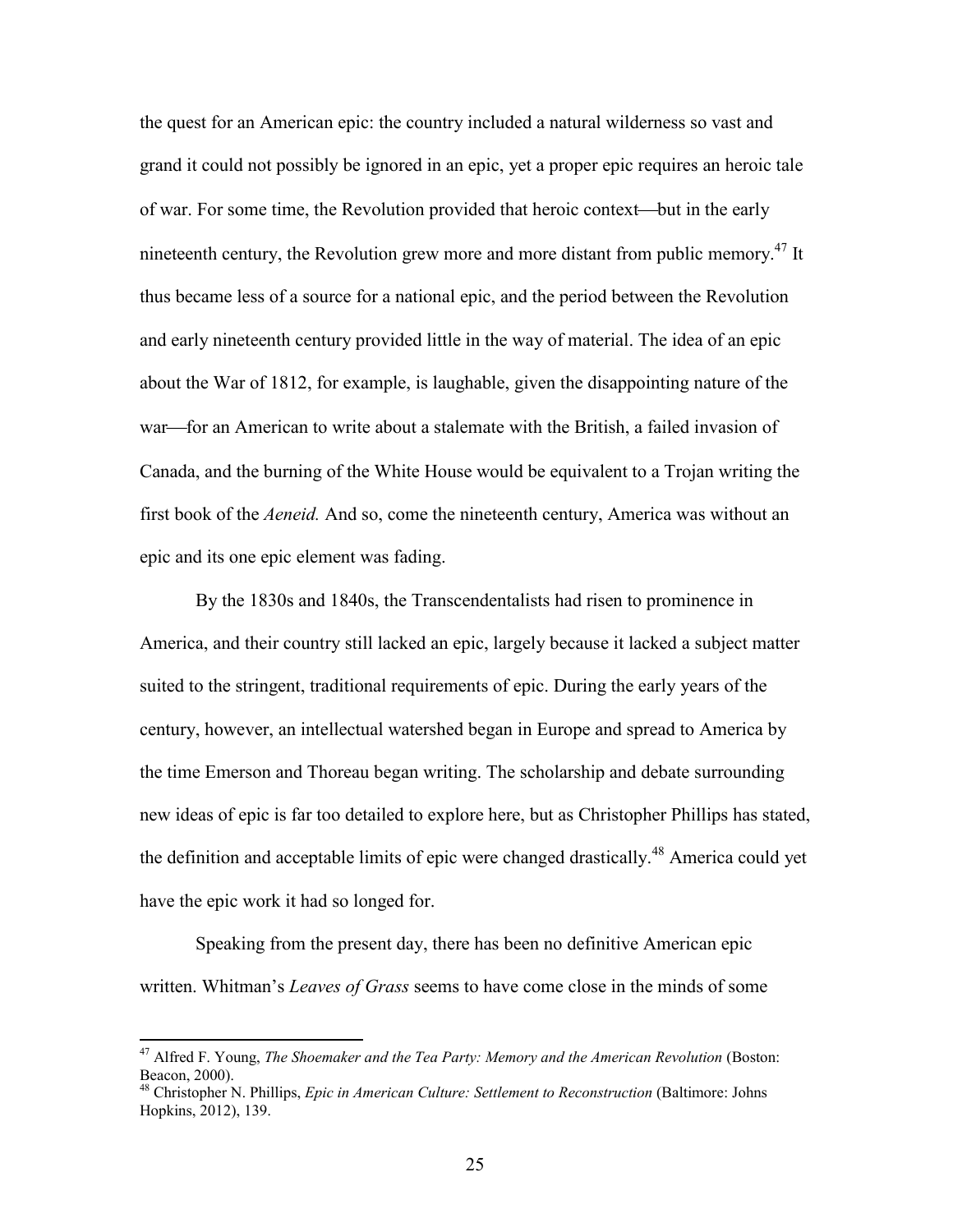scholars, but if we have to question whether a work stands as America's national epic, it likely does not. But Emerson and Thoreau were not able to see centuries into the future and discern the quest for an American epic would be an arduous one, so in their present, they both identified a subject matter that they saw as perfect for the American epic. As a great deal of this thesis will discuss, Emerson and Thoreau eventually came to envision the American West as the subject for a national epic. The landscape of the West provided a pastoral backdrop that had always been present in America's history, and the process of settling the land would provide epic material in several ways. First, the very act of moving from civilization to an unknown wild is deserving of epic—see the *Aeneid*. Second, Emerson and Thoreau envisioned the West as not being settled in the traditional sense, meaning that people would be one with their untamed natural surroundings. Such an idea has serious Edenic overtones, which was not foreign to the tradition of contemplating America's settlement and expansion, as seen earlier in this introduction. Third, as I also later argue, Emerson and Thoreau believed that settling the western wilderness in the fashion of Eden would spiritually enrich Americans, giving them a sense of the divinity present in nature and increasing their self-awareness. Such was the Transcendental perception of a possible American epic: a grand tale of the West and of how the vast natural landscape of America created a more virtuous people.

#### *Historiography*

Given the wildly diverse nature of the Transcendentalists, academic study of the movement has been appropriately varied. Scholars have examined Transcendentalism in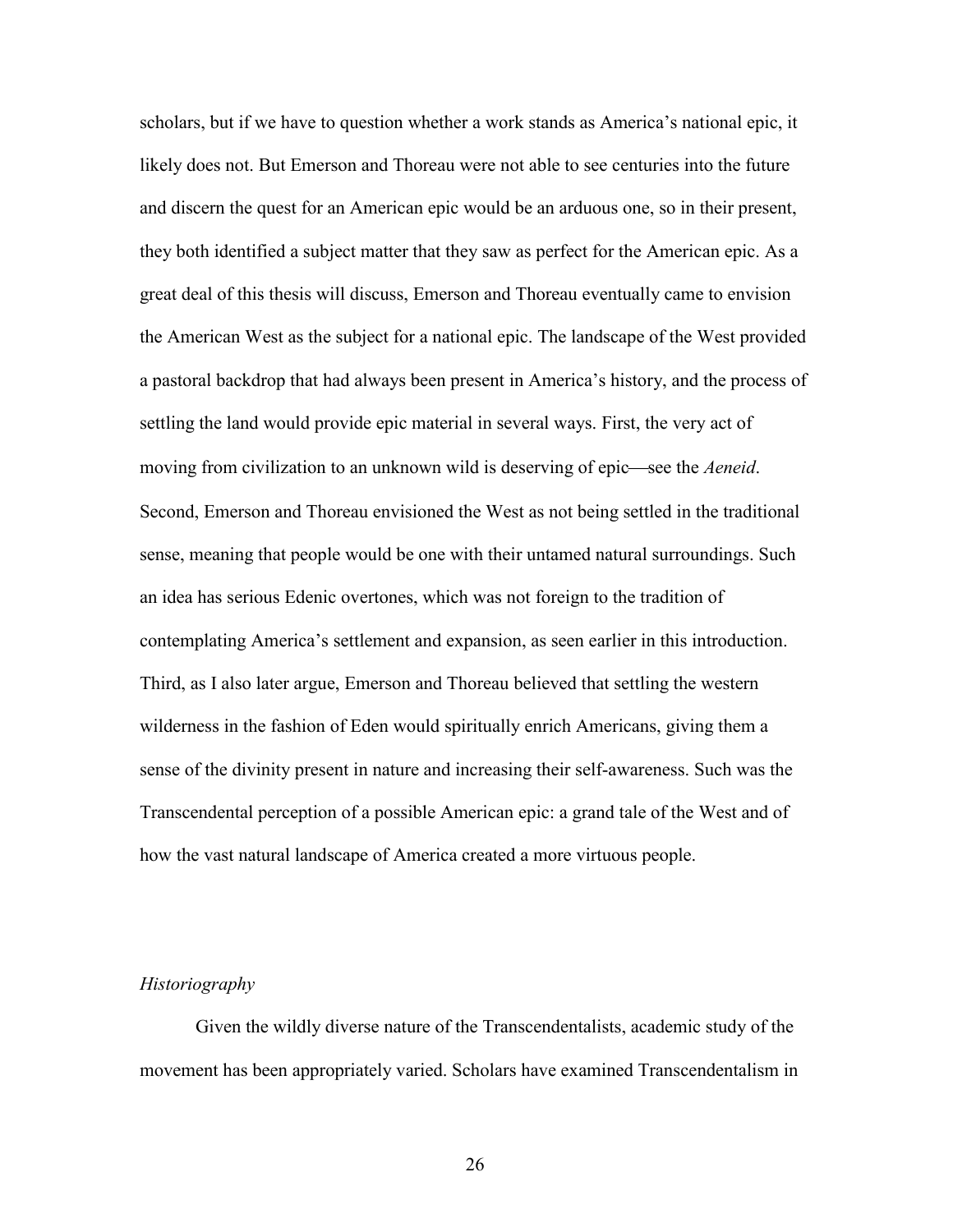the contexts of Enlightenment Philosophy, nineteenth-century print culture, Native American rights, feminism, economics, literary criticism, architecture, music, evolutionary theory, and global revolutions, to name a few.<sup>49</sup> More obvious studies of the Transcendentalists have focused on their role in creating nature writing as a genre, their impact on environmentalism, activism, and their influence on twentieth-century American literature. Few scholars, however, have identified the Transcendentalists as participants in a broader American intellectual tradition of viewing America as a pastoral landscape and of conditionally supporting westward expansion. Kris Fresonke and Lawrence Buell are two such scholars who place the Transcendentalists, particularly Emerson and Thoreau, in the context of American expansion and manifest destiny. This thesis is both indebted to their works and challenges some of their conclusions.

Buell's essay, "Manifest Destiny and the Question of the Moral Absolute," illustrates the temporal relationship between the rise of Transcendentalism and the rise of Manifest Destiny in the late 1830s and early 1840s. When he addresses Emerson and Thoreau, Buell acknowledges the expansionist nature of some of their works, but often either downplays the presence of pro-expansionist arguments, the conditions Emerson and Thoreau set forth, and most of all, the classical influences that informed Emerson and Thoreau's language and thought. In regards to Emerson's "Nature," Buell states that Emerson's description of man taking over nature "might easily be seen as seconding if not embracing a this-land-is-ours interpretation," especially since, in Buell's words, Emerson "often downplayed the violence and rapacity of the so-called civilizing process

<sup>49</sup> I am quoting topics from the table of contents to the *Oxford Handbook of American Transcendentalism.*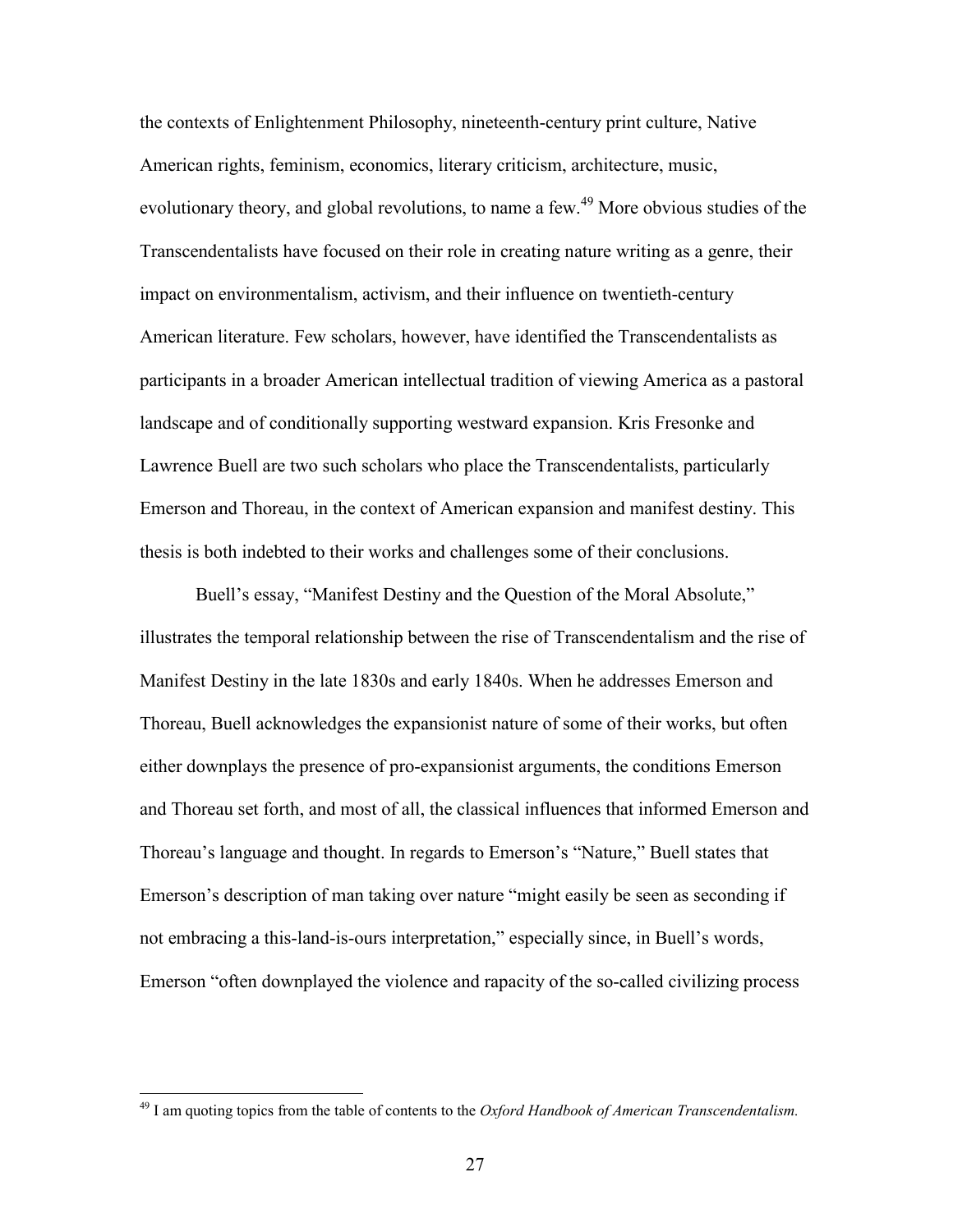as an inevitable stage of evolution toward something better."<sup>50</sup> Nationalist attitudes are certainly present in "Nature"—indeed, as a work, "Nature" is a manifesto of Emerson's philosophy first and a rough account of his conditional support for expansionism second. But Buell errs, or at least trivializes Emerson when dismissing the author as often downplaying the violence of the civilizing process. He quotes two lines from Emerson's poem, "Ode Inscribed to W.H. Channing," as evidence for his claim, which read "Tis fit the forest fall, / The steep be graded."<sup>51</sup> In the context of the poem, however, these lines hardly downplay the "so-called civilizing process." Instead, Emerson offers them in this context:

There are two laws discrete, Not reconciled,— Law for man, and law for thing; The last builds town and fleet, But it runs wild, And doth the man unking.

'Tis fit the forest fall, The steep be graded, The Mountain tunneled, The sand shaded, The orchard planted, The glebe tilled, The prairie granted, The steamer built. Let man serve law for man; Live for friendship, live for love, For truth's and harmony's behoof; The state may follow how it can, As Olympus follows Jove.

Yet I do not implore The wrinkled shopman to my sounding woods, Nor bid the unwilling senator

<sup>50</sup> Lawrence Buell, "Manifest Destiny and the Question of the Moral Absolute," in *The Oxford Handbook of American Transcendentalism,* eds. Joel Myerson, et al. (New York: Oxford, 2010), 186.

Buell, "Manifest Destiny and the Question of the Moral Absolute," 186.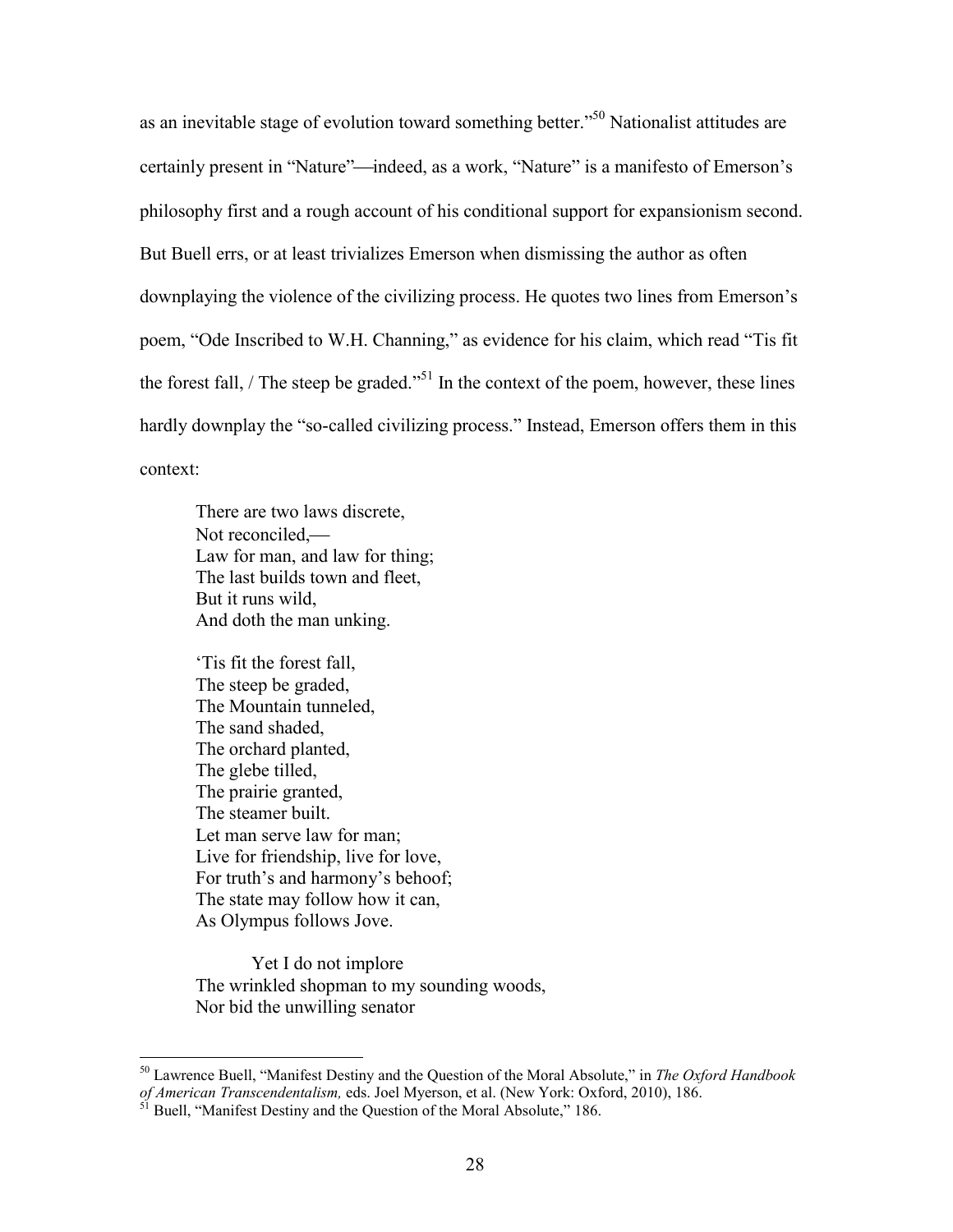Ask votes of thrushes in the solitudes.<sup>52</sup>

Emerson has created a dichotomy very similar to that at the end of Virgil's fourth Georgic, where the institutions of man and the state run in opposition to the natural world. The falling of the forest and the grading of the steep that he all deems "fit" are in actuality man's undoing. The tasks of seeming improvement are "fit" because such was the direction of progress, and are exactly representative of how the "law for thing…/ doth the man unking." Such a statement certainly does not downplay the consequences of civilization and society intruding upon the natural world.

In many ways, Buell's essay touches upon key elements of the Transcendentalists' involvement with Manifest Destiny: at one point, he notes that the Transcendentalists "clearly viewed the ongoing history of the European settlement of North America with a sense of epic grandeur.<sup>553</sup> And later, he acknowledges the presence of the "America as wilderness trope" in Thoreau's writings, but he fails to illustrate the classical roots of Thoreau's pastoralism and the importance of Thoreau's choice of style.<sup>54</sup> Ultimately, Buell reaches a conclusion similar to that of this thesis when he writes "I have rarely found…that serious immersion in [Transcendentalist texts] reinforces uncritical allegiance to the status quo," which is to say the Transcendentalists never offered full-throated support for Manifest Destiny.<sup>55</sup> However, Buell misses out on the depth of pastoralism in Emerson's and Thoreau's works and the significance of that element; by not acknowledging the significance of pastoralism, Buell does not highlight the American intellectual tradition that Emerson and Thoreau built off of, nor does he

<sup>52</sup> Ralph Waldo Emerson, "Ode Inscribed to W.H. Channing," in *The Annotated Emerson,* ed. David Mikics (Cambridge: Harvard, 2012), 509-511.

<sup>&</sup>lt;sup>53</sup> Buell, "Manifest Destiny and the Question of the Moral Absolute,"187.

<sup>54</sup> Ibid., 187.

 $55$  Ibid., 195.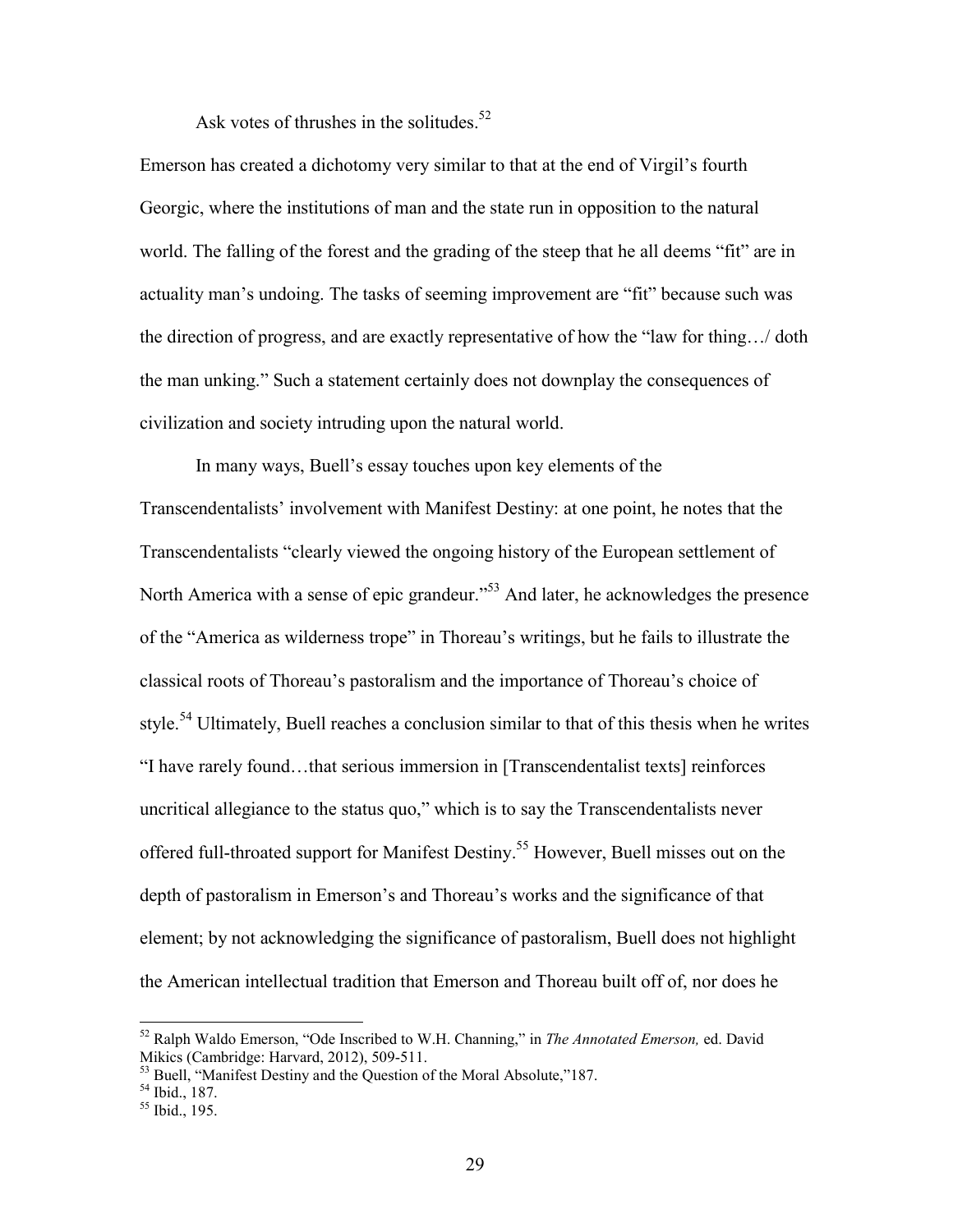unlock the full significance of their writings as he misses the Virgilian aspects. Above all else, Buell neglects to emphasize the conditional nature of Emerson and Thoreau's support for expansionism in any real detail. He touches upon it, but dismisses the cause as "one item on the Transcendentalist menu, though hardly the top priority."<sup>56</sup> In fact, the issue of American expansionism was a top priority for the Transcendentalists: it was the issue that would be most affected by all of the other issues they were embroiled in. Expansion's success depended upon the success of abolitionism and the improvement or purification of society; the country's epic potential could only be fulfilled if individuals reached a transcendental state of self-awareness. The West would be the proving ground for all Transcendental beliefs and interests—accordingly, Emerson and Thoreau were deeply invested in American expansion, to the point where they were explicitly clear about the conditions whereby they would support it, and whereby it would succeed.

Fresonke's work, *West of Emerson,* does a very strong job of representing Emerson in the political context of Jacksonian America, yet it offers a limited and political view of Emerson, neglecting his classical influences and the larger American pastoral tradition in which he participates. Fresonke and I agree that Emerson advocated for American expansion, and that he provided a set of conditions for doing so. We also both identify "Nature" as having surprisingly expansionist undertones, the political significance of which has been largely ignored or missed by scholars. Our arguments diverge where Fresonke dismisses Emerson as incorrect in his description of America's expansion and of the character of the west. Fresonke spends the majority of her time

<sup>56</sup> Ibid., 195.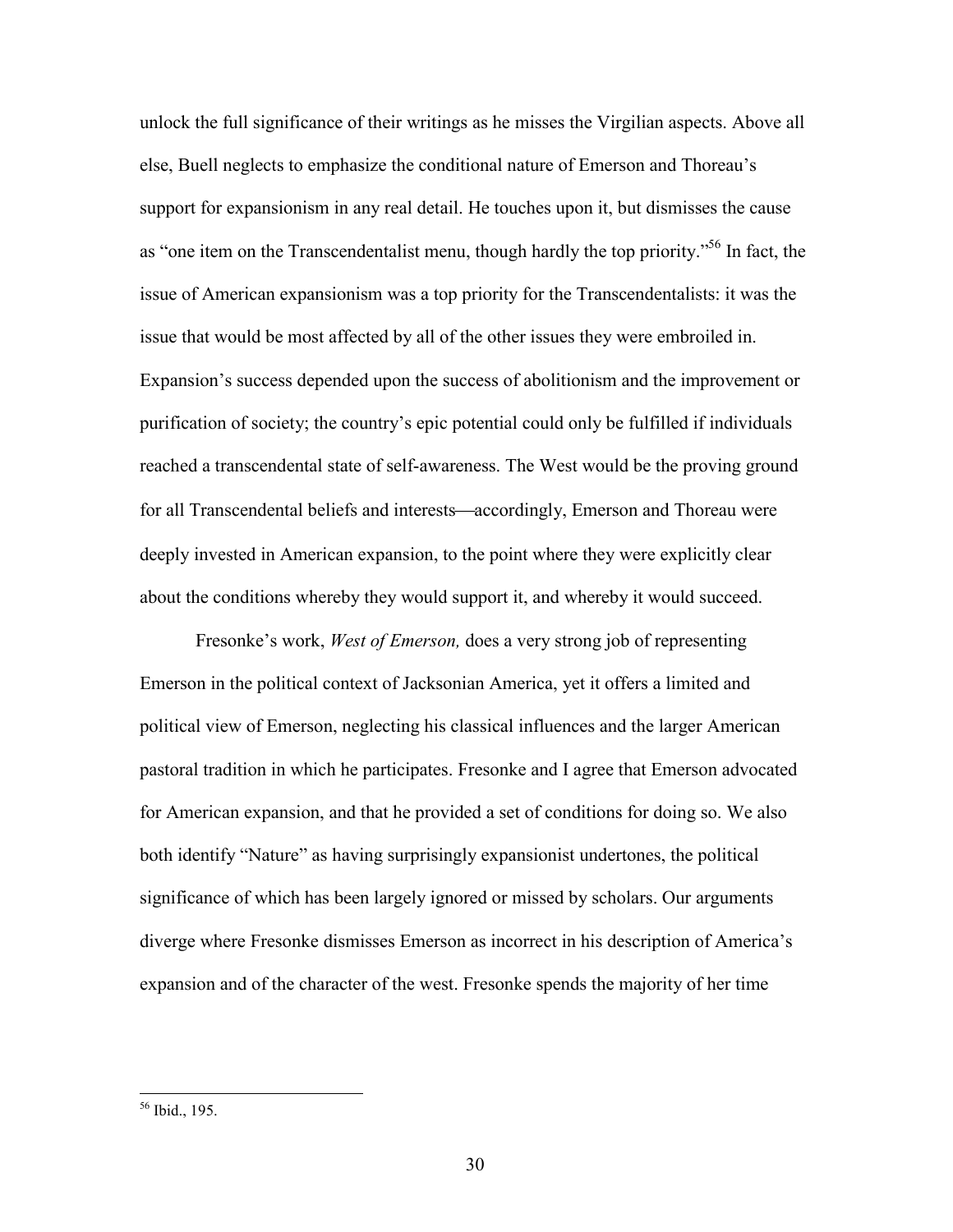focused on Emerson's teleological argument from design<sup>57</sup>, and how he employed it to sidestep the unpleasant consequence of allying himself with Jacksonian Republicans.

Fresonke's argument tends far more to the political side than this paper's does, and like Buell, Fresonke misses certain elements of Emerson's thought, both in "Nature" and in the rest of his body of work. Not once does Fresonke address the classical and pastoral influences at play in "Nature" or the centuries of intellectual precedent for such American pastoralist thinking. For example, at one point in her discussion of "Nature," Fresonke writes, "It seems methodologically useful, then, for Emerson to fail to distinguish nation from nature."<sup>58</sup> Emerson does not fail when he combines nation and nature in his essay: he simply participated in a centuries-old pastoral tradition established around the time of Cotton Mather wherein no meaningful distinction exists between America—or, at that time, the colonies—and the natural world of the continent. Fresonke also only mentions "The Young American" once in her text, using it among a list of texts she classifies as "invaded pastoral[s]" while discussing a work of Thoreau's.<sup>59</sup> As this thesis argues, "The Young American" offers the most explicit example of Emerson's attitudes towards expansionism, and yet Fresonke pays it no attention when discussing his expansionist ideology.

When discussing Thoreau, Fresonke paints him as a conflicted, if not misguided, patriotic dissenter. In short order, she writes, "Thoreau praises wildness; America excels at wildness; thus Thoreau praises America."<sup>60</sup> But this position has a certain narrowness of scope. For Thoreau, conflating America's natural landscape was wonderful for his

<sup>&</sup>lt;sup>57</sup> The crux of Emerson's design argument was that there was order in the natural world, and that order necessitated the existence of a God who ordered it.

<sup>58</sup> Fresonke, *West of Emerson,* 124.

<sup>59</sup> Fresonke, *West of Emerson,* 140.

 $60$  Ibid., 133.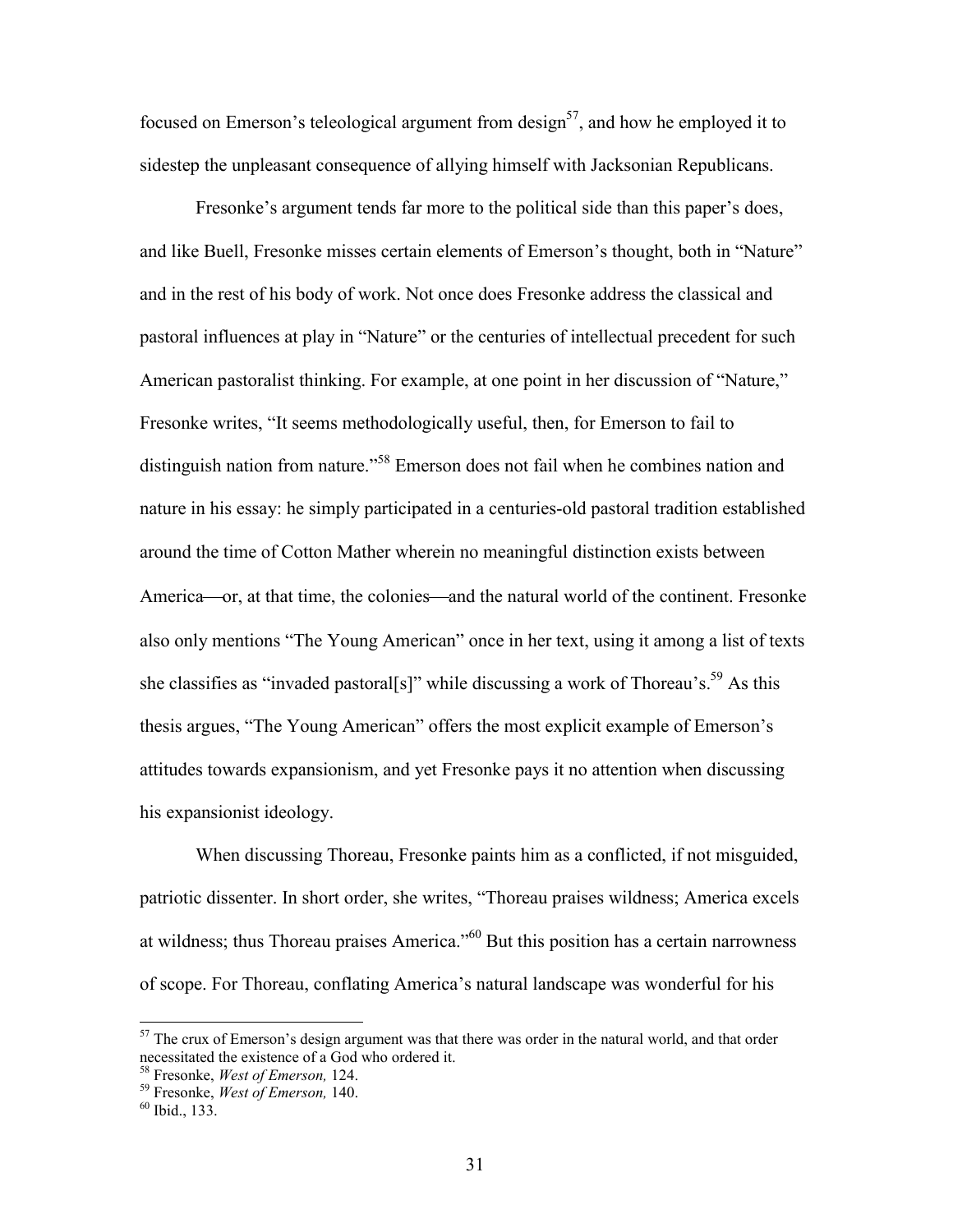pastoral works. In the scope of the American pastoral tradition, when one praises natural wonders, one may then praise America for containing vast natural wonders—but such a relationship need not always exist. And in his political works, he takes care to separate nature from state, as I show later. Additionally, the conditions that Emerson and Thoreau offer for their support of expansion make demands upon America to improve itself morally; they state such conditions in order for the land to be used to its greatest potential, and for the sake of the land's wildness. Emerson and Thoreau were able to speak about both America the land and America the state in the same breath, yet they did not always do so: their political views and pastoral language were more complex than Fresonke credits. I argue this point, along with an expanded historiographical discussion on Buell and Fresonke, with greater detail in Chapters 1 and 2.

#### *An Outline*

Chapter 1 focuses on Emerson, beginning with an examination of his role as the first Transcendentalist, his historical present, and the theological and scientific climates that gave birth to Emerson as a thinker. The chapter proceeds to focus on two of Emerson's works: "Nature," his seminal 1836 essay, which is examined as a definitive example of his philosophy, his understanding of the natural world, and his disposition for pastoral writing. "Nature" also sheds light on Emerson's thoughts regarding American expansionism, and through a close textual analysis, the chapter examines Emerson's conditional support of America's westward progress, as well as the purifying influence and epic promise contained in the natural world. The second text examined is Emerson's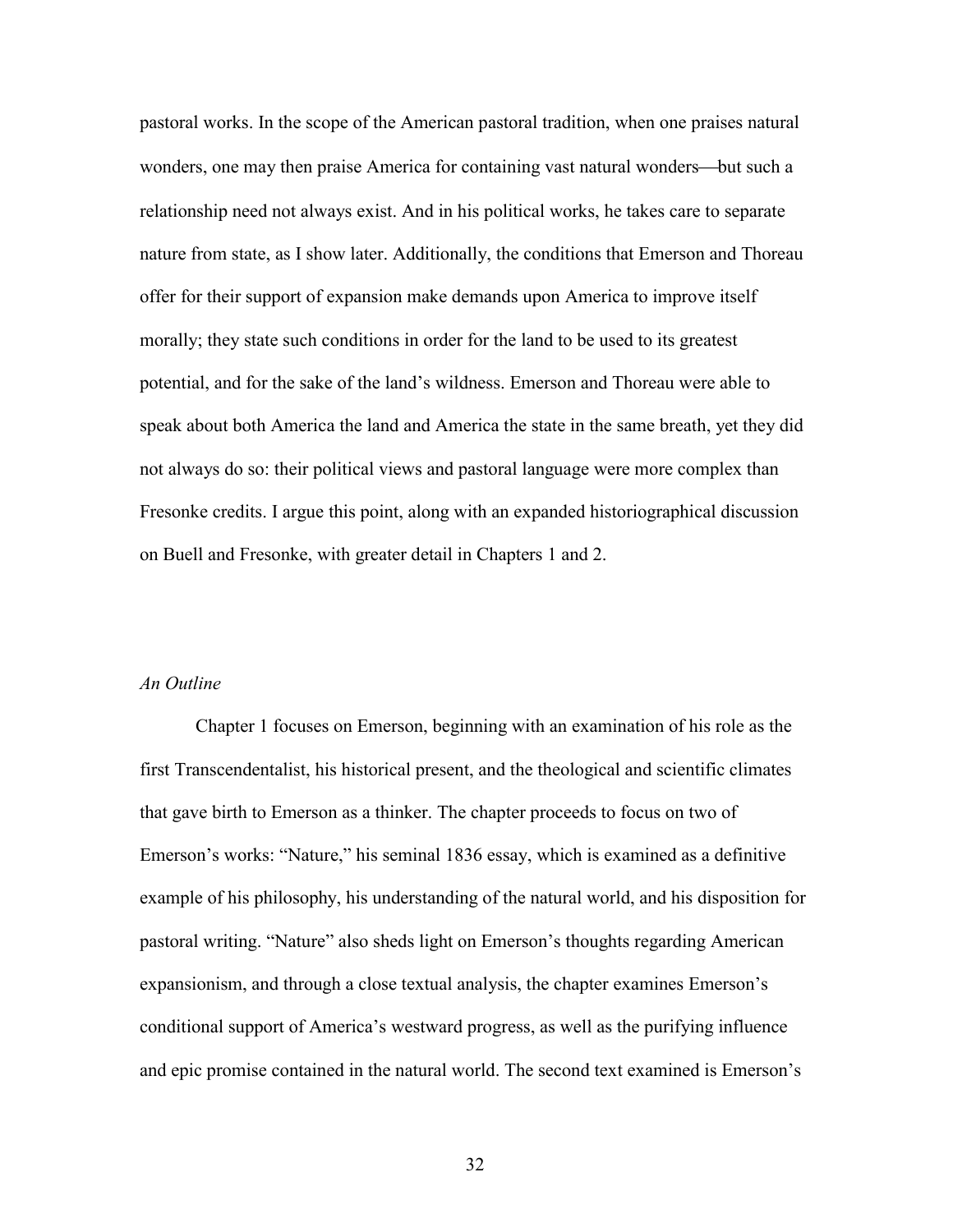little-known 1844 lecture, "The Young American," in which Emerson puts forth a detailed framework for his conditional support of American expansion and exceptionalism through a strongly pastoral argument. Also at play in "The Young American" are ideas of ethnic whitewashing as Emerson puts forth views of America as a homogenous, Anglicized country. The remaining part of the chapter will examine the pastoral elements present in "The Young American," and while balancing them with the philosophical framework of "Nature," it will synthesize Emerson's views on the American pastoral tradition and his ideas for promise in the American West.

Chapter 2 transitions to Emerson's protégé, Thoreau. After providing a background of the philosopher/author, the chapter begins in earnest with an analysis of Thoreau's pastoral literary style, as seen in some early travelogue works of his, including the essay "A Walk to Wachusett" and his full-length work, *A Week on the Concord and Merrimack Rivers*. These two pieces illustrate Virgil's influence on Thoreau's writing, and their examination will provide a foundation for exploring Thoreau's pastoral ideas in the context of his more political—and more famous—later works. More than Emerson, Thoreau offers a brand of distinctly New England pastoralism in his writings: he engages with and romanticizes the land and region to such a great degree that he constructs a New England ideal. Furthering the ideas of Emerson's "Young American," Thoreau idealizes the New England farmer, with the help of Virgilian pastoralism, and builds his vision of the American West upon this New England idealism. This chapter largely focuses on Thoreau's political activism and his conditional support of American expansion in light of his abolitionist views, and concludes with an analysis of Thoreau's hope and vision for the American wilderness and the country's epic potential.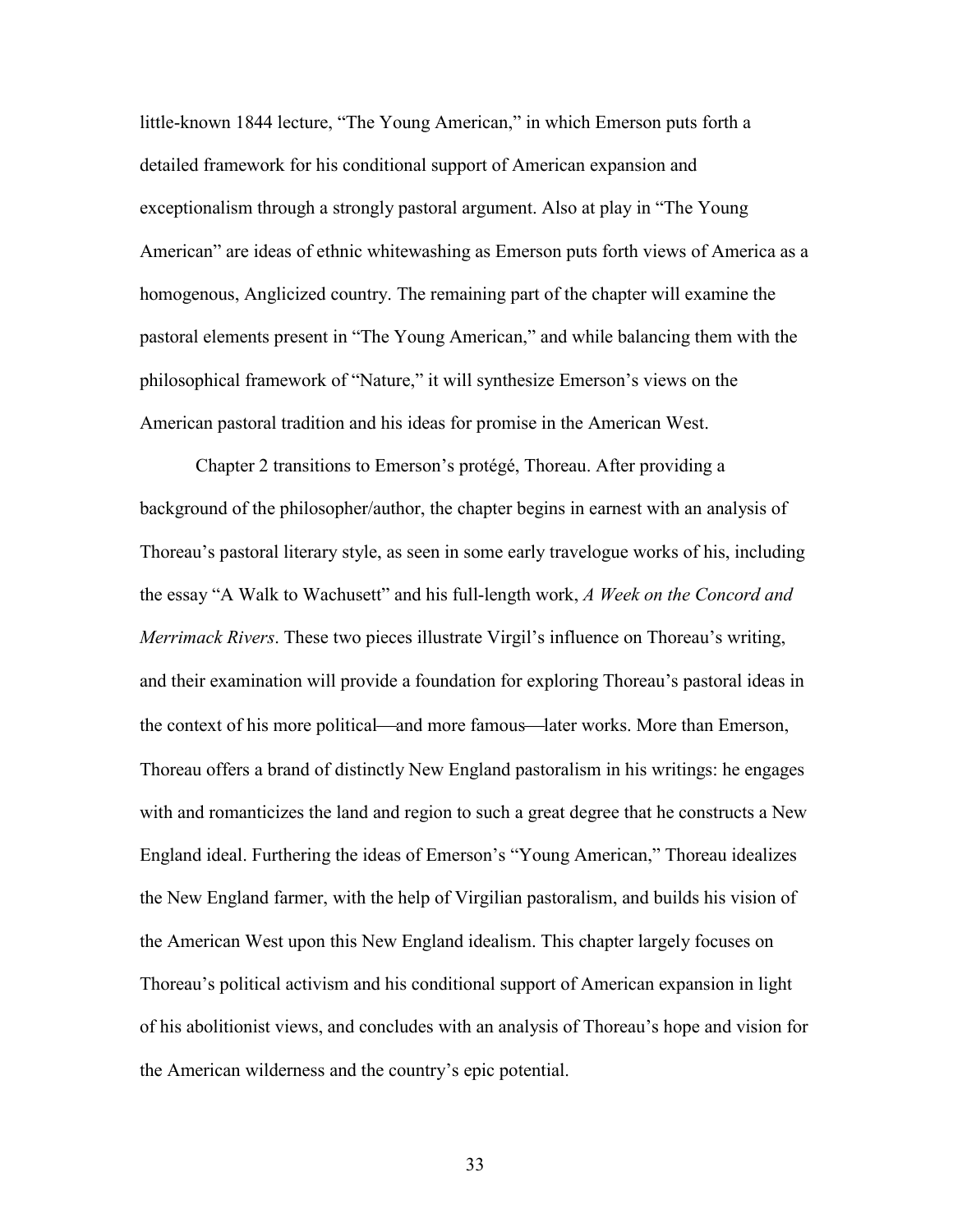Chapter 3 shifts the thesis' focus eastward to explore two Transcendentalist utopian experiments: George Ripley's Brook Farm, and Bronson Alcott's Fruitlands. Ripley and Alcott serve as a counterpoint to the expansionist discourse Emerson and Thoreau offered: instead of attempting to find the country's true potential in the west, Ripley and Alcott attempt to construct new Edens in the East—specifically, in Massachusetts. They are a capstone to the Transcendentalists' pastoral dream, and in many ways a continuation of the thoughts Emerson and Thoreau put forth—while the two men did not go west, they embraced the idea of creating a new American Eden in New England. This final chapter discusses the establishment, life, and failure of both Brook Farm and Fruitlands, all while viewing their existence and founders as a counterpoint and culmination of the Transcendentalist drive to see a purer America created in the fashion of New England.

Through an exploration of Emerson's and Thoreau's writings, along with Ripley's and Alcott's utopian experiments, this thesis argues that the Transcendentalists offered strong support for westward expansion in the nineteenth century, and do so because of their interpretation of the American pastoral tradition. Emerson and Thoreau viewed nature as a gateway to and representation of the divine, and I will argue that, to varying degrees, the two Transcendentalists saw the American West as a place in which the American people could gain understanding of the natural world as a divine entity—in short, becoming the all-perceiving "transparent eye-ball" Emerson describes in *Nature*. Westward expansion could, then, bring the American people to a higher plane of spiritual awareness, enriching them with the understanding of the divinity of the self, as Emerson describes. Such a result was not guaranteed, though, and both Emerson and Thoreau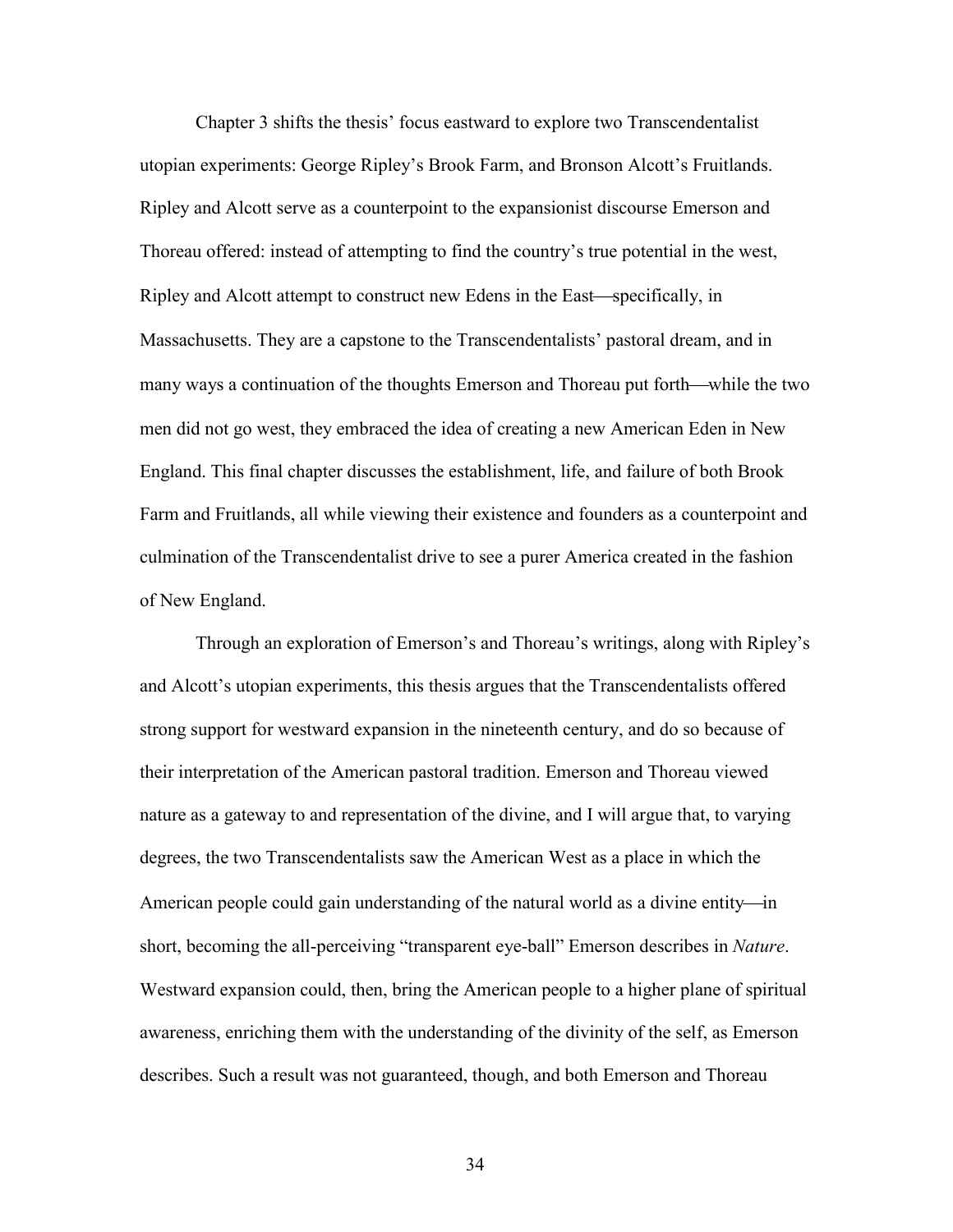clearly state that the West will not produce such results on its own. The corrupting influences of American society—in particular, slavery—would ruin the potential of the West if brought to the unspoiled lands. As Thoreau insists in his essay "Walking," the "wild" nature of the West must remain unharmed in order for America to retain and fulfill its potential to be a stage for a New World epic. The final extension of Emerson's and Thoreau's conditional endorsement of expansionism, when considered with their theology and the tradition of dreaming for America-as-epic, is as follows. The American West contains the potential for Americans to attain a religious, spiritual, and social purity, and if the West is approached without the corrupting and amoral elements of American society, the American people will achieve this awareness—that achievement would be the fulfillment of America's epic potential.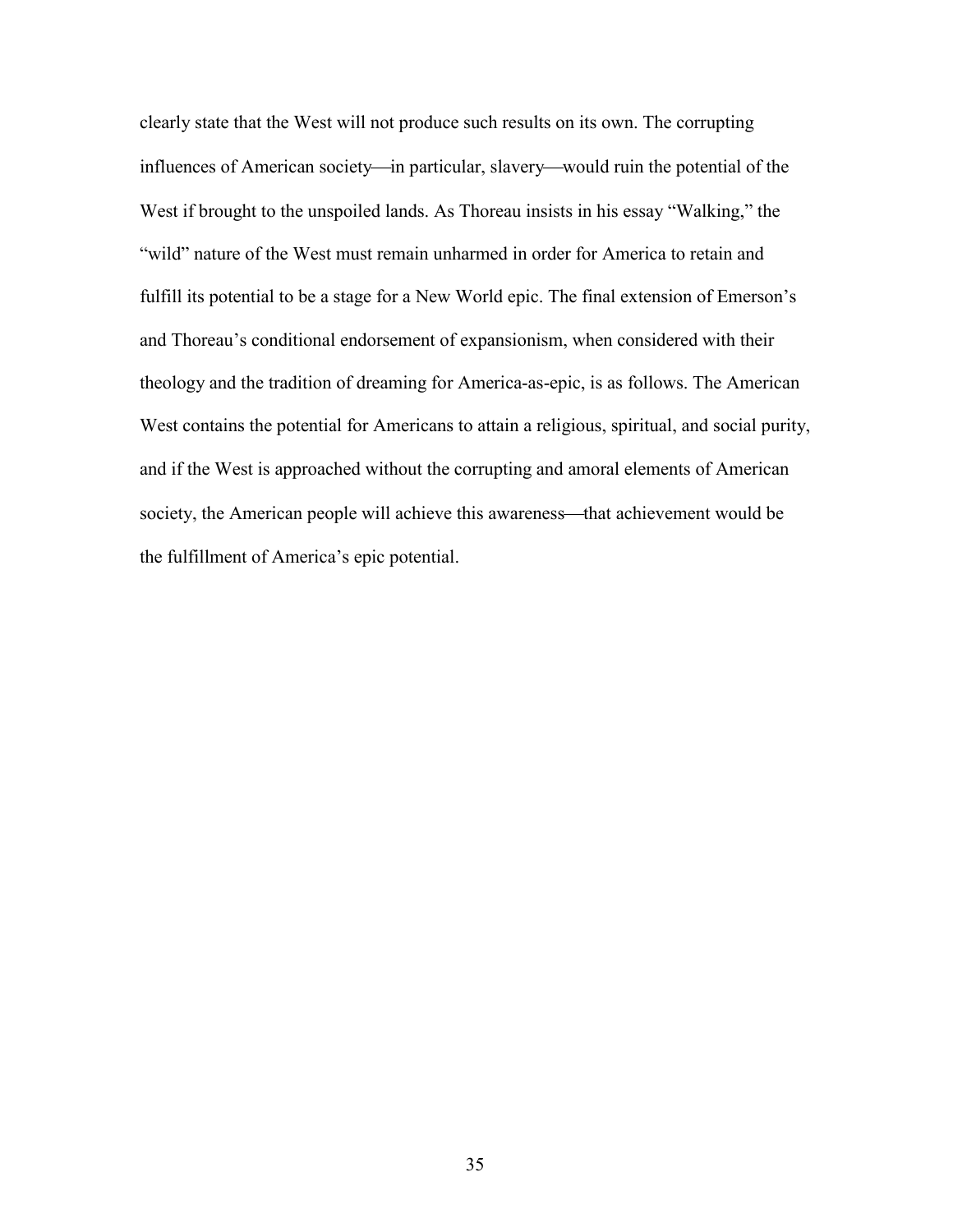# *A Brief Biography*

Ralph Waldo Emerson stands, for many scholars and casual readers alike, as the First Transcendentalist. His early writings and thought, particularly during the 1830s and 1840s, spurred a younger generation of thinkers into an intellectual fury. Though he resented the idea of being labeled or systematized, Emerson became the de facto figurehead for the Transcendentalist movement from its early vears in Concord.<sup>61</sup> All of his seminal works came at the beginning of the movement: "Nature," his first published essay, was published anonymously in 1836. One year later, Emerson delivered "The American Scholar" to the Phi Beta Kappa Society at Harvard. 1838 saw Emerson deliver his "Divinity School Address" at Harvard. The speech, which offered discourse on Emerson's doctrine of personal divinity and morality resulted in some at Harvard Divinity School labeling him an atheist. $62$ 

His rise to fame in the 1830s also saw the beginning of his lecturing career, for which he grew even more famous, and by which he would sustain a rather handsome lifestyle until his death in  $1882<sup>63</sup>$  It is perhaps by this mode of employment more than anything that Emerson distinguishes himself from all others in the movement that he began: only he managed to turn Transcendentalist thought into material wealth, and only he attracted so much popular attention.

<sup>61</sup> Gura, *American Transcendentalism*, 69-71.

<sup>62</sup> Ronald A. Bosco, "Ralph Waldo Emerson, 1812-1882: A Brief Biography," in *A Historical Guide to Ralph Waldo Emerson,* ed. Joel Myerson (New York: Oxford, 2000), 23-6.

<sup>63</sup> Bosco, "Ralph Waldo Emerson," 32, 43.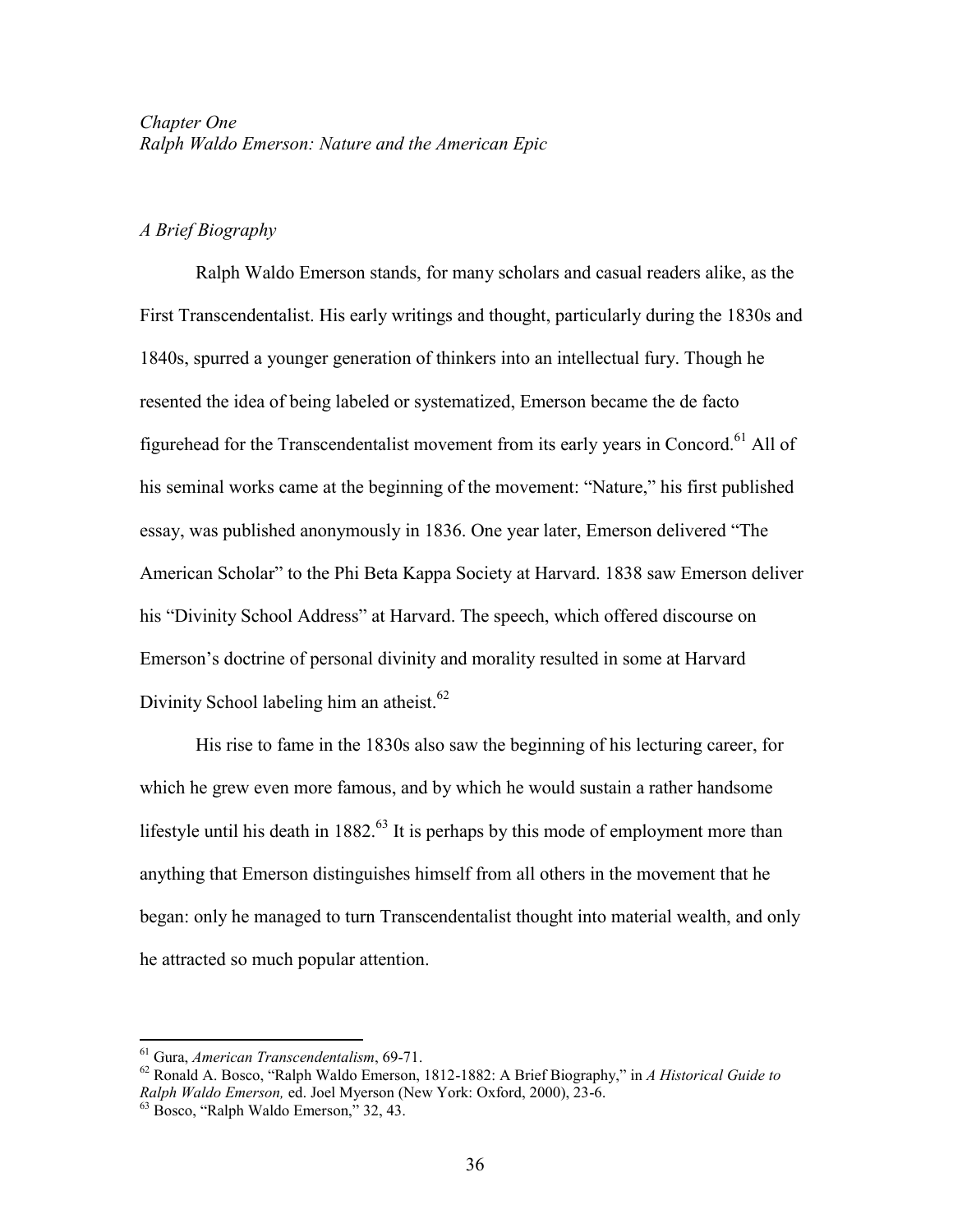Emerson's historical moment was one of great tumult: the peak of his career came during the antebellum period, when the reality of impending war was sinking in. Slavery and abolitionism were the topics du jour, and by the late 1840s, Emerson's theological focus had taken a backseat to matters of national significance.<sup>64</sup> Emerson did not become an outspoken abolitionist until relatively late in his career as a public intellectual, but before he spoke out against slavery, he engaged in another debate that had pressing national significance: namely, the discourse around American expansionism.

From his naturalist works, especially "Nature," to his more politicized lectures, such as "The Young American," Emerson proclaimed America's promise as a nation of epic proportions. He, like Jefferson before him, engaged with the American pastoral tradition and held an agrarian vision for the country's future. By the early 1840s, Emerson had grown firm in his belief that Americans were destined to expand across the continent.<sup>65</sup> His calls for westward expansion were based in his belief that the American West would have a purifying influence on the people who settled it, a theme which this chapter examines in detail. But Emerson's idea of the west is a redressing of Jefferson's interpretation of Augustan virtues: the third president's view for a republican empire was built upon the idea of moving westward and inland away from the corrupting nature of cities, a theme with which Emerson directly interacts. Agrarianism, for Jefferson, was the tool by which the American people were purified from outside influence and urban vice. Afterwards, the rural landscape and the trade of farmers would become models for

<sup>64</sup> David M. Robinson, "Introduction," in *The Political Emerson: Essential Writings on Politics and Social Reform,* ed. David M. Robinson (Boston: Beacon, 2004), 15.

<sup>65</sup> Daniel Robert Koch, *Ralph Waldo Emerson in Europe: Class, Race and Revolution in the Making of an American Thinker* (London: I.B. Tauris, 2012), 43-4.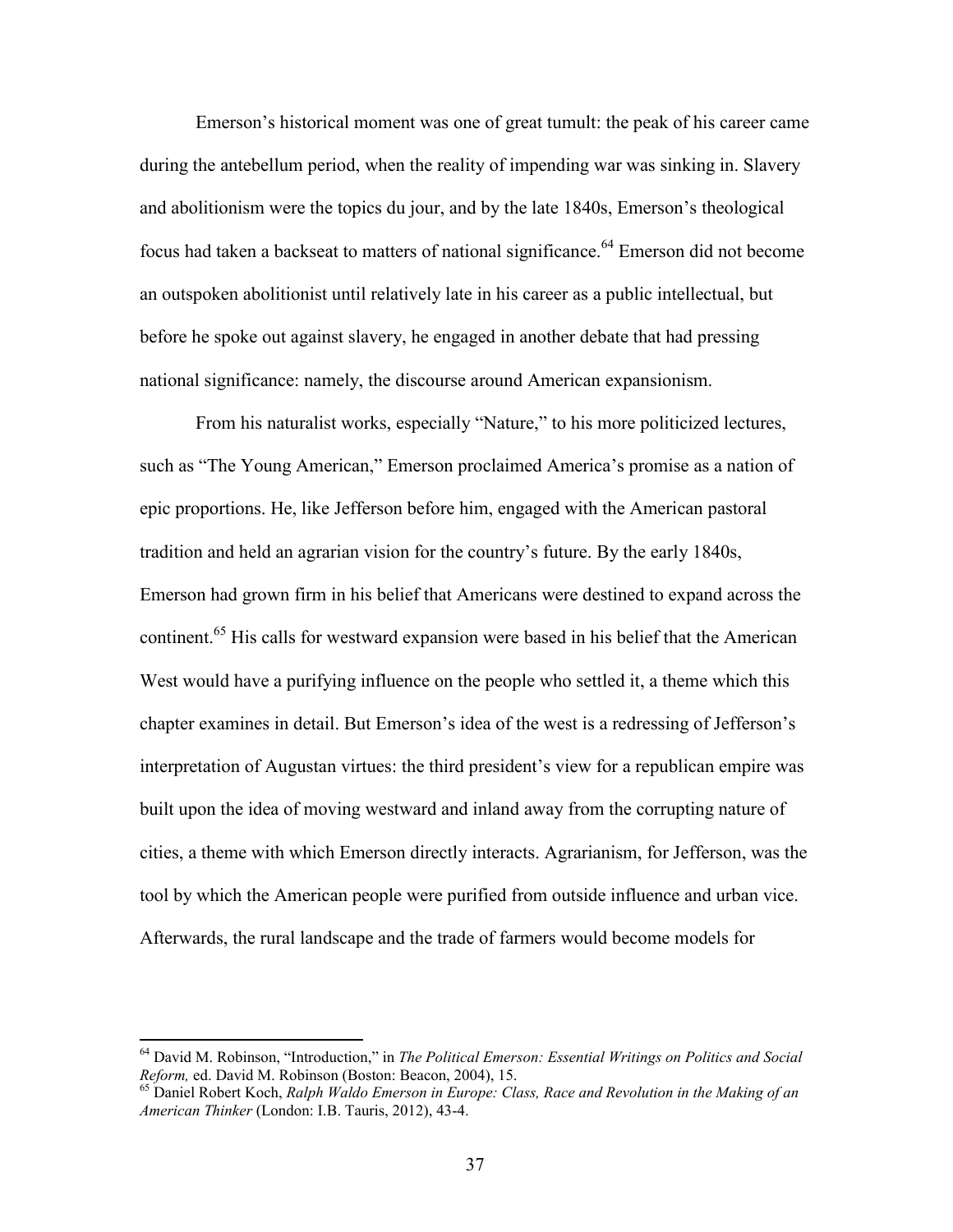virtue.<sup>66</sup> Emerson took up this pastoralist ideal, and subsequently updated it for his time. For all of his advocacy of expansion, as this chapter shows, he put forward one condition that defined expansionism's ability to create the long-sought American epic. In Emerson's mind, slavery was a great moral wrong, and were Americans to bring the institution with them westward, the opportunity for a clean beginning in the West would be lost. Quite simply, America could only realize its full potential if it rejected slavery and embraced the naturalizing influences of the unsettled West.

This chapter begins with a brief biography of Emerson, and then focuses first on how the combination of contemporary European naturalism and Emerson's Unitarian background developed him as a naturalist. I then analyze his seminal work, "Nature," and illustrate how it stands as an example of his conditional support of American expansionism. In discussing "Nature," I also argue that, within the text, Emerson portrayed America as the stage for a New World epic. Finally, I demonstrate how Emerson's essay, "The Young American," illustrates his expansionist desires and his belief that the West held the potential for America to achieve its epic promise.

## *Emerson: The Man, The Myth, The Theologian*

Before Emerson was a naturalist and a Transcendentalist, he was an increasingly progressive Unitarian minister embroiled in a conflict over liberal Christian theology. He was also a significant player in the theological debate that shaped the development of Transcendentalism: in the battle between the conservative Old Lights and the liberal New Lights, as discussed in the introduction, Emerson eventually became one of the most

<sup>66</sup> Onuf, *Jefferson's Empire*, 69.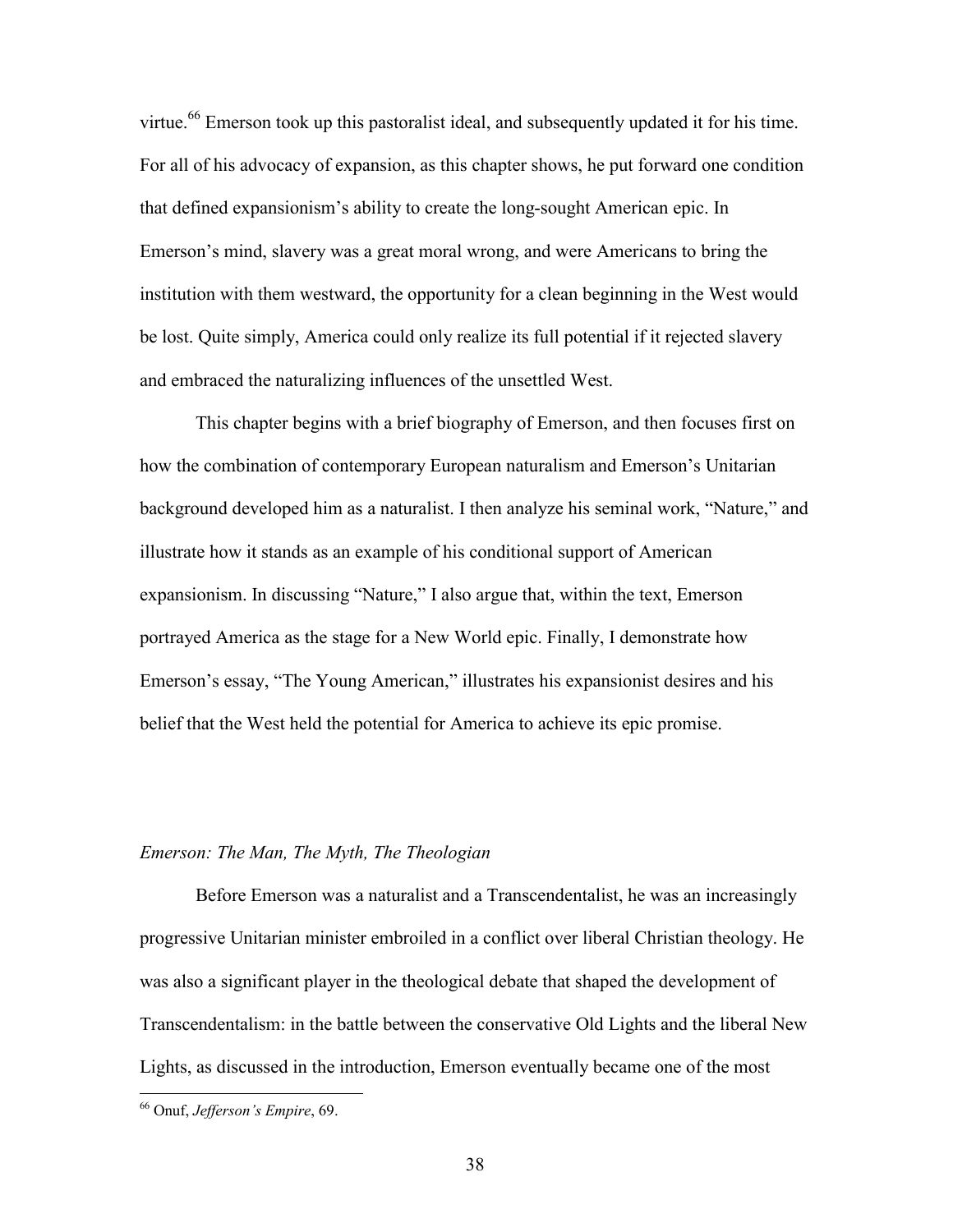vocal and increasingly radical voices of the High Criticism movement against the Old Lights.<sup>67</sup> The Old Lights, anti-revivalist and hardline Unitarians, viewed religion as an intellectual pursuit, one of rigor and not one of passion, while their opponents were far more emotional practitioners of religion—theologians like Jonathan Edwards and William Ellery Channing— believed in a far more personal religion and direct interaction with both Scripture and God. Emerson's theology, true to the New Light way of thinking, evolved along deeply emotional lines, and climaxed in "Nature," as we see later. The two groups debated at length over Scriptural meaning, with the crux of the debate being whether or not the Bible and the word of God had to be interpreted or if it had a transcendent meaning.<sup>68</sup> William Ellery Channing, a minister who acted as a proto-Transcendentalist and whom Emerson referred to as "our Bishop," took the position that the Bible was not a literal representation of God's word, but contained it.<sup>69</sup>

Later, Emerson would take Channing's idea of the Bible containing God's word and transmute it to the natural world, eventually arguing that nature contained God and divinity itself—but that skips ahead several transformative years. Channing's stance left the Bible with its divine state, but also as a text that required human probing and comprehension of the text.<sup>70</sup> As a young minister in the early 1830s, Emerson took strongly to these ideas. After he explored Scripture at length, seeking literal and historical meaning while also probing for the deeper and intuitive truth of the faith, Emerson reached the conclusion that he could no longer administer Communion. He reasoned "Jesus did not intend to establish an institution for perpetual observance when he ate the

<sup>67</sup> Gura, *American Transcendentalism*, 23; 43-5.

<sup>68</sup> Ibid.*,* 25.

<sup>69</sup> Ibid.*,* 36.

 $70$  Ibid., 35.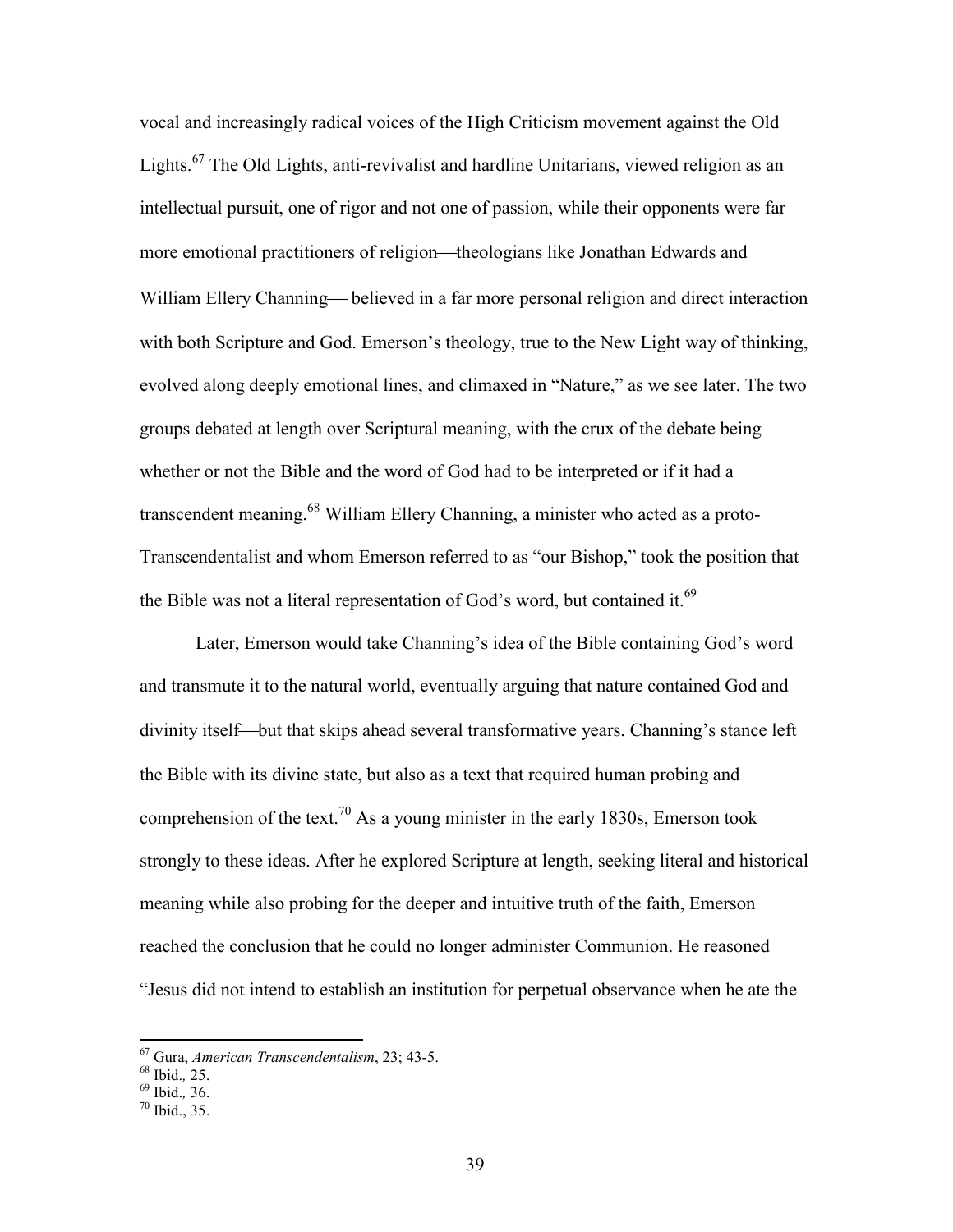Passover with his disciples."<sup>71</sup> Simply put, Emerson did not wish to preach and practice a faith based on institutions and tropes that the Church created based off of how Jesus came to be represented in a text influenced by humans, but instead sought to pursue the more natural essence of the religion. His drive to find an essential Christianity laid the groundwork for "Nature."

#### *Liberal Christian, Budding Naturalist*

Developing in tandem with his desire to practice a more essential Christianity was Emerson's fascination with science and the natural world. Just as his break with institutional Christianity was a long time in the making, so too was his ultimate fascination and deep dedication with science and naturalism. Emerson had read natural histories and scientific works in the late 1820s and in 1830 with a decided interest, but never obsessively. His interest in scientific thought eventually exploded, however, and did so in the months following his wife Ellen Tucker's death in February 1831.<sup>72</sup> He had begun an exploration into the field of natural science earlier, in 1830, inspired by his study of Coleridge and J.G. Herder.<sup>73</sup> His life took an inward turn after Ellen's death as he coped with the loss of his love. It seems, though, that from an intense period of mourning and self-reflection, defined by daily visits to Ellen's grave in Roxbury, that Emerson developed an acute awareness of the world around him, as recounted in his

<sup>71</sup> Ralph Waldo Emerson, "The Lord's Supper," in *The Works of Ralph Waldo Emerson,* XI.I. Accessed via RWE.org, http://www.rwe.org/i-the-lords-supper.html.

<sup>72</sup> Robert D. Richardson Jr., *Emerson: The Mind on Fire* (Berkeley: California, 1995)*,* 121.

<sup>73</sup> Richardson, *Emerson,* 92-3.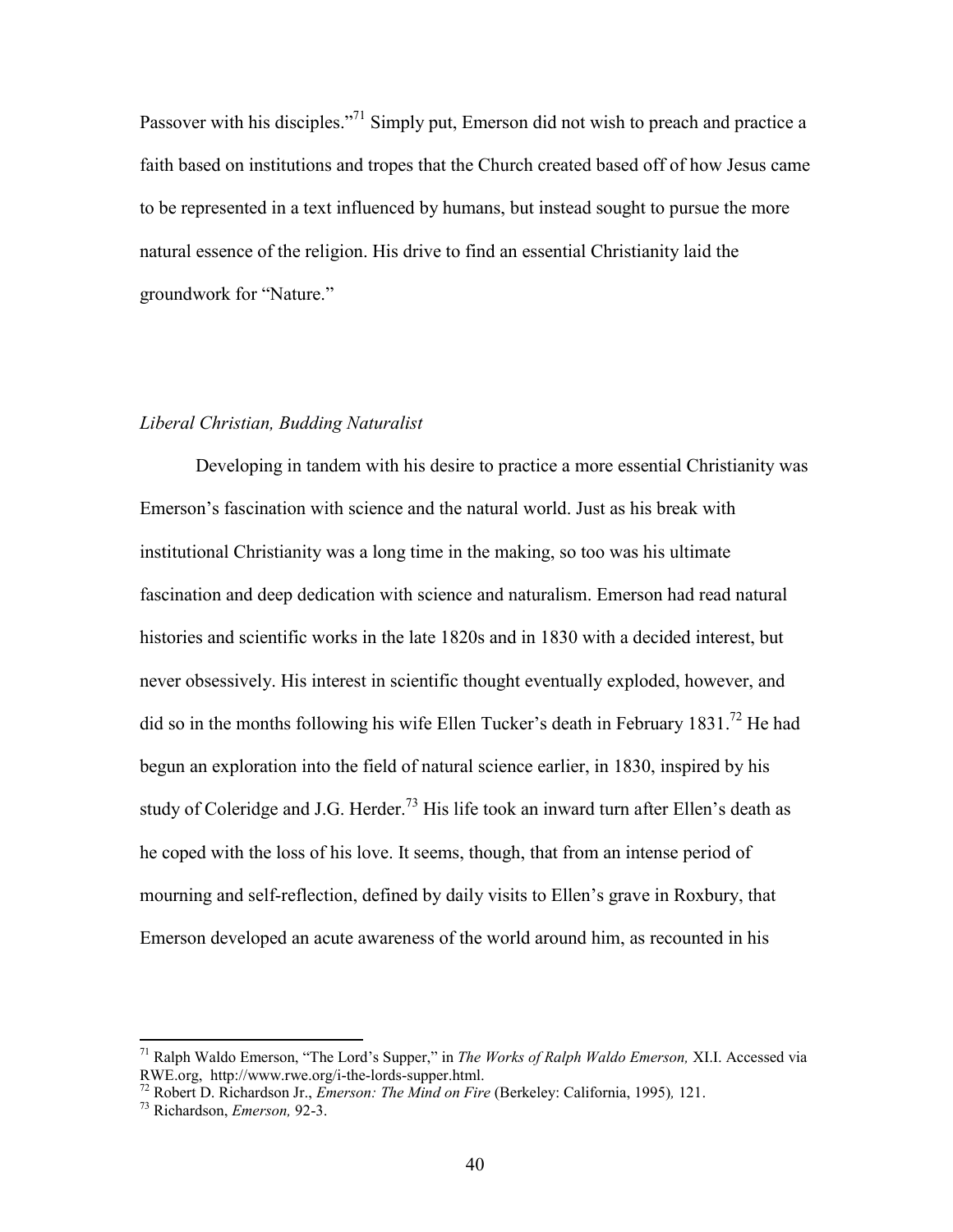journals from May  $1832<sup>74</sup>$  He began to note examples of intricacy and beauty in the natural world around him, and found himself increasingly amazed by nature. Emerson was particularly moved by his brother Charles' sea shell collection, of which he wrote: "I suppose an entire cabinet of shells would be an expression of the whole human mind; a Flora of the whole globe would be so likewise, or a history of beasts; or a painting of all the aspects of the clouds. Every thing is significant.<sup> $275$ </sup> This quotation shows Emerson at the dawning of his naturalist thinking, and it illustrates how he was coming to understand the sense of universality in being that will later appear in "Nature."

1832 saw Emerson reading more and more voraciously, devouring many scientific works and natural histories while also building upon his already extensive knowledge of European philosophy. Among those he read in 1832 were the agricultural chemist Sir Humphry Davy, the natural philosopher Sir John Leslie, James Drummond's *Letter to a Young Naturalist* (a work tellingly sub-titled 'The Study of Nature and Natural Theology), and François Hubert's *New Observations of Bees*. <sup>76</sup> These figures would join men like Galileo, Kepler, and Newton as significant intellectual influences upon a developing Emerson.<sup>77</sup> More impactful than these books, though, was J.F.W. Herschel's *Preliminary Discourse on the Study of Natural Philosophy*. Herschel's work emphasizes the relationship of the mind to the external natural world, and this, for Emerson, was grand inspiration.<sup>78</sup> Such inspiration, combined with the loss of Ellen, led Emerson to take the final step in his break with institutional Christianity: less than a year after the sea-shell revelation, Emerson resolved to leave his pulpit, citing his disbelief in what he

<sup>74</sup> Richardson, *Emerson,* 122.

<sup>75</sup> Ibid., 122.

<sup>76</sup> Ibid., 123.

<sup>77</sup> Neal Dolan, *Emerson's Liberalism* (Madison: University of Wisconsin, 2009), 75.

<sup>78</sup> Richardson, *Emerson,* 123.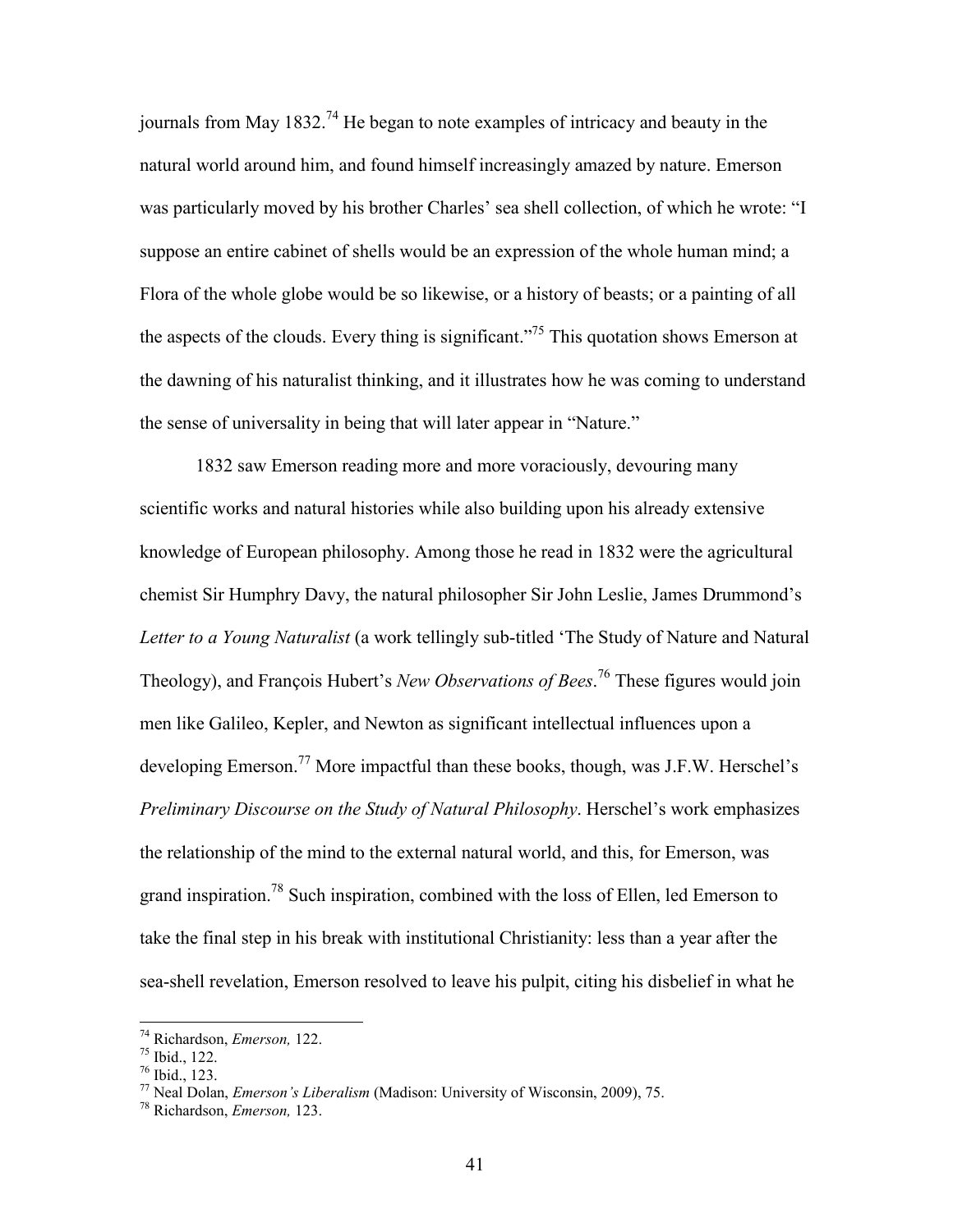saw as overwrought sacramental practices and arguing that such practices interfered with the essential points of practicing Christianity. In mid-June of 1832, Emerson left the parish to refine his thoughts regarding institutional Christianity, and to collect his own inward life.<sup>79</sup> The summer saw him retreat into the mountains of New Hampshire, and both the break with his parish and the change in setting fueled an increased interest in science and the study of the natural world in Emerson. But it also set him very much afloat. Having lost his wife and resigned his role in the church, he spent several listless months alarmed at his lack of direction, before heading, mostly on a whim, to Europe on Christmas Day,  $1832.^{80}$ 

Emerson's European tour spurred a fundamental shift in the thinker's perspective. After travelling through Italy and Switzerland, Emerson reached Paris during the summer of 1833, and there experienced a revelation that would forever impact his thought. On July 13, he visited the Jardin des Plantes, and was moved by the connection he felt with the natural world, writing in his journal, "Not a form so grotesque, so savage, nor so beautiful but is an expression of some property inherent in man the observer.<sup>381</sup> A deeply personal observation, it represents Emerson's take on natural theology. A school of thought driven by seventeenth-century deists, natural theology was a way of seeking knowledge of God through the order of the natural world.<sup>82</sup> Emerson eventually developed his own natural theology. Informed by his study of naturalism, he expanded upon it in both "Nature" and "Self-Reliance."<sup>83</sup> The Parisian garden continued to inspire

<sup>79</sup>Richardson, *Emerson,* 125.

<sup>80</sup> Bosco, "Ralph Waldo Emerson," 14.

<sup>81</sup> Emerson, *Journals*, quoted in Richardson, *Emerson,* 141.

<sup>82</sup> William Rossi, "Emerson, Nature, and Natural Science," in *A Historical Guide to Ralph Waldo Emerson,* ed. Joel Myerson (New York: Oxford, 2000), 104.

<sup>&</sup>lt;sup>83</sup> Rossi, "Emerson, Nature, and Natural Science," 109, 111, 115-116.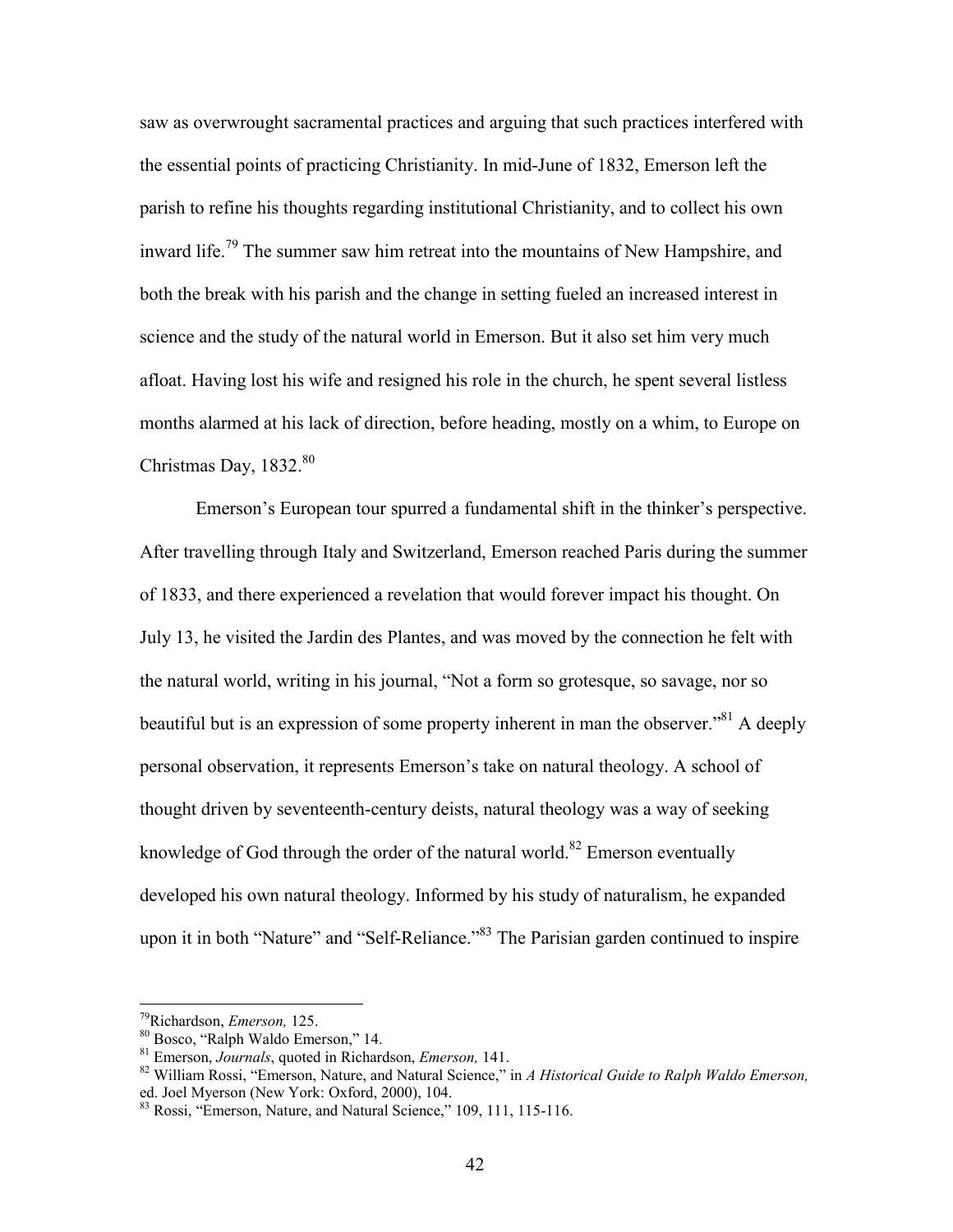Emerson along this line of thought to the point where, also in his journals, he later reflected, "I feel the centipede in me—cayman, carp, eagle and fox. I am moved by strange sympathies. I say continually, I will be a naturalist."<sup>84</sup> This drive to pursue a study of the natural world was fueled by Emerson's readings and the deeply personal experiences he underwent when meditating upon nature, first at home in Concord and then in Paris.

His journal entries from later in his European trip emphasize the sea change in his thought: one entry from August 11 lists "Goethe, Mackintosh, Cuvier, Bentham, [and] Hegel" as intellectuals who have grasped an essential truth. Neal Dolan notes that all those named are men of science and reason, and not of faith, a significant change from his influences while at Harvard Divinity School.<sup>85</sup> Emerson's declaration "I will be a naturalist" was not to mean that he would pursue the study of natural science with an academic rigor—he was not aiming to be Darwin before Darwin, nor was he following in Jefferson's footsteps. William Rossi has noted that it is unclear just how seriously Emerson considered becoming a professional naturalist—but eventually, Emerson realized he had no patience for dull taxonomical work, and turned his focus towards the philosophy of nature.<sup>86</sup>

While naturalism was wildly popular among the upper classes in Europe and America before and during Emerson's time, the fad emphasized a scientific approach towards nature, replacing spiritual contemplation and harmony with the natural world with analytical study and collection of natural objects. Jefferson himself stands as the greatest American representation of the scientific and learned naturalist-as-hobbyist, and

<sup>84</sup> Emerson, *Journals,* quoted in Richardson, *Emerson,* 141-2.

<sup>85</sup> Dolan, *Emerson's Liberalism*, 71.

<sup>86</sup> Rossi, "Emerson, Nature, and Natural Science," 114.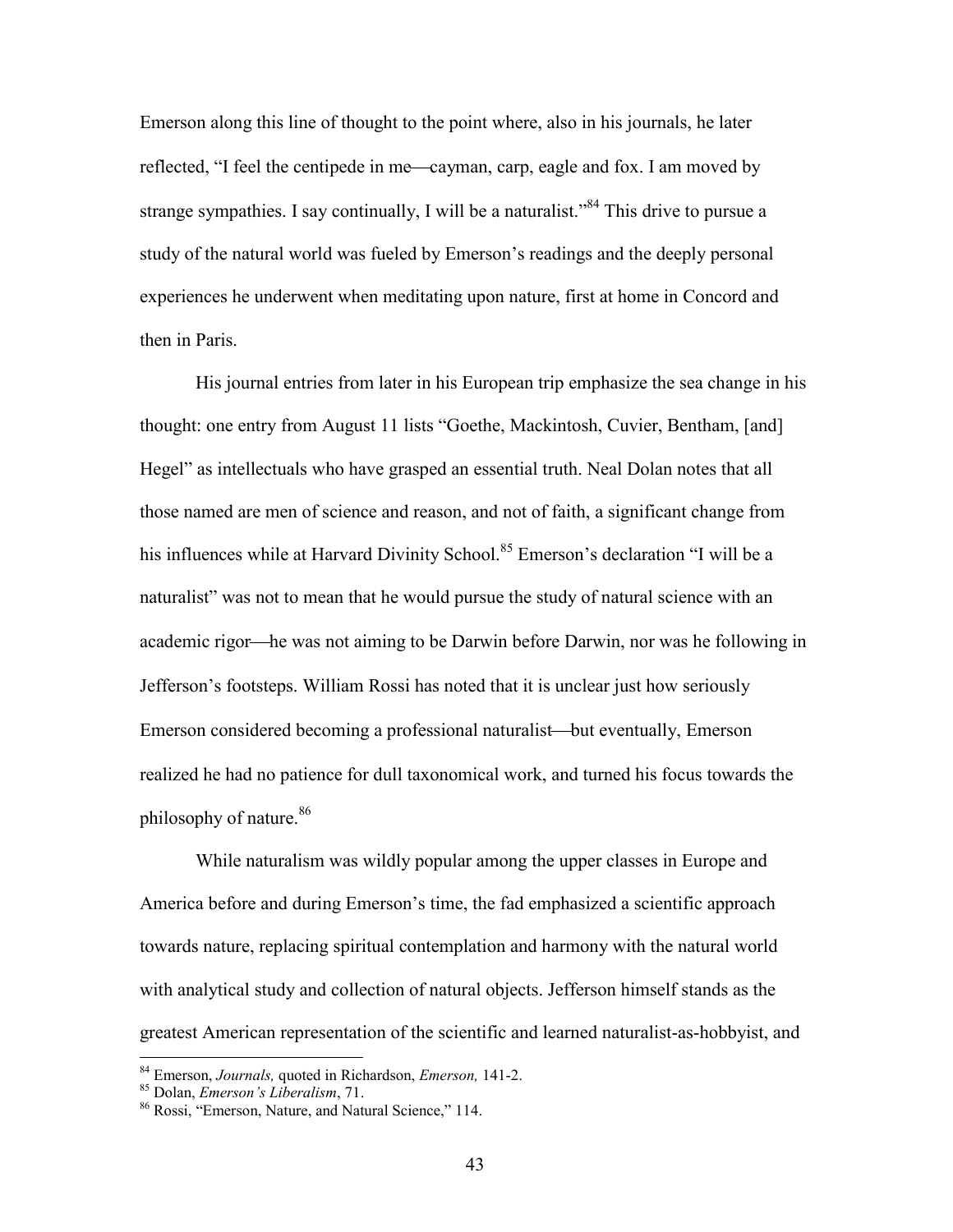the cabinet of natural objects he assembled at Monticello illustrates his desire to further scientific study and knowledge of the natural world.<sup>87</sup> In the context of Emerson's intellectual background, with special consideration to Herschel's influence, "I will be a naturalist" ought to be interpreted as Emerson proclaiming his desire to study the spirituality of the natural world and the potential of the individual's relationship with nature, and not that he would follow Jefferson's scientific tradition. His rigorous study of the natural world encouraged Emerson to develop his philosophy in pastoral terms, and while he did not embrace naturalism like many others of his time, the texts he read on the subject clearly impacted his works. With Emerson's mind deliberately set upon nature—and the connection between nature and the human mind that he discovered in Herschel—the foundation was set for his later works.

A further compulsion to study nature was Emerson's discovery of Emanuel Swedenborg, a Swedish scientist, philosopher, and theologian who inspired many of New England's young Unitarians with his idea that the natural world was a direct emanation of God and that there was a "correspondential" relationship between spirit and the natural world.<sup>88</sup> By the late 1830s, a new wave of ministers began adopting the idea that divinity was represented but not explicitly stated in the Bible and thus had to be found within the text. Among this group was the minister George Ripley, who eventually became a major Transcendentalist figure, and out of their swelling ranks rose an interest in the philosophy of language. These ministers began to view Scripture as, in Philip Gura's words, "a kind of primitive poetry of the soul...draped most effectively in the language of nature."<sup>89</sup>

<sup>&</sup>lt;sup>87</sup> Joyce Henri Robinson, "An American Cabinet of Curiosities: Thomas Jefferson's "Indian Hall at Monticello,"" *Winterthur Portfolio,* vol. 30, no. 1 (Spring, 1995),: 41, 45, accessed via JSTOR.

<sup>88</sup> Gura, *American Transcendentalism*, 60.

<sup>89</sup> Gura, *American Transcendentalism*, 44.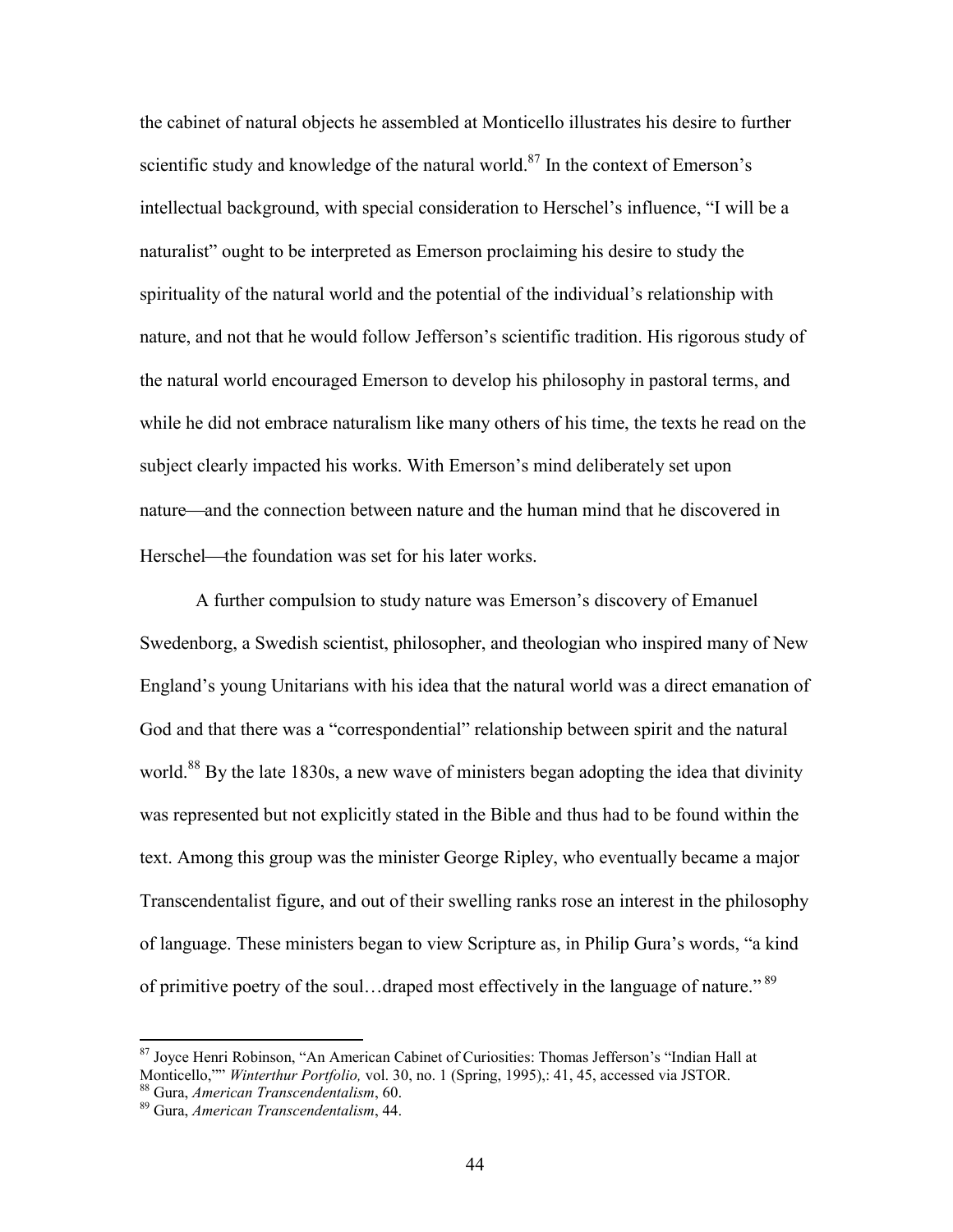Swedenborgianism and ideas of the spirit in nature came to be a base for Transcendentalist thought. When in Paris, Emerson came to discover such ideas of the natural world. His ideas of nature—and more importantly, of consciousness and the idea that the universe is interconnected, came to shape the intellectual movement and Emerson's writings.  $90^\circ$ 

## *The Roots of Emerson's Philosophy: "*Nature*" and the Transparent Eye-Ball*

"Nature," published in 1836 was not only Emerson's first published work, but was a manifesto of his new philosophy, a declaration of the limitless expanses of human thought and the divinity to be found in nature. It is at turns mystical and pastoral, a celebration of the natural world, what it represents, and what may be found in it. Emerson made his purpose plain at the work's outset when he rhetorically asked, "Why should not we also enjoy an original relation to the universe? Why should not we have a poetry and philosophy of insight and not of tradition, and a religion by revelation to us, and not the history of [our fathers]?"<sup>91</sup> Such a sentiment notably echoes the calls for an American epic that were described in the introduction, particularly in the shared desire for unique thought. As a whole, "Nature" does not explicitly engage much with American pastoralism: Emerson only mentions the country by name once. But as this section shows, "Nature" contains a substantial amount of discourse on American expansionism that Emerson delivers in pastoral language. Given that, while his reflections on nature are

 $90$  Ibid., 68; Bosco, "Ralph Waldo Emerson," 20-23.

<sup>91</sup> Ralph Waldo Emerson, "Nature," in *Transcendentalism*: *A Reader,* ed. Joel Myerson (New York: Oxford, 2000), 125.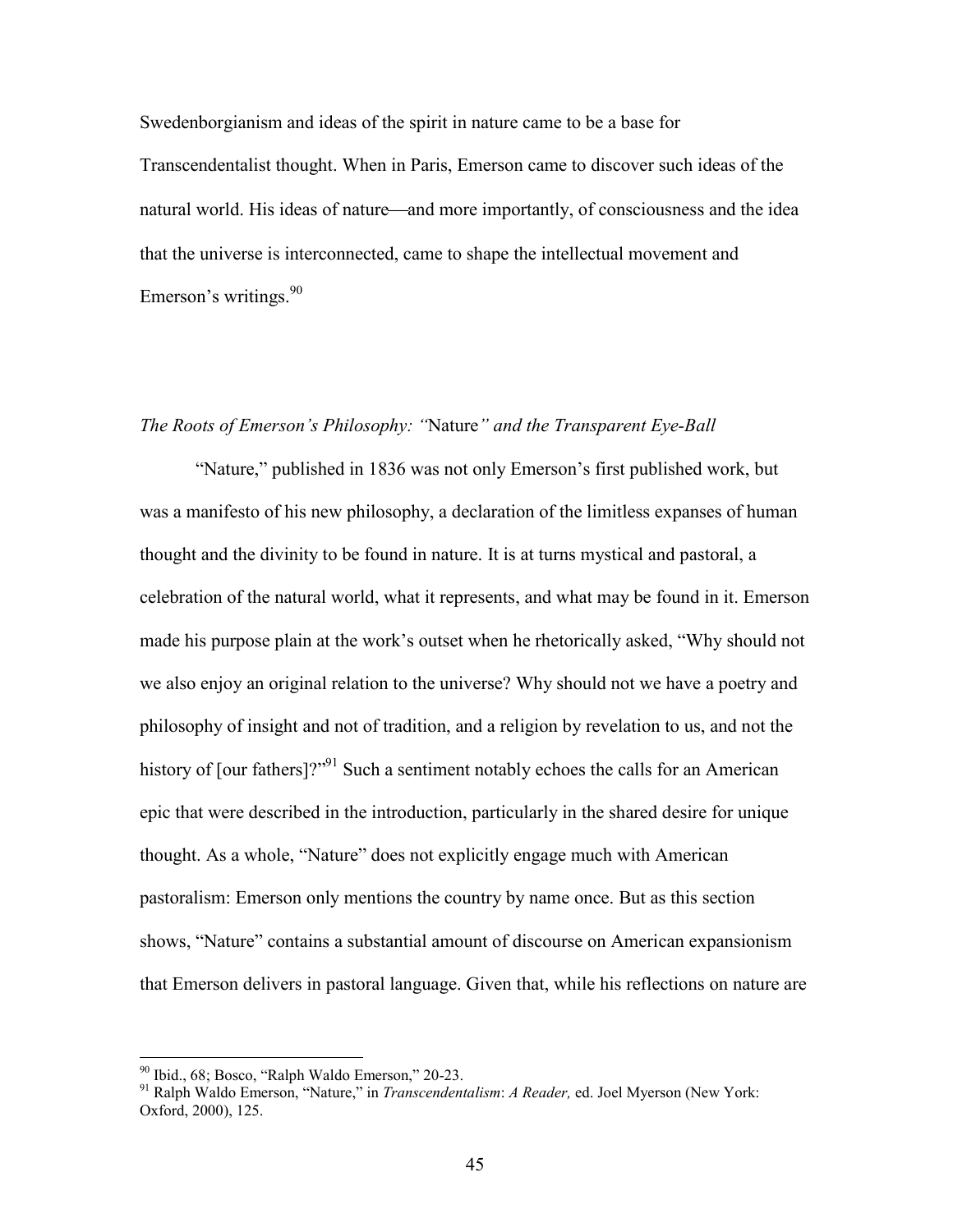intended to be universally applicable, certain parts of the text as evidenced later are meant for an American context.

At the beginning of "Nature," Emerson offered mostly pastoralism and philosophizing, though he initially remained restrained in his descriptions of landscapes, withholding florid details in exchange for spiritual revelations. But he understood the power of nature, knowing that:

The lover of nature is he whose inward and outward senses are still truly adjusted to each other; who has retained the spirit of infancy even into the era of manhood. His intercourse with heaven and earth, becomes part of his daily food. In the presence of nature, a wild delight runs through the man.<sup>92</sup>

The remark about retaining infancy speaks to a central element of Emerson's philosophy and pastoralism. That the lover of nature retains his infant spirit into adulthood because of his love for the natural world speaks to something essential and timeless in the land, something with restorative properties. Emerson himself clearly felt such a love for nature, and he encouraged others to this love, praising the natural world for its beauty and for its ability to free minds from the trappings of society to reflect on eternal matters.<sup>93</sup>

"Nature" was Emerson's definitive work, in respect to his philosophy of being and relationship with the natural world. While the entirety of the essay reads rich with meaning and thought, one particular passage had stood out over the years as the definitive section of a definitive work. In "Nature," Emerson managed to articulate a central element of his philosophy in but a handful of sentences, which are as follows:

Standing on the bare ground,—my head bathed by the blithe air, and uplifted into infinite space,—all mean egotism vanishes. I become a transparent eye-ball. I am nothing. I see all. The currents of the Universal Being circulate through me; I am part or particle of God…I am the lover of uncontained and immortal beauty…In

<sup>&</sup>lt;sup>92</sup> Emerson, "Nature," 127.

<sup>93</sup> Len Gougeon, *Emerson & Eros: The Making of a Cultural Hero* (Albany: State University of New York, 2007), 158.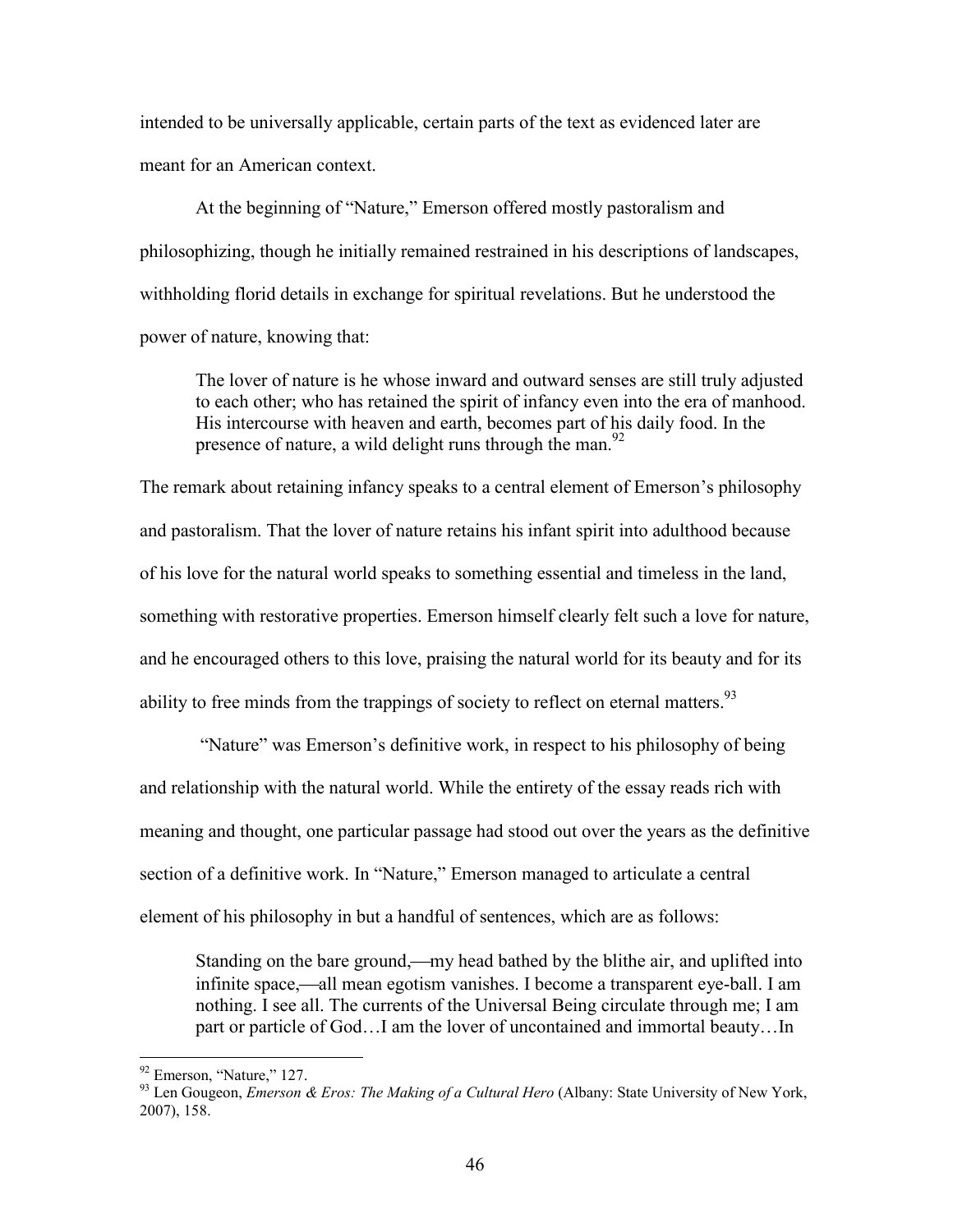the tranquil landscape, and especially in the distant line of the horizon, man beholds somewhat as beautiful as his own nature.<sup>94</sup>

His transparent eye-ball is an appreciator of the natural world. If Emerson was selfreflective in his philosophy, then here we see what it was for Emerson to be a naturalist. In nature he saw the "thoughts of the Supreme Being," by which he became separated from any boundaries of the self, free to enter into communion with the entirety of the world at once.<sup>95</sup> Emerson here declared that when one is properly attuned to the omnipresence of the divine, nature—the natural world, all around us—was the gateway to the divine, and in fact, was itself divine.<sup>96</sup> Emerson's pastoralism and naturalism, then, draws deeply upon his personal theology. He integrated Channing's liberal Christianity with Swedenborgianism and the tradition of American pastoralism to produce the philosophy of "Nature."

Emerson's brand of Transcendentalism combined natural history, autobiography, nature writing, and philosophy, extending the ideas of Unitarian reformers and incorporating older Puritan convictions.<sup>97</sup> "Nature" is then a roadmap for satisfying the demands of the spirit, for understanding one's own essence and relationship to the natural world and the divinity therein apparent. It is an instruction manual of mystical proportions informed by Emerson's own experiences, and it eventually became recognized not only as a seminal text of Emerson's. And as unlikely as it may seem, "Nature" also showcases Emerson's earliest published ideas regarding Manifest Destiny, particularly his warnings and conditional support of American expansionism.

<sup>&</sup>lt;sup>94</sup> Emerson, "Nature," 128.

<sup>95</sup> Ibid., 148.

<sup>96</sup> Gougeon, *Emerson and Eros*, 89.

<sup>97</sup> Don Scheese, *Nature Writing: The Pastoral Impulse in America* (New York: Simon and Schuster, 1996), 23.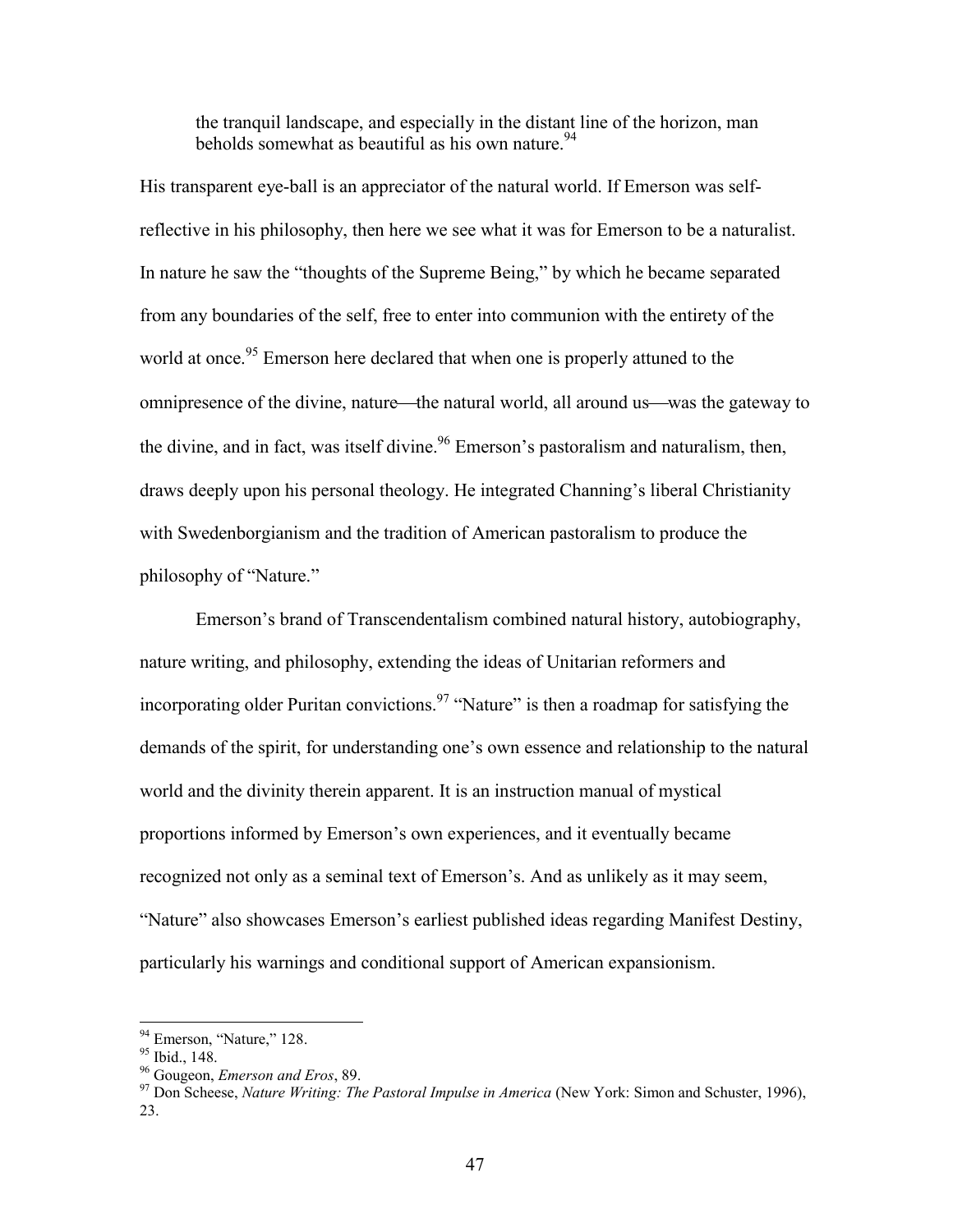## *Hinting Westward: Expansionism in* "Nature"

"Nature" contains early examples of Emerson's politics, particularly in regards to westward expansion. Though an ardent abolitionist—at first quietly, and later somewhat vocally—Emerson seems to have consistently and from an early date supported manifest destiny, though tentatively. Kris Fresonke has identified Emerson's expansionism in "Nature," but as I discussed in the introduction, she emphasizes Emerson's politics to the exclusion of his spirituality and pastoralism.<sup>98</sup> In so doing, Fresonke does not capture the scope of Emerson's thought regarding Manifest Destiny. He detested the nationalistic trappings attached to the term, but Emerson advocated westward expansion at least in the sense that the country and the American people would expand into greater reaches of nature to the Pacific coast.<sup>99</sup> The West's uncorrupted nature would, by Emerson's calculation, provide an opportunity for realizing an American epic; it would also give those who settled it an opportunity to become "transparent eye-ball[s]" as well. Westward expansion appears explicitly as a topic, albeit briefly, in "Nature," when Emerson celebrates, almost surprisingly, the coming "kingdom of man over nature."<sup>100</sup> Indeed, "Nature" may be seen as a text that offers a solid endorsement for manifest destiny, as historian Kris Fresonke has argued in her work *West of Emerson.* But counter to Fresonke's view, matters of spirituality and personal philosophy outweigh anti-Jacksonian politics in the essay. Emerson reflected on the average individual's relationship with the natural world, ultimately to pronounce his disproval for the means by which Americans are expanding—but not expansion itself:

<sup>98</sup> Kris Fresonke, "Emerson's *Nature:* West of Ecstasy," in *West of Emerson: The Design of Manifest Destiny* (Berkeley: California, 2003).

 $99$  Ibid.

<sup>&</sup>lt;sup>100</sup> Emerson, "Nature," 157; Buell, "Manifest Destiny and the Question of the Moral Absolute," 185.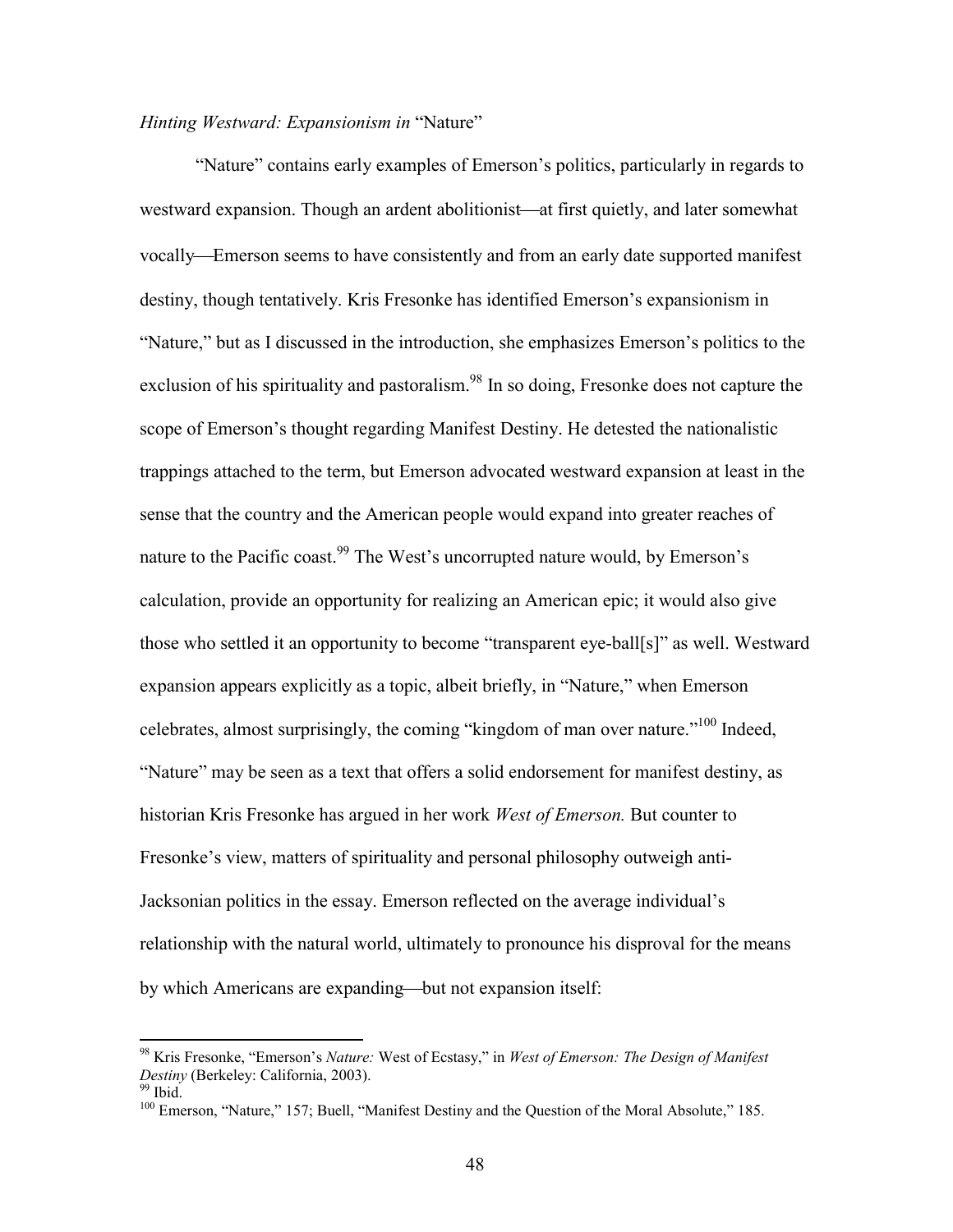At present, man applies to nature but half his force. He works on the world with his understanding alone...his mind is imbruted and he is a selfish savage. His relation to nature, his power over it, is through the understanding; as by manure; the economic use of fire, wind, water, and the mariner's needle; steam, coal, chemical agriculture; the repairs of the human body by the dentist and the surgeon. This is such a resumption of power, as if a banished king should buy his territories inch by inch, instead of vaulting at once into his throne.<sup>101</sup>

The average American, to Emerson, is thus a selfish savage, and the institutions by which Americans and America itself are expanding westward are crude ones, cast into the company of manure and surgery. Fresonke interprets this as a rejection of Jacksonianism and its blunt unapologetic land-grabbing dreams for the west. By conflating the American nation with the as-of-yet unspoiled nature of the American West, Fresonke argues that Emerson made a political statement.<sup>102</sup>

#### *A Short Cut to Jacksonianism*

Given the historical context of "Nature" and Fresonke's anti-Jacksonian argument, it seems useful to include brief description of exactly what Jacksonianism was in Emerson's time. Broadly, Jacksonianism was a populist movement championed by its namesake, President Andrew Jackson. Jackson himself was a skilled politician who tailored his politics to the American masses. He was also perhaps the most vocal proponent of Manifest Destiny in America's history (while his successor, James K. Polk, may have embraced the policy further).<sup>103</sup> During his two terms as president, which he

<sup>&</sup>lt;sup>101</sup> Emerson, "Nature," 155.

<sup>102</sup> Fresonke, *West of Emerson*, 124.

<sup>&</sup>lt;sup>103</sup> John M. Belohlavek, ""Let the Eagle Soar!": Democratic Constraints on the Foreign Policy of Andrew Jackson," *Presidential Studies Quarterly,* vol. 10, no. 1 (Winter, 1980), 36; Thomas S. Langston, "A Rumor of Sovereignty: The People, Their Presidents, and Civil Religion in the Age of Jackson," *Presidential Studies Quarterly,* vol. 23, no. 4 (Fall, 1993), 677.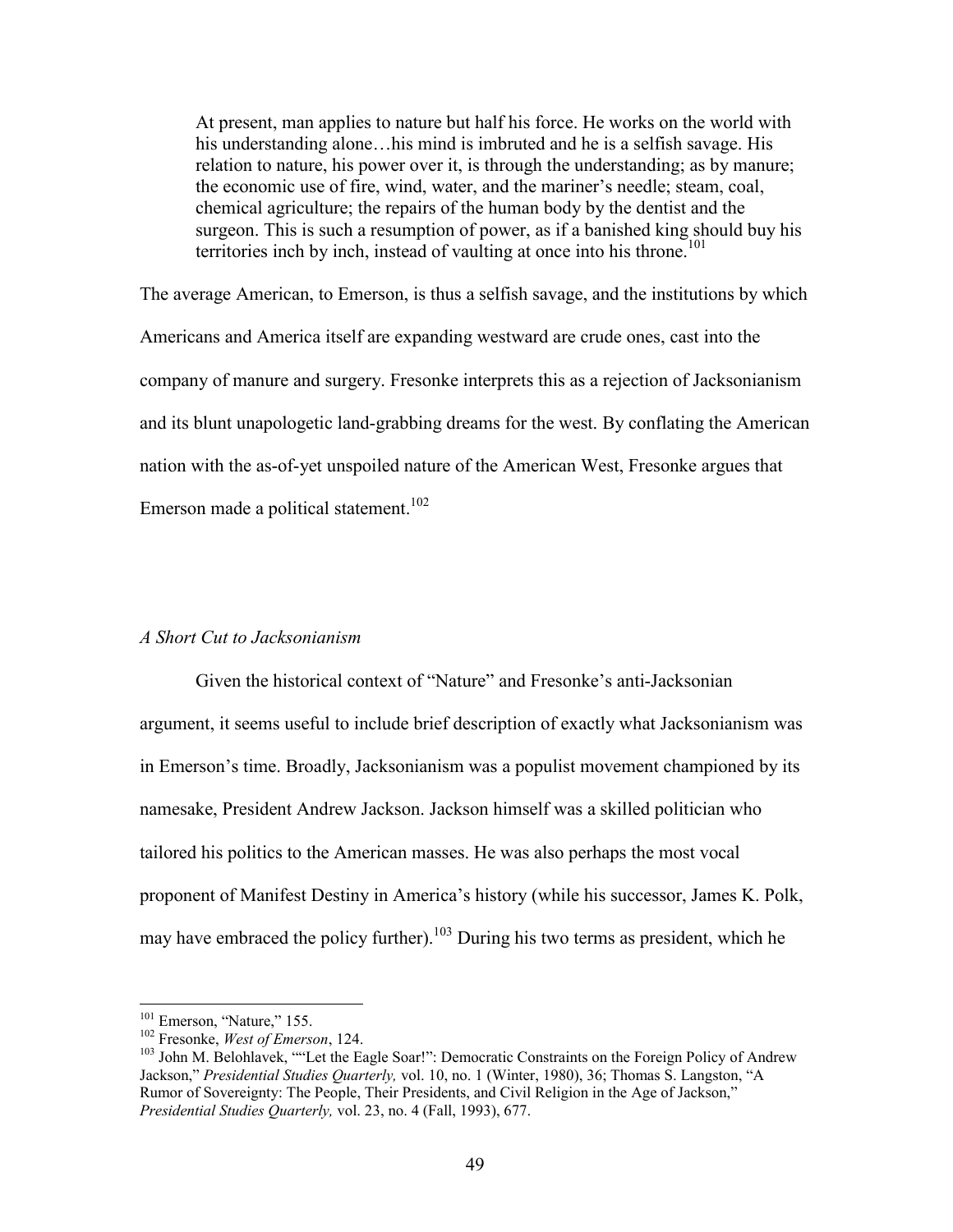won both times with the majority of the popular vote, Jackson practiced a form of democracy that resulted in a more fluid economy and a less stratified social order.<sup>104</sup> To invoke a cliché, the common man elected Jackson, as the majority of states had adopted universal male suffrage by the time of his first election.

Emerson understood the need for such democracy in theory, but had difficulty accepting it in practice. Jackson's populist politics were a sharp attack on the status quo; of course, before Jackson was elected, it was understood that the propertied elite of Massachusetts and Virginia essentially controlled the nation, both politically and economically. Emerson belonged to the Massachusetts elite, which meant Jackson represented something that was counter to his stability.<sup>105</sup> To his credit, Emerson did not embrace outwardly elitist arguments in criticism of Jackson, but he did express concern that giving a large number of relatively poor men the vote could lead to economic instability.<sup>106</sup>

Jackson embraced Jeffersonian agrarianism, which challenged Emerson more than any other aspect of the president's politics. Old Hickory believed that, in his words, "the majority is to govern," and "the wealth and strength of a country are its population, and the best parts of that population are the cultivators of the soil. Independent farmers are everywhere the basis of society and true friends of liberty."<sup>107</sup> Jackson's support of the farmer was in step with Emerson's ideological views, but Emerson was anything but a populist who embraced majority rule. Farmers were economically important and

<sup>104</sup> Hofstadter, *The American Political Tradition,* 86.

<sup>105</sup> Dolan, *Emerson's Liberalism,* 116.

<sup>106</sup> Ibid.*,* 116.

<sup>107</sup> Andrew Jackson, quoted in Watson, *Liberty and Power*, 98.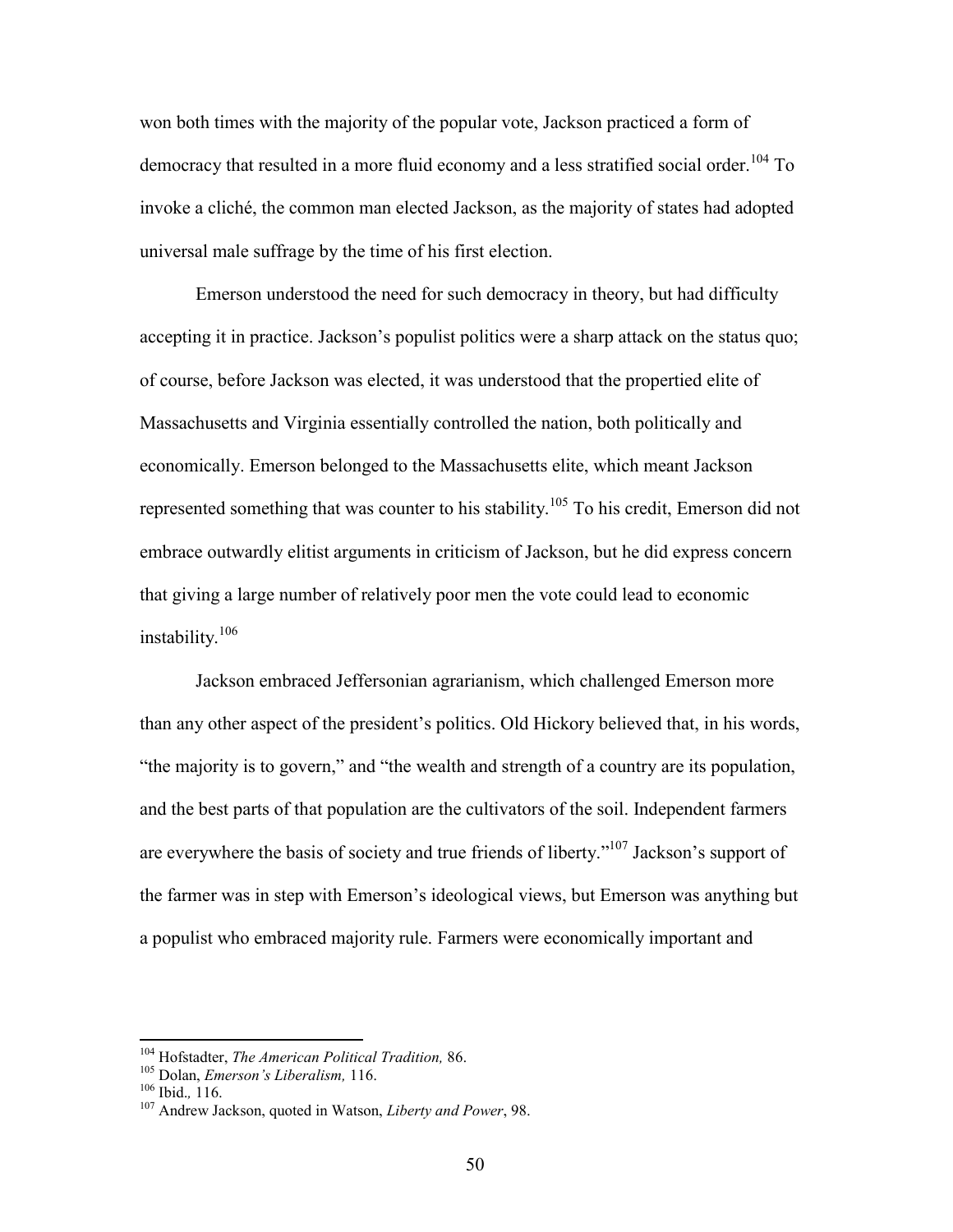pastorally virtuous, but were not supposed to vote.<sup>108</sup> Ultimately, Emerson viewed the populism that propelled Jackson and James K. Polk to the presidency with disdain. He could not forgive either man for being elected by so-called mob rule, and saw in Jackson and Polk only "withering selfishness and impudent vulgarity," as Perry Miller has told.<sup>109</sup> Most of all, Emerson took issue with Jackson, and Polk after him, for embracing a reckless and militarized form of westward expansion.

### *An Agrarian Republic, An Agrarian West*

"Nature" interacts with Jacksonianism insofar as Emerson had a history of engaging with the political movement he felt to be so troubling—but to effectively examine "Nature," one must do so in a broader context, including but not limited to these political issues. Emerson had nothing against expansionism; he simply wishes the American people would in one grand motion take up their westward throne instead of gradually eating into it accompanied by their petty institutions.

This kind of earnest anger directed towards Jacksonianism and ill-practiced expansionism shows that Emerson still had a dream for the West: he was invested in America's capacity for epic, and still believed that the American people were capable of remarkable deeds, as he later showed in "The Young American." He only wished for the West (and the Wild it contains) to be occupied and used by those who appreciated and could understand it. As he wrote in "Nature," Americans were all banished kings, and the natural world was their throne: the coming of the "kingdom of man over nature," then,

<sup>108</sup> Perry Miller, "Emersonian Genius and the American Democracy," in *Critical Essays on Ralph Waldo Emerson,* eds. Robert E. Burkholder, Joel Myerson (Boston: G.K. Hall, 1983), 282-3.

<sup>&</sup>lt;sup>109</sup> Miller, "Emersonian Genius and the American Democracy," 282.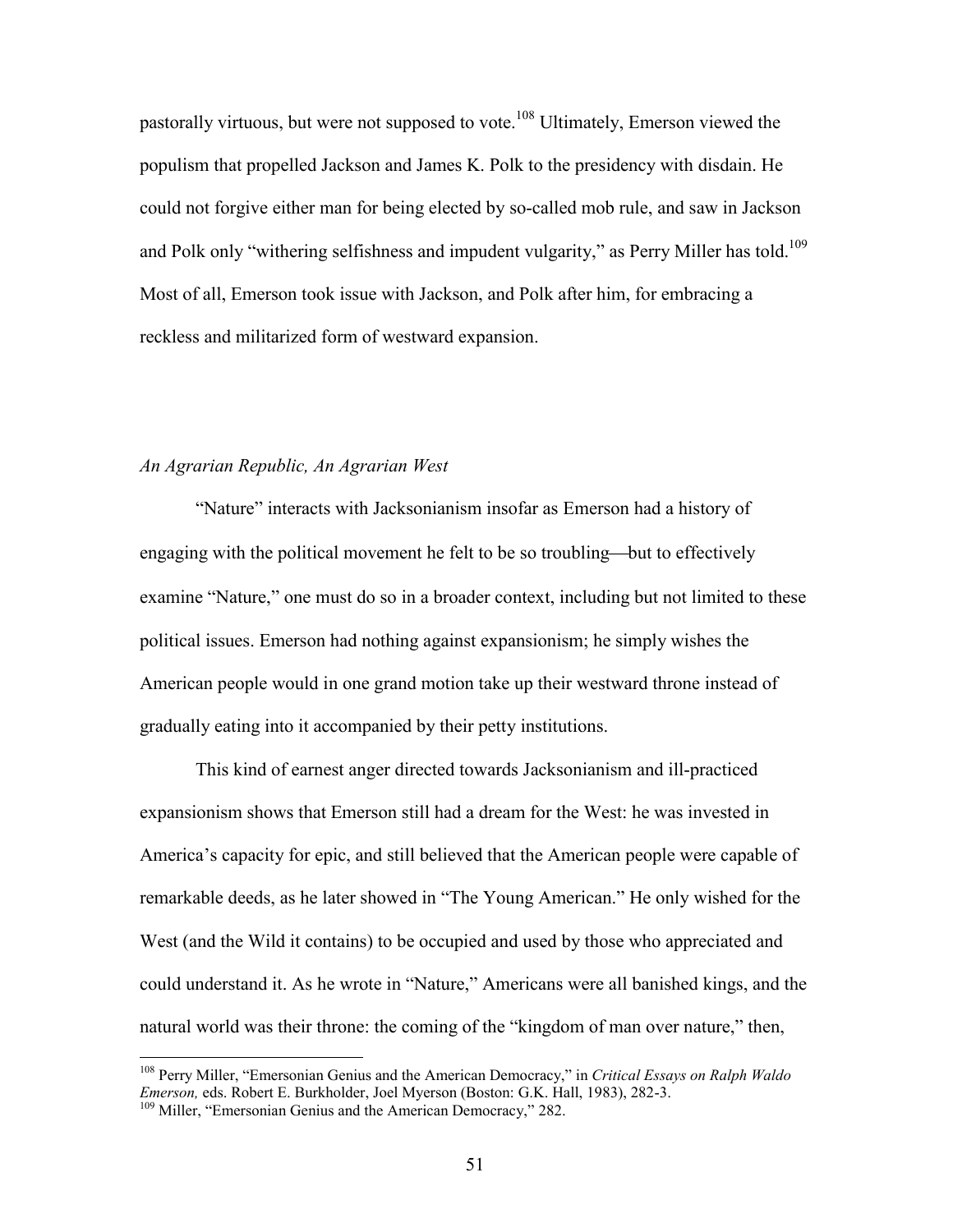was the westward expansion of Americans who would respect the land.<sup>110</sup> In this way, Emerson's pastoral tendencies and expansionist ideologies agreed with and built off of Jeffersonian agrarianism.

Returning to Jefferson briefly, the Virginian planter expressed an affinity for farmers, and in *Notes on the State of Virginia,* described them as "the chosen people of God, if ever He had a chosen people," but as Paul Thompson and Douglas Kutach have noted, Jefferson embraced agrarianism in the early republic largely because farmers' personal interests both supported and necessitated the state. As the two historians describe, because these yeomen farmers were not mobile and not financially liquid, they and their farms required both military protection and a strong economy, which equates to needing support from a government. Moreover, Jefferson saw yeomen farmers as a buffer against potentially corrupting special interests in the formative years of the republic.<sup>111</sup> Moving forward to the nineteenth century, Emerson developed a sort of American naturalism that was less rooted in agrarian economics and political motivations as it was in the older tradition of viewing America as a New World Eden, and its citizenry as divinely-guided settlers of a wilderness, as discussed in the introduction.<sup>112</sup> Emerson's interactions with the American West and the natural world were far less politicized than Jefferson's. Though he was mindful of Jacksonian politics and opposed them, "Nature" is not so totally a political tract. Fresonke's portrayal of "Nature" as such misses elements of the piece, as she places Emerson's writing in the context of Jacksonian politics while ignoring the traditions of American epic and pastoralism, in which Emerson participated.

<sup>110</sup> Emerson, *Nature*, 157.

<sup>111</sup> Paul B. Thompson, Douglas N. Kutach, "Agricultural Ethics in Rural Education," in *Peabody Journal of Education,* vol. 67, no. 4 (Summer 1990), 134-135.

<sup>&</sup>lt;sup>112</sup> Thompson, Kutach, "Agricultural Ethics in Rural Education," 136.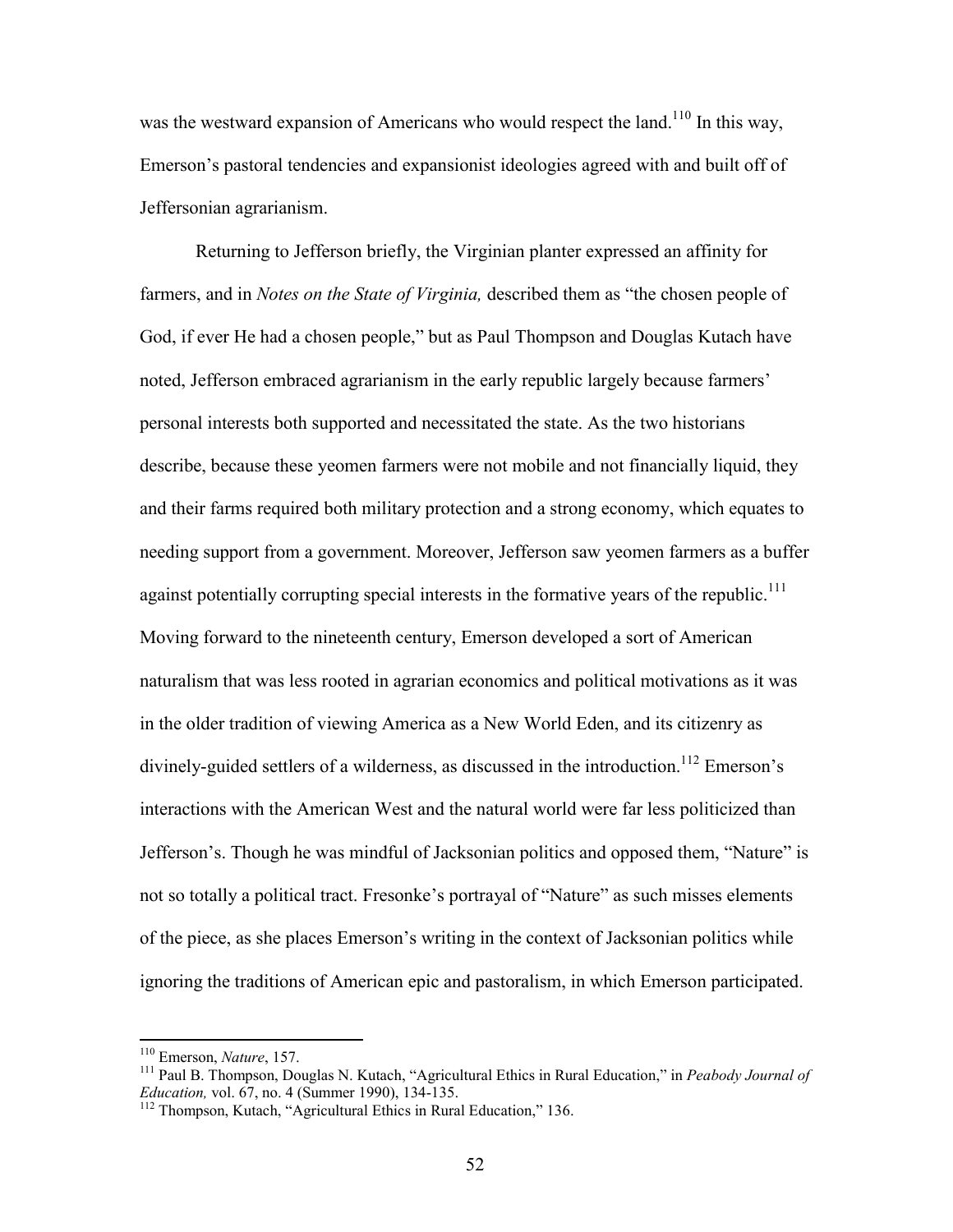## *A Generation of Agrarian Expansionists*

"The Young American," a lecture given in 1844, would make Emerson into the staunchest supporter of Manifest Destiny, if it were not understood in the context of his greater philosophy and political opinion. The speech advocates for westward expansion, only with great social and political cautions. For its content, the essay seems surprisingly unpopular among historians: Fresonke mentions "The Young American" only once in her work, and the essay has not found its way into many anthologies or collections of Emerson's works, even those devoted to his later lectures. Perhaps it has been overlooked for running contrary to the strains of other political essays of Emerson's, such as "Fate" or his 1855 "Lecture on Slavery," but regardless, "The Young American" stands as an extraordinary example of an intelligently reasoned idea of manifest destiny.

Emerson wholeheartedly embraced American exceptionalism and the idea that America's mission of expansion was divinely supported. He began his work discussing expansionism quite literally, with reflections on how the railroad has changed America, and declared, "An unlooked for consequence of the railroad, is the increased acquaintance it has given the American people with the boundless resources of their own soil."<sup>113</sup> The resources and bounty of the West were long since imagined, but Emerson pointed out that in his time, Americans could begin to understand the natural wonders of their country. For Emerson, such increased awareness of America's treasure trove of nature intensified the dream of a truly epic America stretching across the continent. He took no care to hide or hedge his position on expansionism, but supported it with the force of his craft. Early in the piece, as if flexing his rhetorical muscles, he wrote, "The

<sup>113</sup> Ralph Waldo Emerson, "The Young American," in *Miscellanies; Embracing Nature, Addresses, and Lectures* (Boston: Houghton Mifflin, 1882), 352.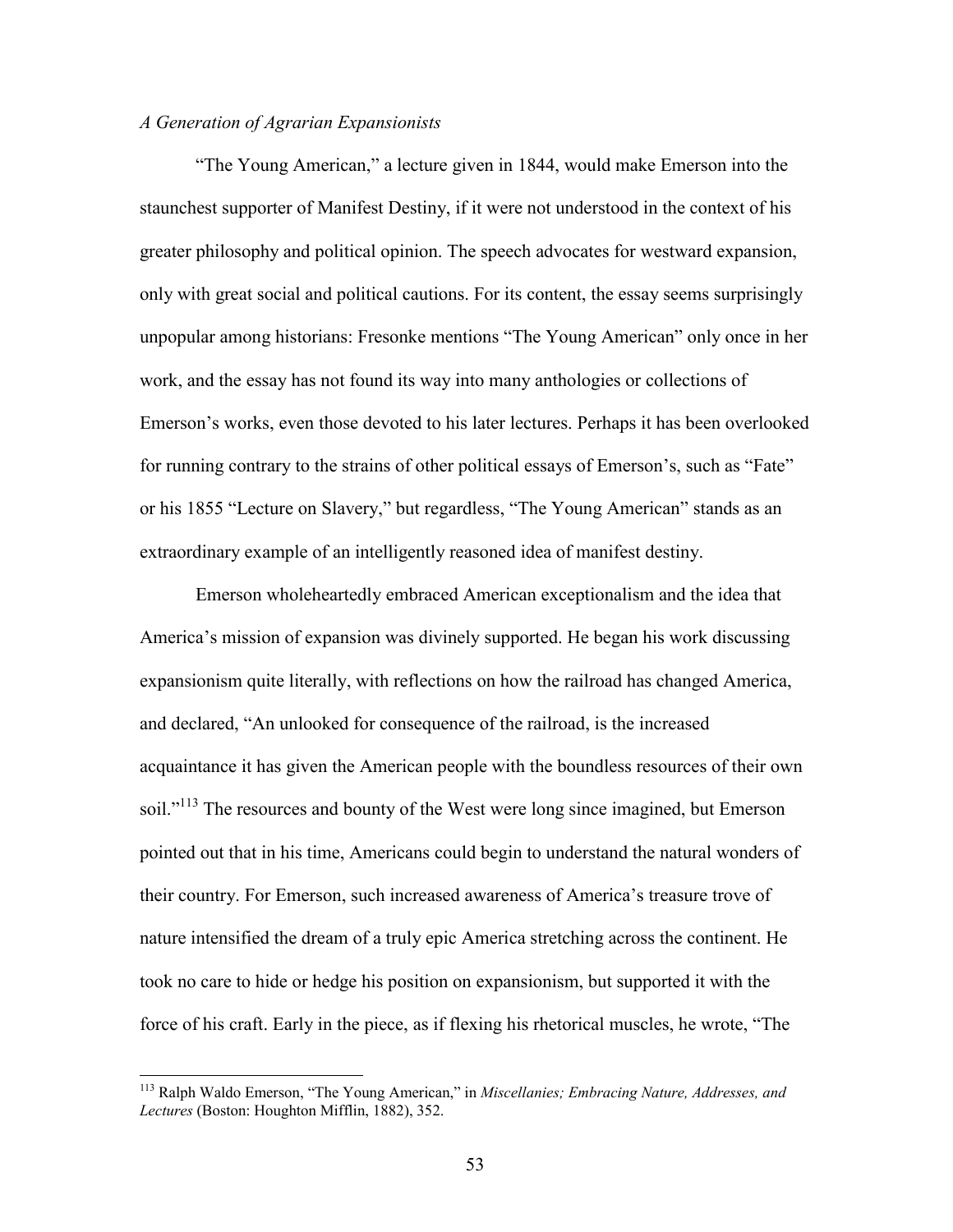bountiful continent is ours, state on state, and territory on territory, to the waves of the Pacific sea."<sup>114</sup> Expansionist rhetoric at its finest, Emerson articulated the sentiment of Manifest Destiny in one short sentence. It merits noting, though, how Emerson described the continent as "ours." As one might expect, that first person plural was not meant to include all Americans. Emerson delivered "The Young American" to a group of young New England merchants, all white and of similar breeding, education, and status as himself. These were the people he included when he said "ours"—for Emerson had a tendency to view all Americans generally as Anglos, and even more specifically to project the New Englander onto the rest of America.<sup>115</sup>

After establishing his audience and clarifying who he viewed as American, Emerson continued "Young American" to address the issue of expansionism. He did not mention westward expansion in a vacuum, though, but raised it while also talking about slavery and the generally reprehensible nature of politics he saw in America. And in one fell swoop, he promised a solution to these societal ills: "The land is the appointed remedy for whatever is false and fantastic in our culture," he claimed. "The continent we inhabit is to be physic and food for our mind, as well as our body. The land, with its tranquilizing, sanative influences, is to repair the errors of a scholastic and traditional education, and bring us into just relations with men and things."<sup>116</sup> In a nod to one of the themes found in "The American Scholar," Emerson diagnosed the ills of New England society (overly formalized, educated, disconnected from the land) and promised the wide expanses and untamed nature of the west as the perfect tonic that will bring man back to his purer state.

<sup>&</sup>lt;sup>114</sup> Emerson, "The Young American," 353.

<sup>&</sup>lt;sup>115</sup> Buell, "Manifest Destiny and the Question of the Moral Absolute," 186.

<sup>&</sup>lt;sup>116</sup> Emerson, "The Young American," 354.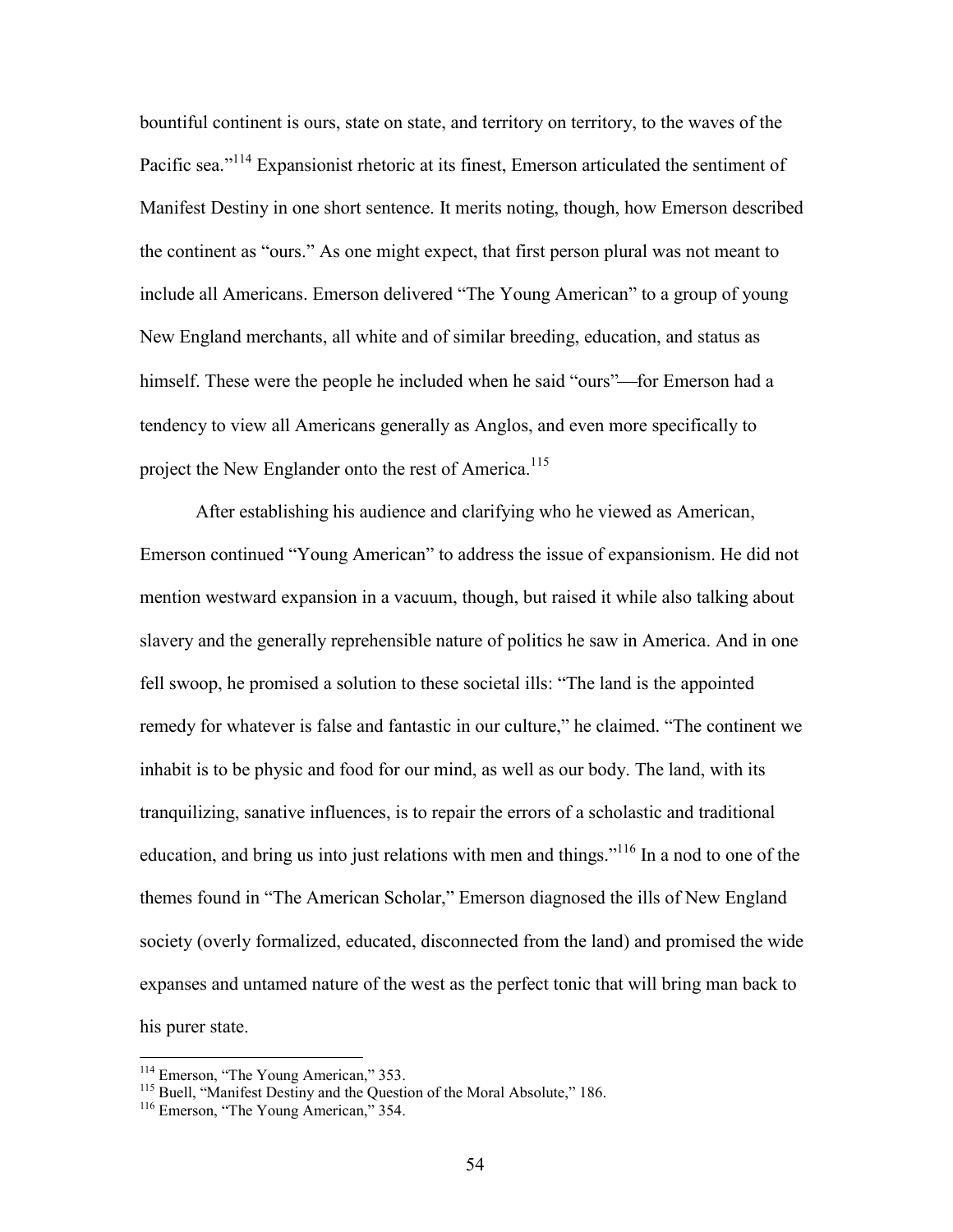"Young American" would not be a proper paean for the wilderness without praise of agrarianism, and Emerson did not disappoint on that front. In describing how the country has shifted and would shift, Emerson praised the farmer and discussed how agrarianism was key to the growing nation:

The habit of living in [cities]…has naturally given a strong direction to…young men to withdraw from cities and cultivate the soil…this seemed a happy tendency. For, beside all the moral benefit which we may expect from the farmer's profession, when a man enters it considerately, this promised the conquering of the soil, plenty, and beyond this, the adorning of the country with every advantage an ornament which labor, ingenuity, and affectation for a man's home, could suggest.<sup>117</sup>

The farmer, in Emerson's reckoning, was a moral figure. He was the sort of American, one with an understanding of the land, who would be ideal for settling the West. Moreover, the farmer was perfect for expansion for he would find, settle, and cultivate as much land as he humanly could. There could be no greater tool for expansion, in Emerson's estimation, as the farmer. He would bring to America all the industry and virtue of Augustus' republic, and would turn the fields that stretch from the Middle West out to California into those of Virgil's *Eclogues*. Long had agrarianism been the vision for the American west, and by making statements such as these, Emerson echoed Jefferson's ideas that the countryside would act as a purifying model against the vice and corruption of cities.<sup>118</sup> Incidentally, this idea of agrarianism-as-purifying-influence may be traced back far longer than Jefferson: Augustus embraced agrarianism among other noble values that represented the best of the Roman Republic. Virgil supported Augustus' conscious effort through his *Georgics*, poems designed, as Christine G. Perkell has noted,

 $117$  Ibid., 354-5.

<sup>118</sup>Onuf, *Jefferson's Empire,* 69.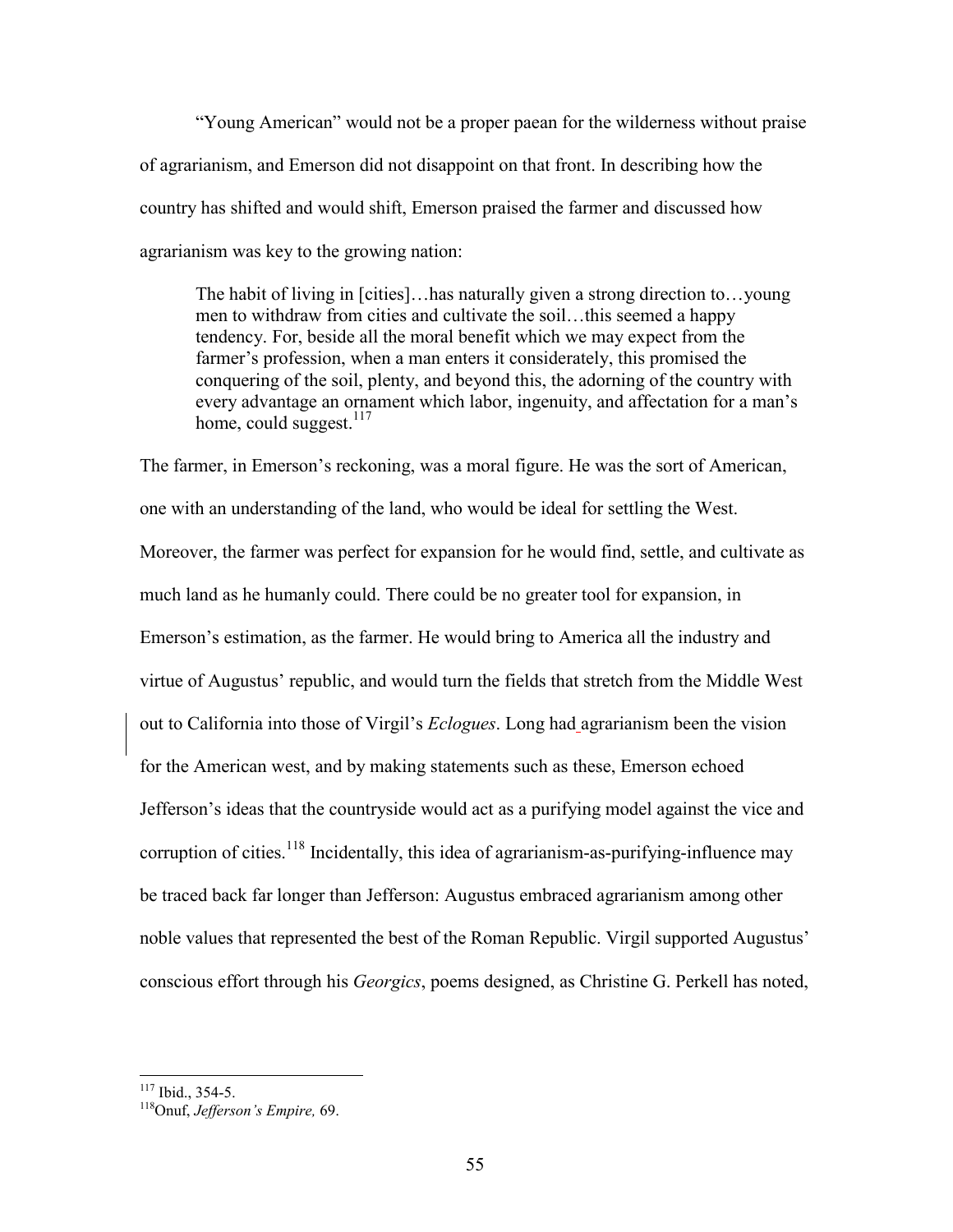to "recall the Roman people to the putative peacefulness and morality of rural life."<sup>119</sup> Augustus, Virgil, Jefferson, and now Emerson all operated in the same tradition of embracing agrarianism for its easily romanticized virtues at times of political strife and national expansion.

# *The West's Conditional Capacity for Epic*

Emerson made a clear argument in "Young American": America was to expand westward, led by the idealized farmer, and with the goal of entering a national epic. The essay showcases Emerson's excitement over this vision of expansion, and at several points in the text it becomes clear that Emerson firmly believed America would achieve its epic potential. In foretelling the promise of America, Emerson wrote:

The nervous, rocky West is intruding a new and continental element into the national mind, and we shall yet have an American genius. How much better when the whole land is a garden, and the people have grown up in the bowers of a paradise…I think we must regard the *land* as a commanding an increasing power on the citizen, the sanative and Americanizing influence, which promises to disclose new virtues for ages to come.<sup>120</sup>

The West was a rawer, fresher America, and the land was very much alive. His prediction that "we shall yet have an American genius" builds off of Edward Everett's Phi Beta Kappa address, where speaking of America's epic potential, Everett declared, "Here then a mighty work is to be fulfilled, or never by the race of mortals."<sup>121</sup> Emerson brought the intellectual tradition of viewing America as staging ground for an epic forward. He

<sup>&</sup>lt;sup>119</sup> Christine G. Perkell, "Vergil's Theodicy Reconsidered," in *Vergil at 2000*, ed. John D. Bernard (New York: AMS, 1986), 67-8.

<sup>&</sup>lt;sup>120</sup> Emerson, "The Young American," 358.

<sup>&</sup>lt;sup>121</sup> Edward Everett, "Oration on The Peculiar Motives to Intellectual Exertion in America," quoted in McWilliams, *The American Epic*, 19.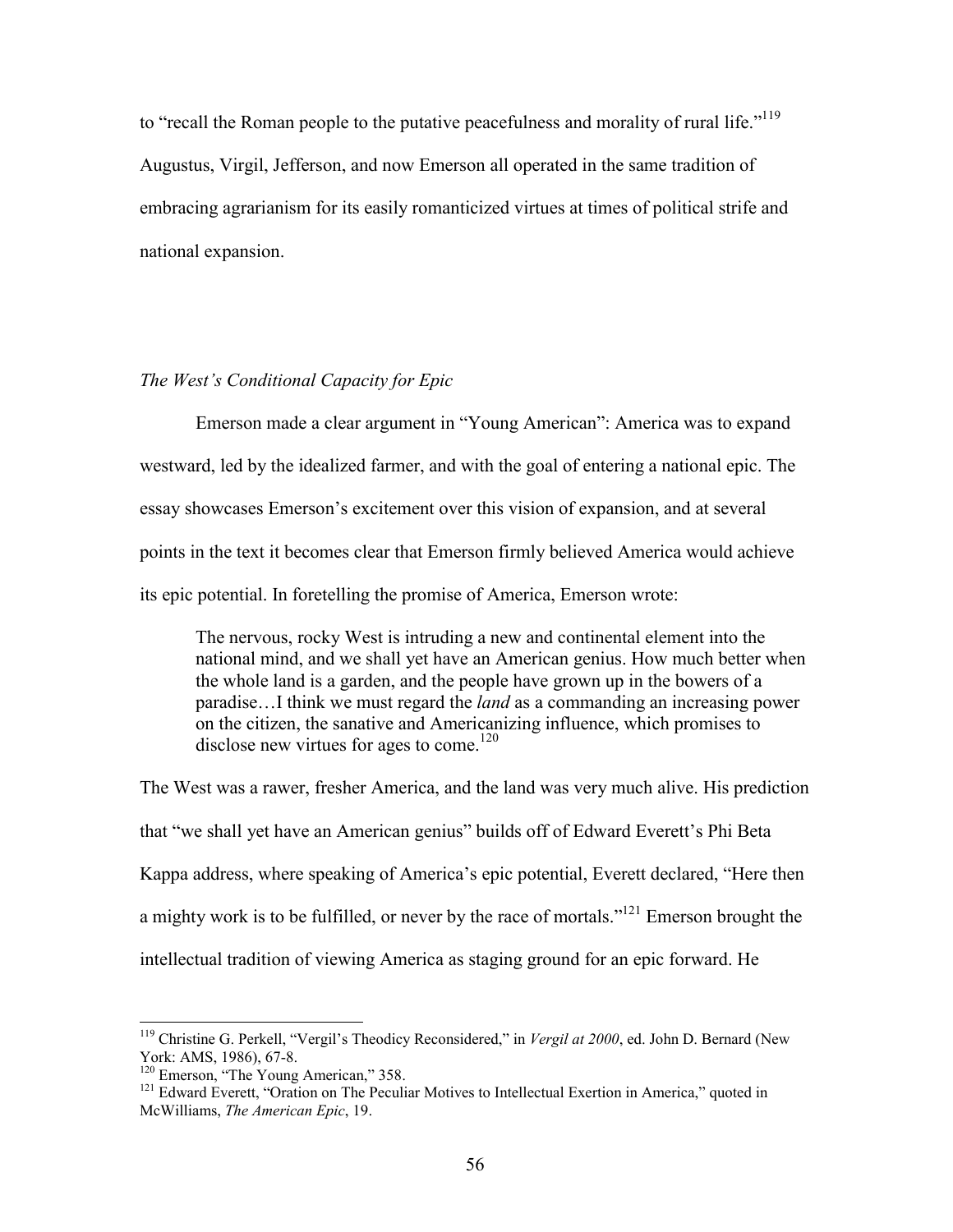guaranteed the fulfillment of the nation's potential, and stated that the land itself would help the nation and the people do so. In a deeply Emersonian view, he predicted that the land itself would allow and foster the "American genius" and the disclosure of "new virtues." These sentiments address two key issues: first, they injected the core of Emerson's philosophy into the tradition of the American epic. Second, mentioning "new virtues" spoke to the purified state the American people might have been able to achieve. Emerson updated a great American intellectual tradition and embedded his Transcendentalist thought at its very core, dressing it all in the appropriate Augustan and pastoral terms. But now it is important to examine exactly what Emerson meant by "American," an even more specific task than unpacking "ours" from earlier in the text.

Emerson played with some circuitous logic when he suggested the land would have an "Americanizing influence" on American citizens—in effect, arguing that America (the West) would make Americans (those yet in the West) American. What exactly it meant to be American, then, bears defining. Marek Paryz observes that in Emerson's time, the idea of America's strength being derived from God was central to American identity.<sup>122</sup> The idea of a generic Anglo-Saxon whiteness was also naturally present in Emerson's compilation of "American," as was a sense of individuality, autonomy, and to a lesser degree, self-government.<sup>123</sup> This subject also raises issues of race: the "Young American" whom Emerson instructed, as mentioned earlier, hardly represents the country as a whole, but instead a distinct group of white New England males. By engaging in this ethnic whitewashing, Emerson constructed an idea of New

<sup>122</sup> Marek Paryz, *The Postcolonial and Imperial Experience in American Transcendentalism* (New York: Palgrave Macmillan, 2012), 93.

<sup>123</sup> Buell, "Manifest Destiny and the Question of the Moral Absolute," 186; Dolan, *Emerson's Liberalism*, 181.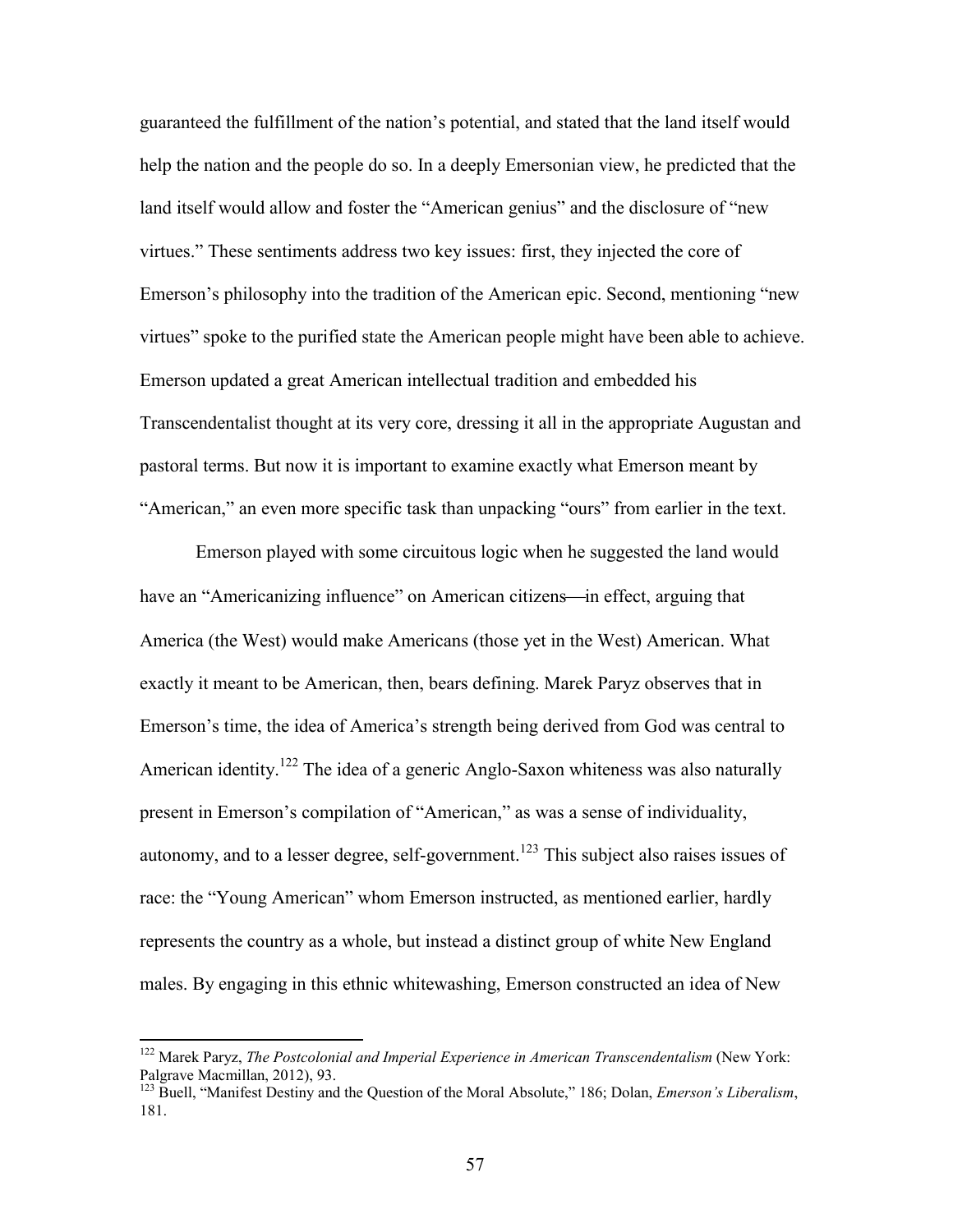England exceptionalism; he envisioned the country's expansion as fueled by the values and identities of his fellow New Englanders. Such an attitude makes sense: Emerson's disposition to perceive of America as a thoroughly Anglicized country demanded, for the sake of philosophical consistency, that those who expand the country be those, who in his eyes, best represent the country—and so he landed on the white male of New England. Additionally, Emerson's qualifications for expansionism require an adherence to a higher morality, and in Emerson's eyes, likely no one but the men of New England would be able to meet such a standard.

As represented in "The Young American," the West was an unspoiled representation of America with an epic capacity. Exposure to the West would wash away the stains of society and modernity, leaving behind a more virtuous and much improved generation of Americans. Emerson did not guarantee this end, though: plenty of corrupting influences existed that the American people had to overcome, not the least of which was slavery. National exceptionalism was not enough for Emerson, and while he made it plan that America was a very remarkable place, he did so only in the context of discussing America in a domestic context. But, as all who preach exceptionalism do, Emerson soon turned to the rest of the world and offered a challenge. Emerson asked the young, ambitious, and well-heeled audience before him to:

…obey your heart, and be the nobility of this land. In every age of the world, there has been a leading nation, one of a more generous sentiment, whose eminent citizens were willing to stand for the interests of general justice and humanity, at the risk of being called, by the men of the moment, chimerical and fantastic. Which should be that nation but these States? $124$ 

<sup>&</sup>lt;sup>124</sup> Emerson, "The Young American," 375.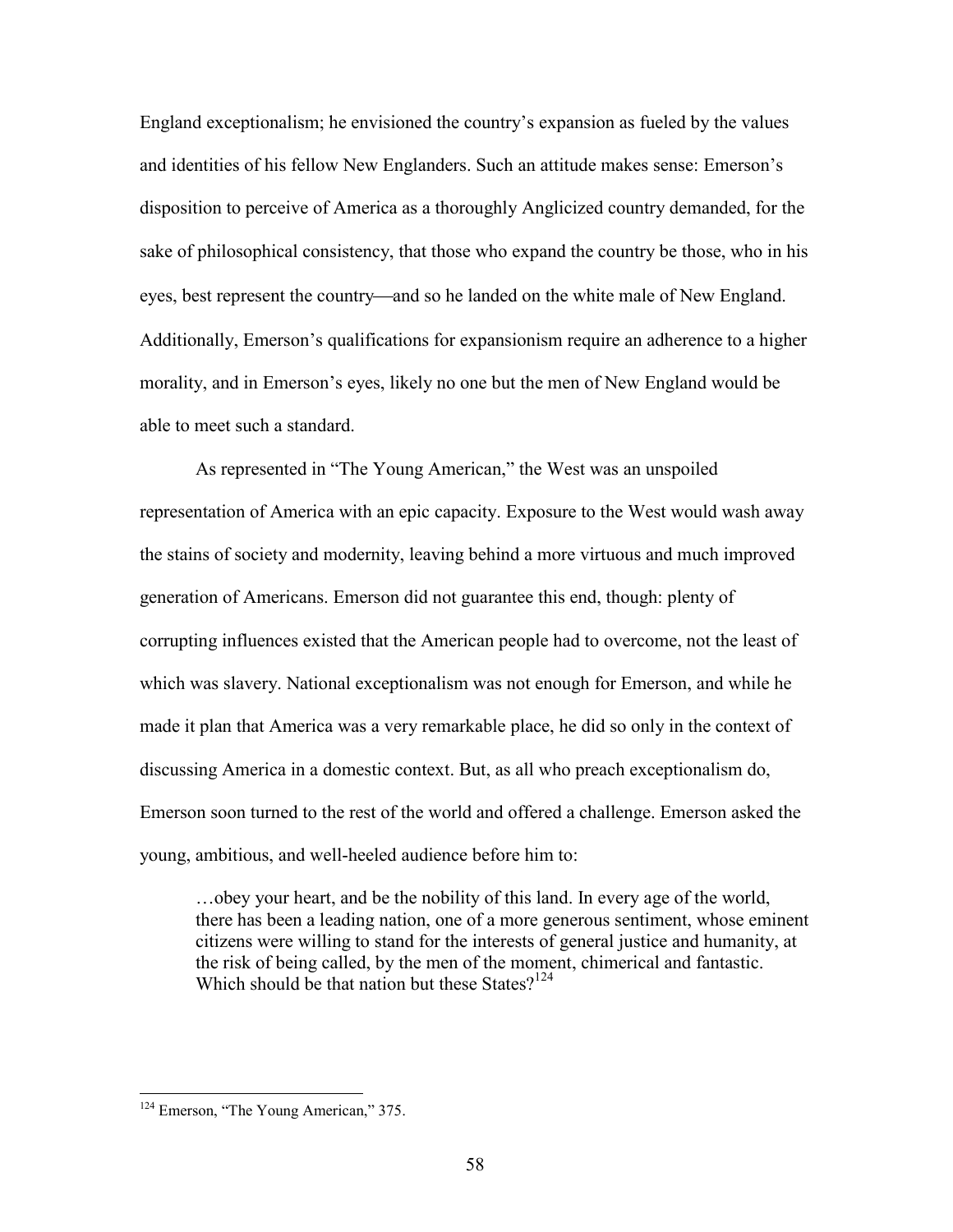Implied in this exhortation was a call to action in regards to the Civil War. Earlier in the piece, Emerson qualified a statement by saying "inasmuch the great political promise of [American government] is to hold the union staunch," but here he called outright for the bright young minds of his time to do just that and hold the nation together.<sup>125</sup> 1844, the year in which he delivered this speech, is considered by scholars to be at the end of Emerson's "Silent Years" in regards to his anti-slavery stance: by this time, he began to speak out as an abolitionist, increasing in volume into the  $1850s$ .<sup>126</sup> While brief and far from overt, Emerson clearly made a statement to his audience that they must act on the issue of slavery, and act morally. More topically, though, Emerson made an almost shamefully undisguised play encouraging the dominance of the United States. He framed international hegemony among issues of morality, saying America should lead with "a more generous sentiment," minding the interests of justice and humanity around the globe—but he also was calling for the United States to be the "leading nation," to be internationally dominant. Between such a desire and his pastoralist tendencies, Emerson practically doubled down on his imitation of Augustus—and his pastoralism was not been left out of his dream for a reinvigorated America.

## *Expansionism and the Edenic American Epic*

With the closing lines of "The Young American," Emerson painted a picture of America as an ancient land with ancient tendencies and grand powers. The land was home to a new sort of man, and was watched over and encouraged by a divinity. In

<sup>125</sup> Ibid., 351-2.

<sup>126</sup> Len Gougeon, *Virtue's Hero: Emerson, Antislavery, and Reform* (Athens: Georgia, 1990), 85.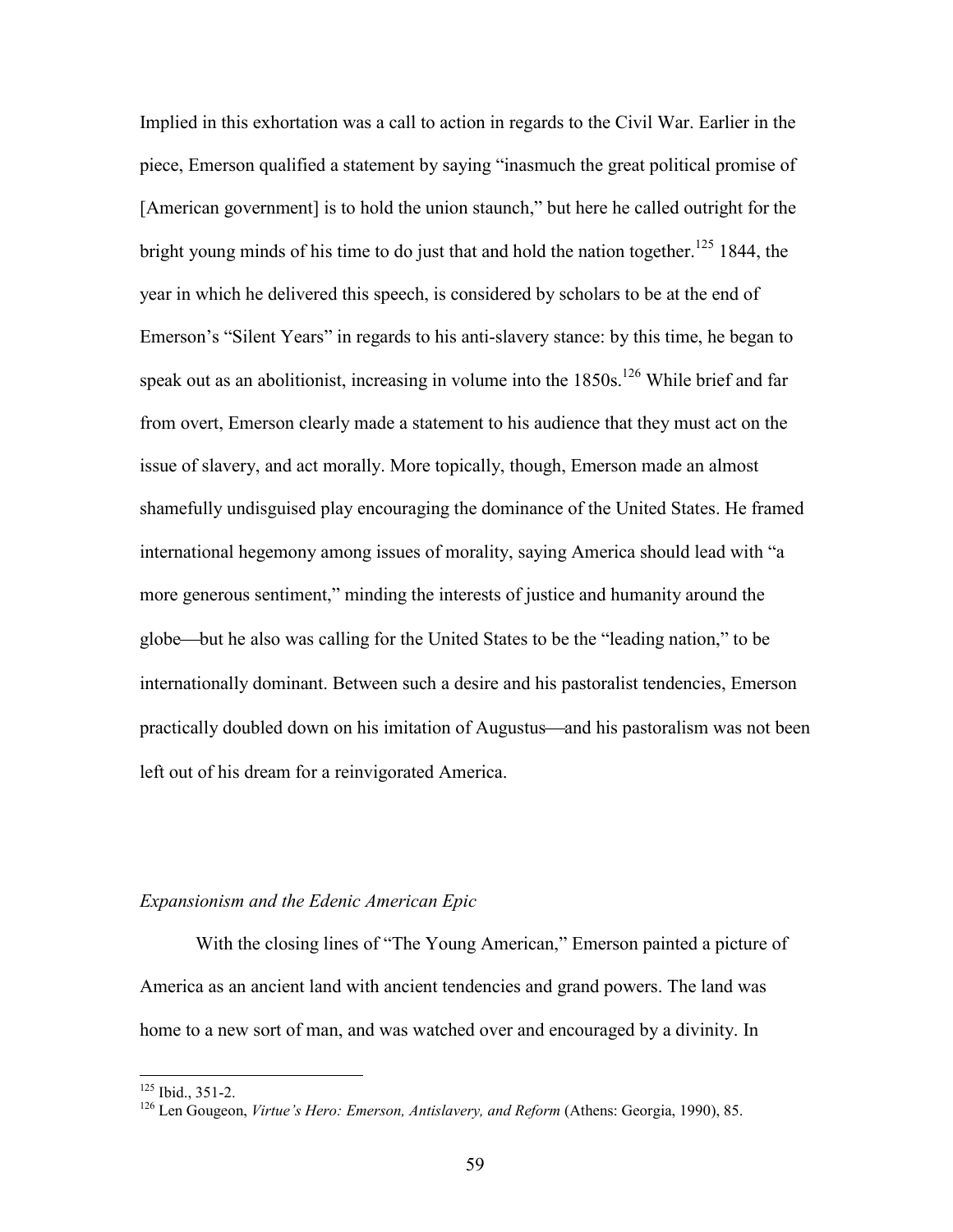keeping with the rest of the essay, Emerson created this sketch using grandiose language—but he also used pastoral imagery for the first time in the piece. He offered a declaration that celebrated America's natural characteristics, while also emphasizing the role of the divine in crafting America as a new kind of nation:

This land, too, is as old as the Flood, and wants no ornament or privilege which nature could bestow. Here stars, here woods, here hills, here animals, here men abound, and the vast tendencies concur of a new order. If only the men are employed in conspiring with the designs of the Spirit who led us hither, and is leading us still, we shall quickly enough advance…into a new and more excellent social state than history has recorded.<sup>127</sup>

After so much unfiltered nationalist rhetoric, it is refreshing to hear mention of stars and woods and of hills and animals. That said, the natural descriptions were not included for their beauty alone: the stars, woods, hills, and animals appeared because they were very essential part of what defined America, and Emerson of all people recognized that. Such a landscape had power, too, as Emerson made plain in "Nature." Central to the West's allure was the idea that a purer wilderness could make it easier to achieve a higher state of being. To split hairs, Emerson did not believe actually gaining the understanding of nature would be *easier* in the West, since in his essay "Experience," he noted "the world is all outside," meaning nature is present everywhere equally. But the lack of any society and corruption in the West made for a more fertile landscape in which to gain such an understanding of nature.<sup>128</sup>

Emerson opened the above quotation with a Biblical allusion, which served several purposes, not the least of which was to remind the reader of an important context for reflecting on the idea of America. By his mention of the Flood, we are reminded that

<sup>&</sup>lt;sup>127</sup> Emerson, "The Young American," 382-3.

<sup>128</sup> Henry Nash Smith, *Virgin Land: The American West as Symbol and Myth* (Cambridge: Harvard, 1975), 77.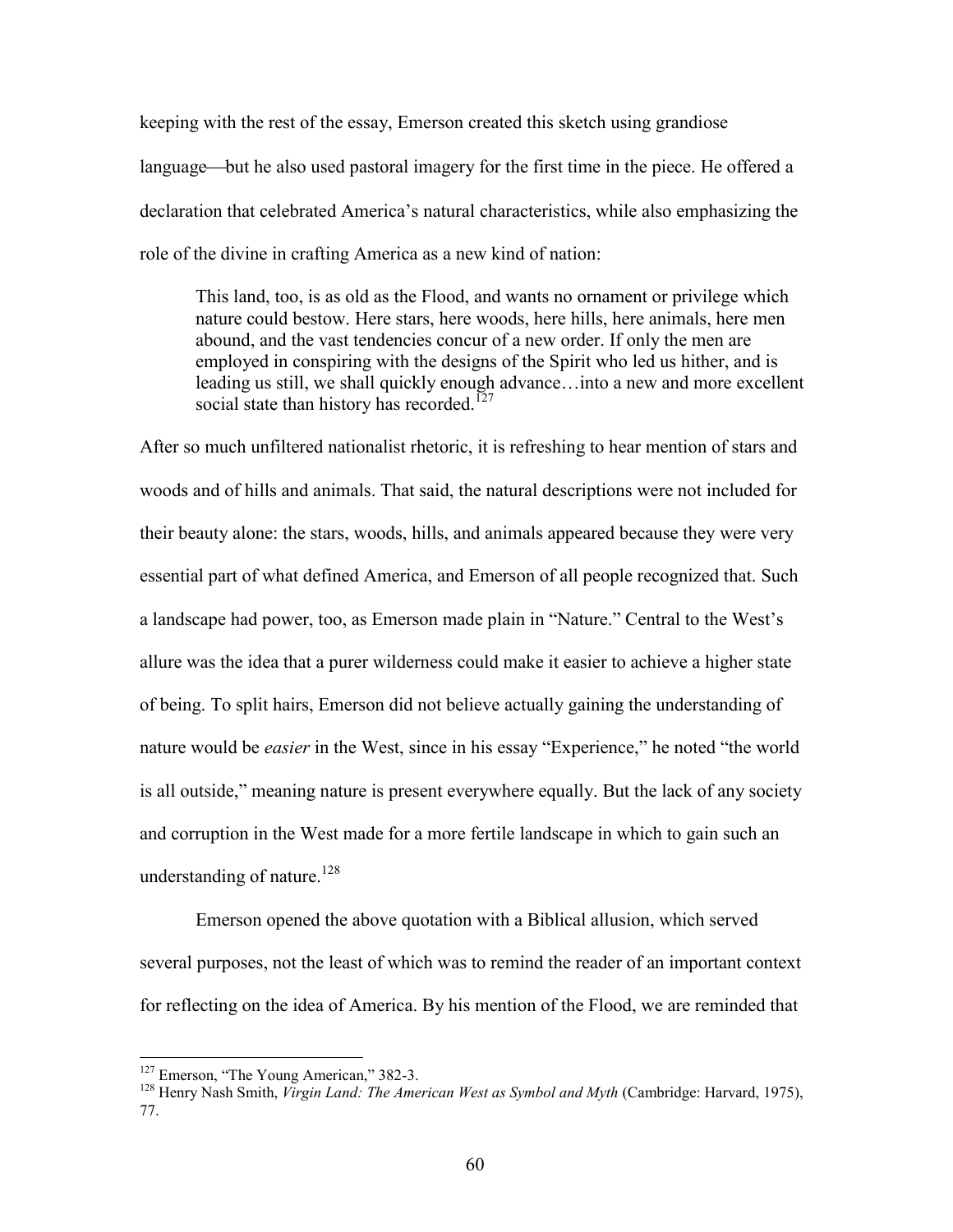America was a Christian nation, and Emerson cleverly tied the physical age of the land to its belief system. The Biblical opening also primed the reader for the end of the quotation, in which Emerson made some very grandiose statements. He spoke of a "Spirit" that had "designs." Moreover, that "Spirit" was "leading us" forward. Emerson could not more plainly say that America was a divinely led country, chosen and anointed over the rest of the world. Emerson also made a promise that America would be led by this "Spirit" "into a new and more excellent social state than history has recorded." In other words, God would lead America into a golden age where Americans would prosper in a way greater than the greatest societies and civilizations of human history.

All of this promise and praise came with a condition, however. Emerson wrote that such prosperity could only be realized "If only the men are employed in conspiring with the designs of the Spirit." He thus called his audience to believe and to be moral, all in the context of expansionism and pastoralism. Emerson stated that in order to fulfill the epic potential of the West and of America, the American people must act morally and to obey the Spirit, or God. At face value, this may be a call to live an obedient life, free of sin, but the deeper point is clear: slavery must not be allowed to expand westward if America is to see its epic potential come true.

#### *Emerson the Abolitionist: National Potential and Moral Failure*

"The Young American" stands as Emerson's call to a younger generation to make the country truly great. It represents his desire for America to achieve its dream of being a model for a new kind of civilization and world. One need remember, that for all of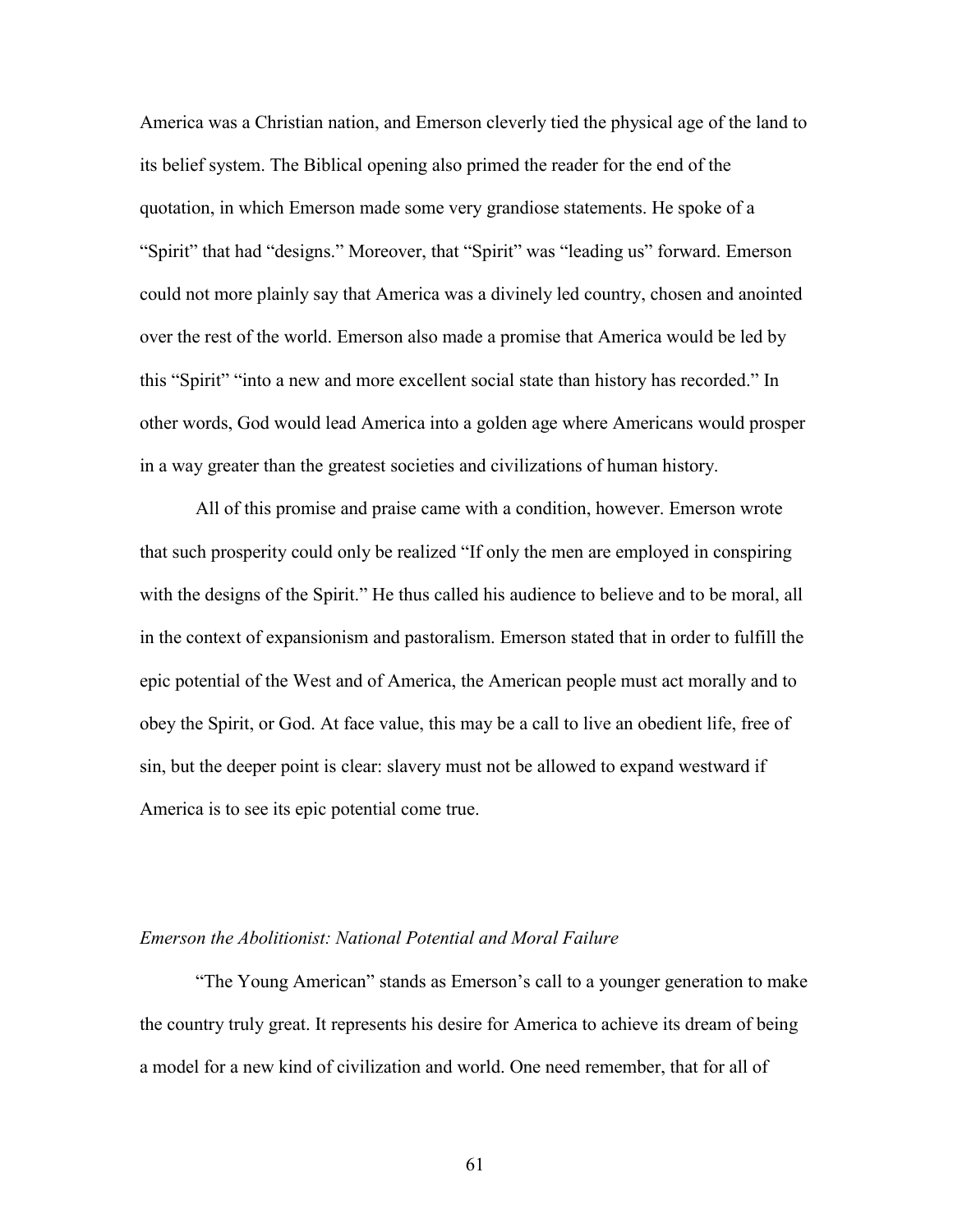Emerson's calls to expand westward and multiply, he was not advocating blind expansion: there was a very precise kind of America he looked to spread, it had to be spread by a particular sort of person. Just as Thoreau later asserts in "Walking," the West contained a power that would make America more purely American, and West contained a wildness by which the country was defined. Even at his most aggressive, Emerson did not abandon his principles and give into the Jacksonian argument. But he did make himself known quite clearly as a full-throated advocate of expansionism, at least when certain criteria could be met.

He later opposed Manifest Destiny in essays such as "Fate" and "Slavery," because the principles for expansion he laid down in "The Young American" were so thoroughly violated by slavery and its expansion. Emerson thus felt putting a halt to expansion was better than expanding the nation and bringing slavery along.<sup>129</sup> Lawrence Buell observes in the same vein that an essay Emerson published in the *Atlantic Monthly* in the spring of 1862 strikes the same chord. Titled "American Civilization," Emerson argues in the lecture that material progress and expansionism would count for nothing if it was not grounded in morality, and that the only way the North and the lagging, "stillbarbarian South" could be restored to a perfect Union was through emancipation. Any lesser result would separate the halves of the nation on different moral planes.<sup>130</sup> Through a study of Emerson's more political writings, we can see that Emerson was most decidedly not opposed to America's expansion—indeed, he fully approved it, but only if it was done in such a way that the people expanding westward *understood* the land, grew from it, and were imbued with a higher sort of morality as a result of it. Slavery's

<sup>129</sup> Kenneth Sacks, "Introduction," in *Emerson: Political Writings,* ed. Kenneth Sacks (New York: Cambridge, 2008), xxx.

<sup>&</sup>lt;sup>130</sup> Buell, "Manifest Destiny and the Question of the Moral Absolute," 189.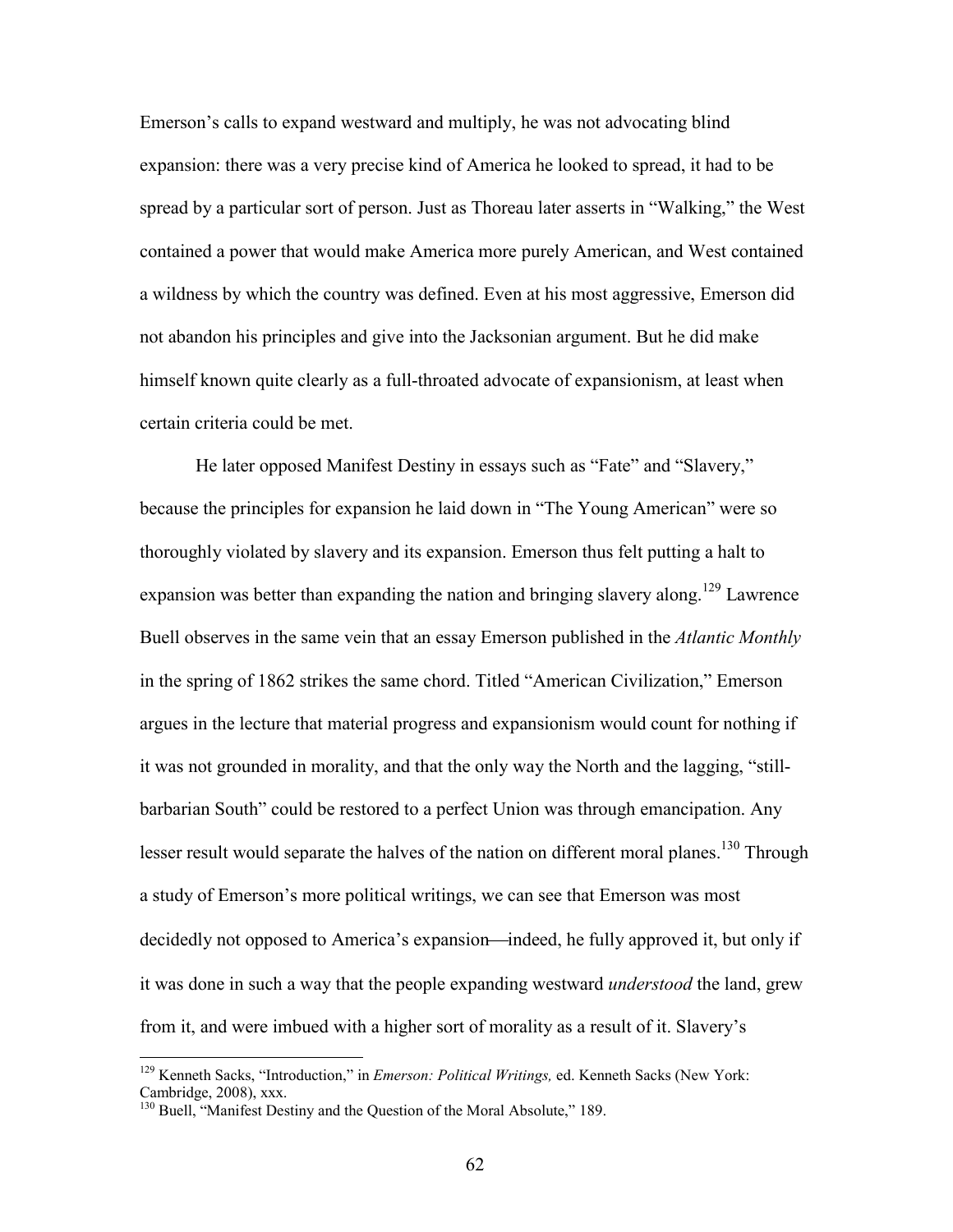association with Manifest Destiny violated many core principles for the Concord philosopher, and as such caused him to speak out against expansion.

From an historical perspective, the peak of Emerson's career came during the antebellum period, when events were pointing towards war but not yet forming a head. For much of his career, Emerson was decidedly anti-slavery, which was evidenced well enough in his later lectures, though he only made his stance known after a long period of public silence on the matter. Historians Sandra Harbert Petrulionis and Len Gougeon have observed that though Emerson believed abolitionism to be a "just cause…all social reform efforts impeded self reform."<sup>131</sup> Emerson was not first and foremost an abolitionist; indeed, one would likely term him a philosopher, writer, naturalist, and poet before the word 'abolitionist' would enter into consideration. Eventually, he changed his position and took his views public. Perhaps he felt what historian Barbara Pecker has posited, that by the eve of the Civil War, the Transcendentalists became self-aware of their role "as moral philosophers" and acted accordingly.<sup>132</sup>

Ultimately, Emerson's abolitionist tendencies became more and more publicized, and understandably, were taken to mean that Emerson was unilaterally opposed to Manifest Destiny. As this chapter has shown, that conclusion misses the mark fairly significantly, for Emerson was highly supportive of ideas that the American people were divinely destined and entitled to move into the West; he simply laid down conditions under which he would support such expansion, and those conditions were not met.

Emerson redefined the American intellectual tradition, from his advancement of the idea of America-as-epic to texts that I have not addressed, such as "The American

<sup>131</sup> Sandra Harbert Petrulionis, "Antislavery Reform," in *The Oxford Handbook of Transcendentalism*, ed. Joel Myerson, et al. (New York: Oxford, 2010), 212.

<sup>&</sup>lt;sup>132</sup> Petrulionis, "Antislavery Reform," 219.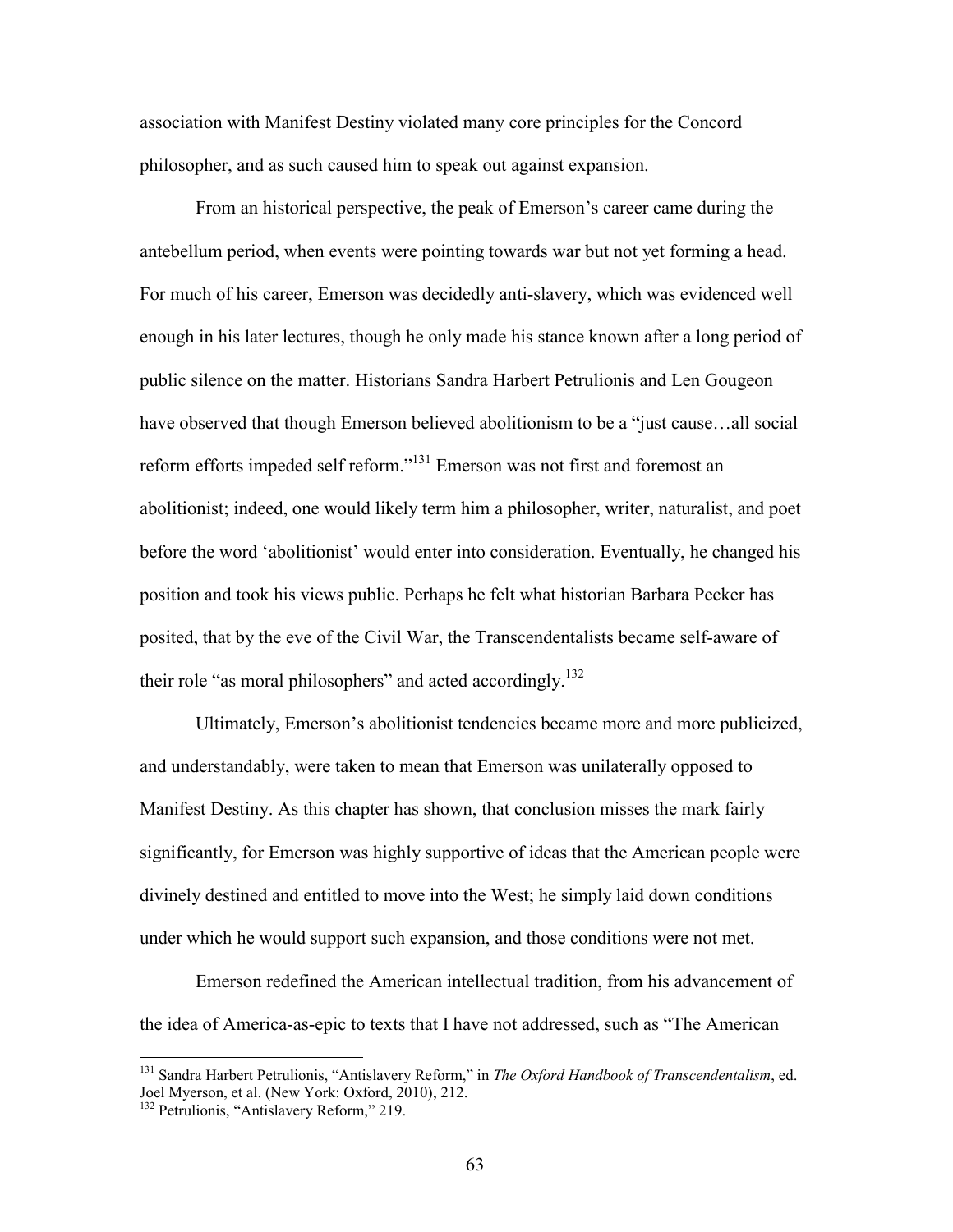Scholar." His contributions were countless, and his influence nearly boundless. Next, this paper explores the works of his most notable pupil, Henry David Thoreau. In Thoreau's own way, he further advanced the ideas of America's capacity for epic and the promise of the American west. Indeed, Thoreau also offered support, at times strongly, for western expansion—but very much along the same conditional lines as Emerson. Thoreau's interactions with issues of manifest destiny and American expansionism were generally more politicized than Emerson's, but he always returned to the same issues of natural purity and individual harmony with the land that motivated Emerson's arguments.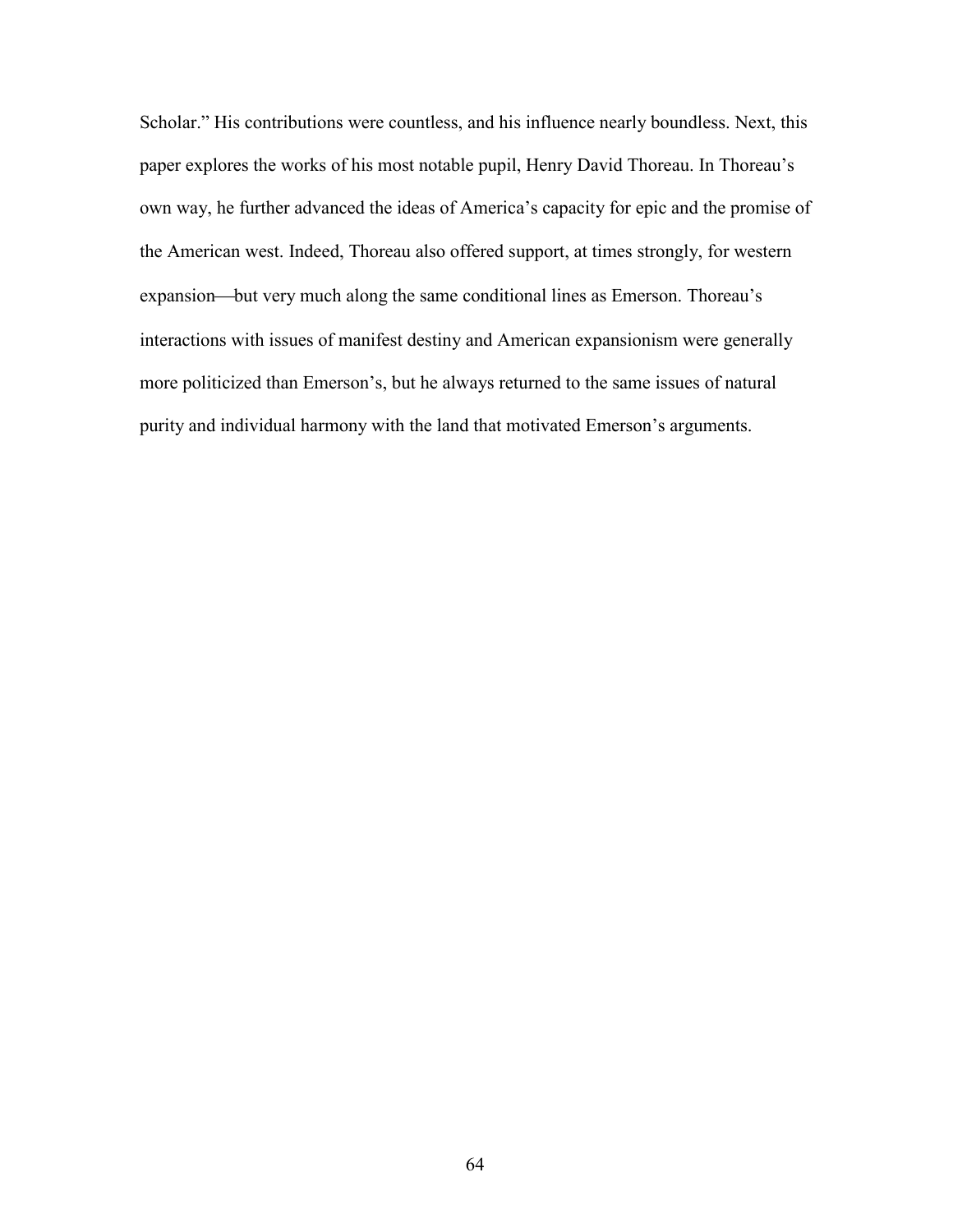# *Chapter Two Henry David Thoreau: America's Screaming Conscience*

Thoreau, like his mentor Emerson, became a significant contributor to the American intellectual tradition over the course of his career. More than any other American figure (possibly except John Muir), Thoreau advanced the literary aspect of the American pastoral tradition. Where Emerson blended his philosophy and politics in pastoral works like "Nature," Thoreau embraced a narrative approach; certainly *Walden* and many of Thoreau's lesser-known works have philosophical and political merit, but they are works of literature first and foremost. While also a philosopher and an activist, Thoreau stands as the chronicler of the American landscape and as the literary prophet for the potential of the American West.

Thoreau, like Emerson, came to offer conditional support for the westward expansion of America. Unlike Emerson, though, Thoreau set far more defined terms by which expansion was acceptable. He was also an active and outspoken abolitionist from early in his career, and the essence of Thoreau was his changeable nature: At one moment, he may write in lush, pastoral praise of the eastern woods or the western wild, and then immediately pivot to a scathing criticism of the American government over the Mexican-American War or slavery. Thoreau's politics are almost always present in his writings, and while he was quick to lambaste the nation's government, Thoreau constantly expressed faith and hope in the American people. This idea emerged in Emerson, particularly in "The Young American," but Thoreau drives it home further: in his vision of westward expansion, the American people and the American people alone—free of any corrupting societal influences, from slavery to even the lesser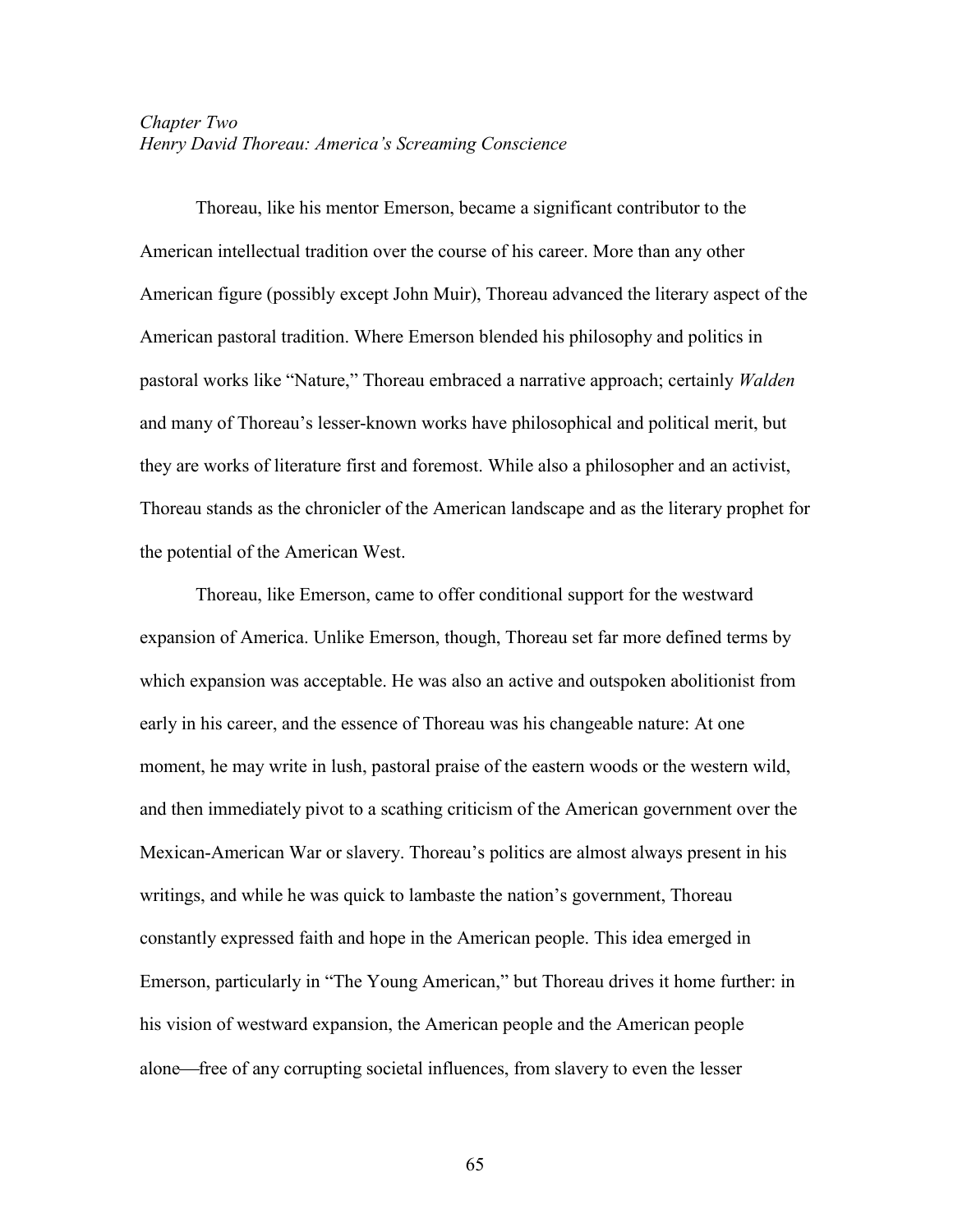trappings of society such as newspapers and town gossip—are able to benefit from and preserve the Wildness of the West. His faith in the people's potential for greatness was enormous. And so, like Emerson before him, Thoreau advanced the American pastoral tradition, and he too predicted that America will fulfill its destiny as a grander country, as a place of epic, as long as it contains and cures itself of its ills. He very clearly and consistently advocated for America's westward expansion while managing a rather fluid conception of America. Importantly, Thoreau emphasized that the West's potential depends upon the Americans who settle it being virtuous—and so Thoreau's construction and vision of western settlers does not allow for just any (or all) Americans to go west. Instead, Thoreau selected the Americans who he deems most morally fit for the task, and does so by engaging with his pastoral background as well as a tradition developed through history and a sense of place. The New England farmer became his ideal western settler, for reasons of pastoralism, historical traditions, and New England cultural conceptions that this chapter explores.

Thoreau's pastoral writings often merge the natural landscape of America and the country itself; doing so makes sense given his argument that America derives its capacity for greatness from the nature and wilderness it contains. Political works, however, show Thoreau separating the state from the landscape and setting an essential boundary: in such works, he argued that if the corrupting influences of the state and its attendant society extend to the wilderness of the West, then the wilderness would become polluted, and the land's potential would be squandered. This chapter focuses in depth on Thoreau's perceptions of the American wilderness and its relationship to the American state, all in the context of Thoreau's highly conditional support for America's westward expansion.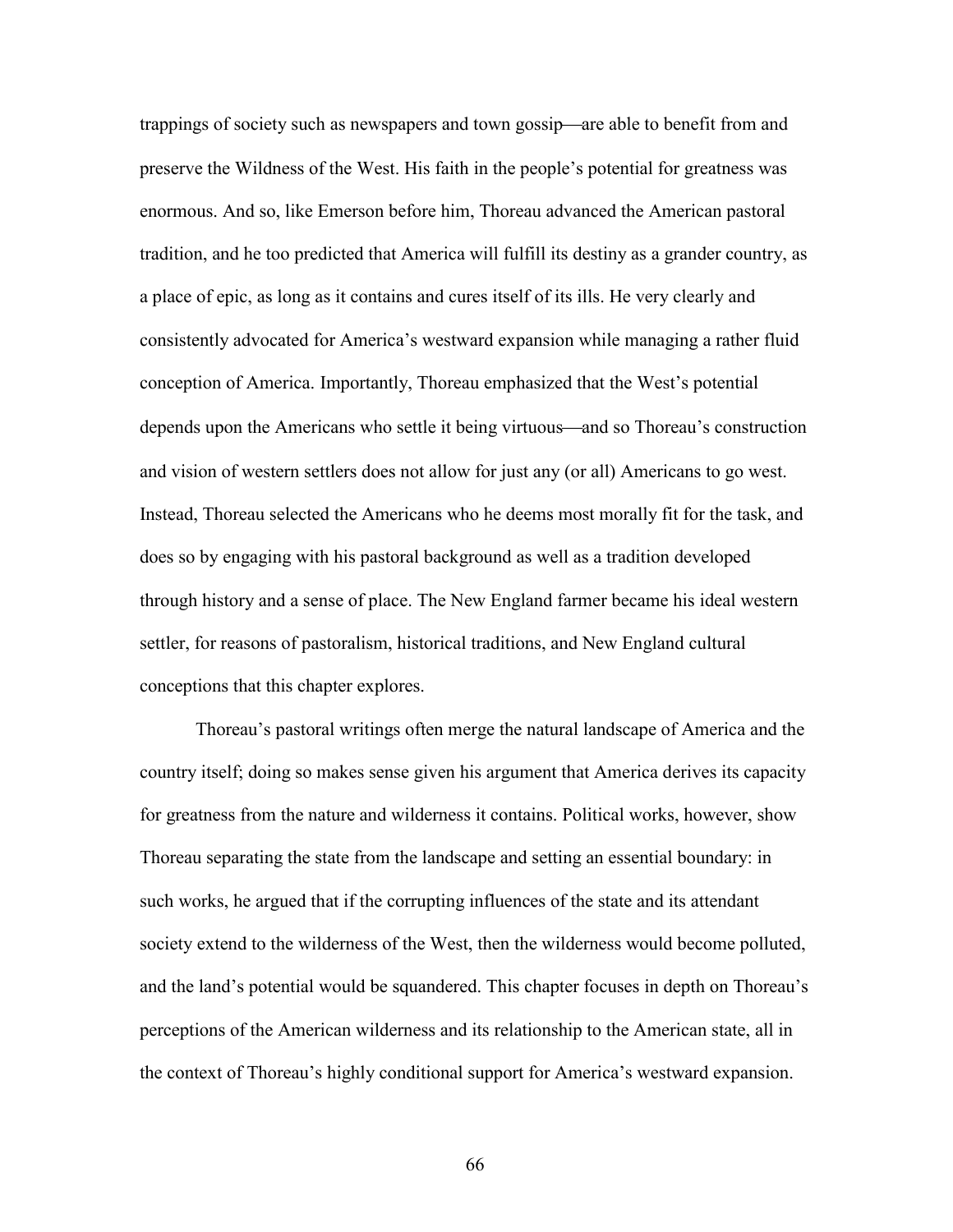Because Thoreau stands as the most literary contributor to the American pastoral tradition, I spend a significant portion of this chapter analyzing his more literary (i.e. less political) writings to illustrate his blend of pastoralism. I consider two texts: Thoreau's early travelogue "A Walk to Wachusett," and *A Week on the Concord and Merrimack Rivers*. Above all other influences, Thoreau was very impacted by Virgil, and fittingly so—his engagement with the Roman poet is the most active and in-depth of any prominent writer and/or intellectual who forwarded the idea of America-as-pastoral-epic. Thoreau frequently invokes the *Aeneid*, as well as the *Georgics* and *Eclogues*, and I offer detailed textual analysis of Thoreau's selections of Virgil, when appropriate. Thoreau's literary tendencies and engagement with the pastoral tradition create a foundation upon which his more political and overtly expansionist works may be analyzed and understood. Once I construct a substantial literary and pastoral profile of Thoreau, I will move to consider Thoreau in his historical moment, then focusing on such texts as "Civil Disobedience," "A Plea for Captain John Brown," "Slavery in Massachusetts," and "Walking." Exploring his more political texts after having a pastoral grounding allows for a fuller understanding of Thoreau's views regarding expansionism and slavery.

## *Pastoral Beginnings*

"A Walk to Wachusett" shows a younger Thoreau attempting to find his voice amidst a blend of pastoral odes and experiential philosophizing. Written in 1842, it appeared in *The Boston Miscellany* in 1843, becoming his first published travelogue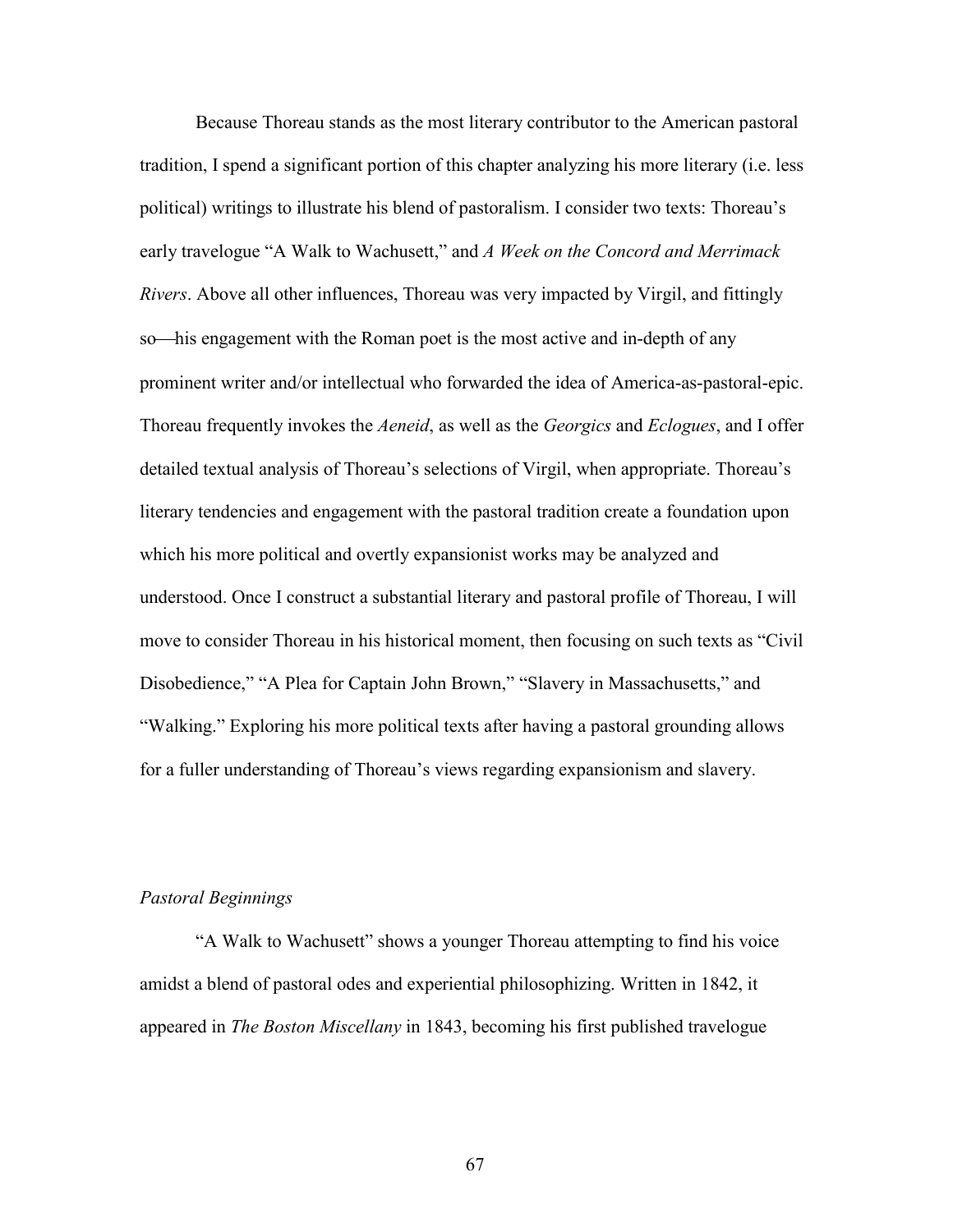piece.<sup>133</sup> Before "Wachusett," two of Thoreau's works were featured in Margaret Fuller's Transcendentalist journal *The Dial,* while the *Yeoman's Gazette* of Boston printed his first public work.<sup>134</sup> He had faced far more rejections than acceptances for publication, however: after his first two pieces appeared in Boston publications, he headed to New York in May 1843 seeking better fortune in the literary world. His connections in Boston did little to help him in New York City, and his trip was brief.<sup>135</sup> Thoreau returned to Massachusetts disillusioned, a condition that was not helped by receiving rejections from Margaret Fuller at *The Dial* for two pieces, including "Wachusett."<sup>136</sup>

With one or two notable exceptions, the Transcendentalist writers were not known for their savvy or success in publishing their works, and Thoreau was among the more inept at the beginning of his career. Fortunately, both for Thoreau and for the American literary tradition, his friend, peer, and Transcendental hanger-on Nathaniel Hawthorne had a good deal of business sense in regards to the publishing industry. By Hawthorne's encouragement, Thoreau took "Wachusett" to Nathan Hale, editor of *The Boston Miscellany*, and succeeded in having the work published.<sup>137</sup> It would become the first of two wildly successful early pieces (the second being his *Natural History of Massachusetts*), and would go a good ways toward launching Thoreau's literary career.

<sup>134</sup> "Library," The Walden Woods Project, accessed 28 November 2012,

<sup>133</sup> Gura, *American Transcendentalism*, 201-2, 206.

[http://www.walden.org/Library/The\\_Writings\\_of\\_Henry\\_David\\_Thoreau:\\_The\\_Digital\\_Collection/Essays](http://www.walden.org/Library/The_Writings_of_Henry_David_Thoreau:_The_Digital_Collection/Essays). <sup>135</sup> Robert Sullivan, *The Thoreau You Don't Know: What the Prophet of Environmentalism Really Meant* (New York: HarperCollins, 2009), 109-110.

<sup>136</sup> William Howarth, ed., *Walking with Thoreau: A Literary Guide to the Mountains of New England.* (Boston: Beacon, 2001), 18.

<sup>137</sup> Howarth, *Walking with Thoreau,* 18. The familiarly named editor was the nephew of the more famous Nathan Hale, patriot and spy during the Revolution.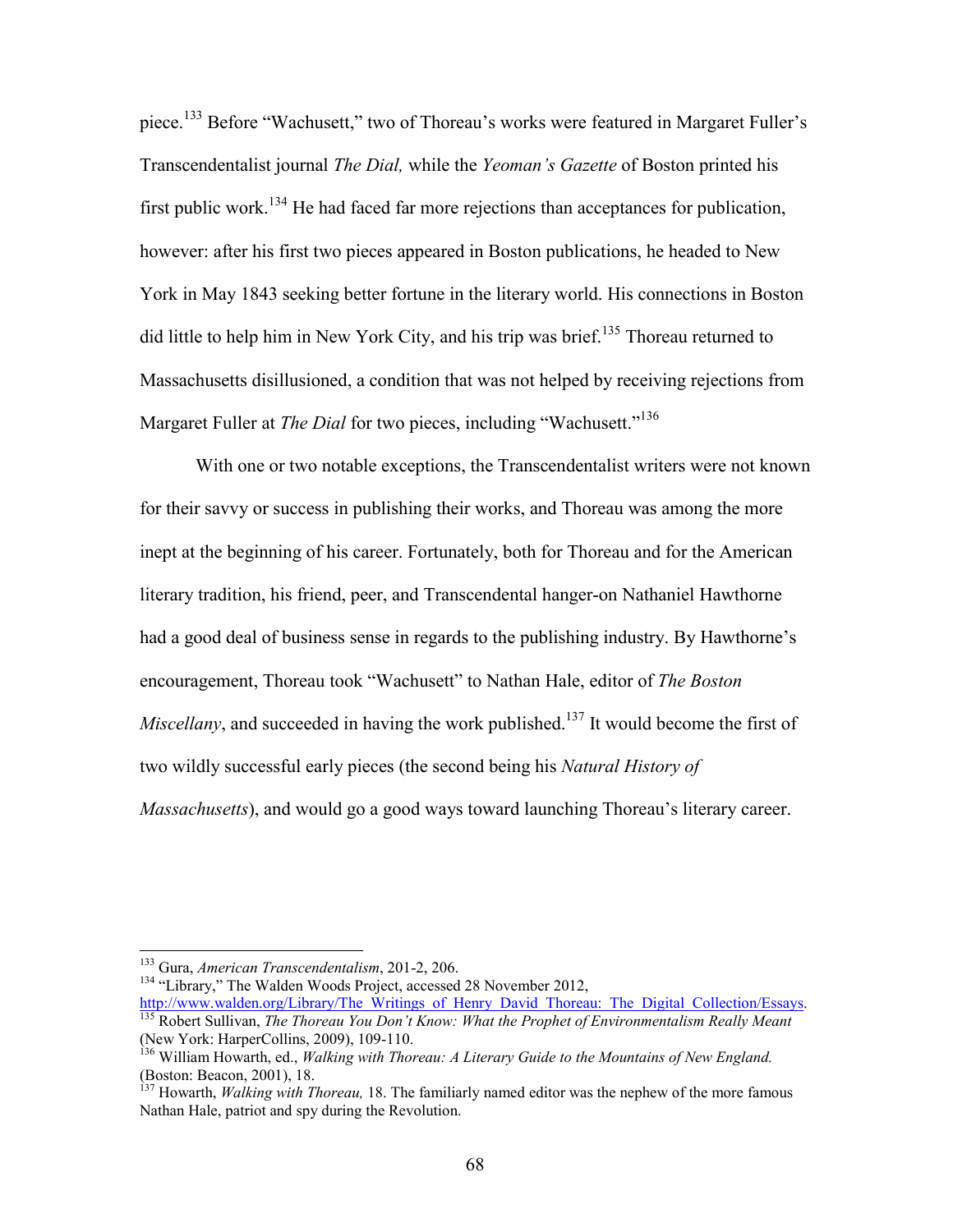# *Thoreau's Classical America*

Most of Thoreau's writings probe the wilderness for the epic spirit and nature of America, as first shown in "Wachusett" while embracing the Virgilian and American pastoral ideal. Thoreau consciously and vocally modeled his narrative structure after Homeric and Virgilian epics:<sup>138</sup> "Wachusett," for one, is a tale of a traveler who separates himself from his familiar surroundings (society), visits new climbs and realms, and subsequently undergoes revelations and/or periods of personal development, after which he is ready to return to his home. While this structure is highly Homeric/Virgilian, even in the context of Thoreau it should not sound unique. "Wachusett" is the first of Thoreau's works to follow this pattern, but is certainly not the only one, for *Walden, A Week on the Concord and Merrimack Rivers,* and *The Maine Woods* all follow the same loose formula borrowed from classical epic.

In addition to basic guidelines, Virgil provides a sort of touchstone and point of grounding for Thoreau. Where the *Aeneid* offers Thoreau a structure that turns his often free-flowing stream of ideas and musings into something more orderly and logical,<sup>139</sup> Virgil's *Georgics* and *Eclogues* offer a point of contact and a source of legitimation for Thoreau's pastoral sensibilities. It is not that Thoreau would have avoided his naturalistic musings were it not for Virgil, but that Virgil's work some two thousand years earlier provided evidence for Thoreau of a grander tradition of the earth and the splendor of nature that has existed throughout history. Virgil became Thoreau's main point of reference in adding a literary perspective to the American pastoral tradition. His literary approach contrasts with Emerson's. Where Emerson focused more on the relationship of

<sup>138</sup> Howarth, *Walking with Thoreau,* 18.

<sup>139</sup> Howarth, *Walking with Thoreau,* 18.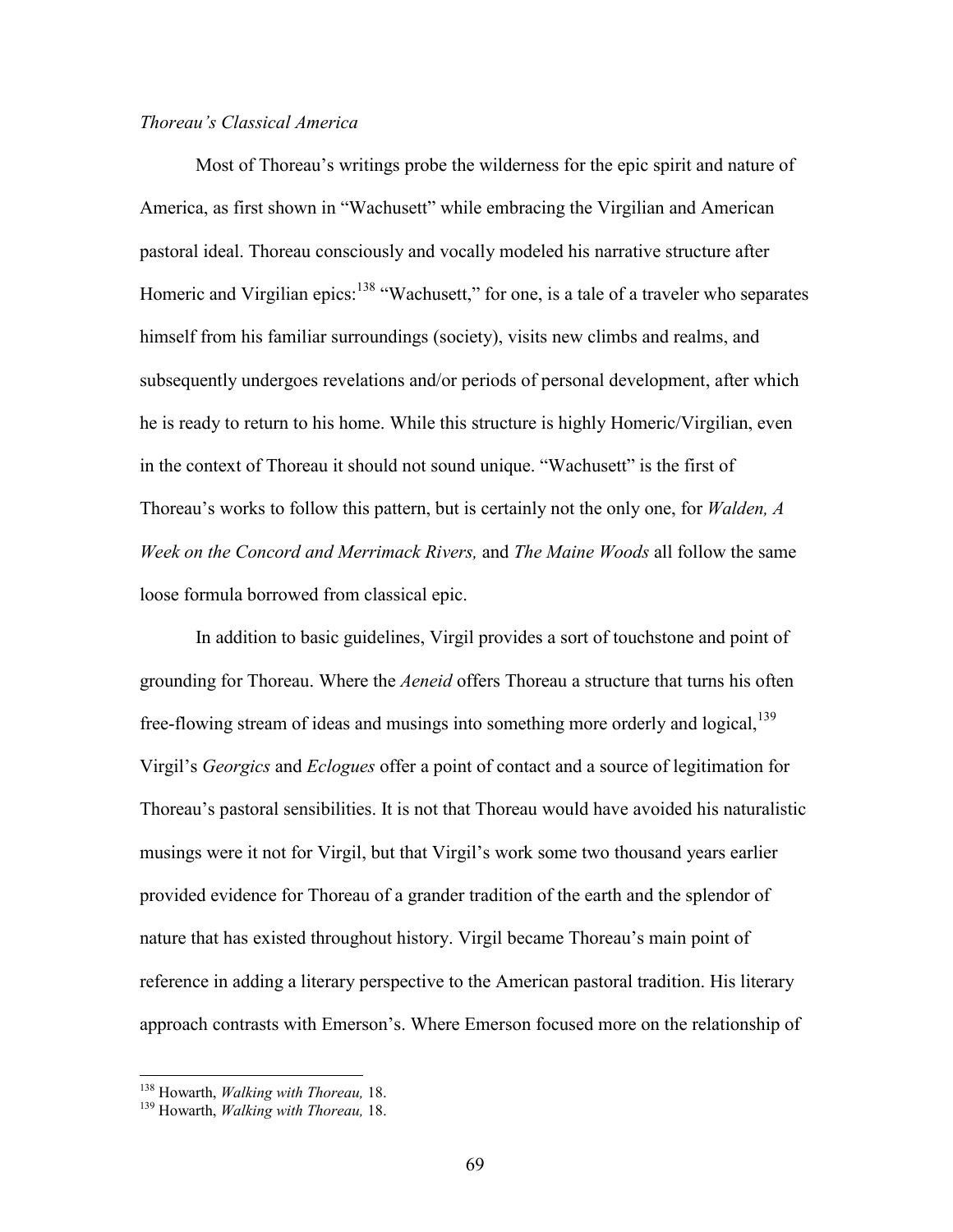the self to nature, Thoreau mainly engaged with the idea of pastoralism and the natural world itself.

As an early work, "Wachusett" nicely represents Thoreau's Virgilian pastoralism, and shows the beginnings of his relationship with the land. Thoreau's description of his westward hike from Concord and his ascent up Mount Wachusett is steeped in classical references and pastoralist imagery, crafted to deliberately present and apply Virgil in the context of the New World. From the lines where Thoreau and his hiking companion, John Fuller, departed from Emerson's house in Concord, and through to the end of the piece, Virgilian references abound. The opening passage of the work describes a lushly romanticized view of the mountains of western Massachusetts as seen from Concord. The "dim outlines of mountains in our horizon," Thoreau wrote, inspired in Fuller and him "allusions" that they, "with Virgil and his compeers roamed the Etrurian and Thessalian hills."<sup>140</sup> The introduction to "Wachusett" brims with the same earnestness that enabled Thoreau to embark upon his later experiment at Walden—though an easy target for a cynic, Thoreau's nostalgia for older traditions and a past he never experienced is deeply palpable in this text, and unbridled in its sincerity. The passage also very intentionally and deliberately invokes classical pastoralism, with Thoreau's references to Virgil functioning as signposts for the rest of the piece. Not only does the passage prime the reader for both the subject matter and style that is to come (a tactic that Thoreau used often in his early writings, before both he and his style were better known), but it allows Thoreau to explicitly declare that he and "Wachusett" are with a very deep tradition, translating the classics to the American frontier.

<sup>140</sup> Thoreau, "A Walk to Wachusett," quoted in Howarth, *Walking with Thoreau,* 19.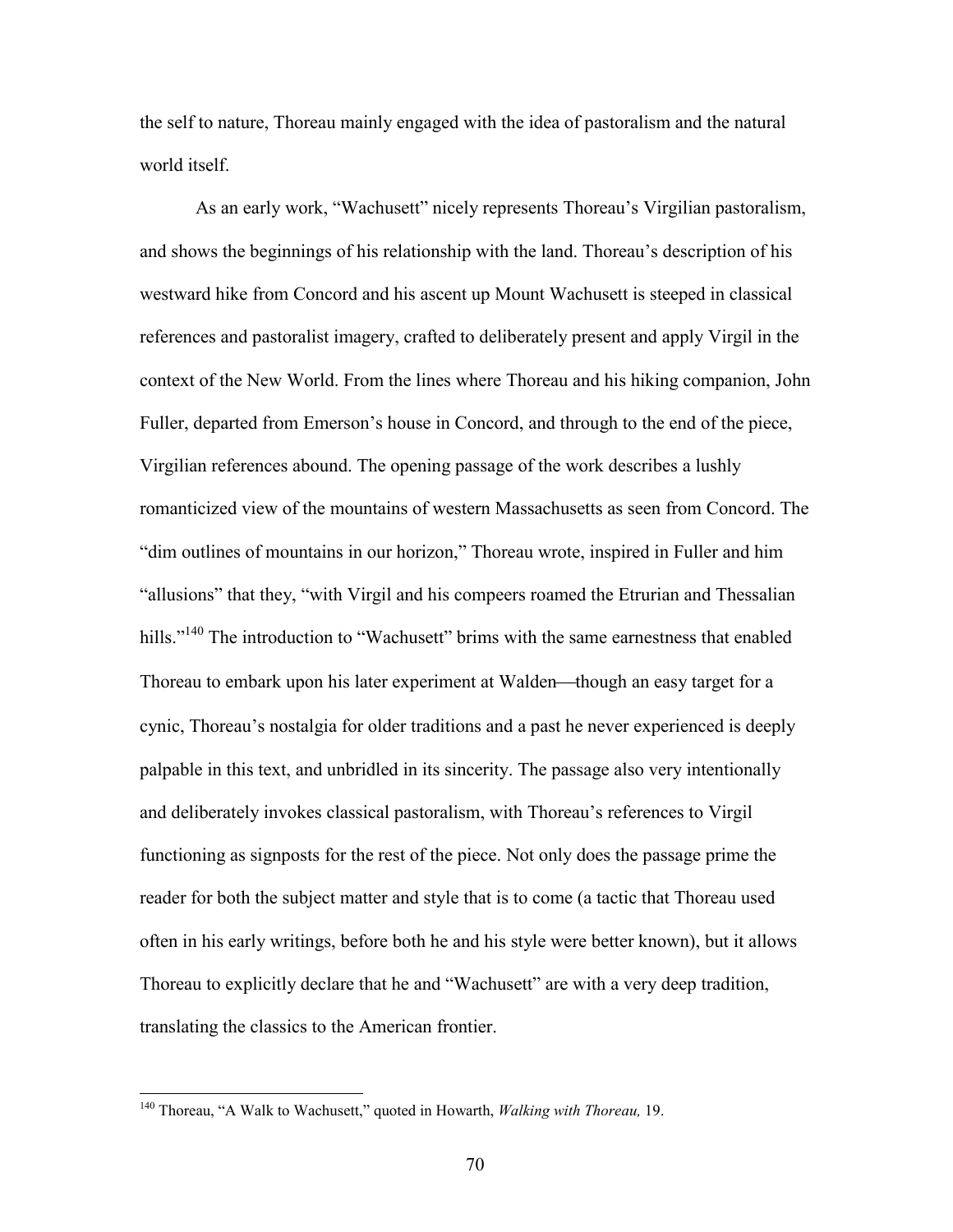Thoreau also played with issues of expansionism in "Wachusett," articulating in the essay his earliest written views on the matter. His hike out to Wachusett is a hike westward, in theory to the frontier, and though the mountain was only about thirty-five miles from his home, the movement west holds significance. Thoreau scholar Robert Sullivan has observed "the west [was] a direction with classical significance to Thoreau—into the west is a trip to the past for the writer interested in the ancients."<sup>141</sup> moreover, the idea of traveling westward on foot from an American city into the wilderness strongly channels ideas of expansionism and Manifest Destiny. Ideologically, Thoreau would eventually embrace an altered view of Jefferson's expansionist agrarianism, and in "Wachusett" he offered an update to Jefferson's rural mindset by calling for a re-ruralization of the urban. Like Emerson before him, Thoreau encouraged an embracing of the land and both a partial rejection and expulsion of the trappings of civilization from the frontier lands. He saw these lands as essential, and believed it was crucial to ensure they remained wild and untamed. In this context and for these ends, Thoreau cast Virgil as both muse and forerunner, and in "Wachusett," Thoreau drew inspiration and wisdom from the Roman poet as he worked to define his own neoclassical American pastoralism.

Where Emerson is the "transparent eyeball" from "Nature," marveling at the divinity of the American landscape, Thoreau became a farmer, enjoying the land at ease. His pastoral sensibilities become evident early in "Wachusett" after he provides a sort of mission statement for his writing and his thought. Beginning with a deeply pastoral

<sup>141</sup> Sullivan, *The Thoreau You Don't Know*, 102.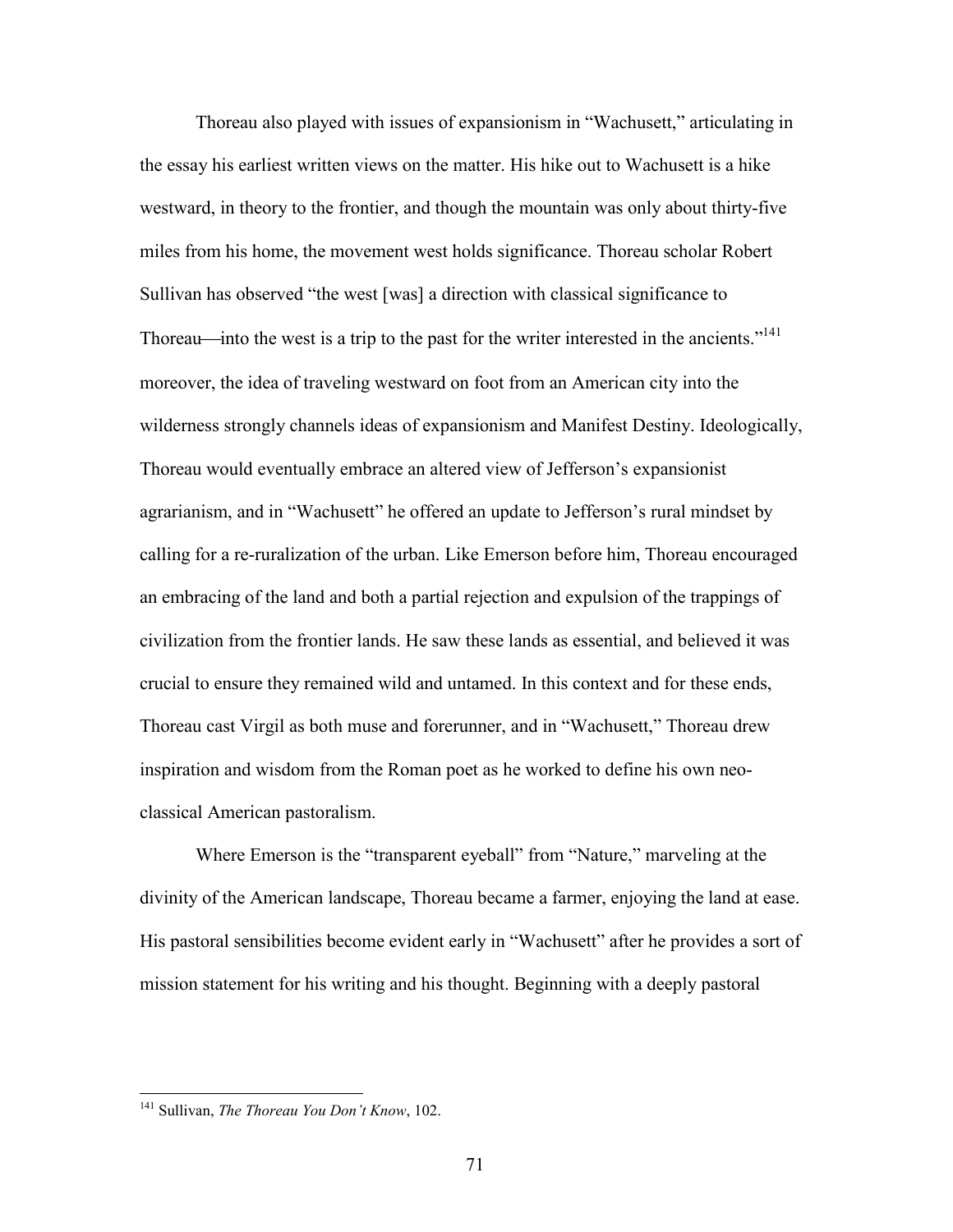description of a mid-day rest he and Fuller took, possibly atop Wataquadock Hill in Bolton, on their journey out to the mountain, Thoreau described their surroundings:

Before noon we had reached the highlands…(affording the first fair and open prospect into the west), and there, on the top of a hill, in the shade of some oaks, near to where a spring bubbled out from a leaden pipe, we rested during the heat of the day, reading Virgil and enjoying the scenery.<sup>142</sup>

This picture of rest and repose could only be more pastoral if Thoreau and Fuller were farmers resting after a day's work. Thoreau's lofty reflections continue, reflecting on Virgil and the passage of time, as he wrote, "we could get no further into the Aeneid than '*atque altae moenia Romae'*<sup>143</sup>…before we were constrained to reflect by what myriad tests a work of genius has to be tried; that Virgil, away in Rome, two thousand years off, should have to unfold his meaning, the inspiration of Italian vales, to the pilgrim on New England hills."<sup>144</sup> This is the first obvious point in "Wachusett" where the author spun his neoclassical pastoralism into his Transcendental philosophizing: that is, Thoreau did not simply use Virgil for decorative purposes, but deployed him to probe deeper into the human experience, to search for some timeless essence that the self-described "pilgrim" sought in the weather-beaten mountains of New England. Thoreau conveyed as much himself after the above lines, continuing to write, "This life so raw and modern, that so civil and ancient; and yet we read Virgil mainly to be reminded of the identity of human nature in all ages."<sup>145</sup> Virgil's pastoralism provided Thoreau with an anchor, a point of reference for a human experience that is unaffected by time. That Virgil could translate so well to the "New England pilgrim" and his landscape stands as a sign of America's

<sup>142</sup> Thoreau, "Wachusett," quoted in Howarth, *Walking with Thoreau,* 24.

<sup>&</sup>lt;sup>143</sup> Translating to 'And the wall of high Rome,' this is the seventh line of Book I of the Aeneid. They did not make very much progress with the text before their minds began to wander.

<sup>144</sup> Thoreau, "Wachusett," quoted in Howarth, *Walking with Thoreau,* 24.

 $145$  Ibid., 24.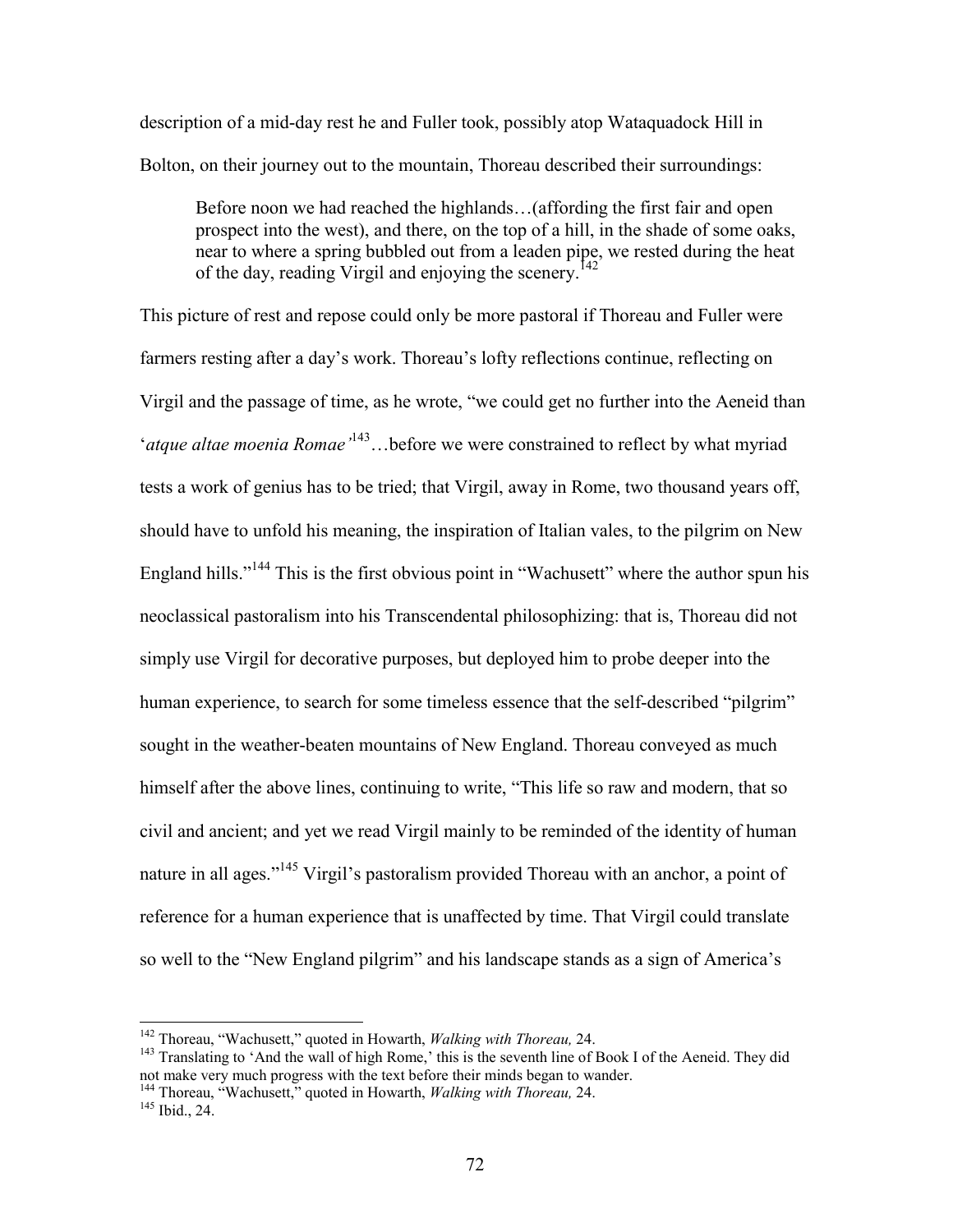uniqueness: the landscape thus contains the ancient, as these Virgilian themes resonated with the land, and so Thoreau offered his praise for America's wild. The American landscape reflects and contains the classical, while surpassing the Old World in its pure, newly born state.

# *Anti-Urban, Looking Westward*

"Wachusett" also contains the anti-urban strain of Thoreau, an identity that he creates by mining the Virgilian and Augustan traditions of embracing the land and its purity over urban life. Thoreau sought to rekindle a celebration of the pastoral, to praise the land and to defend it from increasing urbanization. Like Emerson, Thoreau found urbanization to be a barrier to finding a truer identity in the land. At the end of the first day of hiking, Thoreau and Fuller stayed in an unnamed village (now West Sterling), after hiking twenty-five miles from Concord.<sup>146</sup> Upon finding their lodgings, the men were presented with a copy of a local newspaper, which Thoreau took to be an unseemly reminder of civilization that did not belong in an area he saw as being carved out from the woods, where the "forest look[ed] wilder than ever."<sup>147</sup> He reacted in curmudgeonly fashion, and snapped at his audience, demanding them to '"Let [the country] recline on its own everlasting hills, and not be looking out from their summits for some petty Boston or New York in the horizon."<sup>148</sup> In his own way, Thoreau here plays Tityrus, a

<sup>146</sup> Howarth, *Walking with Thoreau*, 27.

<sup>&</sup>lt;sup>147</sup> Thoreau, "Wachusett," quoted in Howarth, *Walking with Thoreau*, 26.

<sup>&</sup>lt;sup>148</sup> Ibid., 27. It is worth noting that now, on a clear day, one can see the Boston skyline from the summit of Mount Wachusett, and that if one were to eavesdrop on visitors to the mountaintop, most would at some point exclaim that they could see the John Hancock Tower. Doubtless Thoreau would be pained by this overly literal disobedience to his demand.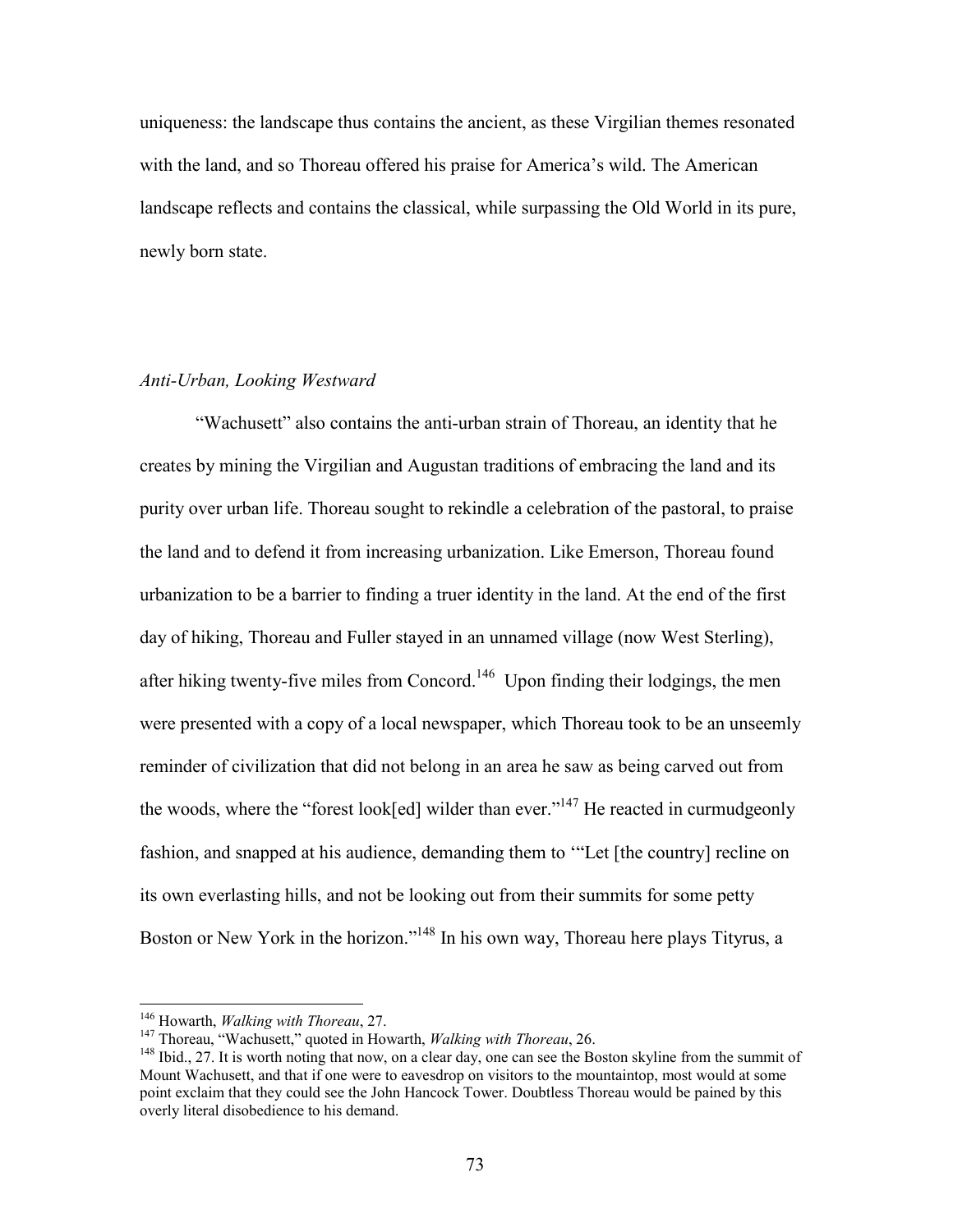farmer from Virgil's Eclogue I, aware that he "used to be silly enough to think the big / City of Rome was comparable to the town."<sup>149</sup> In Thoreau's estimation, the countryside harbored a far superior intellect and environment than any city could.

Above all else, Thoreau sought through his hike to reach a place where he might gain a greater communion with the earth and become his own sort of "transparent eyeball." He found this atop Wachusett, whereby he increased his pastoral language and dropped his accusations against the urban in favor of a more contemplative discourse on the populations of New England. As the sun began to set, Thoreau and Fuller took in the lands below them from the summit, "[their] eyes rested on no painted ceiling nor carpeted hall, but on skies of Nature's painting, and hills and forests of her embroidery…it was a place where gods might wander, so solemn and solitary."<sup>150</sup> The image of gods wandering across a serene countryside is hardly restricted to Virgil, but this is yet another classical allusion—the goddess Diana comes to mind via this subtle invocation. As he prepared to cap off the night, Thoreau's pastoral paean reaches a climax as he draws from the ending lines of Virgil's Eclogue I, quoting "*et iam summa procul villarum culmina fumant, / Maioresque cadunt altis de montibus umbrae,"* or "and now the tops of the villas smoke afar off,  $\ell$  and the shadows fall longer from the high mountains.<sup> $151$ </sup> Thoreau and Virgil both captured a certain stillness, a rural idyll that lies at the core of pastoralism—they portray intimate moments of earnest, good-naturedness, and marry man with his natural surroundings. Take, for example, Thoreau's description of how "the moon silently rose up, and took possession of that part [of the sky]. And then the same

<sup>149</sup> Virgil, "Eclogues," in *The Eclogues of Virgil,* trans. David Ferry (New York: Farrar, Straus, Giroux, 1999), 8.

<sup>150</sup> Howarth, *Walking with Thoreau,* 30.

<sup>151</sup> Thoreau, "Wachusett," quoted in Howarth, *Walking with Thoreau,* 30, Thoreau's translation.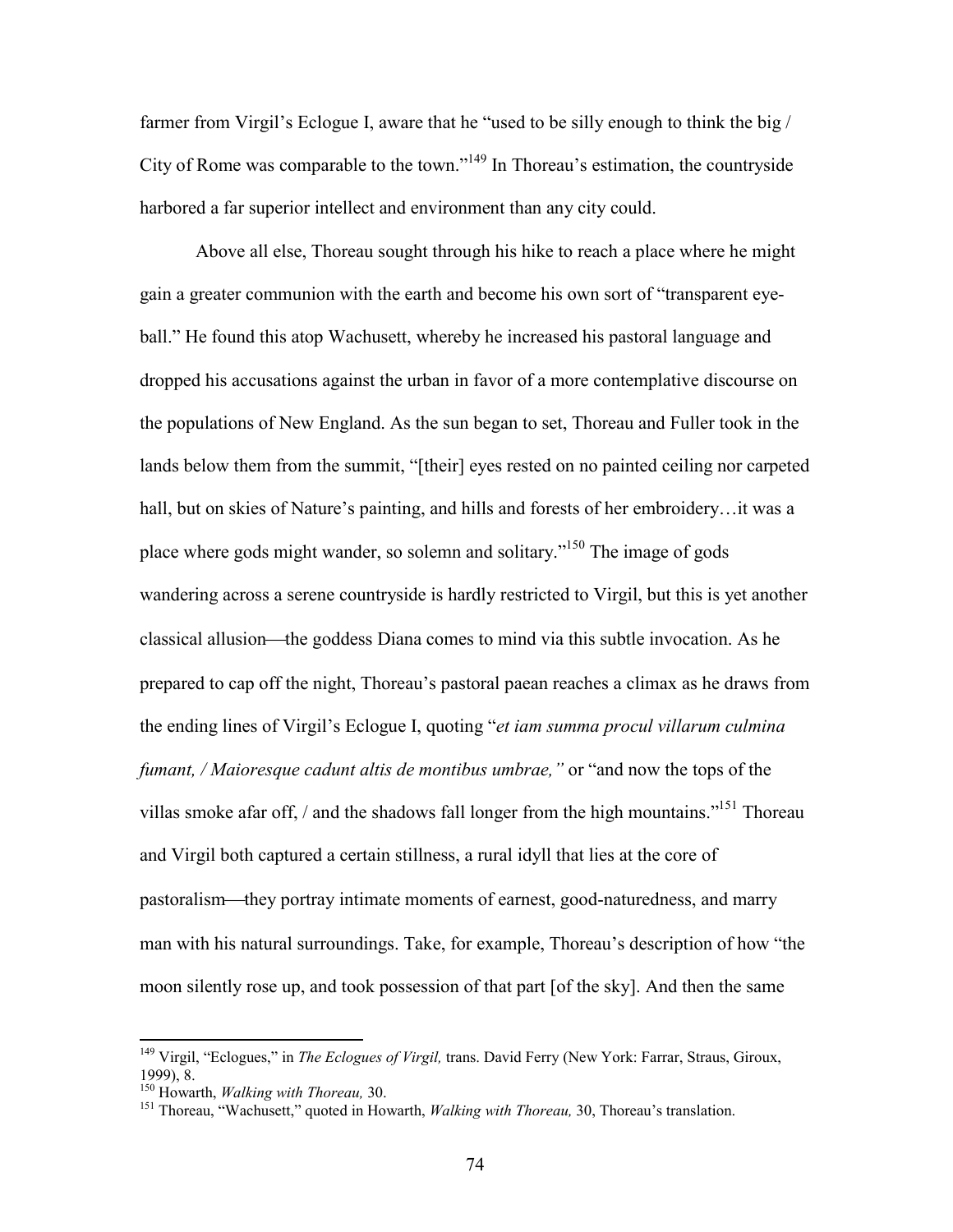scene was repeated on the west side, as far as the Connecticut [River] and the Green Mountains, and the sun's rays fell on us two alone, of all New England men."<sup>152</sup> The calm Thoreau and Fuller discovered and the pleasantness they achieved when they reached a sort of communion with nature vastly overruled the displeasure incurred by the newspaper in West Sterling or by the trappings of society. These two "New England men," just as Virgilian farmers did, achieved a peace and stillness that can only be found in the land. This, then, is what Emerson and Thoreau came to see in the West—the power and possibility for such moments of revelation and perspective, for seeing the beauty and divine in nature. Thoreau had to search for this Wildness, but he believed the West to be rife with such a natural spirit—and so for this reason, we see Thoreau eventually evolve his pastoralism to support the issue of America's westward expansion.

### *A Week*, and Eclogue VII

Thoreau's next travelogue piece, *A Week on the Concord and Merrimack Rivers*, continued the themes of pastoralism and human experience, as well as the Virgilian influence that the author explored in "Wachusett." In *A Week,* Thoreau wrote more consciously, was more precise in his naturalistic musings, and above all, was more explicit in his thoughts relationships between Americans and the wilderness. Thoreau first found his thoughts drifting to Virgil when resting on the banks of the Merrimack River during *A Week*. After gathering some plums along the riverbank, he mused:

Virgil's poetry…has often an acquired and accidental value…proving that man is still man in the world. It is pleasant to meet with such still lines as,

<sup>&</sup>lt;sup>152</sup> Ibid., 30. Howarth notes that the Connecticut and Green Mountains are 70 miles northwest, meaning Thoreau had an unusually clear evening on the summit.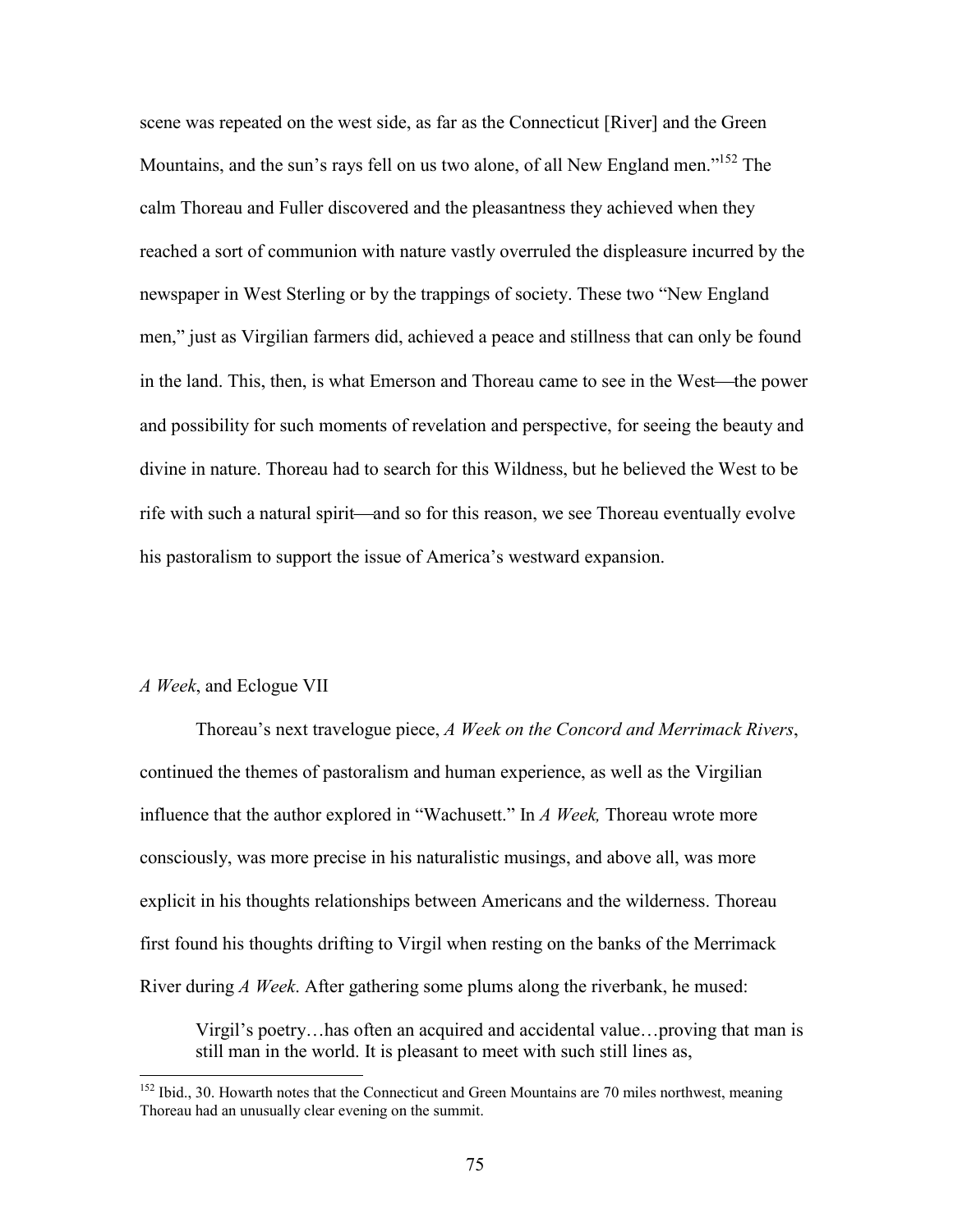"*Iam laeto turgent in palmite gemma*"; Now the buds swell on the joyful stem.

"*Strata iacent passim sua quaeque sub arbore poma*"; The apples lie scattered everywhere, each under its tree.

In an ancient and dead language, any recognition of living nature attracts us. These are such sentences as were written while grass grew and water ran. It is no small recommendation when a book will stand the test of mere unobstructed sunshine and daylight. $153$ 

Thoreau's selection of Virgil comes from Eclogue VII, which bears notably bittersweet and foreboding overtones, more so than the rest of the work. It features four characters—Meliboeus, Daphnis, Corydon, and Thyrsis—all of whom have appeared earlier in the work, but two of the characters seem to buck fate in the poem. Eclogue V mentions a character named Daphnis, who was depicted as "*crudeli funere*," or cruelly dead, and while Eclogue VII is a different poem and thus perhaps this is a different Daphnis, the commonality is striking and doubtless intentional.<sup>154</sup> Meliboeus first appeared in Eclogue I: a goatherd deprived of his pastures, he is the tragic figure of the first poem, and stands to represent the overtaking of the rural by the urban, as shown in Thoreau's usage of the character in "Wachusett." In Eclogue VII, Meliboeus is shown to be in possession of his lands again. Combining this with the state of Daphnis, Virgil has created a unique state of affairs—it is possible Daphnis is another individual, not the named dead, and it is possible that the events of this poem take place before both Eclogues I and V. Were the events of Eclogue VII to take place before those of I and V, the poem then bears a very grim sense of foreboding: Meliboeus is to lose his land, the

<sup>153</sup> Henry David Thoreau, "A Week on the Concord and Merrimack Rivers," in *Henry David Thoreau: A Week on the Concord and Merrimack Rivers, Walden; or, Life in the Woods, The Maine Woods, Cape Cod,* ed. Robert F. Sayre (New York: Library of America, 1985), 73-4.

<sup>154</sup> Ferry, *The Eclogues of Virgil,* 36-7; xiii.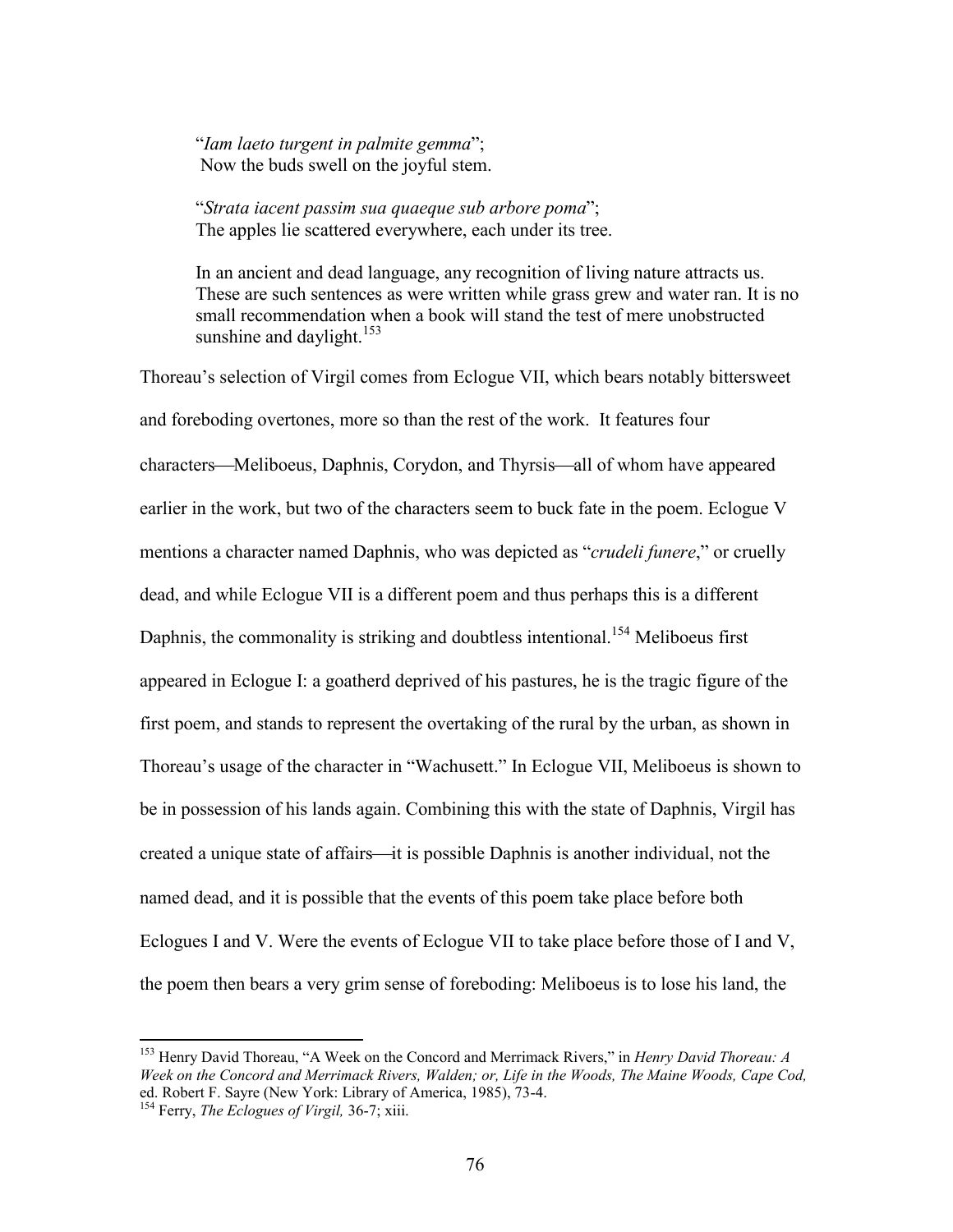pastoral dream dying, and Daphnis is to lose his life, an even more regrettable extension of the death of the countryside. If it is to occur after I but before V, Meliboeus ought to be glad in being restored to his land, though the audience's joy for him is tempered, for a more serious fate is to be meted out to one of his companions. Lastly, one could argue the poem falls in chronological order with the rest of the Eclogues, and the Daphnis we meet is a different person—but as an explanation, that does not suffice to describe the eeriness of having a character named after a previously dead man, and so we are left to feel uneasy about Virgil's pastoral descriptions here.

Eclogue VII takes place in limbo: it showcases the idle pleasures of the rural, pastoral life, but the poem does so while illustrating the fleetingness of the lifestyle, its appreciation, and its ability to exist in an ever-modernizing world—all certainly elements for which Thoreau deliberately invoked it, and which resonated with his historical present. Translator and Virgilian scholar David Ferry describes the use of Daphnis in Eclogue VII as being holy and magical, with undertones of resurrection, and he also argues that there is a deeper reassurance to Daphnis' words when he tells Meliboeus: "*huc ades, o Meliboee, caper tibi saluus et haedi; / et, si quid cessare potes, requiesce sub umbra. / Huc ipsi potum venient per prata iuuenci, hic uiridis tenera praetexit harundine ripas / Mincius, eque sacra resonant examina quercu.*" <sup>155</sup> In the midst of strife and uncertainty, this instruction is deeply calming. Daphnis is telling his companion to 'Come here, o Meliboeus, your goats and kids are safe, and if you can cease what you are doing, rest in the shade. Your steer will come by here themselves, through the green meadow, to drink from Mincius, where the tender reeds border the riverbanks, and

<sup>155</sup> Ferry, *The Eclogues of Virgil,* 52.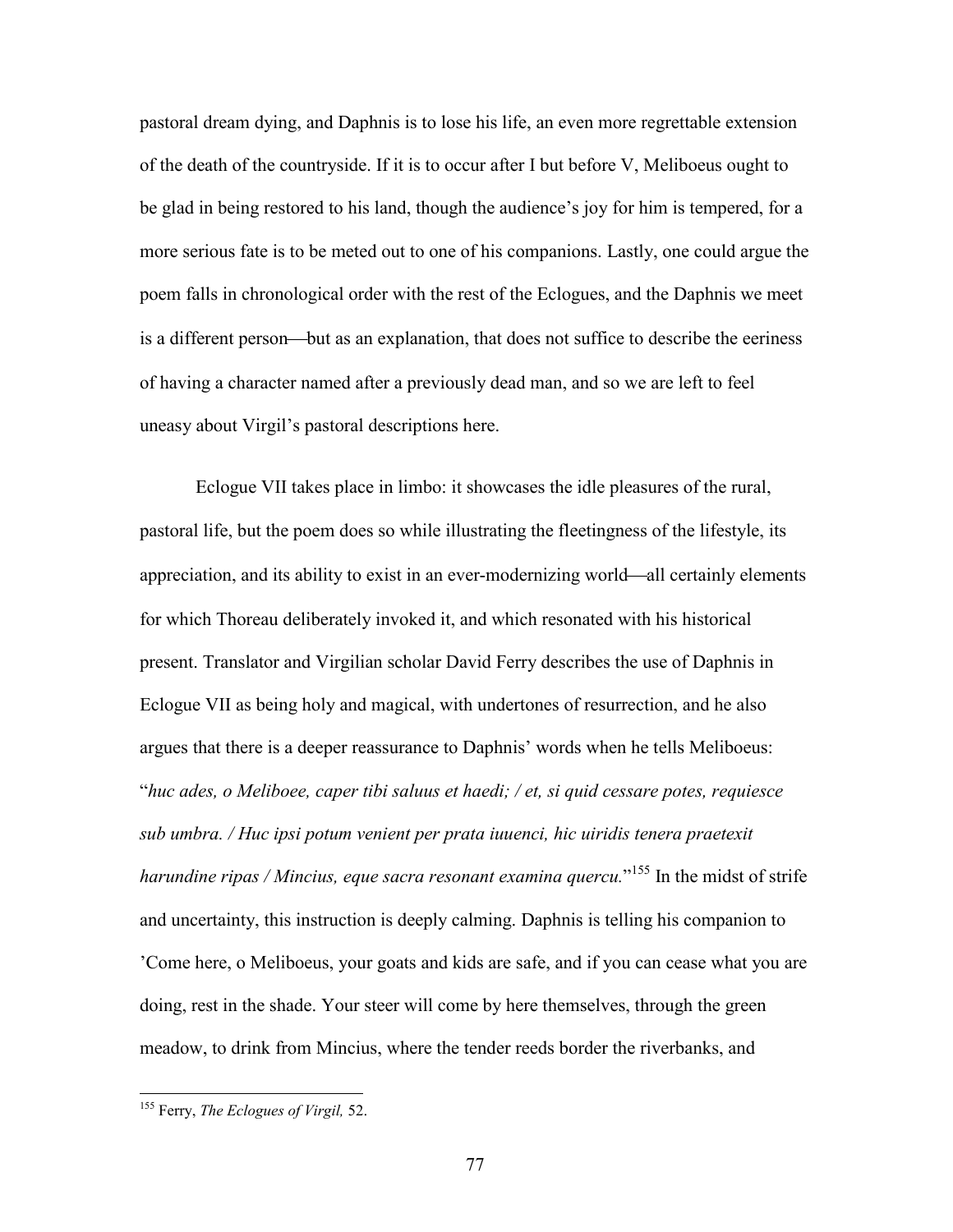swarms [of bees] echo around the equally ancient oak.<sup>156</sup> There is a sense of tranquility, an idea that the world will continue on by itself as it always has. Daphnis is reminding his fellow goatherd that nature has its own ways, and is capable of seeing after itself—and Thoreau's sense of pastoralism very much ties into this idea of nature as self-reliant.

To return to the lines Thoreau used specifically, there exists a very clear sense of nature's independence and the pleasure one can derive from the wilderness. Thoreau saw timelessness in Virgil's pastoral descriptions and their simple pleasures. And he also expressed his amazement at how Virgil's representation of nature allowed reader and writer to span two thousand years in the simple appreciation of natural surroundings. "Man is still man in the world," as Thoreau wrote, because man still appreciates the world around him and pauses to reflect on the rhythms of nature.<sup>157</sup> Virgil's subject matter, the same as Thoreau's, is timeless—nature was present when he wrote the Latin, and still exists in Thoreau's time, despite the departure of Virgil's language. Such endurance, being able to pass "test of mere unobstructed sunshine and daylight" that Thoreau spoke of, is what Thoreau attempted to reach in his writings on the connection between the individual, the land, and to a lesser extent, society. He searched America for something that may be common to all human experience, across time and place, and he took his inspiration from that timelessness he finds in Virgil.

<sup>&</sup>lt;sup>156</sup> My translation.

<sup>157</sup> Thoreau, *A Week on the Concord and Merrimack Rivers,* 73.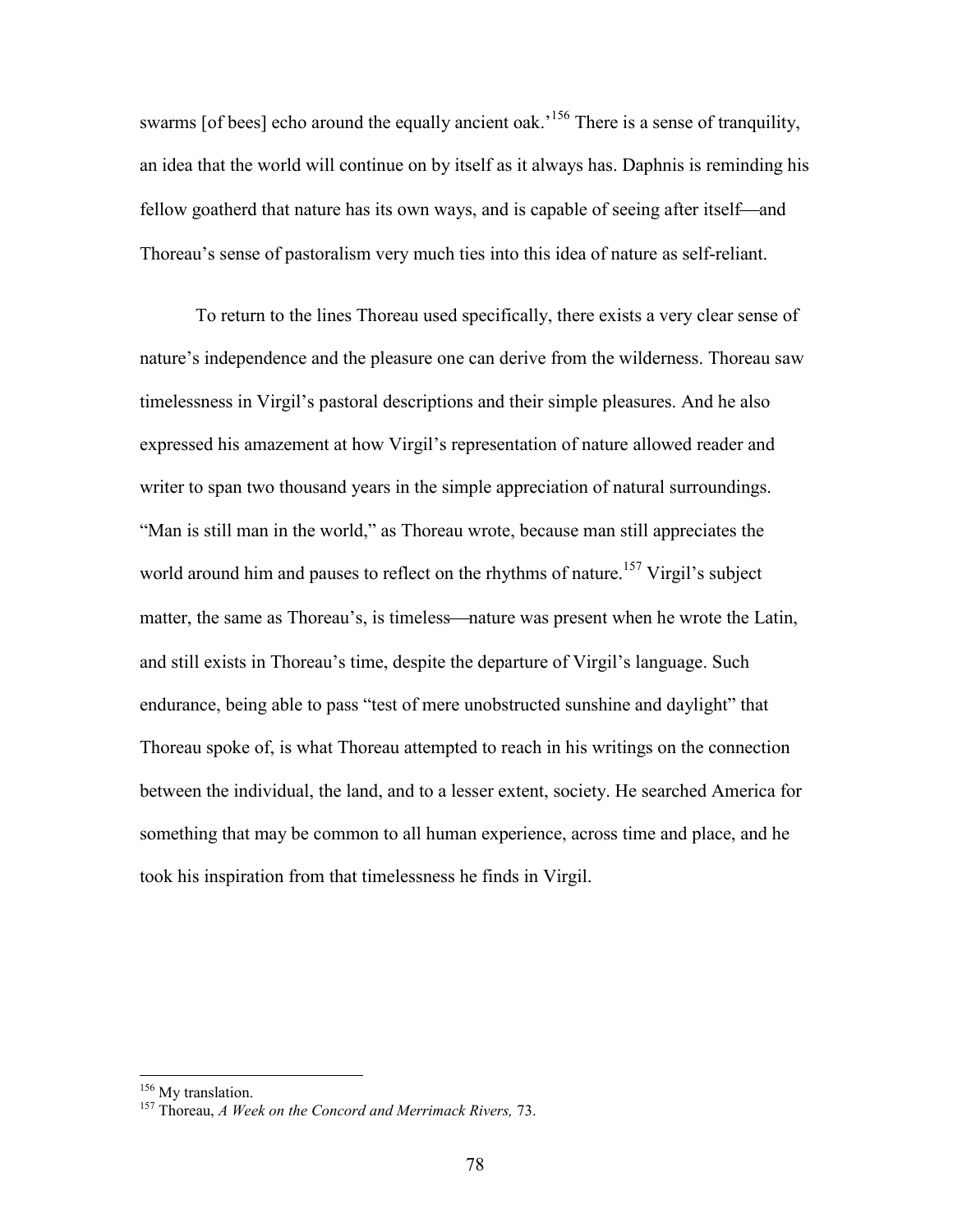### *Natural Divinity and Book VI of the* Aeneid

The essence of nature and the unchanging and human experiences it can provide are Thoreau's intellectual and spiritual fascinations, and he uses Virgil to better understand and appreciate nature. Later in *A Week,* Thoreau offers a quotation from the *Aeneid* to describe those who live with an awareness of the world around them:

There have been heroes for whom this world seemed expressly prepared, as if creation had at last succeeded; whose daily life was the stuff of which our dreams are made, and whose presence enhanced the beauty and ampleness of Nature herself. Where they walked, "*Largior hic campos aether et lumine vestit / purpureo, solemque suum, sua sidera norunt." "*Here a more copious air invests the fields, and clothes with purple light; and they know their own sun and their own stars."<sup>158</sup>

The quotation from Virgil comes from Book VI of the *Aeneid*, wherein Aeneas visits Hades and meets with a variety of shades, including Dido, and his father Anchises. The passage Thoreau chose, however, describes the precise moment when Aeneas enters the *"fortunatorum nemorum*" or fortunate/blessed woods, otherwise known as the Elysian Fields.<sup>159</sup> The most idyllic part of the underworld, the Elysian Fields are the resting place of heroes, and in the *Aeneid*, Virgil identifies many of the great figures of the epic cycle. In subject alone, these lines from Virgil are striking, given what they describe and the heroes associated with the landscape. But the passage has even more power when the reader remembers the present context—that Aeneas has traveled across Styx and into Hades, a rare feat reserved for the loftiest of Greco-Roman heroes (and he does so in better fashion than Odysseus before him).<sup>160</sup> Book VI of the *Aeneid* is entirely spectacular in its scope as well as its language. As one of the more powerful parts of the epic, it is

<sup>158</sup> Thoreau, *A Week on the Concord and Merrimack Rivers*, 308.

<sup>159</sup> Virgil, *Aeneid*, VI.639.

<sup>160</sup> Elanor Winsor Leach, "Viewing the *Spectacula* of Aeneid 6," in *Reading Vergil's* Aeneid: *An Interpretive Guide,* ed. Christine Perkell (Norman, OK: University of Oklahoma, 1999), 112-127.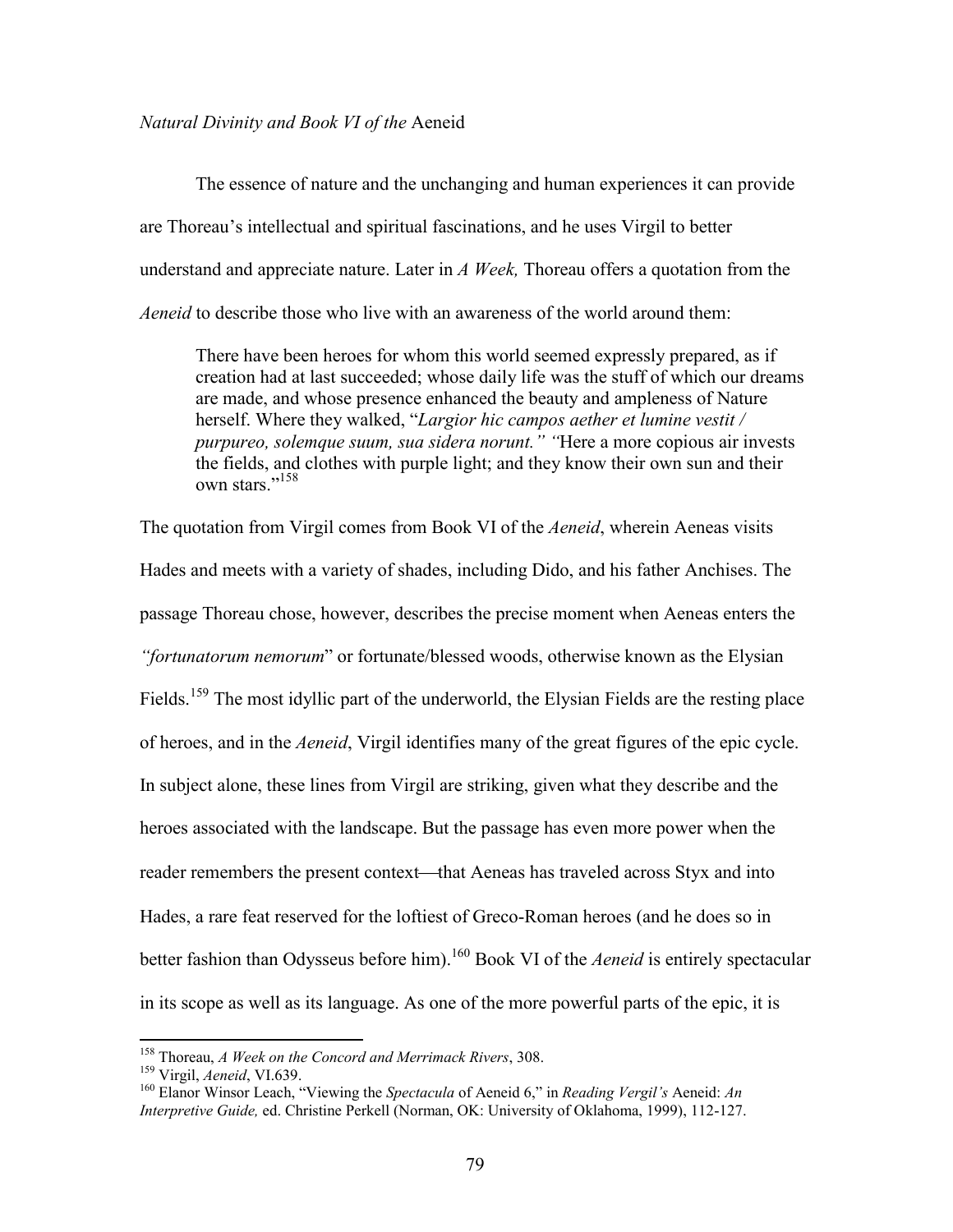appropriate that from it Thoreau selected a naturalistic quotation to describe those who lived perfectly within creation. Those individuals, by Thoreau's invocation of Virgil here, were truly heroic, exceptional among humanity. Such is the state of being to which Thoreau strives, and which Emerson emphasized in "Nature." Becoming someone who knows his or her "own sun and…own stars" may very well be the ultimate goal for the Transcendentalists. As was the case with Emerson, and as Thoreau eventually came to believe, the American west presented a grand and unique opportunity for the American people to become such individuals.

### *From Naturalist to Idealist*

Thoreau's travelogues are tidy representations of his naturalistic idealism: through pieces like "Wachusett" and *A Week*, readers can gain a sense of how Thoreau perceived and valued the natural world. He invoked Virgil frequently, and spared no lush sensory detail when describing a plain or the view from a summit. Looking to the rest of his writings, the most powerful of Thoreau's works do not follow this travelogue convention. Consider first his two most famous works*Walden* and "Resistance to Civil Government," or "Civil Disobedience," and two of his most under-appreciated yet deeply significant works, "Slavery in Massachusetts" and "A Plea for Captain John Brown*.*" In these four pieces, Thoreau displayed an increasing amount of activism to accompany his idealism. He engaged more with the historical landscape of his present, as opposed to idly reflecting on Virgil on a hilltop. Like Emerson eventually did, Thoreau updated his pastoralism to interact with his historical and political present.

80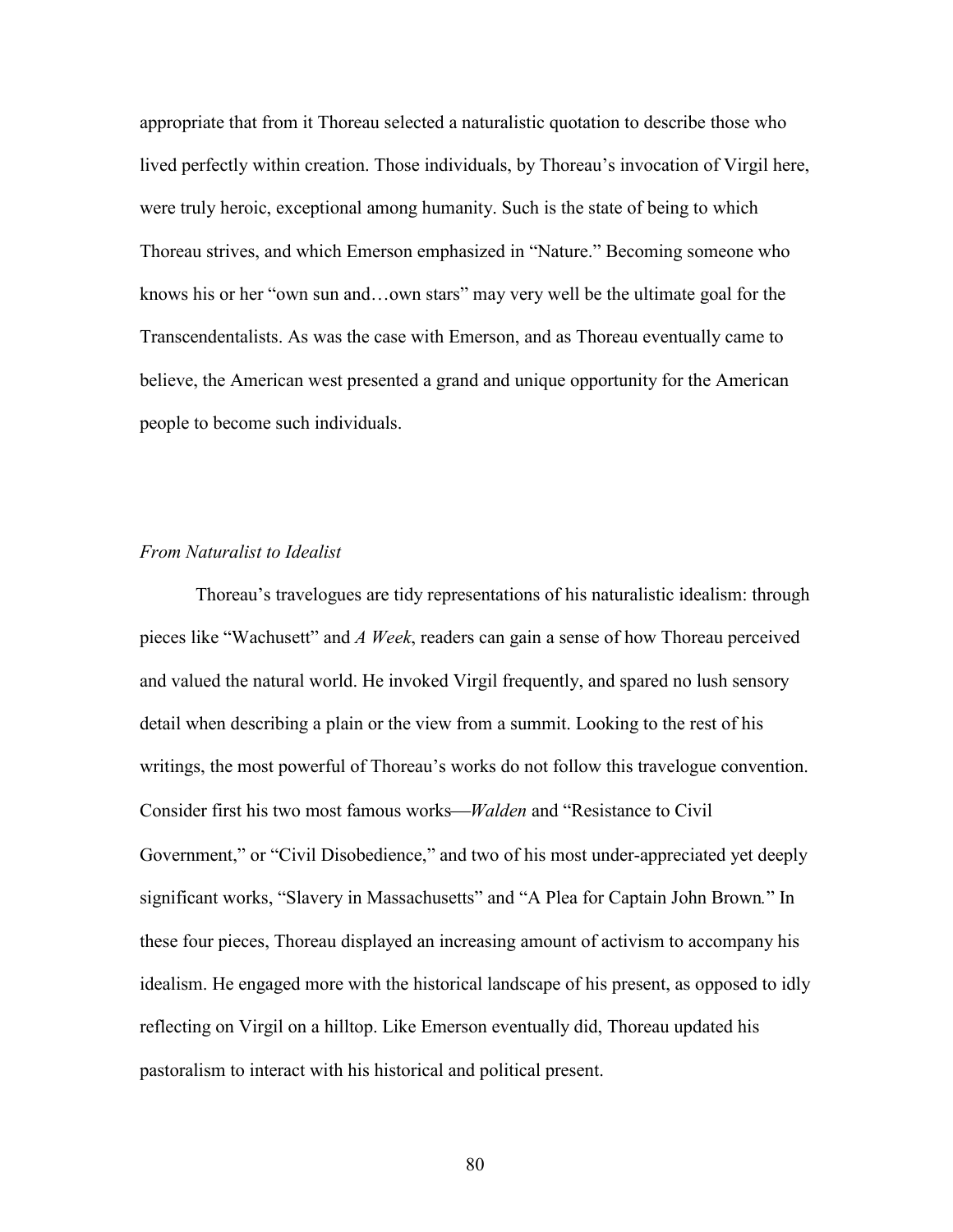The ideas Thoreau espoused in his early travelogues are very apparent in *Walden,* "Civil Disobedience*,"* and *"*A Plea" alike: his early works form the abstract foundation for his more activist discourses on society, government, and the role of the individual. Where "Wachusett" is almost strictly intellectual and reflective, *Walden* shows Thoreau's values in action, and while *A Week* vaguely attacks elements of society for repressing nature, "Civil Disobedience" and "A Plea" mount an attack on society for allowing the existence of slavery. One other work, "Walking*,*" an essay written first in 1851 and published posthumously in 1862, strikes a balance between travelogue and political tract, musing on both landscapes and the nature of America. "Walking" ultimately emerges as Thoreau's most directly engaged work with the intellectual tradition of America-as-epic and westward expansion, and this chapter explores his engagement in great detail. More than anything, Thoreau's abolitionist sentiments color his expansionist philosophy. Unlike Emerson, Thoreau offered vocal criticism of slavery first, and only later did he come to support westward expansion, albeit conditionally. Evaluating his more activist pieces in the light of his earlier pastoralist and Virgilian works lets us see the evolution of Thoreau's opinions on government and society. Moreover, it lets us see the development of Thoreau in historical context, and how his works and philosophies changed and were shaped by the issues of his time.

#### *Thoreau's Historical Present and the Evolution of Manifest Destiny*

For Thoreau, the greatest issue standing in the way of a moral and virtuous process of westward expansion was the institution of slavery. As was discussed in the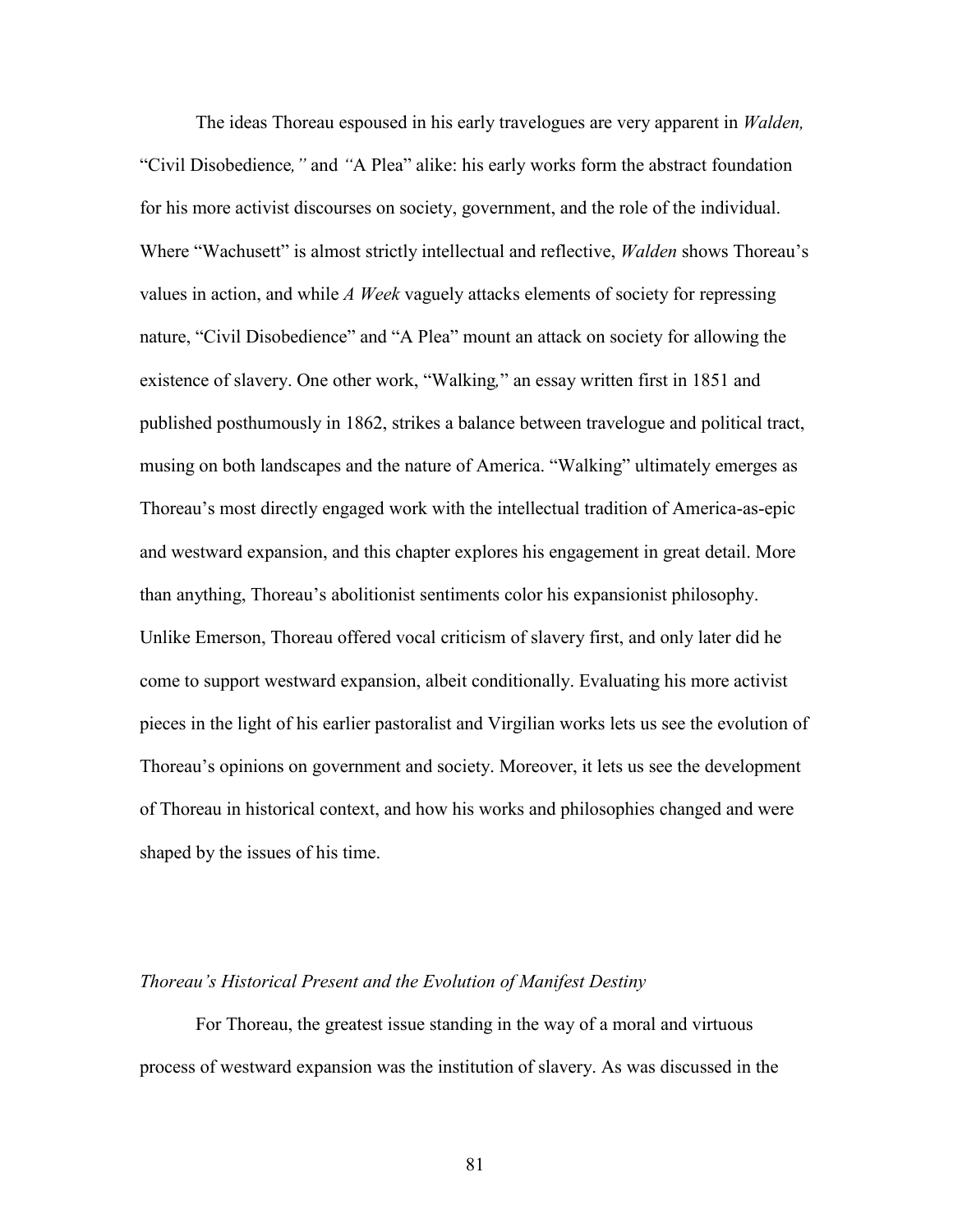introduction, Jefferson's failure to enact restrictions on slavery in the territories acquired in the Louisiana Purchase left the west open to slavery. By the time Thoreau delivered "Slavery in Massachusetts" in 1854, the prospect of civil war was increasingly evident, and slavery had already spread westward significantly. One can imagine that the Missouri Compromise, passed in 1820, at one point gave a young Thoreau hope for a West free of slavery, but the landscape changed quickly. 1850 saw the passage of the Fugitive Slave Act, which Thoreau spoke against in his lecture-cum-essay, "Slavery in Massachusetts" for how the law required northern states to actively work in returning runaway slaves.<sup>161</sup> And in 1854, shortly before Thoreau delivered "Slavery in Massachusetts," the Kansas-Nebraska Act was passed, effectively undoing the Missouri Compromise's geographical restriction on slavery.<sup>162</sup> The last blow to any prospect of containment came in 1857, when the Supreme Court ruled in *Dred Scott v. Sandford* that the Missouri Compromise was unconstitutional, thus removing the only geographic barrier against slavery.<sup>163</sup>

Thoreau's vision of a morally purer West grew less and less plausible with each step towards war, and in his abolitionist works, we may see an intersection of his political and pastoral sides. Given how rapidly slavery was expanding in the 1840s and 1850s, Thoreau's fight for abolition was also a fight for the preservation of the American west. In this fight, Thoreau's conditional support of expansion became very well defined, and his personal vision for a morally purer West came into focus, even if it was fairly implausible: in short, Thoreau believed the West could only reach its potential as a

<sup>161</sup> Sam McGuire Worley, *Emerson, Thoreau, and the role of the Cultural Critic* (Albany: State University of New York, 2001), 51.

<sup>162</sup> T.K. Hunter, "Geographies of Liberty: A Brief Look at Two Cases," in *Prophets of Protest: Reconsidering the History of American Abolitionism*, eds. Timothy Patrick McCarthy, John Stauffer (New York: New Press, 2006), 58.

<sup>163</sup> John S. Vishneski, III, "What the Court Decided in Dred Scott v. Sandford," *The American Journal of Legal History*, vol. 32, no. 4 (October, 1988): 390, accessed via JSTOR.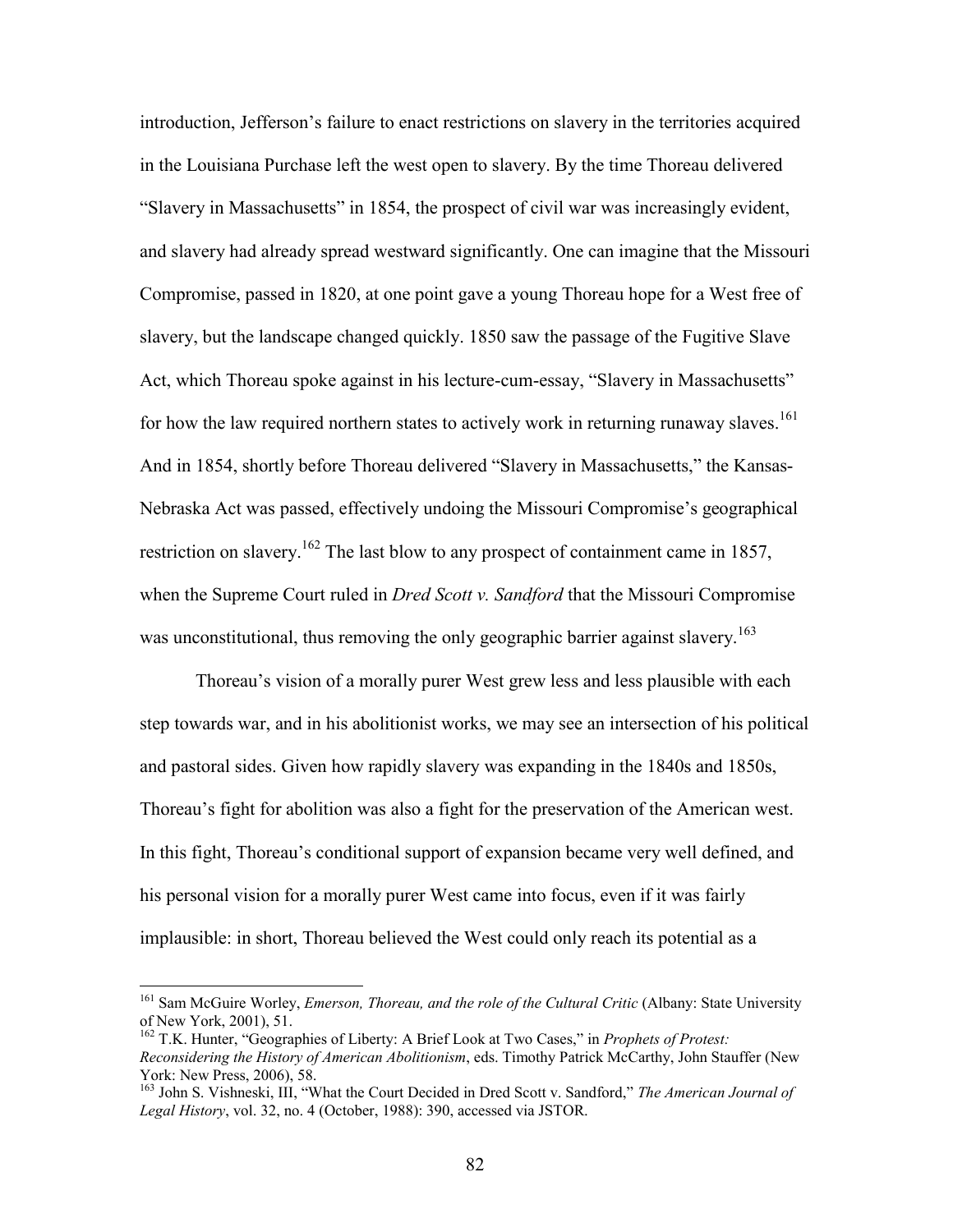purifying force and American Eden if slavery was not extended into its wildernesses, if American (specifically East Coast urban) society did not infringe upon the lands, and most importantly, if the West was populated by virtuous people. The remainder of this chapter deals with how Thoreau reached this set of conclusions, how his pastoral perspective influenced these conclusions, and the solutions he proposed for meeting said conclusions. Abolishing slavery was one of Thoreau's answers, rather obviously, but when envisioning who could settle the West best and in the most virtuous fashion, Thoreau's pastoral perspective and native character provided an answer: the New England farmer. And like Emerson before him, Thoreau was a very conditional supporter of westward expansion, but a far more vocal political voice and critic of the government's role in forwarding an agenda of Manifest Destiny.

#### *A New England Tradition: The Importance of Place*

Whenever Thoreau cast his gaze westward, his perception of the vast wilderness and its potential was informed by his identity as a New Englander. The combination of Thoreau's focus on place with his understanding of the historical and traditional New England way of life explains how he came to choose the New England farmer as the ideal western settler. Like Emerson, Thoreau's perception of the west and love of agrarianism departs sharply from Jefferson's politically and economically motivated agrarianism, as discussed in the previous chapter.<sup>164</sup> Instead, Thoreau's pastoral background motivated his praise and love of the farmer. Where Jefferson was limited in his praise of farmers as

<sup>164</sup> See chapter 1, section titled: *Hinting Westward: Expansionism in "Nature".* Relevant source: Thompson, Kutach, "Agricultural Ethics in Rural Education," 134-6.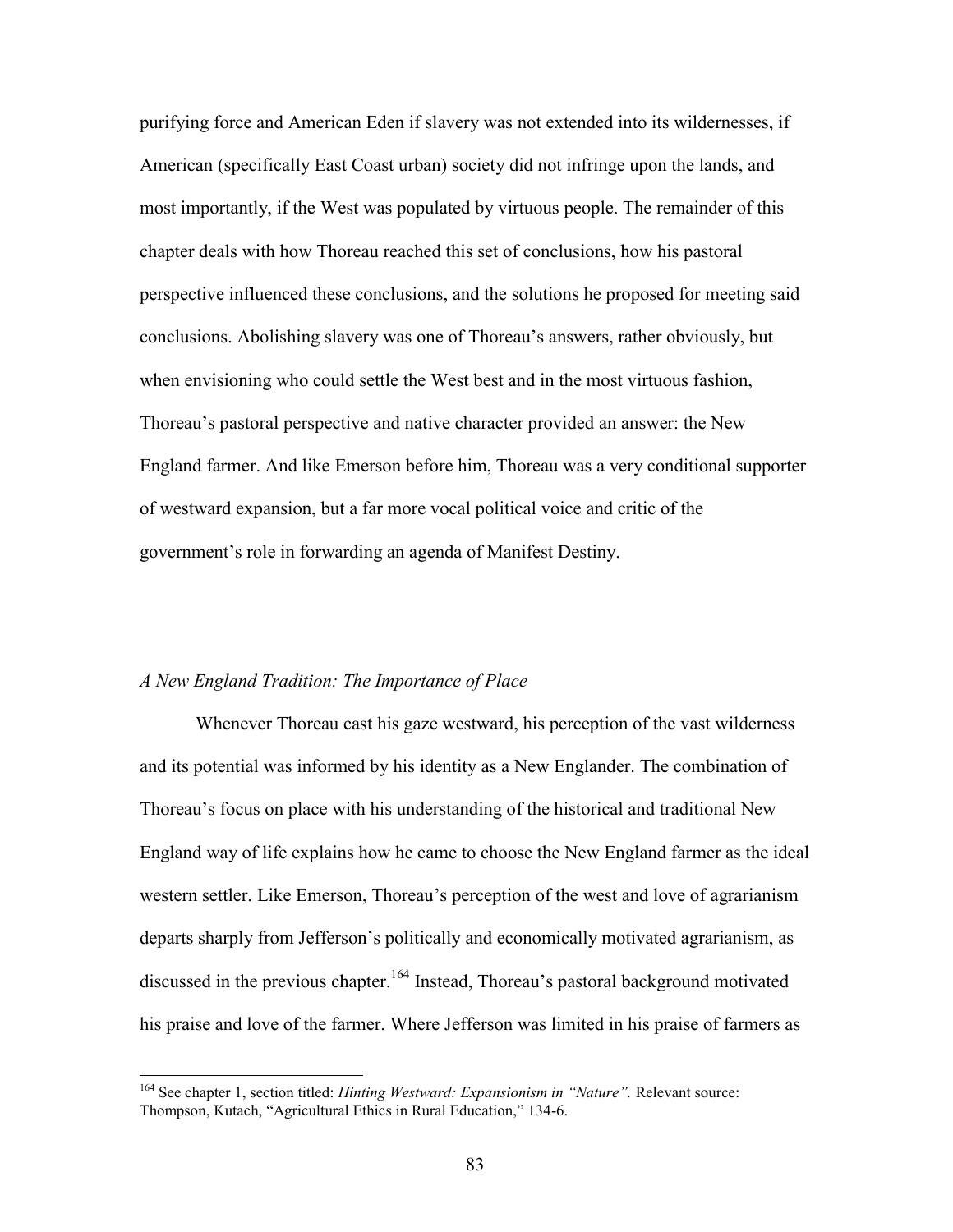virtuous men, Thoreau openly praised farmers for the pastoral virtues they embodied. Both Emerson and Thoreau more specifically cast New England farmers as the ideal settlers for the West—but where Emerson chose New England farmers almost exclusively on the basis of his whitewashed, highly Anglicized view of America, for Thoreau, the decision was more informed by a sense of historic place and identity.

The tradition of American pastoralism in which he participated had its roots in New England. While all farmers were virtuous for reasons of pastoralism in Thoreau's mind, such virtues were, for reasons of historical identity and place, most evident in New England farmers. Regional and geographic elements of New England imbued its farmers with an elevated set of virtues in this tradition of place; as Joseph Wood has described, traditional New England settlements—i.e. villages founded as loosely-defined farming communities—were altered, beginning in the nineteenth century, and came to represent the idea of a new Eden.<sup>165</sup> In the minds of nineteenth-century Americans, rugged, hardworking, and virtuous Puritans lived in village similar to theirs. But this belief, as this chapter discusses later, was based on nothing more than a myth.<sup>166</sup> Wood places the beginnings of the New England village tradition with William Bradford's "Of Plymouth Plantation," and as the introduction to this thesis discussed, Bradford's language was strongly Edenic. Thoreau's interpretation of New England was less overtly influenced by his religious beliefs, but he certainly subscribed to the ideas of the land imbuing one with greater virtue and to the ideas of the New England village as representing a moral idea.

The conception of village-as-ideal-construct, however, was created in the early nineteenth century in perhaps the most significant alteration ever made to the American

<sup>&</sup>lt;sup>165</sup> Joseph S. Wood, ""Build, Therefore, Your Own World": The New England Village As Settlement Ideal," *Annals of the Association of American Geographers,* vol. 81, no 1. (March 1991), 32-34.

<sup>166</sup> Wood, ""Build, Therefore, Your Own World," 34.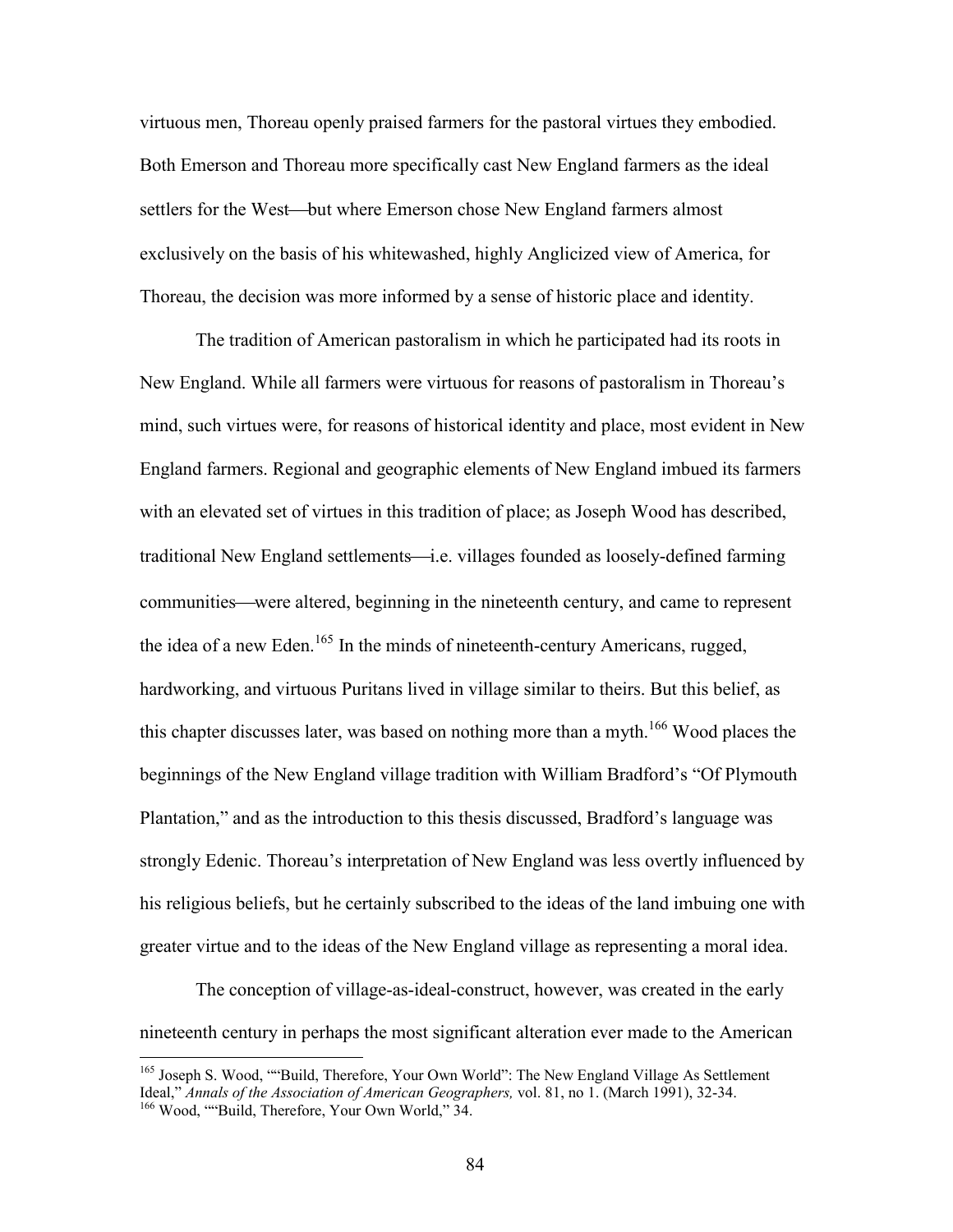pastoral tradition. Puritan villages, as Joseph Wood carefully observes, were disparate farming settlements with little communal unification. But in the nineteenth century, when increasing urbanization and industrialization began to seriously challenge Jeffersonian agrarianism, Romantic New Englanders forged a link to their puritan forbearers, thus preserving the pastoral-agrarian idea New Englanders had come to see in their past. In this false history, as outlined in the introduction, villages represented the pastoral ideas of gaining virtue by working the land and so forth. $167$  Emerson and Thoreau rose into this movement, not only at the right time but also in a very appropriate place, as nineteenthcentury Concord was exactly the kind of village the myth romanticized. This myth's construction becomes even more stunning given the rapidity of its spread: M.J. Bowden has observed that the myth of the Puritan village, as well as the idea of a generic New Englander descended from Puritans was held as fact after only one generation.<sup>168</sup> Such quickness, in turn, shows how willing nineteenth-century New Englanders were to embrace a past that aggrandized them. Without considering historical reality, the rest of white America soon followed in perceiving New England as a homogenous landscape populated by virtuous descendants of Puritans and representative of America's early days of Edenic settlement in the wilderness.<sup>169</sup> Given the speed and earnestness with which Americans accepted the myth, Thoreau was easily able to cast the new Eden of the West in New England's image. As his writings grew more political, Thoreau's conditional advocacy for westward expansion grew more apparent. As the rest of this chapter will

<sup>167</sup> Joseph S. Wood, *The New England Village* (Baltimore: Johns Hopkins, 1997), 136; 135-160.

<sup>&</sup>lt;sup>168</sup> M.J. Bowden, "Invented Tradition and Academic Convention in Geographical Thought about New England," *GeoJournal,* vol. 26, no. 2, History of Geographical Thought (February 1992), 188, accessed via JSTOR.

<sup>&</sup>lt;sup>169</sup> Bowden, "Invented Tradition and Academic Convention in Geographical Thought about New England," 189-191.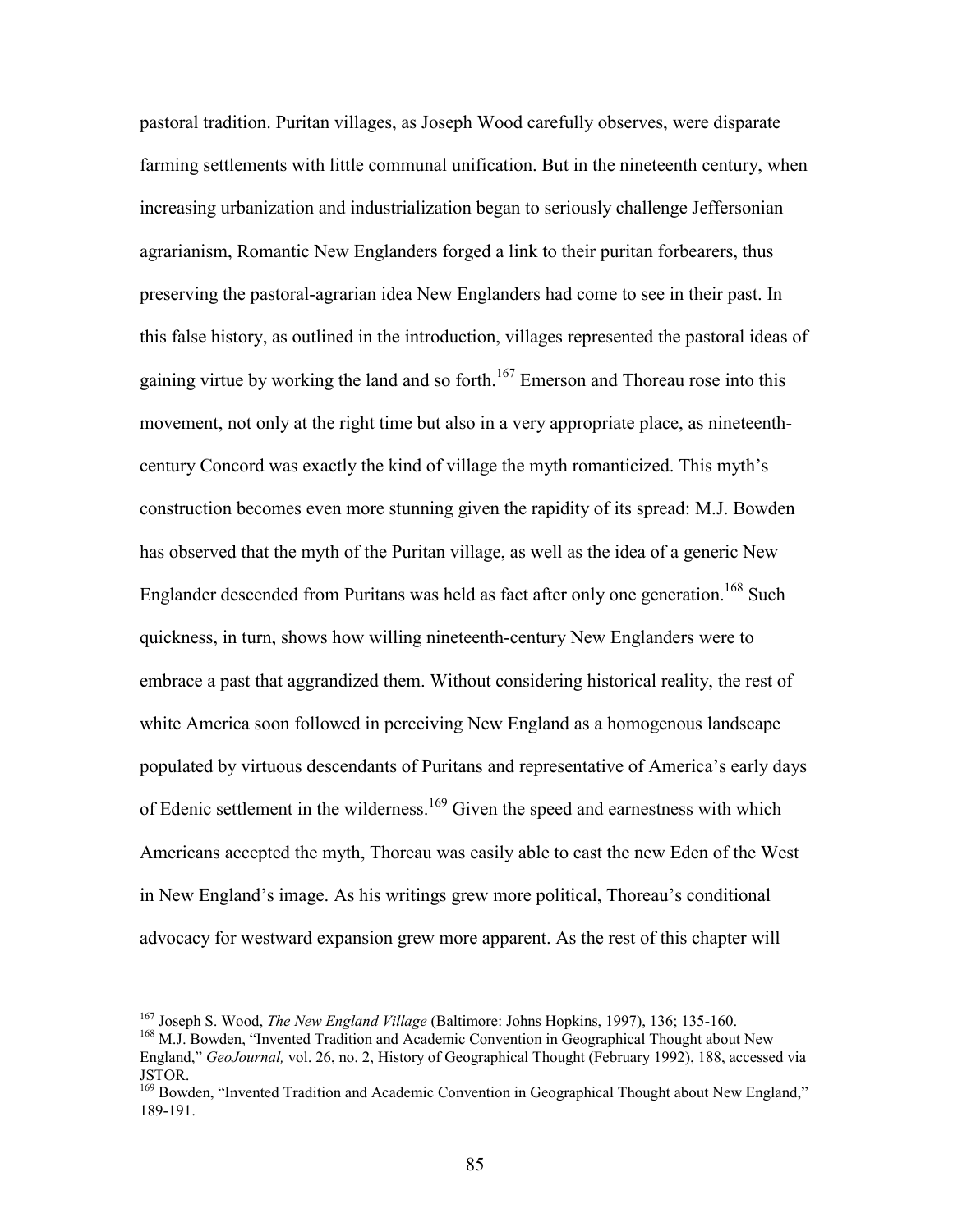discuss, Thoreau used the pastoral tradition to project New England's identity as the first Eden-esque settlement in the New World onto the West and what would be the second possibility for creating an American Eden, all the while emphasizing his conditions for supporting expansionism.

# *Disobedient Man*

"Resistance to Civil Government*,*" based on a lecture delivered in 1848 and published in 1849, was Thoreau's earliest and one of his loudest condemnations of the United States government. Most famous for its role as an anarcho-pacifist manifesto, "Civil Disobedience" shows Thoreau in his most politically engaged state. In a relatively short span of pages, he offered passionate discourse on the Mexican-American War and his view of the United States government, before moving onto the Fugitive Slave Act, the issue of Bleeding Kansas, and the possibility of disunion. In considering these issues, he also broached the topics of Manifest Destiny and the institution of slavery. Thoreau wasted no time in attacking the government over the Mexican-American War: he began his essay by stating that government is a corruptible tool that does not always serve the will of the people, and called for his audience to "witness the present Mexican war, the work of comparatively a few individuals using the standing government as their tool; for, in the outset, the people would not have consented to this measure."<sup>170</sup> Here, his rhetoric meets with historical fact, to a degree. The war was popular among landholders in southern and western states, largely because the war would expand slavery. Even in the historical moment, there were no illusions about the war's true purpose, which was

<sup>170</sup> Henry David Thoreau, *Civil Disobedience and Other Essays* (New York: Dover, 1993), 1.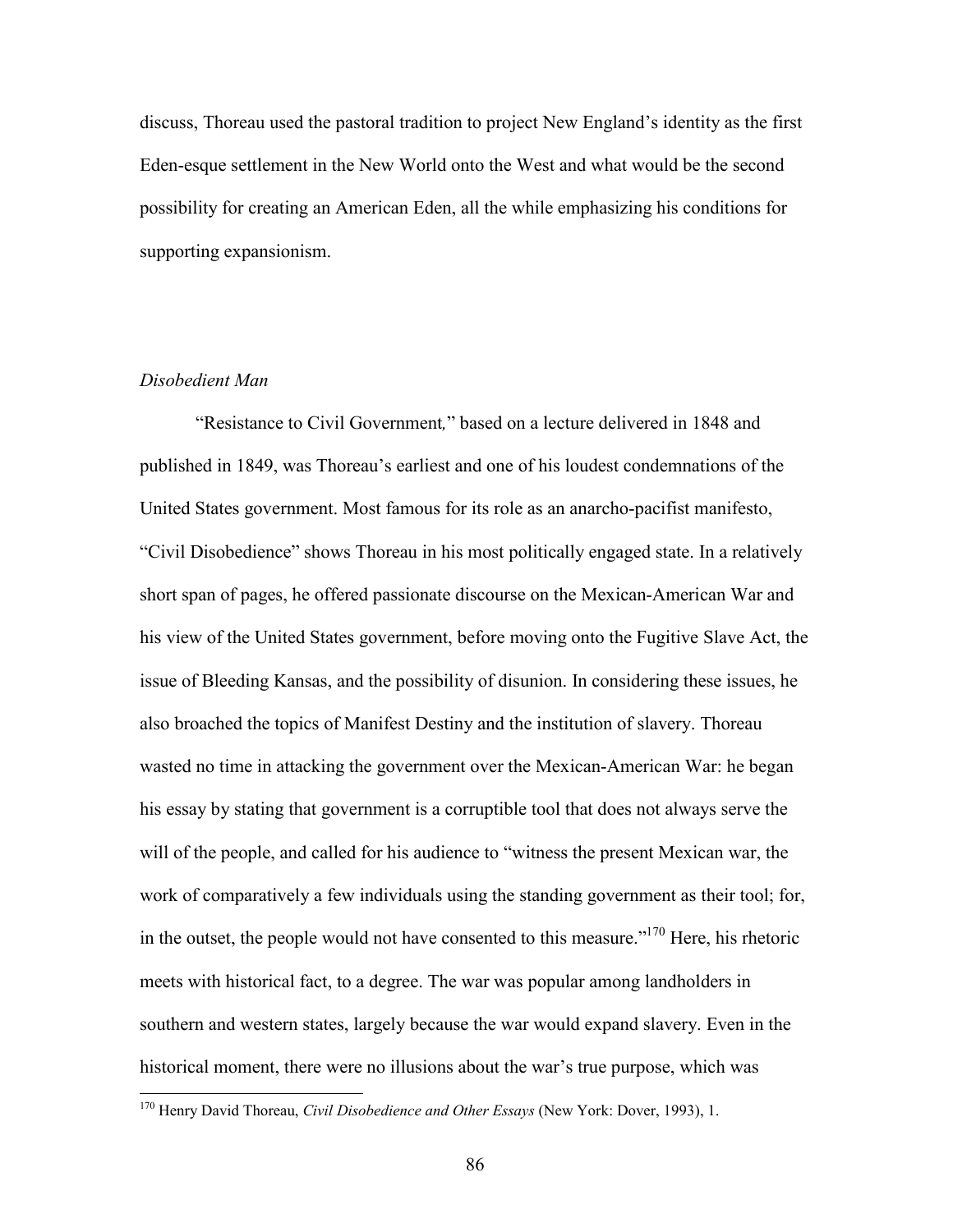acquiring territory from Mexico. Southern slaveholders, then, were eager for the U.S. to acquire land to the west of Texas and to the south of the 36°30' line that limited slavery's expansion under the Missouri Compromise, and were likely hopeful about bringing slavery to any lands acquired in the west, regardless of the Compromise line. However, many northerners and abolitionists staunchly opposed the war, which would have been Thoreau's perspective.<sup>171</sup> Additionally, President Polk's *casus belli* rang hollow: he claimed that Mexican soldiers crossed the Rio Grande, killed American soldiers, and then returned to Mexico, thereby committing an act of war.<sup>172</sup> Among Whig dissidents, John Quincy Adams and Abraham Lincoln challenged Polk's story, but the majority of Congress feared seeming anti-American or inadequately patriotic, and so supported Polk's cause. As Thoreau criticized in "Civil Disobedience," Polk was able to use the standing government as a tool for actions that the citizenry did not necessarily support.

This historical landscape makes Thoreau's words ring truer, though they were not immediately received as such. The original lecture in 1848 was sparsely attended, and despite the growing appetite in the North—especially in Massachusetts—for such radicalism, "Civil Disobedience" in its first form was a flop. Elizabeth Peabody, the Transcendentalist writer, bookstore owner, and publisher, offered the piece a second life in 1849 when looking for submissions for her new journal, *Aesthetic Papers*. Unfortunately for Thoreau at the time, the journal's audience was miniscule, and those who did review it were dismissive of "Civil Disobedience" to the point of calling it

<sup>&</sup>lt;sup>171</sup> Buell, "Manifest Destiny and the Question of the Moral Absolute," 185.

<sup>172</sup> Paul Foos, *A Short, Offhand, Killing Affair: Soldiers and Social Conflict During the Mexican-American War* (Chapel Hill: North Carolina, 2002), 6-7.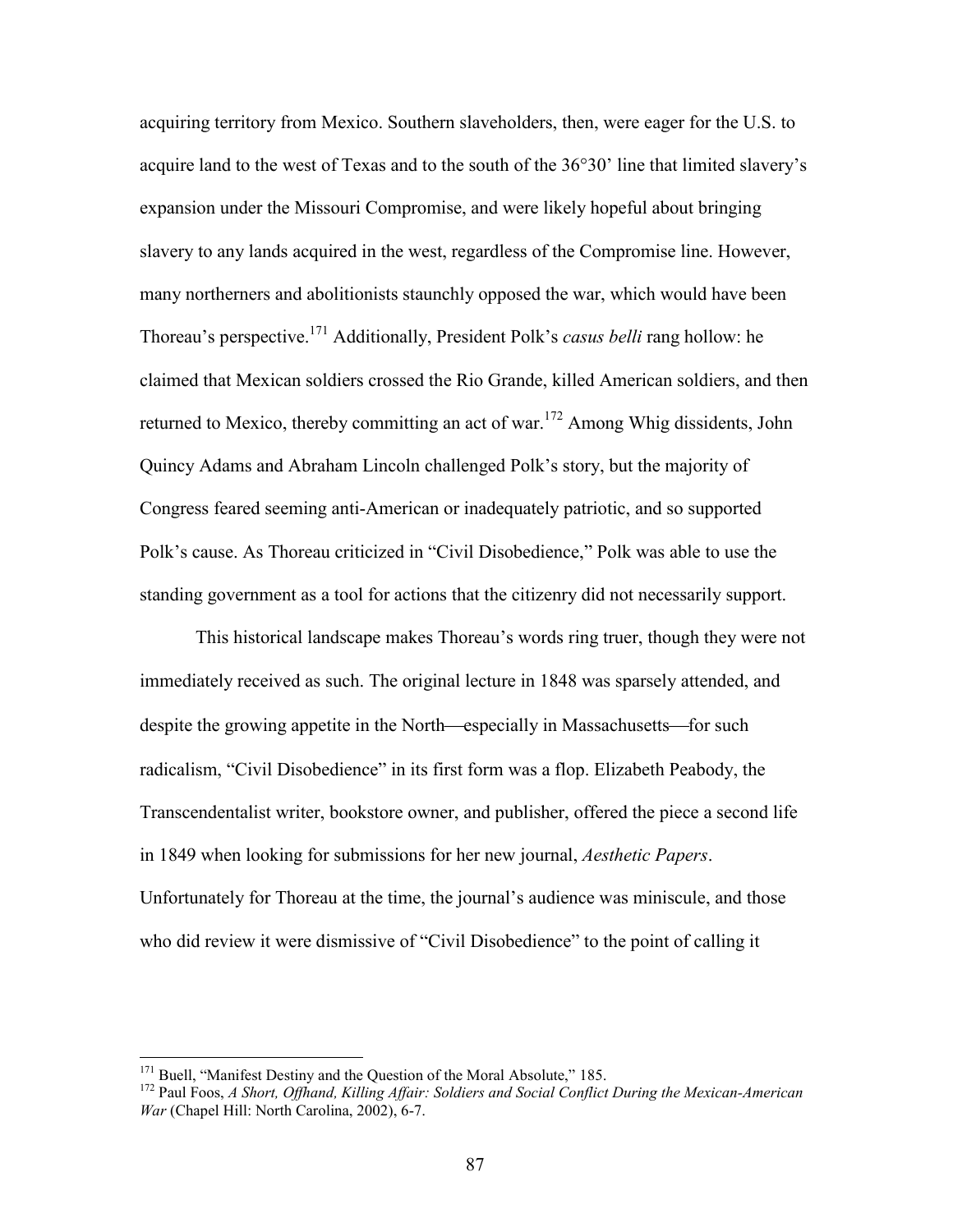"crazy," as the *Boston Post* did.<sup>173</sup> These perspectives changed sharply one year later when, in 1850, the Fugitive Slave Act was passed. Suddenly Thoreau's radical doctrine of abolitionism, anti-expansionism, and anarcho-pacifism became far more appealing to his contemporaries in the North; individuals began agreeing with his declaration that if a law "requires you to be the agent of injustice to another, then... break the law."<sup>174</sup> Over the course of the early 1850s, abolitionist sentiment intensified, particularly in Massachusetts. Other Transcendentalists, from Theodore Parker to Emerson, began supporting and trumpeting Thoreau's idea of resisting immoral laws. The enthusiasm in turn electrified Thoreau, and he proceeded to give more incendiary speeches (for which he was recognized more): two among them were "Slavery in Massachusetts" and "A Plea for Captain John Brown," which are discussed later. In "Civil Disobedience," while slavery ultimately becomes the focus of the work, the essay also addresses issues of expansion and Manifest Destiny.

On the matter of westward expansion, Thoreau took care to effectively separate the American people from their government before levying criticism. After his first attack on the likes of Polk and Congress, Thoreau continued speaking about the government:

*It* does not keep the country free. *It* does not settle the West. *It* does not educate. The character inherent in the American people has done all that has been accomplished; and it would have done somewhat more, if the government had not sometimes got in its way.<sup>175</sup>

This is clearly another assault on the corruptible and impeding nature of government—particularly that of the United States. He also frames the government as something that is un-American, in a sense, by using ideas and values that are so crucially

<sup>173</sup> Linck Johnson, "The Life and Legacy of "Civil Disobedience,"" in *The Oxford Handbook of Transcendentalism*, ed. Joel Myerson, et al. (New York: Oxford, 2010), 631.

<sup>&</sup>lt;sup>174</sup> Thoreau, *Civil Disobedience*, 8; Johnson, "The Life and Legacy of "Civil Disobedience,"" 631. <sup>175</sup> Thoreau, *Civil Disobedience*, 2.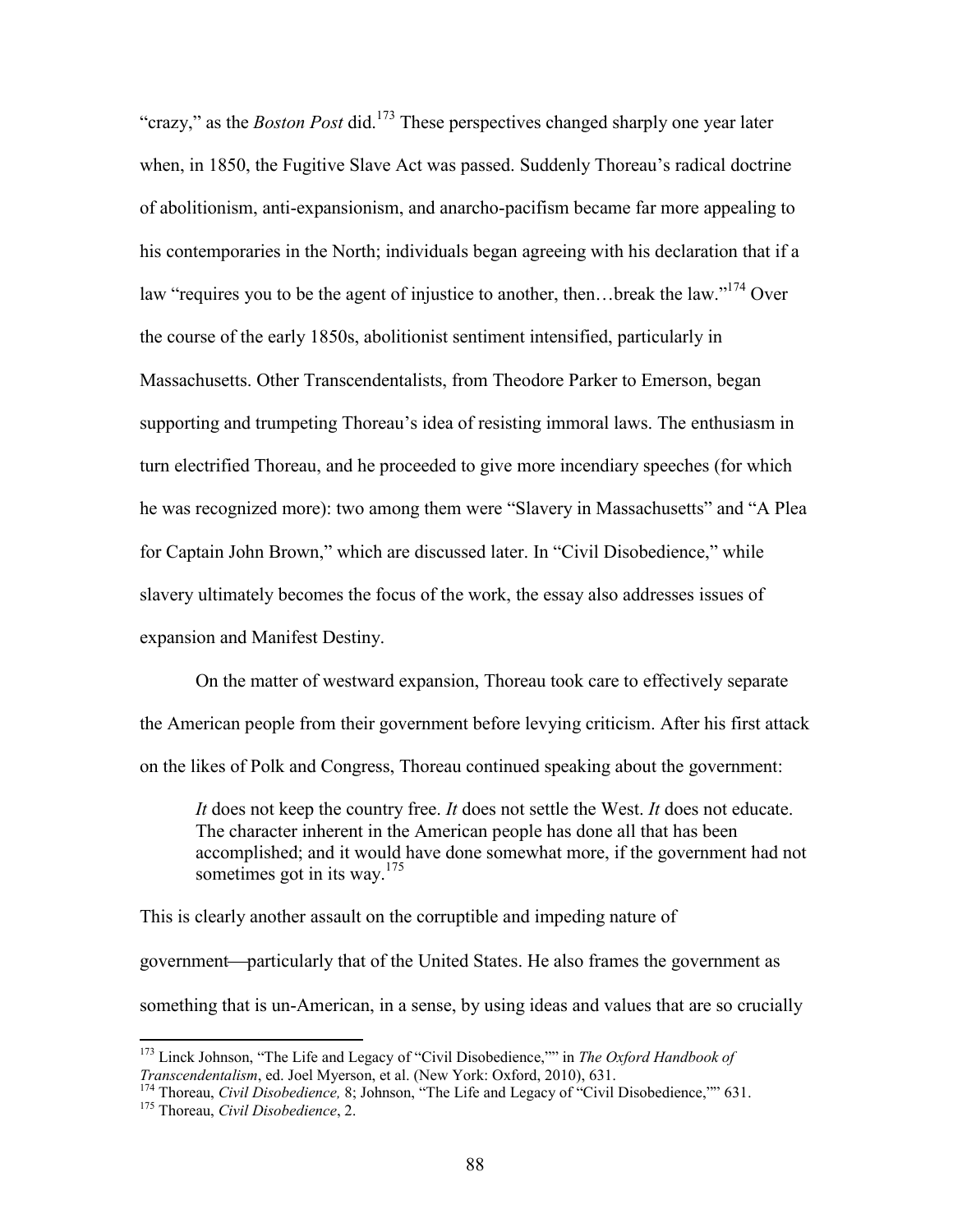American and central to the American identity at the time to describe what the government does not do. Thoreau's language here, though, also contains an implicit endorsement of certain things. In language that would now only be found in a pickup truck advertisement, he offers support for the causes of national freedom and "settl[ing] the West." These are clearly great accomplishments in his eyes, and Thoreau gave credit to the American people for having made such things happen. Given the critical and tone of the piece, it is evident that his support for "settl[ing] the West" does not equate to a full-throated support of Manifest Destiny in its most nationalistic form. As he would write two years later in the first draft of *Walking*, "The West of which I speak is but another name for the Wild; and what I have been preparing to say is, that in Wildness is the preservation of the World."<sup>176</sup> To Thoreau, settling the west is not building railroads and the beginnings of urban sprawls, but is incorporating the wildness he so prizes into—or back into—America's identity. Such an attitude is present in all of his travelogues and earlier works, and it very much resonates with his Virgilian influences. It is striving for the fulfillment of America's epic potential.

Both the West and the Wild hold an unspoiled form of nature. It is also important to note that the "American people" Thoreau praised does not address all Americans equally or appropriately. As Lawrence Buell points out, the Transcendentalists were affected by "romantic racialism," causing them "to lump "Americans" together as "English" and to accept "Anglo-Saxon" energies as the primary conduit of Euro-American vigor and enlightenment...[as] an identity of generic American whiteness."<sup>177</sup> Given that "Civil Disobedience," deals with slavery, among other things, such a racial

<sup>176</sup> Henry David Thoreau, *Walking* (LaVergne, TN: Watchmaker, 2010), 57.

<sup>&</sup>lt;sup>177</sup> Buell, "Manifest Destiny and the Question of the Moral Absolute," 186.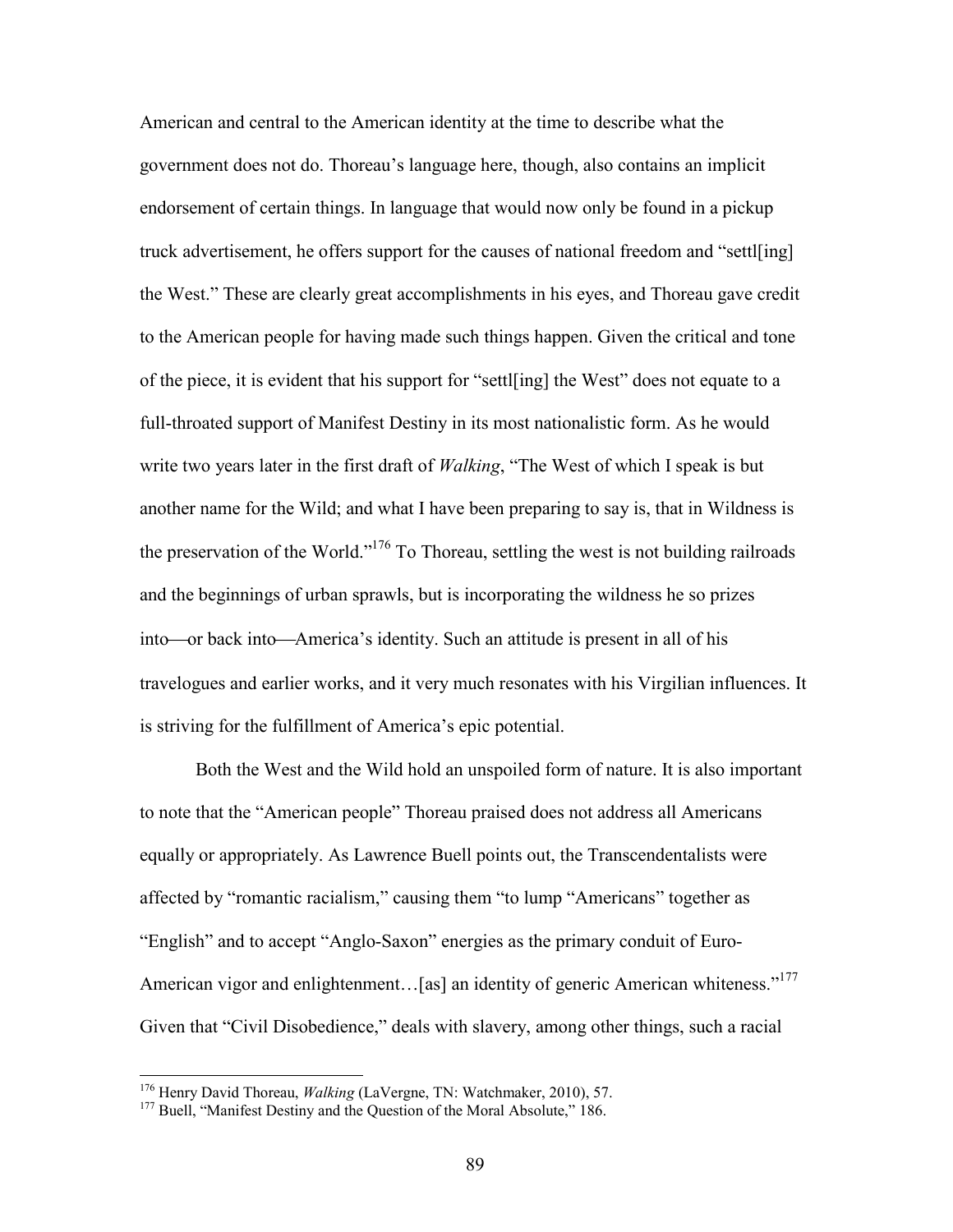whitewashing appears comical, if not a touch ironic. And when Thoreau discussed settling the West, both in "Civil Disobedience" and in his later works, he did not make mention of Native Americans, nor did he include them among the American people. Moving forward through "Civil Disobedience*,*" though, it becomes clear that Thoreau believed in the moral capacity of the American people—and he also believed that the government was an encumbrance upon them.

After attacking the US government for general corruption and ineptitude, Thoreau became more specific with his complaints: he began to attack the institution of slavery in addition to growing more pointed about the Mexican-American War, and in so doing, offered his first and main criticism of expansion. He proclaimed that there is no way to respectably interact with the American government: a man "cannot without disgrace be associated with it. I cannot for an instant recognize that political organization as *my* government which is the *slave's* government also."<sup>178</sup> After this first mention of slavery in the work, Thoreau continued on the theme, invoking the American Revolution as an appropriate precedent for men to rebel when they live under oppressive conditions, as he viewed his present day:

When a sixth of the population of a nation which has undertaken to be the refuge of liberty are slaves, and a whole country is unjustly overrun and conquered by a foreign army, and subjected to military law, I think that it is not too soon for honest men to rebel and revolutionize<sup>179</sup>

Of course, Thoreau's is a doctrine of anarcho-*pacifism*; he did not deal in threats of revolution, but in moral rhetoric and wake-up calls. America exhibited great corruption in Thoreau's view, displayed by allowing slavery to perpetuate, and by rapacious expansionism. These two issues dominated Thoreau's qualifying arguments he later made

<sup>178</sup> Thoreau, *Civil Disobedience*, 3.

<sup>179</sup> Thoreau, *Civil Disobedience*, 4.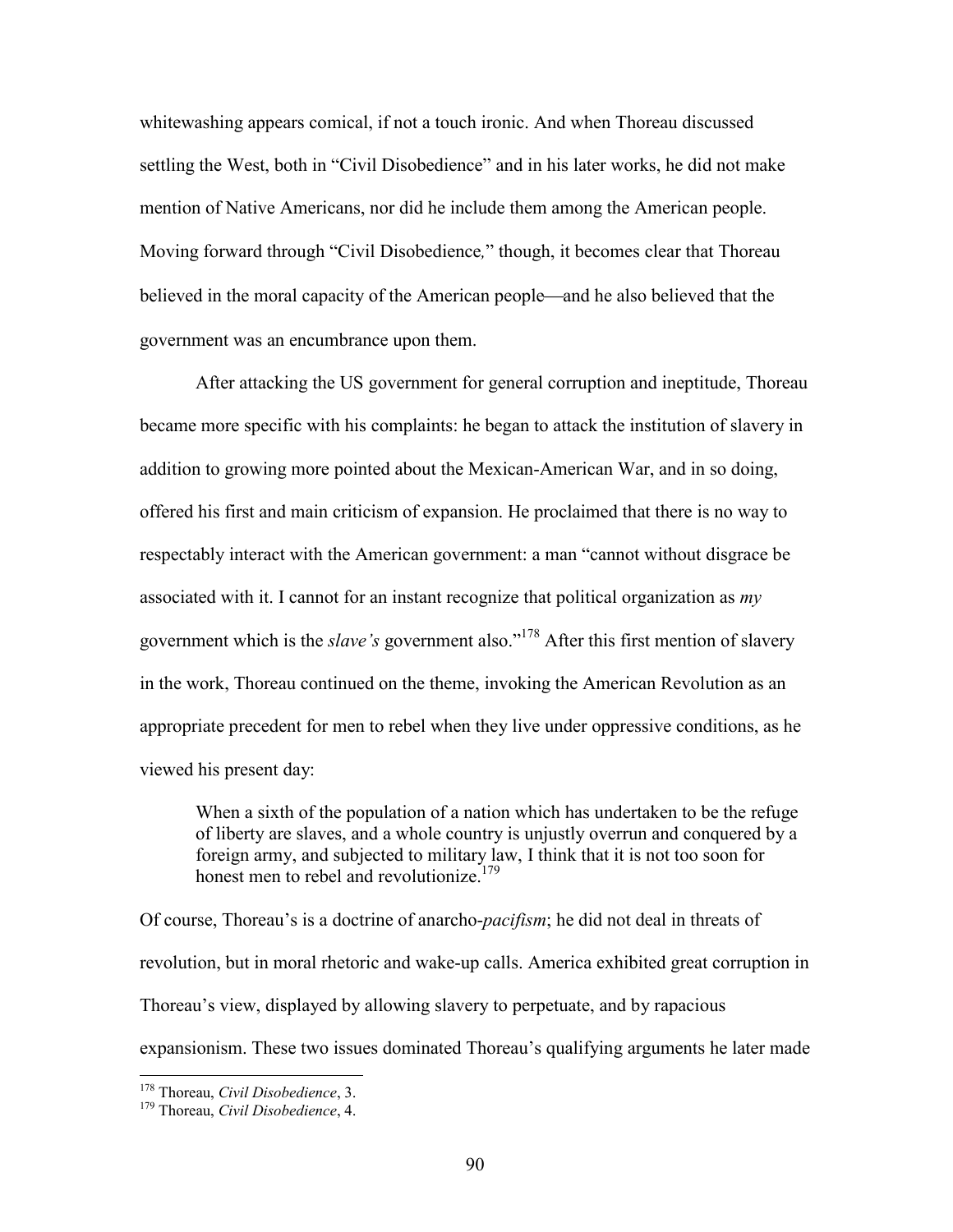when offering support to the cause of expansion. His revolutionizing was one of nonviolence: it was also one of non-payment. After several digressions on the nature of morality in America, Thoreau turns his attention to the relationship between citizen and government on a direct and local level.

# *Thoreau's Abolitionism*

"Slavery in Massachusetts," published in 1854, takes up the torch of "Civil Disobedience" with more of a vitriolic attitude towards the institution and an eye towards the dangerously immoral state of America, which threatened to taint the West. A jeremiad and by all accounts his most outwardly political work, "Slavery" comes from a speech Thoreau delivered at a mass gathering titled the Anti-Slavery Celebration, on the 4<sup>th</sup> of July, 1854, in Framingham, Massachusetts; shortly after the event, Thoreau's work appeared in William Lloyd Garrison's *Liberator* and Horace Greeley's *New-York Tribune*, the two most prominent abolitionist publications of the antebellum period.<sup>180</sup> Organized by the Massachusetts Anti-Slavery Society, the Celebration was an annual event that had been held since 1846 at Framingham's Harmony Grove, known as "a splendid picnicking area...about sixteen miles outside of Boston."<sup>181</sup> The 1854 meeting would prove particularly noteworthy, with a lineup of speakers that included William Lloyd Garrison and Sojourner Truth. As it pertains to westward expansion, Thoreau's increasingly outspoken abolitionist stance was his way of cautioning against the pollution of the West; abolitionism also afforded Thoreau another outlet for portraying the New

<sup>&</sup>lt;sup>180</sup> Johnson, "The Life and Legacy of "Civil Disobedience,"" 631-2.

<sup>&</sup>lt;sup>181</sup> "A Covenant With Death and an Agreement With Hell," Donald Yacovone, Massachusetts Historical Society, accessed 1 February, 2013, http://www.masshist.org/objects/2005july.cfm.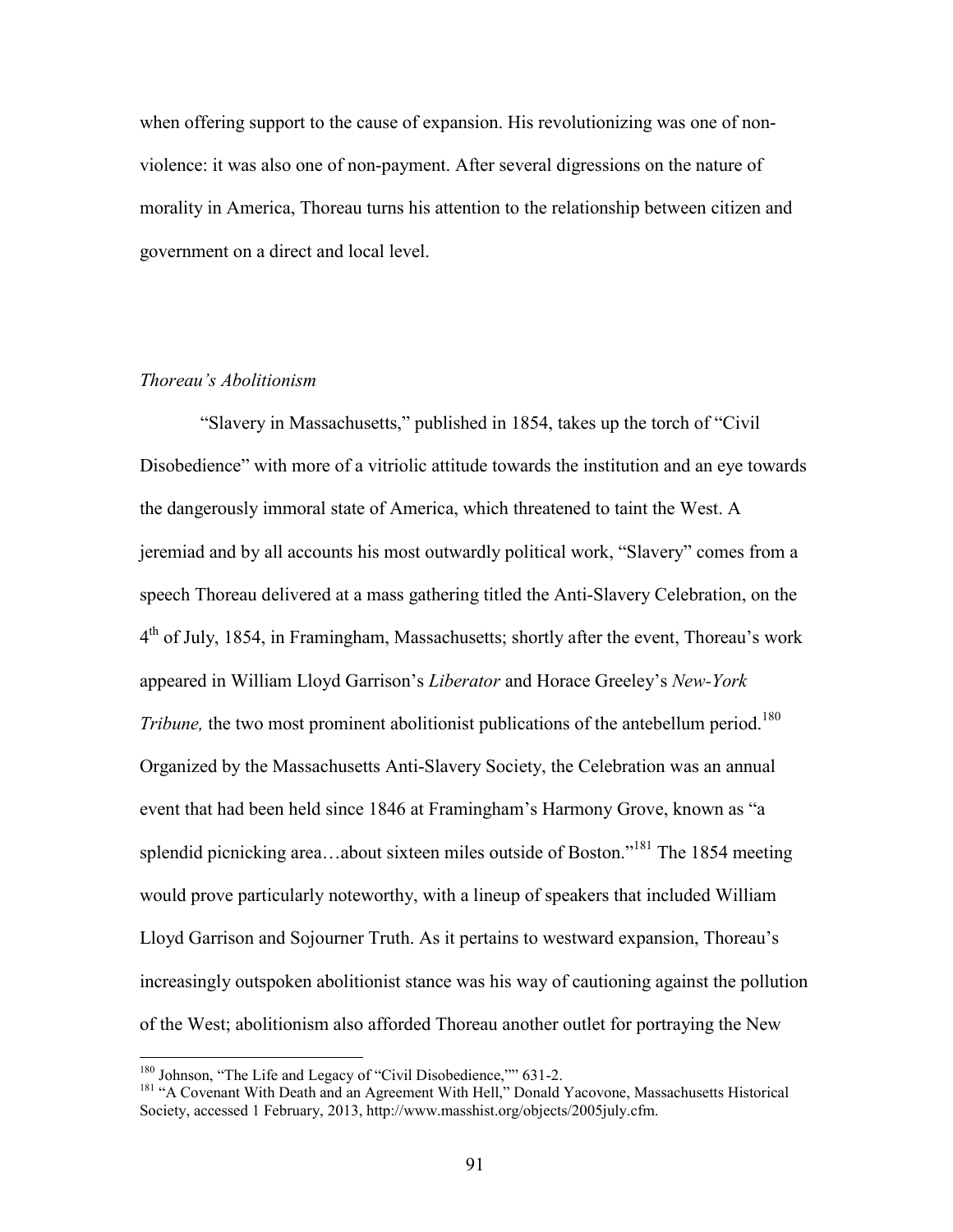Englander as an individual of higher morality, as evidenced in "Slavery in Massachusetts."

The event and the timing both offered a powerful and immediately significant context for Thoreau's speech. Not only would Independence Day provide significant rhetorical ammunition, but more pressingly, this was not long after the Kansas-Nebraska Act was signed into law.<sup>182</sup> On a more local level, the end of May had produced another atrocity relating to slavery. As Thoreau later addresses in his speech, state and federal authorities seized a man named Anthony Burns as a fugitive slave in Boston that past May. Boston abolitionists mounted an effort to save Burns from the authorities, but to no avail. Burns' re-capture and transport back to the South incensed the abolitionist community even further, and turned many New Englanders who were previously compromising, pro-Union Whigs into abolitionists or abolitionist sympathizers.<sup>183</sup> In the immediate context of these events, Massachusetts abolitionists were particularly incensed—William Lloyd Garrison, for example, delivered one of his most controversial speeches ever in front of a backdrop featuring an upside-down American flag trimmed with black crepe, before burning copies of the Fugitive Slave Act and the Constitution.<sup>184</sup> Such was the political and national atmosphere in which Thoreau delivered the most ardently abolitionist speech of his lifetime.

"Slavery in Massachusetts" shows Thoreau double down on his attacks against the corrupt nature of government and the moral bankruptcy of those who would support slavery, surpassing "Civil Disobedience" in its abolitionist fervor. Thoreau employed notably fiery language throughout the essay, which can in part be attributed to his

 $182$  The Kansas-Nebraska Act was signed into law on May  $30<sup>th</sup>$ , 1854.

<sup>183</sup> James M. McPherson, *Battle Cry of Freedom: The Civil War Era* (New York: Bantam, 1989), 120. <sup>184</sup> "A Covenant with Death and an Agreement with Hell."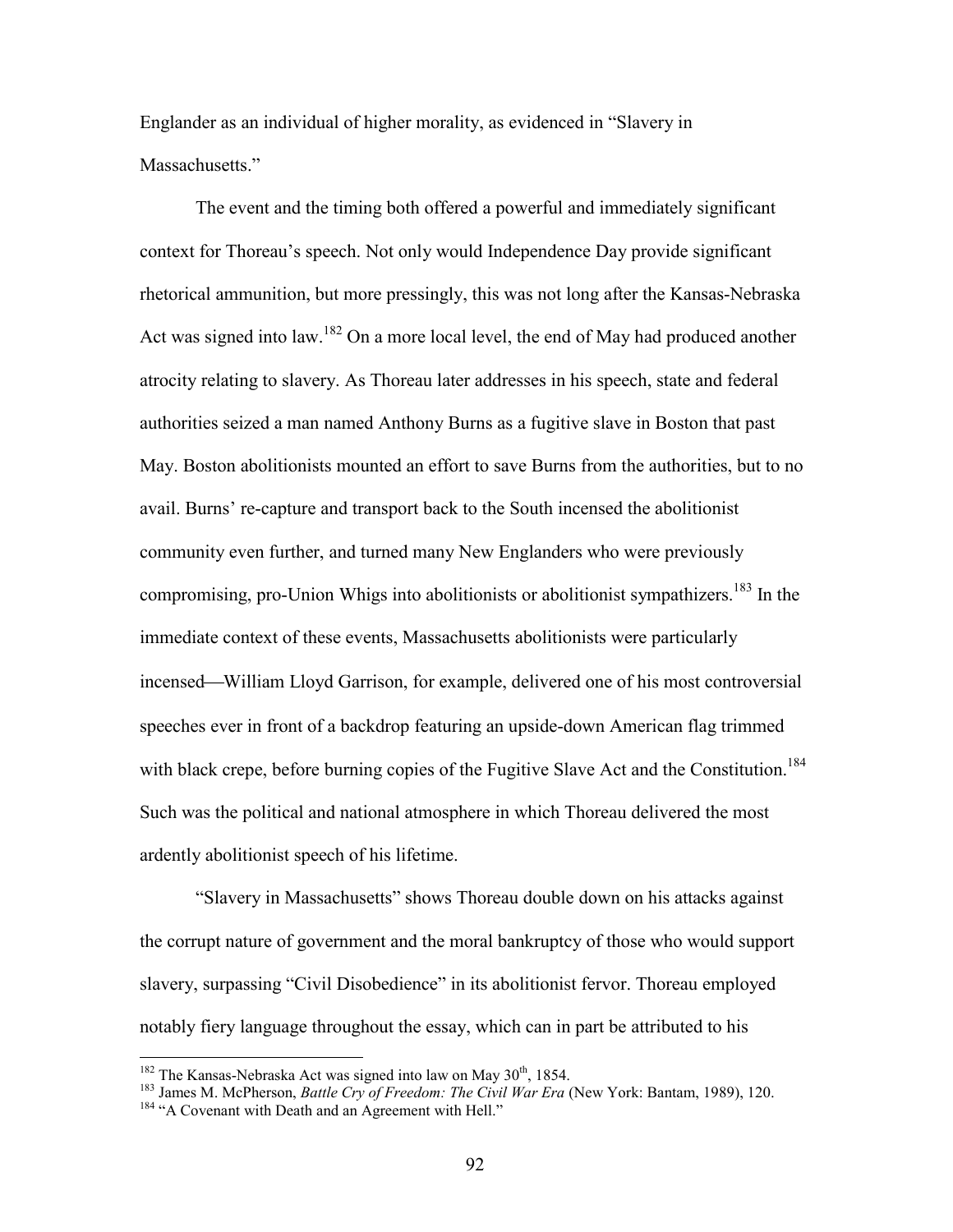audience. But more significantly, the enhanced and occasionally violent tone he takes points to his developed stance on abolitionism. But later in the speech, for all of his abolitionist fire, Thoreau also incorporated imagery and arguments with which Thoreau was far more familiar.

In a rare moment for his more aggressive and political speeches, Thoreau allowed his pastoral sensibilities to creep into his rhetoric. In a fashion representative of his pastoral views and the New England village myth, Thoreau ended his speech with a moving passage that extolls the virtues of the countryside:

I am more and more convinced that, with reference to any public question, it is more important to know what the country thinks of it, than what the city thinks. The city does not *think* much. On any moral question, I would rather have the opinion of Boxboro' than of Boston and New York put together. When the former speaks, I feel as if somebody *had* spoken, as if *humanity* was yet, and a reasonable being had asserted its rights,—as if some unprejudiced men among the country's hills had at length turned their attention to the subject, and by a few sensible words redeemed the reputation of the race. When, in some obscure country town, the farmers come together to a special town meeting, to express their opinion on some subject which is vexing the land, that, I think, is the true Congress, and the most respectable one that is ever assembled in the United States.<sup>185</sup>

At no prior point in the speech did Thoreau allude to or discuss farmers or the countryside in this manner, but in the context of his body of works, his meaning is clear: the true America may be found in the countryside, and the truest American may be found in the form of a farmer. Injecting pastoralism here provides a tonic to the immoral state of the country. Not only does Thoreau draw on the inherent morality and purity of nature as a point of contrast, but also he the country he was so fiercely criticizing was at the time becoming increasingly more urban. His pastoralism may thus be seen as a moral lesson to the United States; it is also worth noting that his model pastoral town directly follows the

<sup>185</sup> Thoreau, *Civil Disobedience*, 24.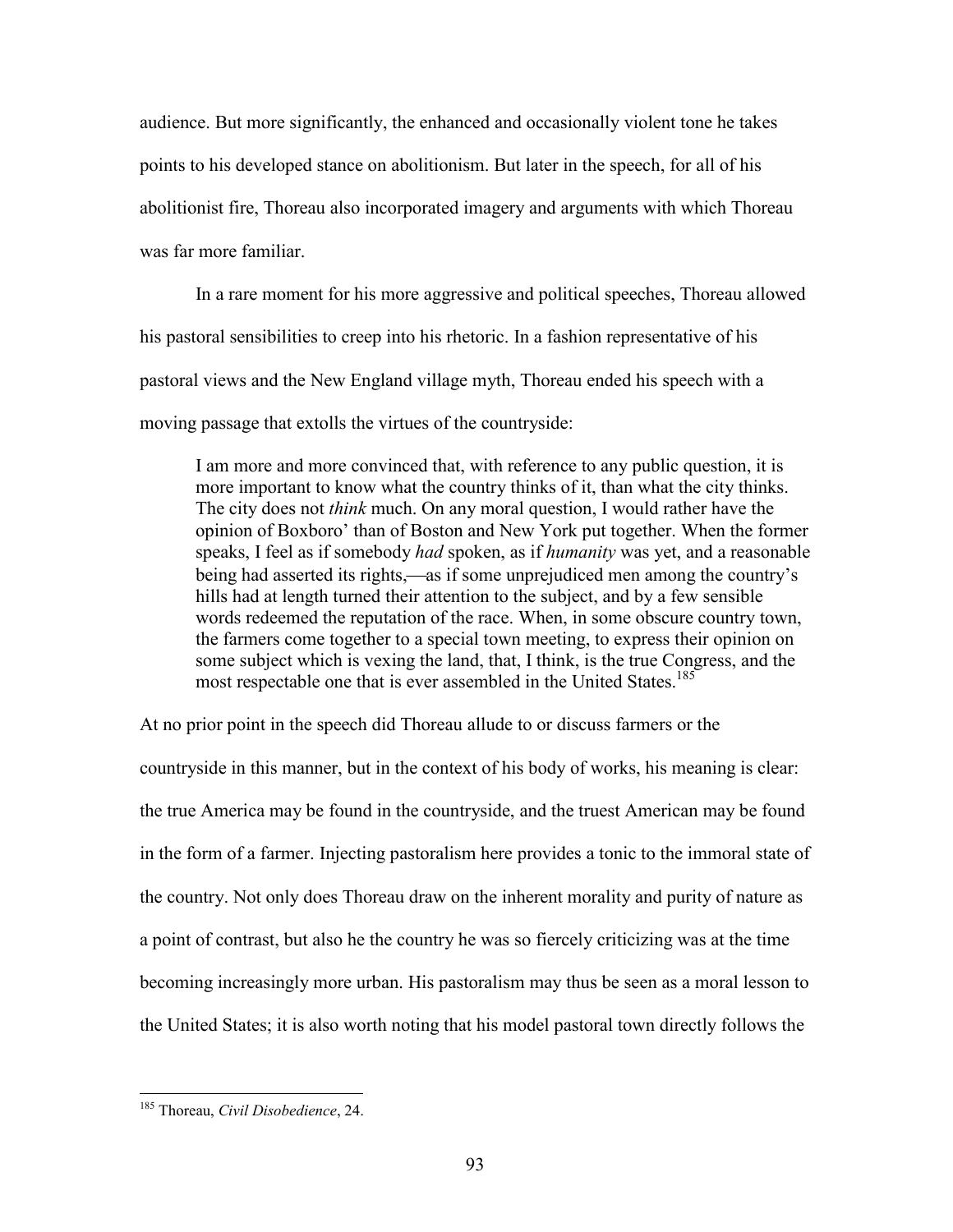myth of the New England village as Edenic and morally pure. <sup>186</sup> And while Thoreau never explicitly mentions westward expansion in this speech, the above quote outlines exactly what he sees in the West—the "obscure country town" as "the true Congress" made up of "unprejudiced men" and farmers. It also shows what he feared: that the West would be overtaken by the unthinking and immoral city.

In keeping with his idea that what is natural is best, and that man-made machinations are only damaging, Thoreau exhorted the crowd "to be men first, and Americans only at a late and convenient hour. No matter how valuable law may be to protect your property...if it do not keep you and your humanity together."<sup>187</sup> Even in his anti-slavery arguments, all Thoreau ever called for, whether in regards to social/governmental reform, morality, understanding oneself, or the natural world, was for people to appreciate things in their simplest form. For Thoreau, things are purest and best when in their most simplified state. Such sentiments have ancient roots; we may see them even in Virgil.<sup>188</sup> And later, after declaring "my thoughts are murder to the state," Thoreau manages to meld the naturalistic elements of Transcendentalism with abolitionism in a way no one else managed prior to his speech or since.<sup>189</sup>

# *Redemptive Pastoralism*

Thoreau, as all Transcendentalists did, derived energy and calm from the natural world, and saw in nature a model for what is just: by this attitude, Thoreau combined his

<sup>186</sup> Wood, *The New England Village,* 141-2.

<sup>187</sup> Thoreau, *Civil Disobedience*, 26.

<sup>&</sup>lt;sup>188</sup> Buell, "Manifest Destiny and the Question of the Moral Absolute," 188.

<sup>189</sup> Thoreau, *Civil Disobedience*, 30.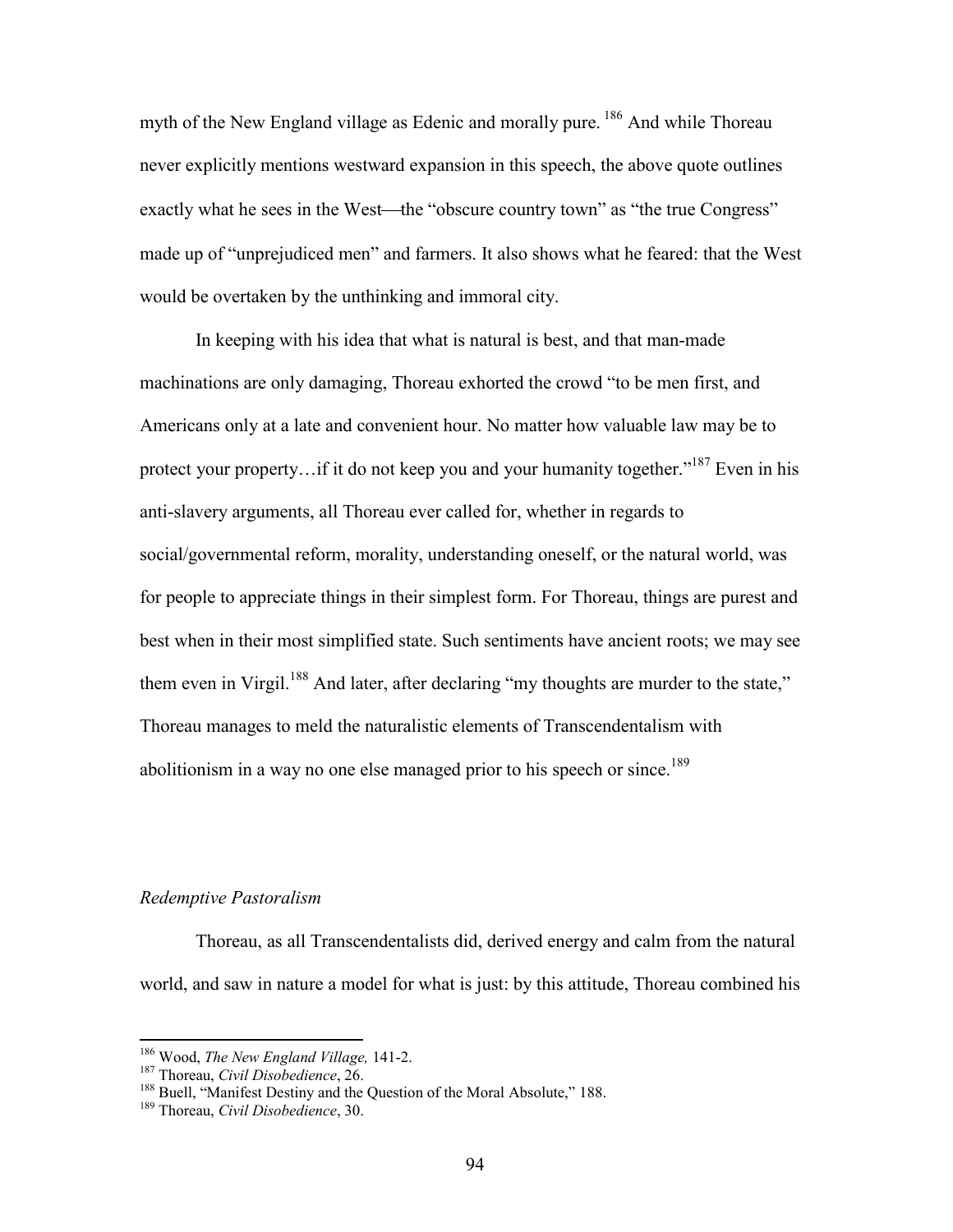classically-informed pastoralist sensibilities with his Transcendental thought and abolitionist fervor in a rousing ending to "Slavery in Massachusetts." Immediately after uttering "my thoughts are murder to the state," Thoreau completely shifted his tone to one of hope, optimism, and reflection. He launched into an eloquent ending, with, quite fittingly, a description of nature:

But it chanced the other day that I secured a white water-lily, and a season I had waited for had arrived…What confirmation of our hopes is in the fragrance of this flower! I shall not soon despair the world for it, notwithstanding slavery, and the cowardice and want of principle of Northern men. It suggests what kind of laws have prevailed longest and widest, and still prevail, and that the time may come when man's deeds may smell as sweet…If Nature can compound this fragrance still annually, I shall believe her still young and full of vigor, her integrity and genius unimpaired, and that there is virtue even in man, too, who is fitted to perceive and love it. It reminds me that nature has been partner to no Missouri Compromise. I scent no compromise in the fragrance of the water-lily.<sup>190</sup>

Thoreau was not a grand abolitionist, but among the Transcendentalists, he was the most powerful anti-slavery voice and the only individual able to truly translate the spirit of Transcendentalism to the antislavery argument—and this passage may stand as evidence.<sup>191</sup> Thoreau took a harsh, attacking speech and ended it with a strongly encouraging message. His words are not abrasive here; they simply bring Thoreau's audience to reflect on nature, and thereby to understand something more essential—that the "kind of laws [that] have prevailed longest" are those which govern over the simplicity and order of the natural world. Along with the pastoralism, Thoreau championed the idea of being men without trappings or nations or governments or other encumbrances. By using the natural world as an example, Thoreau asked his audience to boil things down to their constituent parts, to understand themselves, to understand

<sup>190</sup> Ibid., 30.

<sup>191</sup>Petrulionis, "Antislavery Reform," 217, quoting Ann Rose, *Transcendentalism as a Social Movement* (New Haven: Yale, 1981), 222.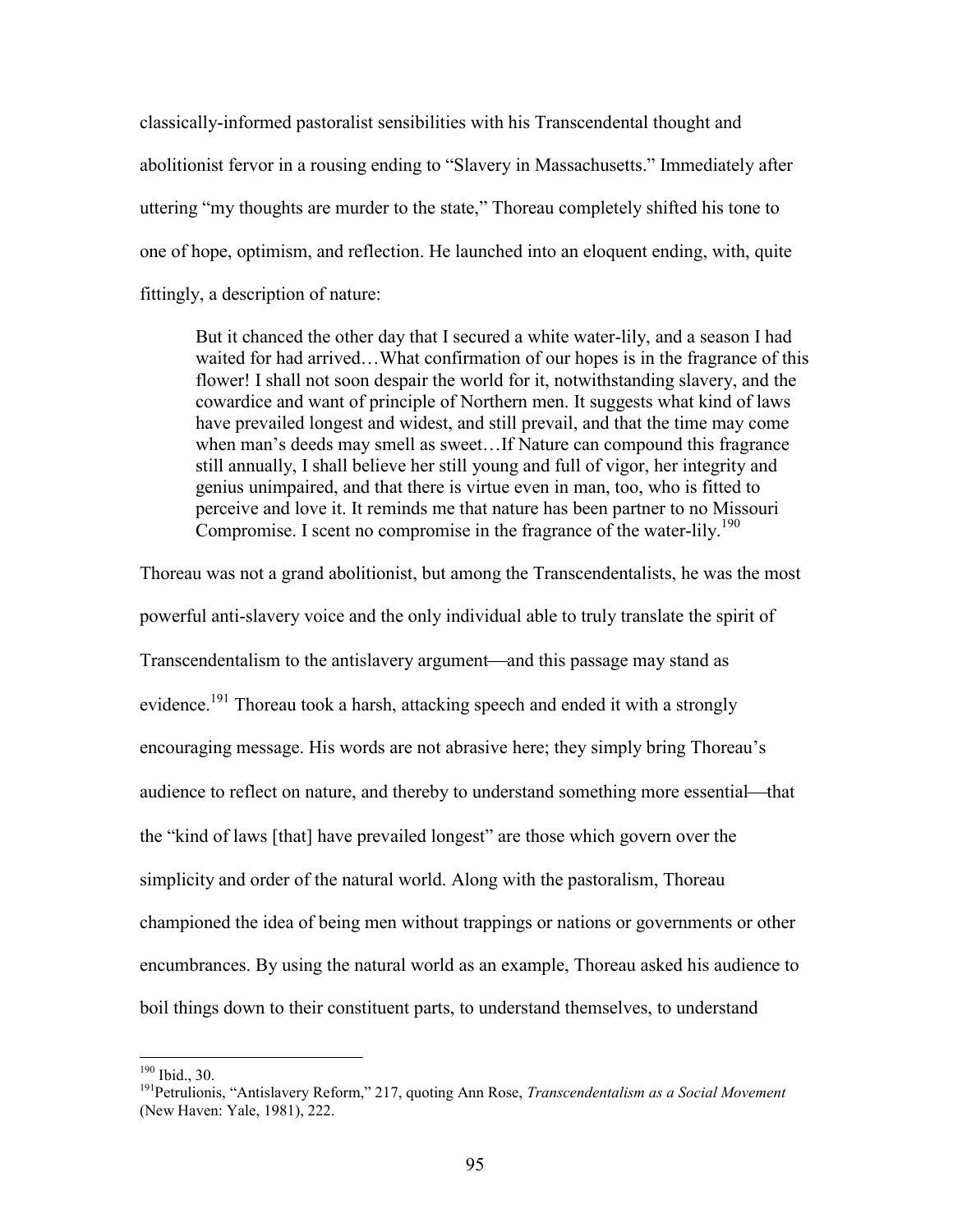humanity. Lofty, perhaps, but this was the very crux of Transcendentalist thought. He showed his audience America's promise—the possibility for a purer, enlightened America that lives with the Wildness of the land—and he used the Wildness as a pure counterpoint and rebuke to the morally bankrupt institution of slavery.

Here Thoreau encouraged essentially the same kind of reform he called for in "Civil Disobedience," that is to say, a reform of conscience. The context shifted somewhat, though: his appeals to action in "Slavery in Massachusetts" were more forceful, to begin. The main thrust of "Civil Disobedience" was Thoreau calling on his fellow citizens to wake up and understand the injustices being perpetuated by their government. In "Slavery," Thoreau pivoted somewhat. His audience was already alert, already awake—at least far more so than the average citizen (or Northerner), and so he demanded the awakening of a national conscience, insisting that his country understand its evils and ills and to subsequently purge itself of them. All of these calls and encouragements would prove to be Thoreau's loudest, fiercest, and most pointed, though they are true to his ideological roots. Thoreau's abolitionism began to wane after "Slavery in Massachusetts," insofar as his lectures and written works are concerned, though he still had one final performance in him that further combined issues of slavery, expansion, and national morality.

#### *Captain John Brown and Thoreau the Abolitionist*

"A Plea for Captain John Brown" is a near-perfect combination of Thoreau's developed abolitionist sensibilities and his tendency (one shared by most, if not all other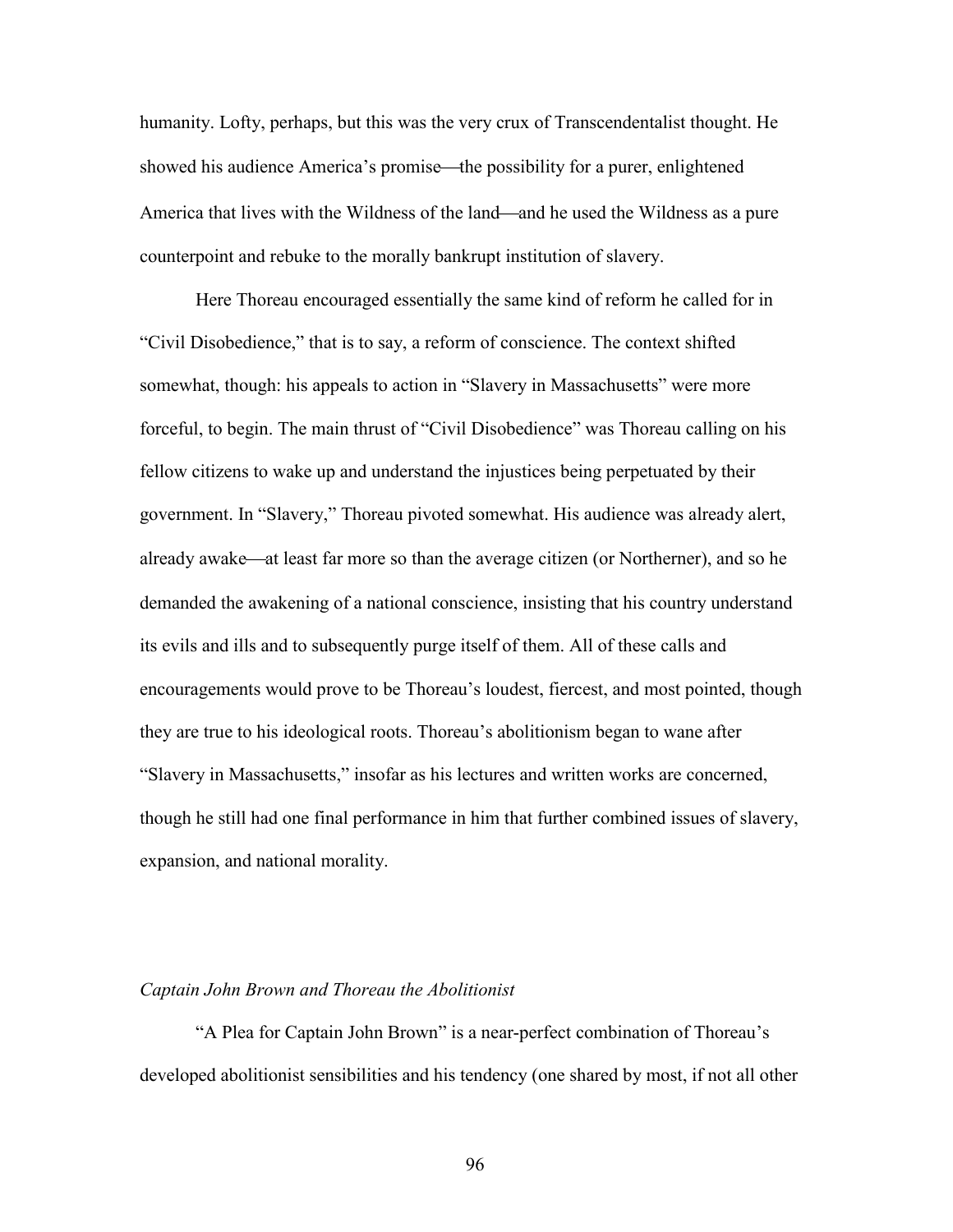Transcendentalists) to both romanticize New England and equate being American with being English. It is also the most unbalanced work in Thoreau's library, in that its historical significance was overwhelming, yet "A Plea" has largely been ignored among the body of his works. Yet another essay developed from a speech, its purpose appears in the title. Thoreau originally delivered the speech on October  $30<sup>th</sup>$ , 1859, fourteen days after John Brown and his band of recruits mounted a raid on the armory in Harpers Ferry, Virginia, and just more than a month before John Brown was executed for murder, inciting slaves to rebel, and treason against the state of Virginia.<sup>192</sup>

The Concord Transcendentalist was fiercely moved by Brown's actions, both at Harpers Ferry and years earlier in his involvement in Bleeding Kansas—though while Thoreau credits Brown with helping ensure Kansas would enter the Union as a free state, he makes little mention of the fairly grotesque acts of violence Brown and his men committed, even glossing over the Pottawatomie Massacre of  $1856$ <sup>193</sup> Historian Sandra Harbert Petrulionis remarks that negative news coverage of Brown's raid and "abolitionist posturing" drove Thoreau to write his "longest, most enraged" journal passages about slavery. If we are to believe Thoreau himself, he was maddened enough to have kept pencil and paper under his pillow for several weeks after Harpers Ferry, such was the impact of John Brown upon Thoreau.<sup>194</sup> Thoreau's speech was intensely well received at the time, and did much to attract more positive public attention to John Brown's story. Occasionally, students of history and historians alike speculate whether or

<sup>192</sup> Joel Myerson, "Henry David Thoreau: "A Plea for Captain John Brown,"" in *Transcendentalism: A Reader*, ed. Joel Myerson, (New York: Oxford, 2000), 628.

<sup>193</sup> Karl Gridley, ""Willing to Die for the Cause of Freedom in Kansas": Free State Emigration, John Brown, and the Rise of Militant Abolitionism in the Kansas Territory," in *Prophets of Protest: Reconsidering the History of American Abolitionism* (New York: New Press, 2006), 155. <sup>194</sup> Petrulionis, "Antislavery Reform," 218.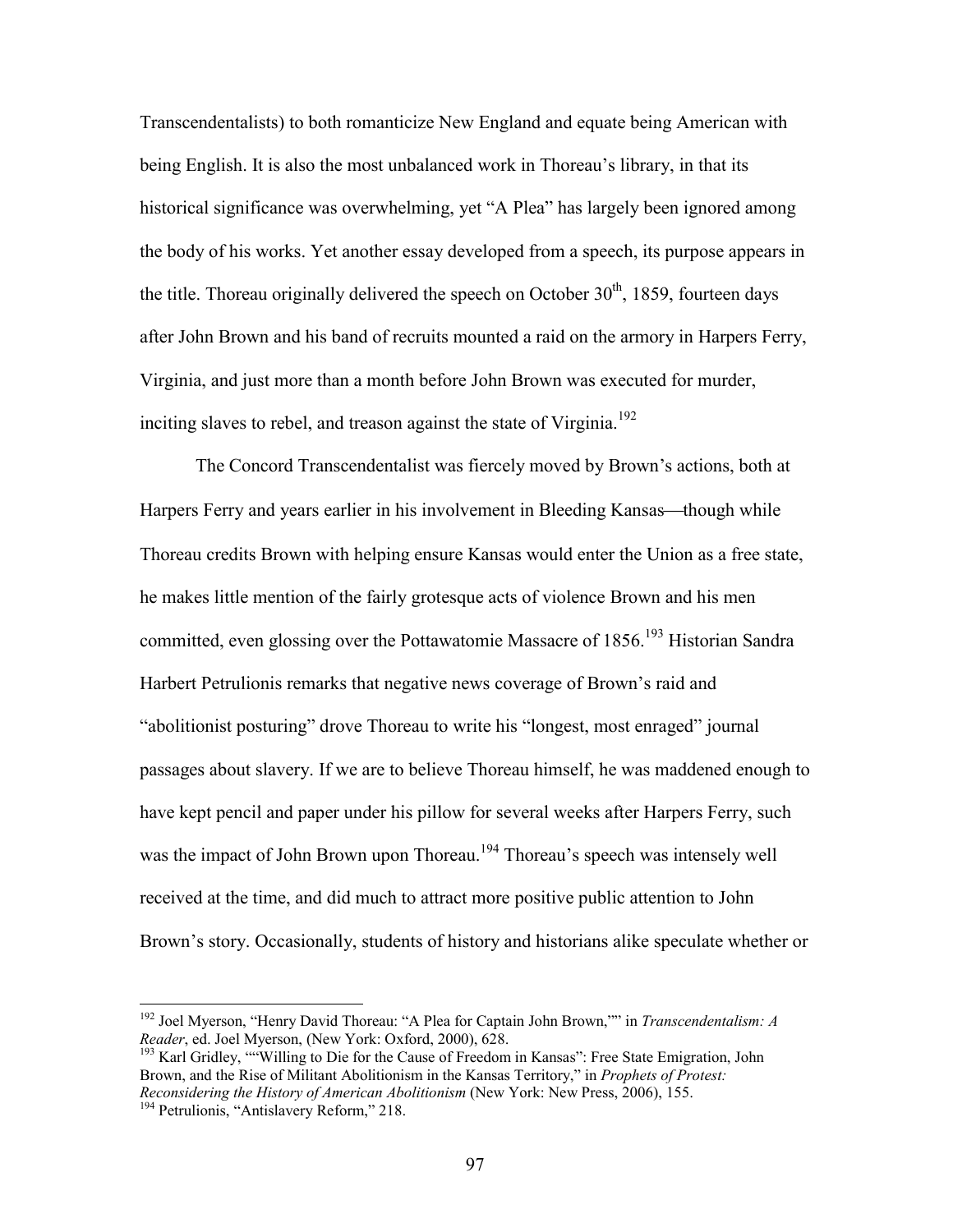not the Civil War would have occurred, at all or as it did without John Brown; in adding to this sentiment, historian David S. Reynolds has credited, "If…without John Brown there would have been no Civil War, we would add that without the Concord Transcendentalists, John Brown would have had little cultural impact.<sup>195</sup> The majority of the credit given to the Transcendentalists, in turn, may well be given to Thoreau, for he was the first among them to embrace Brown, and certainly the first among them to speak in both defense and praise of the radical abolitionist.

Given the increasingly vitriolic anti-slavery tone of Thoreau's previous wellknown speeches, it is in some part surprising to see his abolitionist rhetoric fade in "A Plea." Instead of hammering on issues of slavery, Thoreau devoted most of his speech to a discussion of Brown's exemplary morality. Given the subject matter, issues of slavery may simply be understood as implied. In any event, Thoreau's praise of Brown was largely moral, and he held Brown up as the highest example of a moral human. His descriptions of Brown are appropriately gushing: to Thoreau, Brown was "a man of rare common sense and directness of speech, as of action; a transcendentalist above all, a man of ideas and principles—that was what distinguished him. Not yielding to a whim or transient impulse, but carrying out the purpose of a life."<sup>196</sup> Ideas, principles, carrying out a purpose—these are the themes that Thoreau returned to over and over again.

Brown's behavior precisely models what Thoreau asked of his fellow citizens in "Civil Disobedience" and what he asked of his country in "Slavery in Massachusetts." Finally, Thoreau found an individual who lived in this rare manner, and as such, Thoreau cast Brown as the ideal American:

<sup>195</sup> David S. Reynolds, *John Brown, Abolitionist* (Knopf, 2005), 4.

<sup>196</sup> Thoreau, *Civil Disobedience*, 33.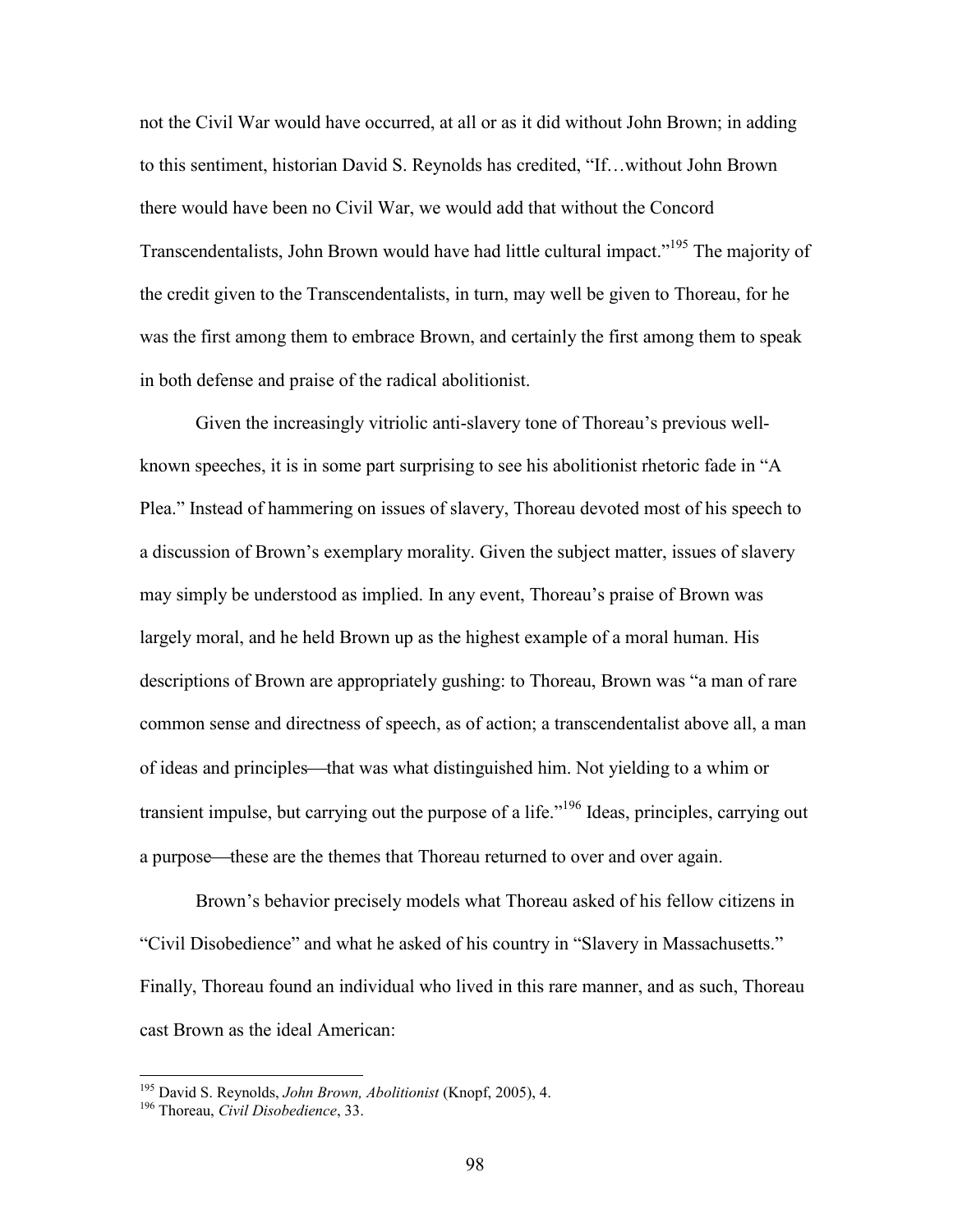I wish I could say that Brown was the representative of the North. He was a superior man. He did not value his bodily life in comparison with real things. He did not recognize unjust human laws, but resisted them as he was bid. For once we are lifted out of the trivialness and dust of politics into the region of truth and manhood. No man in America has ever stood up so persistently and effectively for the dignity of human nature, knowing himself for a man, and the equal of any and all governments. In that sense he was the most American of us all.<sup>197</sup>

Brown is given to us as Thoreau's own American Übermensch, self-governed, armed with a superior sense of morality, and adherent to those principles which are essential (truth, manhood, dignity, human nature) while being wise enough to dismiss that which is unnecessary and unjust (government, slavery, etc.). Brown very clearly stands as a human manifestation of the potential Thoreau sees for his country and his fellow Americans, and this picture of him perfectly describes Thoreau's model citizen for settling the west.

#### *The Ideal American: John Brown, Abolitionist, Puritan, New England Farmer*

At the beginning of his speech, Thoreau admitted that he knew little of "Captain Brown," but his actions were enough for Thoreau to know that Brown "kn[ew] himself for a man." This somewhat hyperbolic essentialist praise is continued through the body of the speech, tied together by the common thread of Brown being hailed as the consummate man and as a true American. The most comical example of this behavior on Thoreau's part comes at the beginning of the "Plea." When describing Brown's background, Thoreau engaged in some over-the-top sentimentalism, in addition to making a fairly barefaced ethnic appeal to his audience to recognize and accept Brown as a classically white individual.<sup>198</sup> Thoreau drew on his pastoral background to depict

<sup>197</sup> Ibid., 40.

<sup>&</sup>lt;sup>198</sup> Buell, "Manifest Destiny and the Question of the Moral Absolute," 187.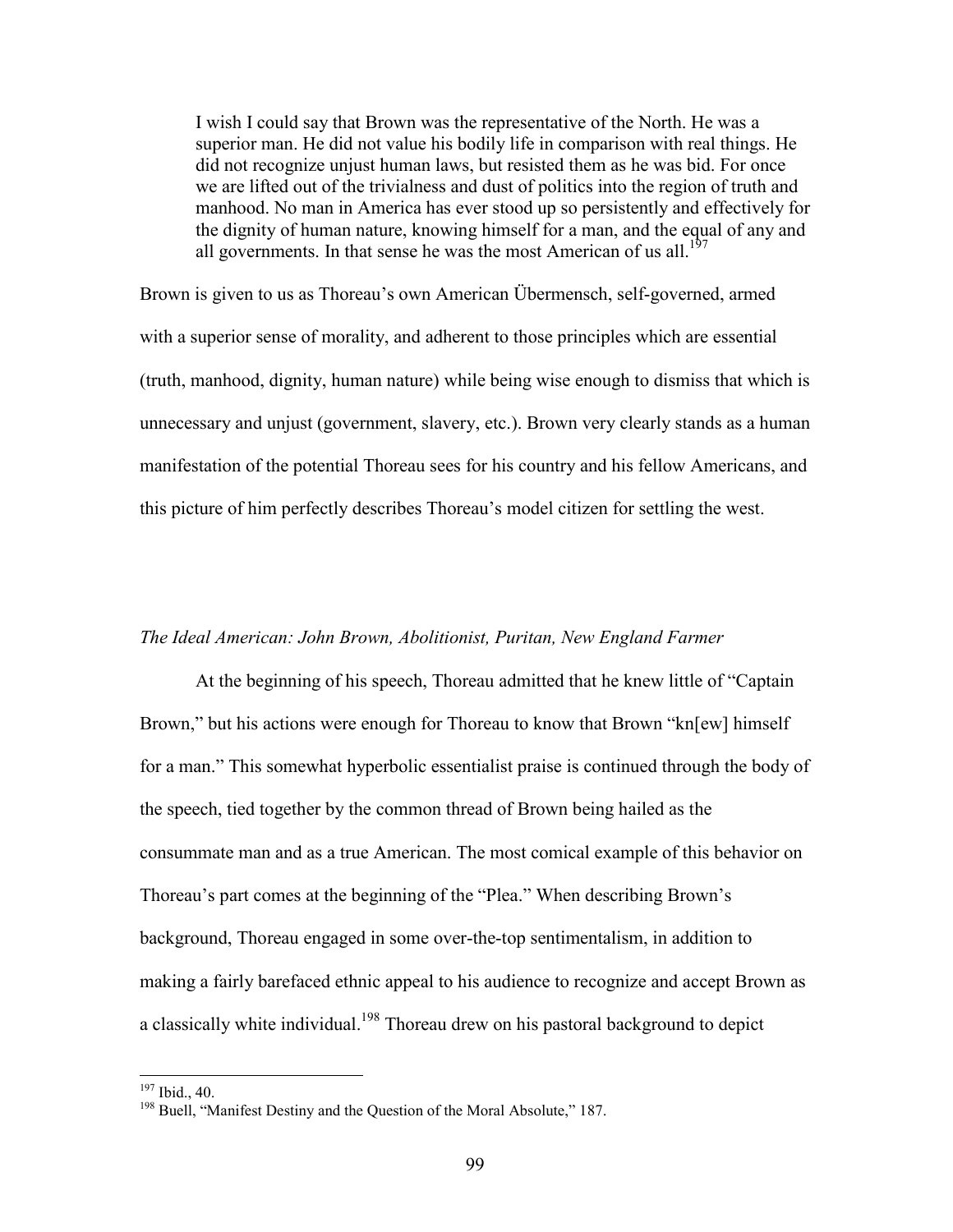Brown as the ideal American, but he also added a very important regional spin to his description. He painted Brown as:

…A New England farmer, a man of great common sense, deliberate and practical as that class is, and tenfold more so. He was like the best of those who stood at Concord Bridge once, on Lexington Common, and on Bunker Hill, only he was firmer and higher principled than any I have chanced to hear of as of there.<sup>199</sup>

The historical romanticizing is almost too much to tackle at once. First, Thoreau offers us a beautifully Augustan idea of the farmer, but transplanted to New England. He is deliberate, practical, armed with common sense, and respectable. And of course, Thoreau bats not an eye at making these claims—he instead grows bolder in his invocations. Few things are more resonant and more charged with significance for his audience than the Revolution, and the men who fought in these earliest of battles, perceived as the truest and purest of the patriots, are the Revolution's ultimate patriots. To compare Brown to them—never mind to hold Brown in higher regard than them—is a very strong assertion, one that Thoreau made quite knowingly and calculatingly. And in the earlier context of Brown being the ideal American for settling the West, Thoreau's identification of Brown as a New Englander only further builds off of the nineteenth-century perceptions of Puritans that were discussed earlier.

Thoreau's final step in depicting Brown necessitated traveling further back in America's history, all the way to its roots. Toward the end of his speech, Thoreau cast Brown as a Puritan, and in completing his re-imagining of Brown as an ideal American, Thoreau offered an accessible, appealing counterpoint for New Englanders who resented their fellow Northerners who kowtowed to Southern interests. Thoreau claimed Brown "was one of that class of whom we hear a great deal, but, for the most part, see nothing at

<sup>199</sup> Thoreau, *Civil Disobedience*, 32.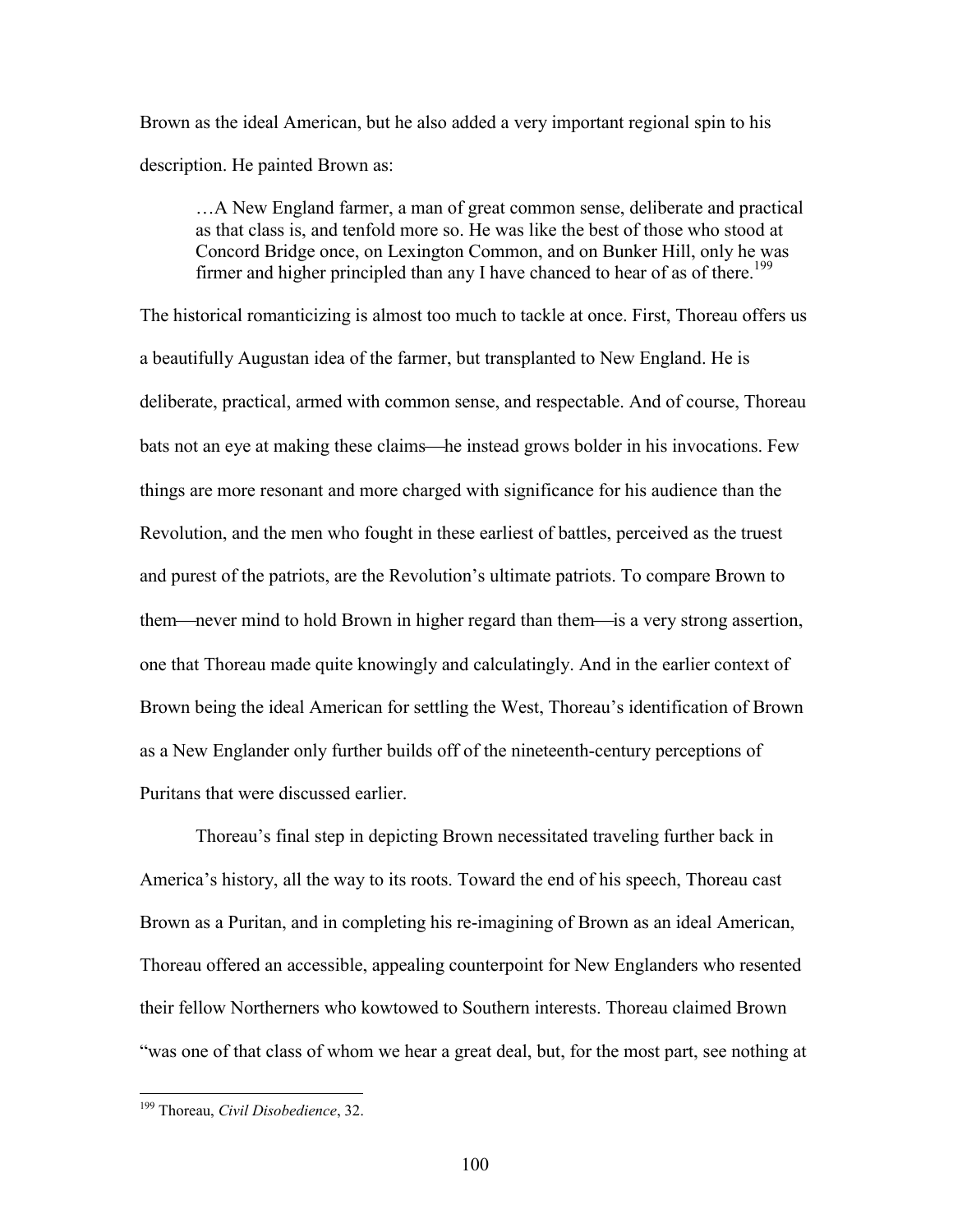all—the Puritans. It would be in vain to kill him. He died lately in the time of Cromwell, but he reappeared here.<sup>200</sup> The reasoning Thoreau offered for casting Brown as "a latterday Cromwellian Puritan"<sup>201</sup> was that Puritans were "men of simple habits, straightforward, prayerful; not thinking much of rulers who did not fear God, not making many compromises, nor seeking after available candidates," and Brown was, by Thoreau's inference (and admiration) such a man.<sup>202</sup> It is almost remarkable that Thoreau manages to so completely whitewash Brown's identity, transforming him into a kind of transcendent New Englander. Thoreau's John Brown was a farmer and a saint, a hardworking New Englander and an enlightened human. He was what the Wild could make of people, in Thoreau's eyes. In opposition to Southern interests penetrating the North—namely the Fugitive Slave Act—Thoreau raised up this perfect figure of abolitionism, this greatest American, Captain John Brown, and imbued him with all the greatest characteristics of an entire region.<sup>203</sup> Of course, the power derived from Brown's identity as an honorary New Englander stemmed from the artificial nineteenth-century myth of the puritan New England village. But in Thoreau's present, the village construct was recognized as truth and not as historio-cultural fabrication, and it had great power when deployed in a moral argument.<sup>204</sup>

After "A Plea" was published in 1860, Thoreau's abolitionist fervor subsided considerably. Between then and his death in 1862, Thoreau would produce five more works: among them, yet another two were about John Brown (though "Remarks After the

<sup>200</sup> Thoreau, *Civil Disobedience*, 32.

<sup>&</sup>lt;sup>201</sup> Buell, "Manifest Destiny and the Question of the Moral Absolute," 187.

<sup>202</sup> Thoreau, *Civil Disobedience*, 33.

<sup>&</sup>lt;sup>203</sup> Buell, "Manifest Destiny and the Question of the Moral Absolute," 187.

<sup>204</sup> Joseph S. Wood, "New England's Legacy Landscape," in *A Landscape History of New England,* eds. Blake Harrison, Richard W. Judd (Cambridge: MIT, 2011), 263-4.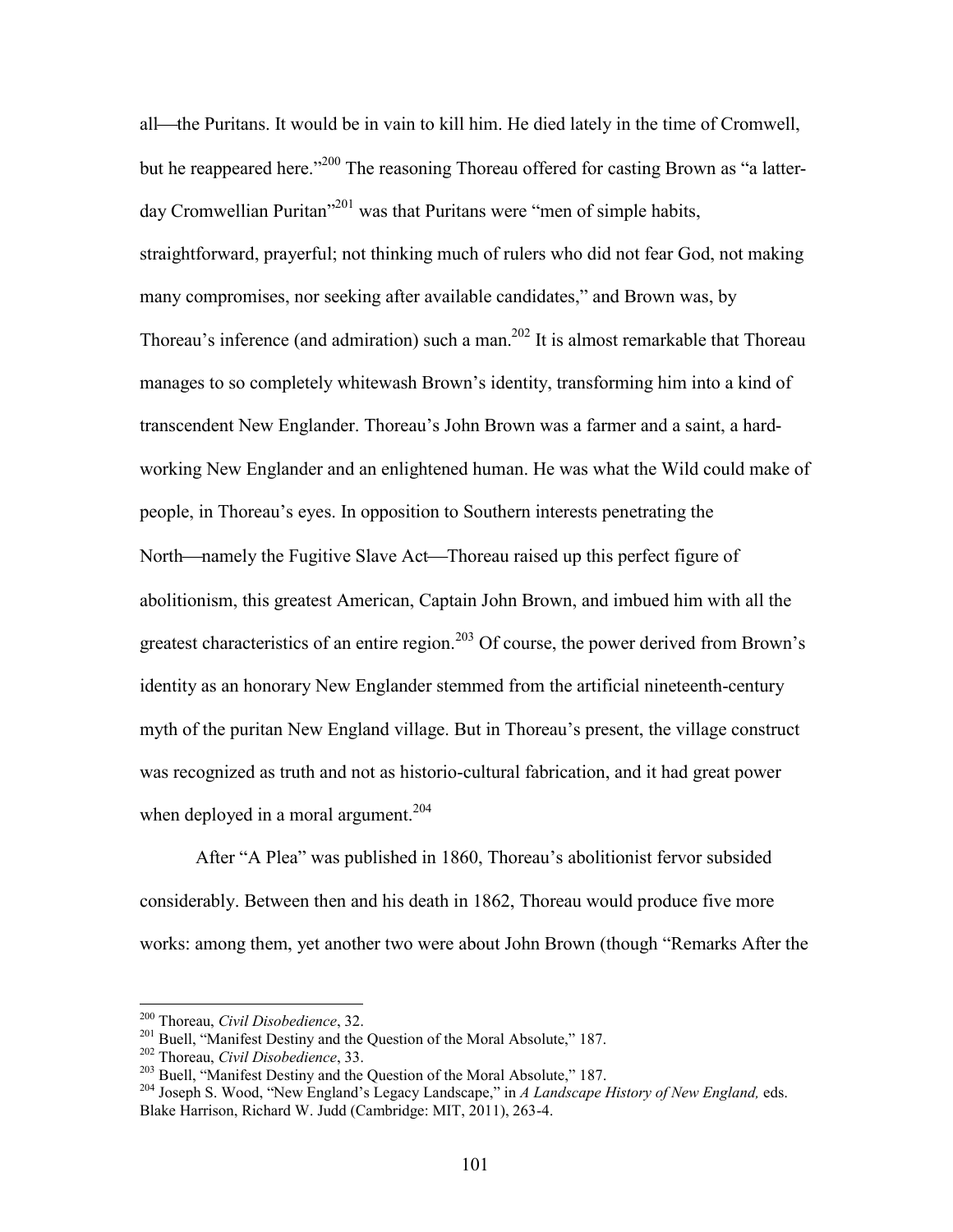Hanging of John Brown" included little of Thoreau's own thought, and "The Last Days of John Brown" did little to escape the shadow of "A Plea."). The remainder of his works took Thoreau back to his roots: in the late 1850s, he finished "Walking," and in 1862, completed "Autumnal Tints" and "Wild Apples" before his death.<sup>205</sup> When looking at his works, the titles are so overwhelmingly those of nature essays that to see mention of John Brown or slavery is almost confusing. Yet, throughout all of Thoreau's work, he carried his core philosophy with him, one that he discovered and developed while in communion with the natural world: being a man first, holding allegiance to humanity and the earth over institutions of government comes from what he found in nature. When Thoreau discovered someone, something, or some ideal that he particularly thought understood this naturalism, he romanticized it and characterized it for understanding something essential, just as he did with the New England farmer. He praised John Brown so because he was a man who understood and observed natural laws. Brown, like Thoreau, understood something essential about existence.

### *Expansionism Embraced*

"Walking," finished in the late 1850s and published posthumously shortly after Thoreau's death in 1862, contains a fusion of Thoreau's two main pursuits: the exploration of nature alongside some gentler political discourse. Above all else, "Walking" is a celebration of the natural world and how one can experience it, if one pays attention: Thoreau told that "you must walk like a camel, which is said to be the only beast which ruminates when walking," and reflected on his own ends in walking

<sup>205</sup> David M. Robinson, *Natural Life: Thoreau's Worldly Transcendentalism* (Ithaca: Cornell, 2004), 150.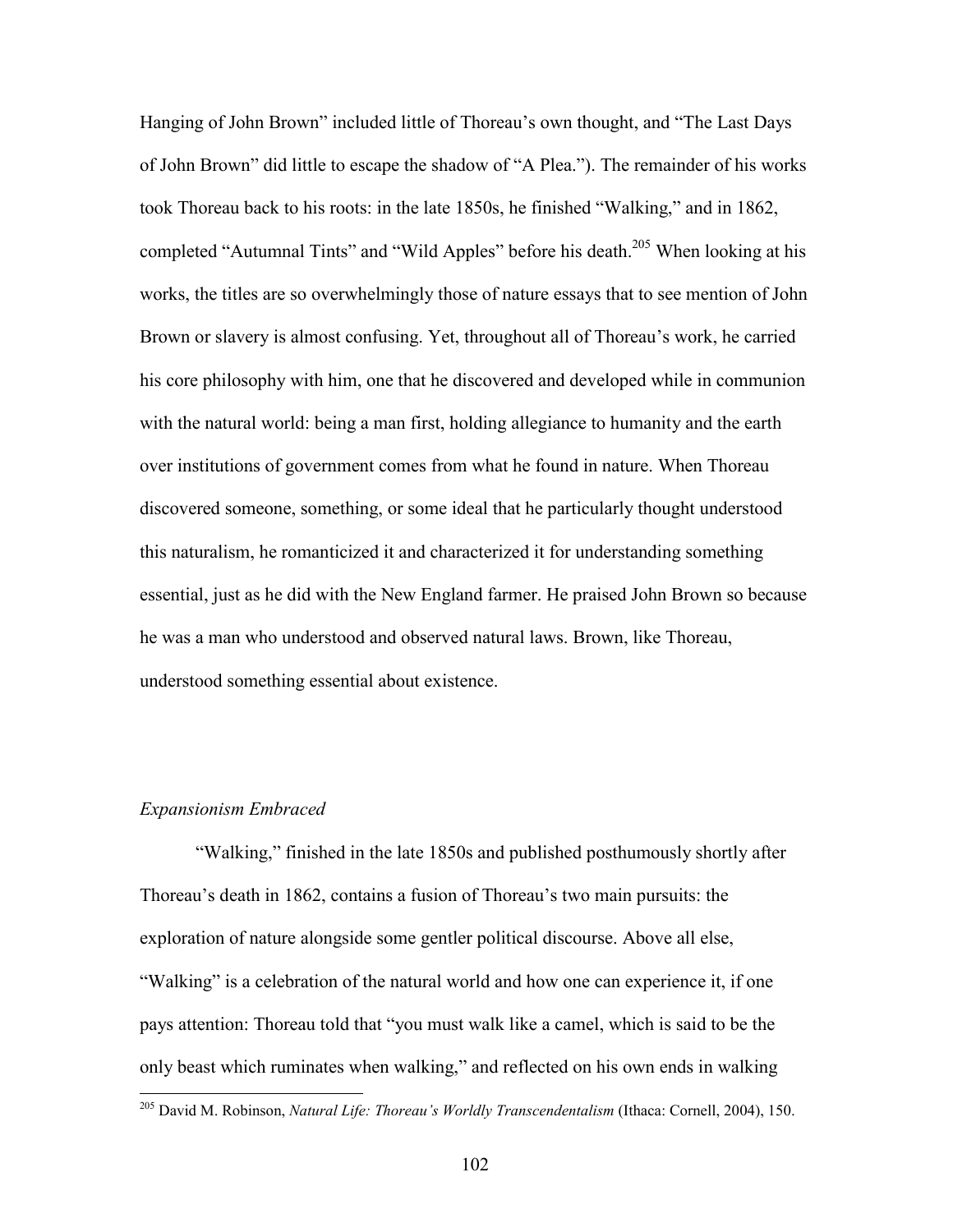when he asks, "What business have I in the woods, if I am thinking of something out of the woods?"<sup>206</sup> In the essay, it feels as if Thoreau revealed some of his secrets to his audience—how he encouraged himself to thought, how he entered into harmony with nature. The entire piece is a celebration of Thoreau's love for the pastoralist idea of nature; it was his last georgic, an active and short footnote to *Walden*, in that vein. But it also presents a very strong argument for expansionism. Into "Walking," he mixed a sense of nationalist pride colored by optimism for the country's future, appropriate given that he worked on the essay over the course of the 1850s. He pulls no punches in his praise of country—or more specifically, as he did in "Civil Disobedience," in praise of the American people: he at one point proclaimed "If the heavens of America appear infinitely higher, and the stars brighter, I trust that these facts are symbolical of the height to which the philosophy and poetry and religion of her inhabitants may one day soar."<sup>207</sup> Certainly a bold claim, Thoreau makes it with the belief that America, for its vastness and unspoiled "Wild" western reaches, contains something older and purer that could charge its inhabitants with unique wisdom and ability.

"Walking," in many ways, was Thoreau's version of "The Young American," for all of its national optimism and expansionist rhetoric. He continued to wax eloquent, embracing the country in which he lives with his naturalist's love of land. And he predicts America's future, promising:

That our thoughts will be clearer, fresher, and more ethereal, as our sky,—our understanding more comprehensive and broader, like our plains,—our intellect generally on a grander scale, like our thunder and lightning…else…why was America discovered?<sup>208</sup>

<sup>206</sup> Thoreau, *Walking,* 40, 42.

<sup>207</sup> Thoreau, *Walking*, 55.

<sup>208</sup> Thoreau, *Walking*, 55-6.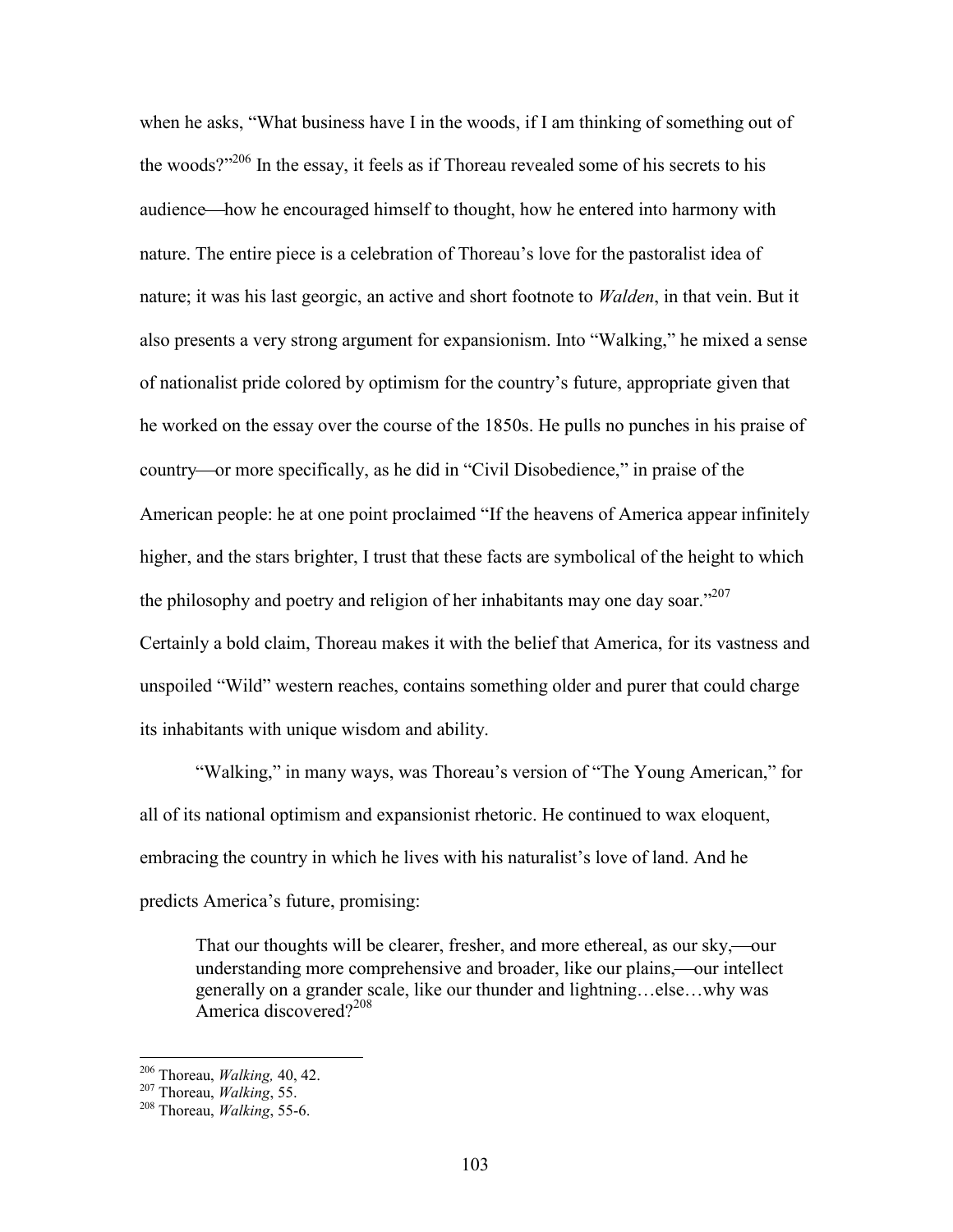Almost taken verbatim from Emerson's "Young American," this is another definitive marriage of Transcendentalism's view of the Western promise and American expansionism. We may consider Thoreau's calculus as a sort of intellectual American exceptionalism: he saw the point of the country as being the home for the superintellectual, and for an uncommonly pure society.

America was divorced, Thoreau's mind, from the European traditions. Something has allowed America an opportunity to think in terms newer and bolder; later in "Walking," he waxed classical and states, "The Atlantic is a Lethean stream, in our passage over which we have had an opportunity to forget the Old World and its institutions."<sup>209</sup> Thoreau embraced an idea of America as fully different from the rest of the world, as a home for the western tradition reborn of clearer head and of superior morality. It may be somewhat of a stretch, but in the context of colonizing a new land apart from older territories, there is at least a vague allusion or connection to Aeneas' unusual crossing of the Styx in Book VI of the *Aeneid*. Forgetting the Old World while traveling over Lethe has made America a place of simplicity, it has gone back to older, classical beginnings. Consider his sentiment in the context of this passage from *Walden*:

Homer has never yet been printed in English, nor Aeschylus, nor Virgil even—works as refined, as solidly done, as beautiful almost as the morning itself…for later writers, say what we will of their genius, have rarely, if ever, equaled the elaborate beauty and finish of the lifelong and heroic literary labors of the ancients…That age will be rich indeed when those relics which we call Classics, and the still older and more than classic but even less known Scriptures of the nations, shall have still further accumulated…and all the centuries to come shall have successively deposited their trophies in the forum of the world. By such a pile we may hope to scale heaven at last. $2^{10}$ 

<sup>209</sup> Thoreau, *Walking*, 51.

<sup>210</sup> Henry David Thoreau, *Walden* (New York: Crowell, 1966), 136.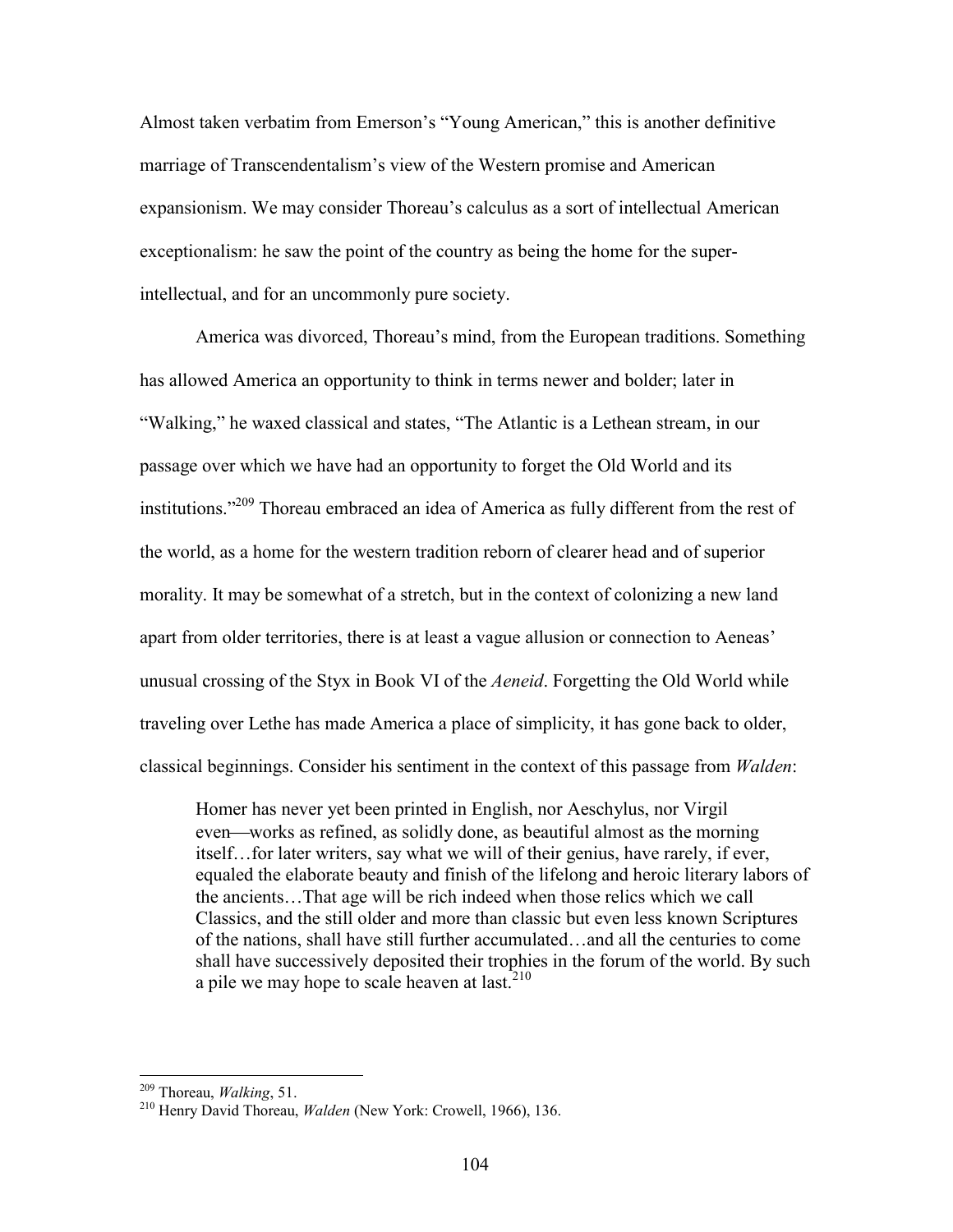He seemed quite confident that the American people would offer grand contributions to this international canon he envisioned, placing them in the company of Virgil as well as (mentioned later on) Dante and Shakespeare. But for America to accomplish such things, it must retain its identity and that which makes it special—the wild.

Thoreau's praise of the west and expressed desire to expand westward delicately avoided endorsing Manifest Destiny, though without the context of his broader works it could easily be interpreted as such. Throughout his career, Thoreau had never been one to advocate for nationalistic causes or governmental expansion—as is obvious after we examine "Civil Disobedience," and as becomes increasingly clearer when we read his abolitionist works. But parsing out "Walking" requires careful managing of Thoreau's language, especially when he wrote things like "To Americans I hardly need to say,—"Westward the star of empire takes its way,"" a quote adopted from George Berkeley and found as the epigraph of George Bancroft's History of the United States.<sup>211</sup> It would seem, to the untrained eye, an endorsement of the American empire spreading westward, to the untrained eye. He continued in this vein, and offered the reflection that "I am leaving the city more and more, and withdrawing into the wilderness. I should not lay so much stress on this fact, if I did not believe that something like this is the prevailing tendency of my countrymen. I must walk toward Oregon, and not toward Europe. And that way the nation is moving."<sup> $212$ </sup> Thoreau here appears to have willfully ignored the trends of urbanization and industrialization that were gripping the nation, but his sentiment that the American *people*—particularly the New Englanders —were inclined to move westward is key to understanding his line of reasoning. Westward

<sup>211</sup> Thoreau, *Walking*, 56; Wikiquote, "George Berkeley."

<sup>212</sup> Thoreau, *Walking*, 50.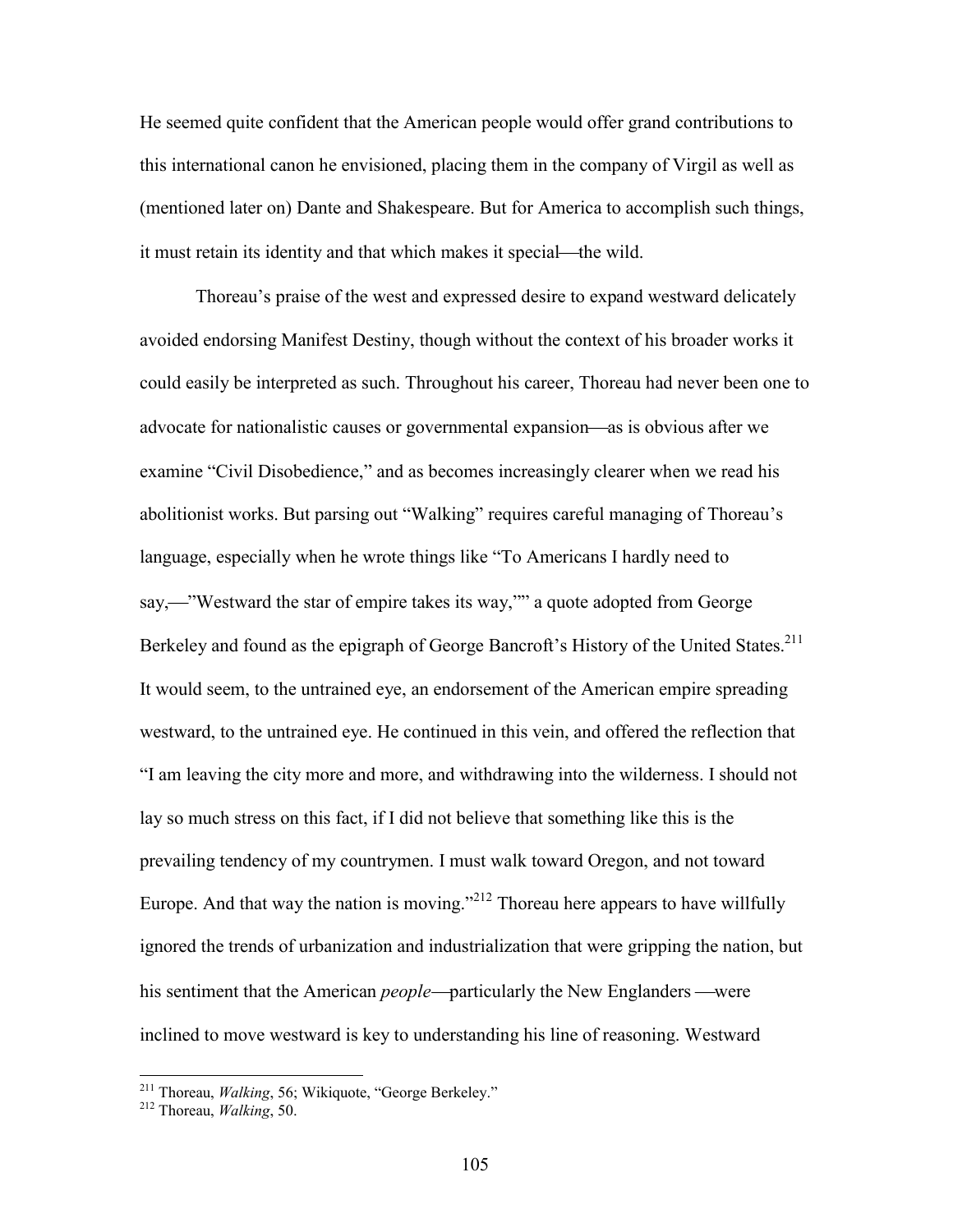expansion and the American wilderness were more tropes for Thoreau in his musings than endorsements for the expansion of American government to the Pacific.<sup>213</sup> These were a people he viewed as capable of higher thought and morality, a newer and more essential strain of humans—in touch with nature, agrarian, with the best example of them being New England farmers.

Two quotes from "Walking" are particularly illustrative of Thoreau's use of the New England farmer's identity. First, when he wrote that "the heavens of America appear infinitely higher, and the stars brighter," and later when he quoted George Berkeley, writing, "westward the star of empire takes its way," there exists a definite allusion to John Winthrop's "city upon a hill." Only here, the city lies on the west coast, and the hills very well may be the Sierra Nevada. But the similarities of diction are important, for Thoreau earnestly believed that the West would contain another "city upon a hill," at least if it were settled properly. The West was to be Eden, and how Thoreau outlined a successful settling of the West relied upon the mythologized view of New England Puritans. The strength and moral rectitude Thoreau assigned to nineteenth-century New England farmers came in part from the New England village myth, and in part from the older tradition of American pastoralism: when combined, the power of the village mythology and classically-informed pastoralism offered great prerequisites as well as justifications for westward expansion.<sup>214</sup> If the West could be cast in the model of righteous New England farmers, expansion was clearly a good thing. And on a more practical level, Thoreau saw farmers as essential to America, for "it is said to be the task of the American "To work the virgin soil," and that…the farmer [by farming] makes

<sup>&</sup>lt;sup>213</sup> Buell, "Manifest Destiny and the Question of the Moral Absolute," 188.

<sup>214</sup> Wood, "New England's Legacy Landscape," 264.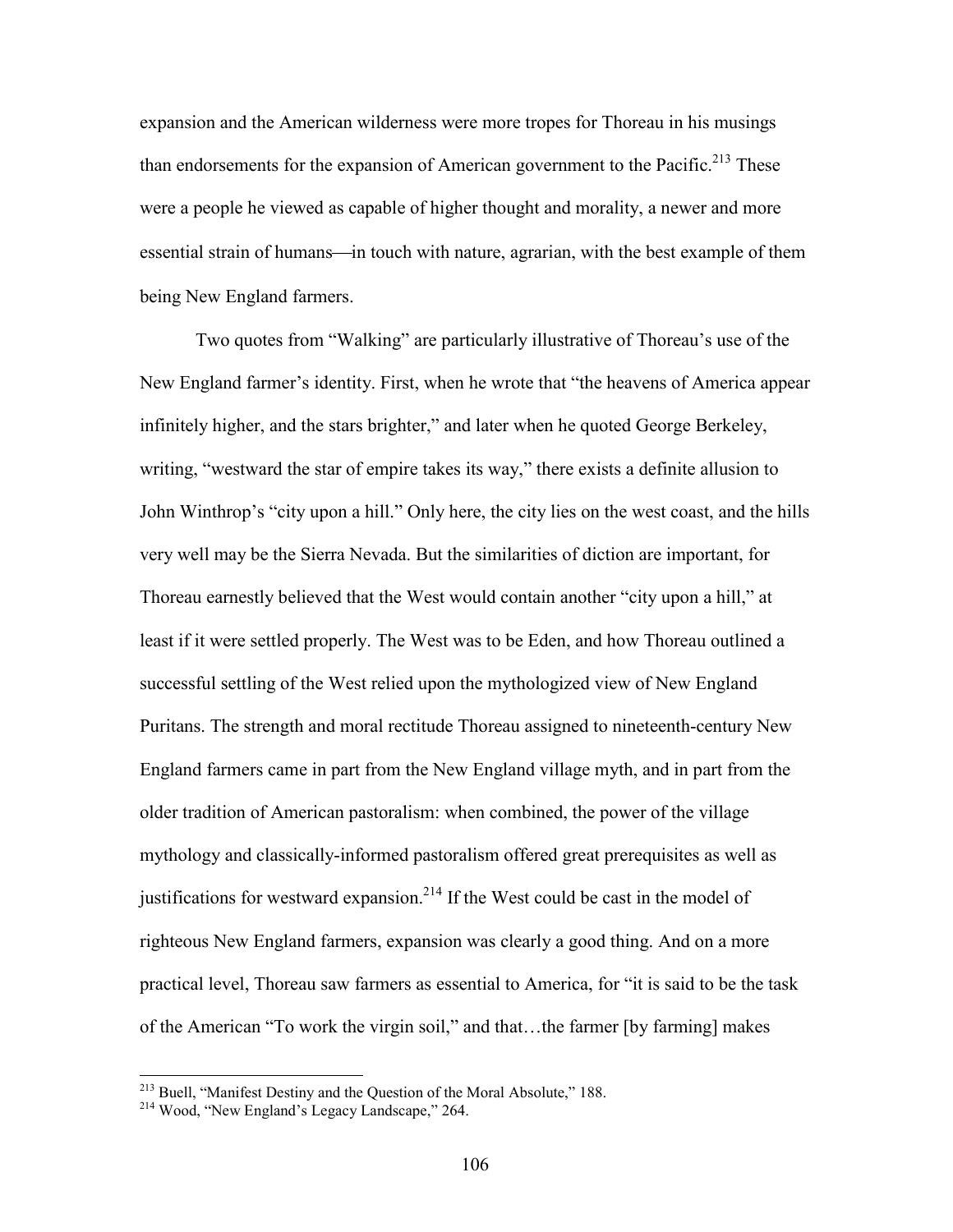himself stronger and in some respects more natural."<sup>215</sup> In the lands west. Thoreau saw a new home for a stronger and more naturally attuned American people.

# *American Farmers: Thoreau's New Englanders vs. Jefferson's Yeomen*

In many ways, Thoreau very much bought the agrarian dream of Jefferson, though he did not wish for the institutions that Jefferson had supported to proliferate. Thoreau's West came down to this: "the future lies that way," he wrote, but expansion must be done carefully, for "the West of which I speak is but another name for the Wild; and what I have been preparing to say is, that in Wildness is the preservation of the World."<sup>216</sup> At first we may only see this quote as a powerful environmentalist creed (having been adopted as a motto by the Sierra Club).<sup>217</sup> But it is more than a call to preserve the wilderness of the country; it is a call to preserve those who make the country. Thoreau made it quite clear that Americans are headed west, that they are naturally inclined to and the future lies over that horizon, away from the Old World. In this context, he called for the preservation of Wildness and asked for a preservation of the brand of American for which he has such admiration. The farmer who lives on the land, who embraces how, when "left to herself, nature is always more or less civilized, and delights in a certain refinement."<sup>218</sup> He dreamt an Augustan dream, pining for older virtues and an embracing of nobler professions. While critical of national expansion in practical, governmental terms—as seen in his railing against the Mexican-American War, for one—Thoreau still

<sup>215</sup> Thoreau, *Walking,* 63.

<sup>216</sup> Thoreau, *Walking*, 49; 57.

<sup>217</sup> Lance Newman, "Environmentalist Thought and Action," in *The Oxford Handbook of Transcendentalism*, ed. Joel Myerson (New York: Oxford, 2010), 177.  $218$  Howarth, 26.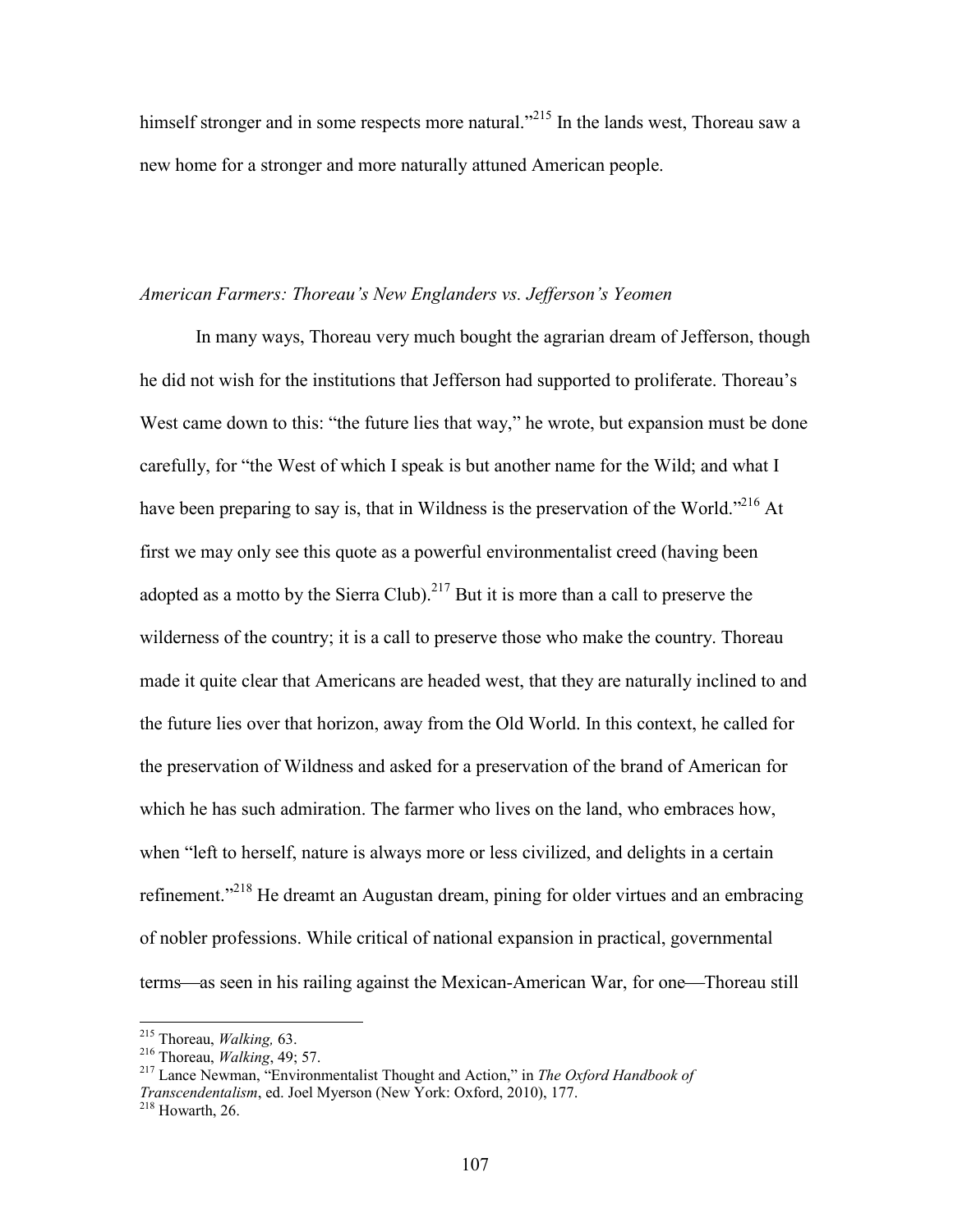retained faith in America, and that faith came from his belief in the American people.<sup>219</sup> The whole piece was cast in the language of expansionist epic that Thoreau knew so well from the *Aeneid*—and indeed Thoreau is well-versed in writing in epic (or mock-epic) of his own making, which makes the one political barb he includes in "Walking" all the more interesting.<sup>220</sup>

# *The Wilderness and America's Future*

When looking to the future, Thoreau included what may be the piece's only reference to the impending Civil War: he wrote, "perchance, when, in the course of ages, American liberty has become a fiction of the past,—as it is to some extent a fiction of the present,—the poets of the world will be inspired by American mythology."<sup>221</sup> This American mythology would be written by (or about) those Americans who went West, into the Wild—for Thoreau, the settlers of this Wild would be the next iteration of Jefferson's American farmer. The jab about liberty gives the quote even deeper context. At face value, "American liberty" may very well stand in for America-as-nation in this quote, but Thoreau also challenged the existence of American liberty in his present, a clear reference to slavery and the impending war. At the same time, he put forth a counterpoint of "mythology," of some story or identity of America that was presumably so virtuous and idealized that it may qualify as the stuff of myth in the Classical tradition. This is the myth of the American West, the myth that he earlier claimed the country

<sup>219</sup> Scheese, *Nature Writing,* 59.

<sup>220</sup> Phillips, *Epic in American Culture*, 150-156.

<sup>221</sup> Thoreau, *Walking*, 66-7.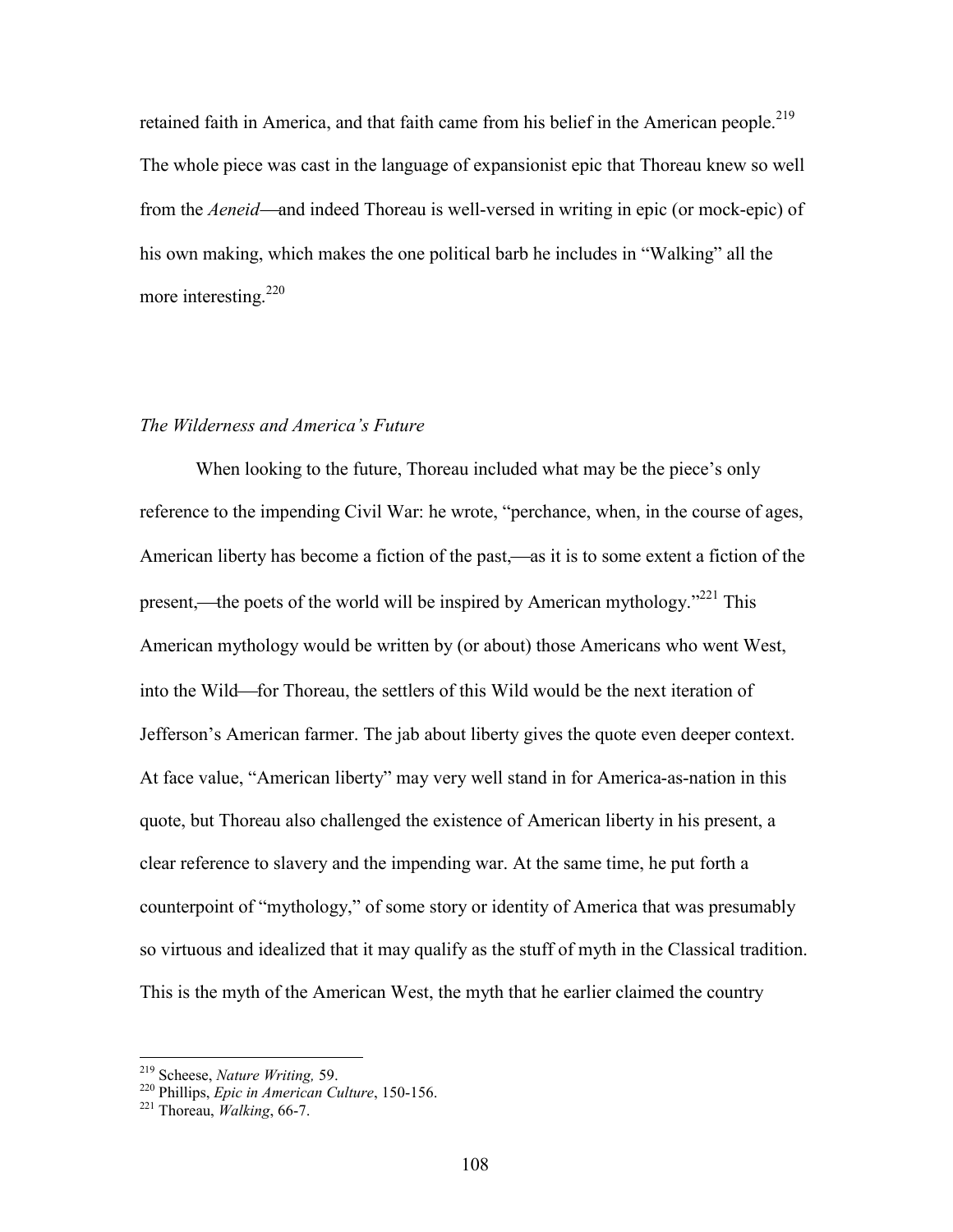would write and that would take a place in the global canon he discusses in *Walden.* But for all his neo-classical musings on the Western climbs of the country, Thoreau ended "Walking" with a properly classical and pastoral thought:

We walked in so pure and bright a light, gilding the withered grass and leaves, so softly and serenely bright, I thought I had never bathed in such a golden flood, without a ripple or a murmur to it. The west side of every wood and rising ground gleamed like the boundary of Elysium, and the sun on our backs seemed like a gentle herdsman driving us home at evening.<sup>222</sup>

The heavenly warmth of the Elysian Fields and the pastoralist comfort of a "gentle herdsman"—nothing could be more quintessentially Thoreau in his descriptions of nature, nor could it be more informed by Virgil. Thoreau's American mythology, then, may very well be that the lands contain such great beauty that the settings of classical mythology are rendered on earth, in the New World, on American soil.

The pastoralism found in "Walking" may be Thoreau's most definitive: *Walden* takes its time, and his travelogues celebrate the idleness of nature in the slow, languid manner of a summer's day—but "Walking" offers a distinct set of ideas and makes clear Thoreau's views on the relationship of man and nature. In many ways, "Walking" is a redressing of Emerson's "Nature"; when we read Thoreau telling us of the Wild, it immediately hearkens back to Emerson's sentiments of universality and consciousness. In his journals, Thoreau expanded upon his idea of the West and the Wild, writing:

It is vain to dream of a wildness distant from ourselves. There is none such. It is the bog in our brains and bowels, the primitive vigor of Nature in us, that inspires that dream. I shall never find in the wilds of Labrador any greater wildness than in some recess of Concord, i.e., than I import into it. $^{223}$ 

<sup>222</sup> Thoreau, *Walking*, 82.

<sup>223</sup> Henry David Thoreau, *The Journal of Henry David Thoreau*, ed. Bradford Torrey and Francis H. Allen, 14 vols. (1906; Salt Lake City: Gibbs M. Smith, 1984), 9:43, quoted in Scheese, *Nature Writing*, 60.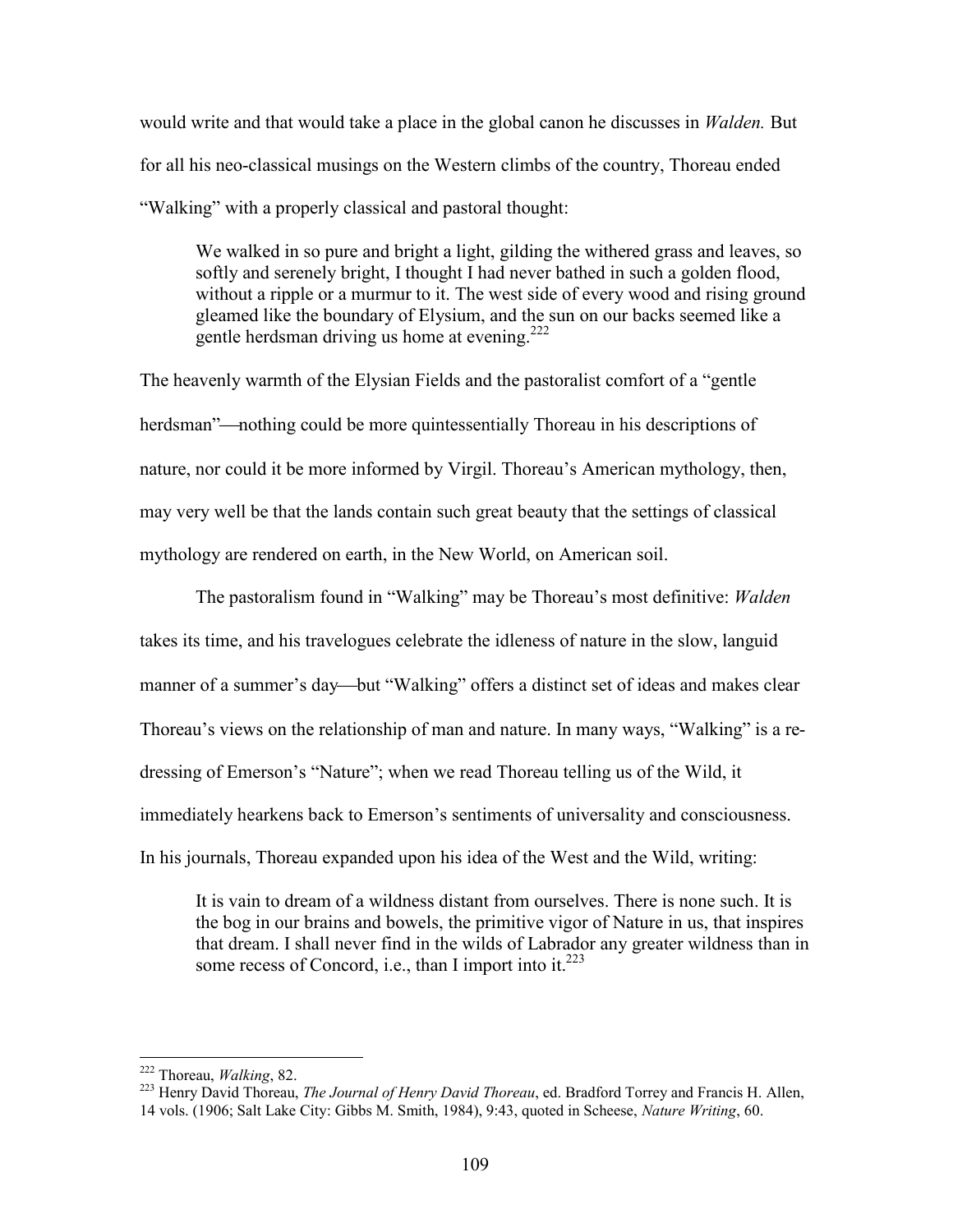Wildness is the essence of the individual, man is made from nature, a nature which has remarkable powers and is boundless—even though Emerson covered this territory before, Thoreau's contribution to the thought is stirring. His pastoralism can often read as being overly rich in detail, but here he explained the importance of pastoralism in very transcendental terms. The natural world is so important and must be celebrated to such extent because it offers a key to understanding the self in a way that cannot be duplicated elsewhere. If the concept is Emersonian and unoriginal, the justification for his pastoralism is entirely unique and Thoreau's own. He even made plain the classical roots of his pastoralism: "The civilized nations—Greece, Rome, England—have been sustained by the primitive forests which anciently rotted where they stand." $^{224}$  Wilderness nurtures men, it unlocks their greatest possibility, and these civilizations achieved what they did because of their relationship with the natural world. Conversely, when their connection with nature declined, the civilizations did as well.<sup>225</sup> To that end, his exhortation to preserve the Wild when the American nation moves westward is deeply important: civilization and the wild, in Thoreau's mind, were co-dependent upon one another, acting as foils for mutual maintenance and encouragement; the destruction of one would certainly spell disaster for the other. Losing the Wild from the American west would mean America—and more significantly, the American people—would have failed at their task to create a new, unprecedentedly wild world in the fashion of epic.

<sup>224</sup> Thoreau, *Walking*, 63.

<sup>225</sup> Scheese, *Nature Writing*, 60.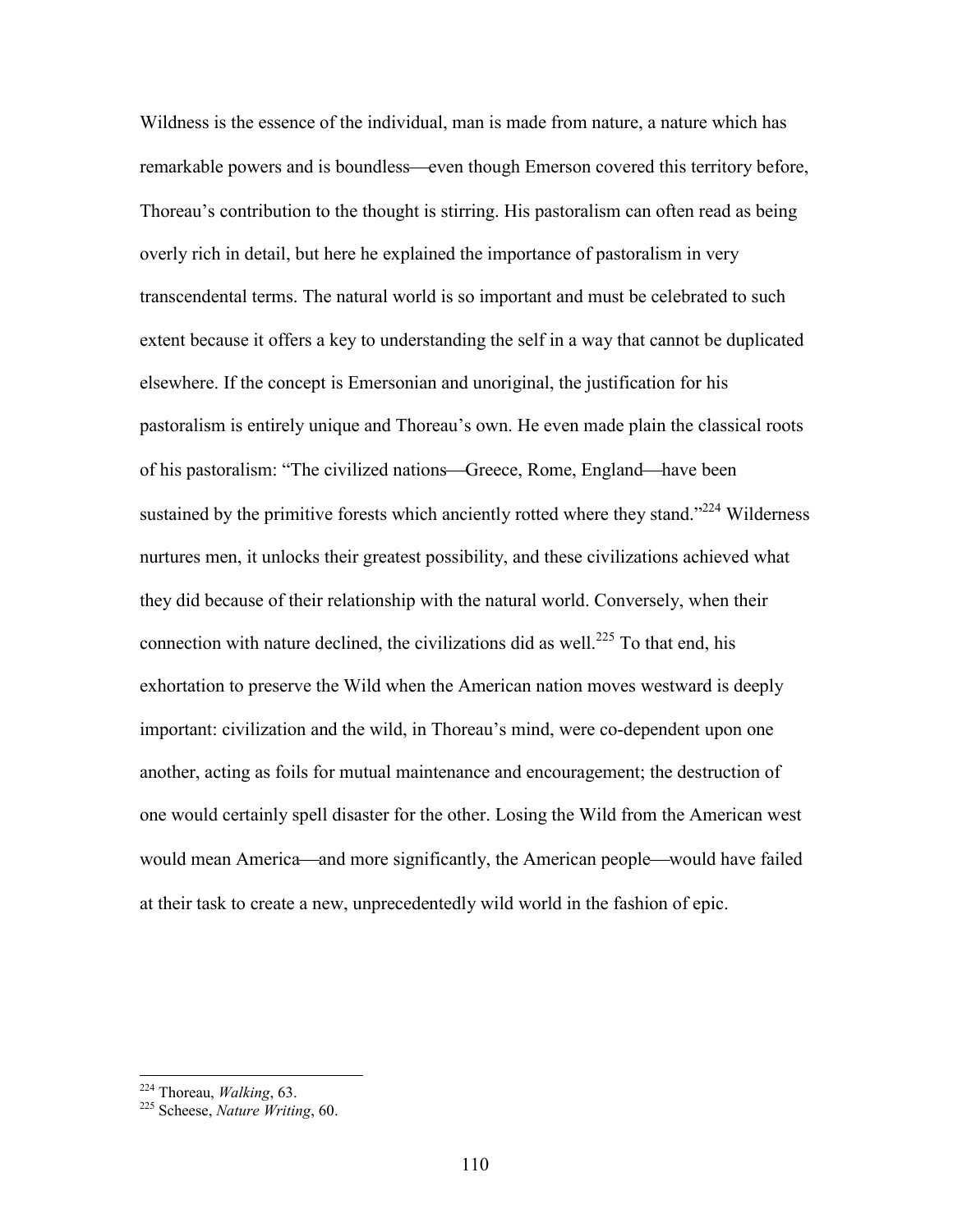## *Thoreau's Nature and a Sense of Place*

Over the course of his career as a public intellectual, Thoreau developed a philosophy that was rooted in pastoral ideals. Much of the foundation to his thought came from Emerson, but Thoreau built upon his mentor's ideas, specifically in regards to the power of the natural world and the particular nature of expansionism. His philosophy of the natural world developed Emerson's ideas of the divinity in nature, and reframed them in the context of a pastoral celebration of the landscape. The praise he laid upon America's nature and the wildness he saw within it gave Thoreau cause to believe as well that America would be the stage for a new epic.

His literary works contributed greatly to the American pastoral tradition. He blended Virgil with older American influences to write pastoral literature that furthered the myth of New England's communal agrarian identity and its Puritan past. By idealizing his New England as having the same agricultural framework, village structures, and moral virtues as his Puritan forbearers did, Thoreau essentially modeled an ideal America. By employing the New England village myth when he engaged with older sources of pastoralism such as Mather, Jefferson, and even Virgil, Thoreau successfully cast New Englanders—specifically New England farmers—as the ideally virtuous American.

Thoreau's politics were the loudest of any Transcendentalist, and through his very vocal opposition to slavery, his position of conditional support for westward expansion became evident. All elements of Thoreau's thought converge in the context of expansionism: his love and reverence of the land, his pastoralism, his abolitionism, and his representation of the New Englander as an ideal American. Moving westward was a

111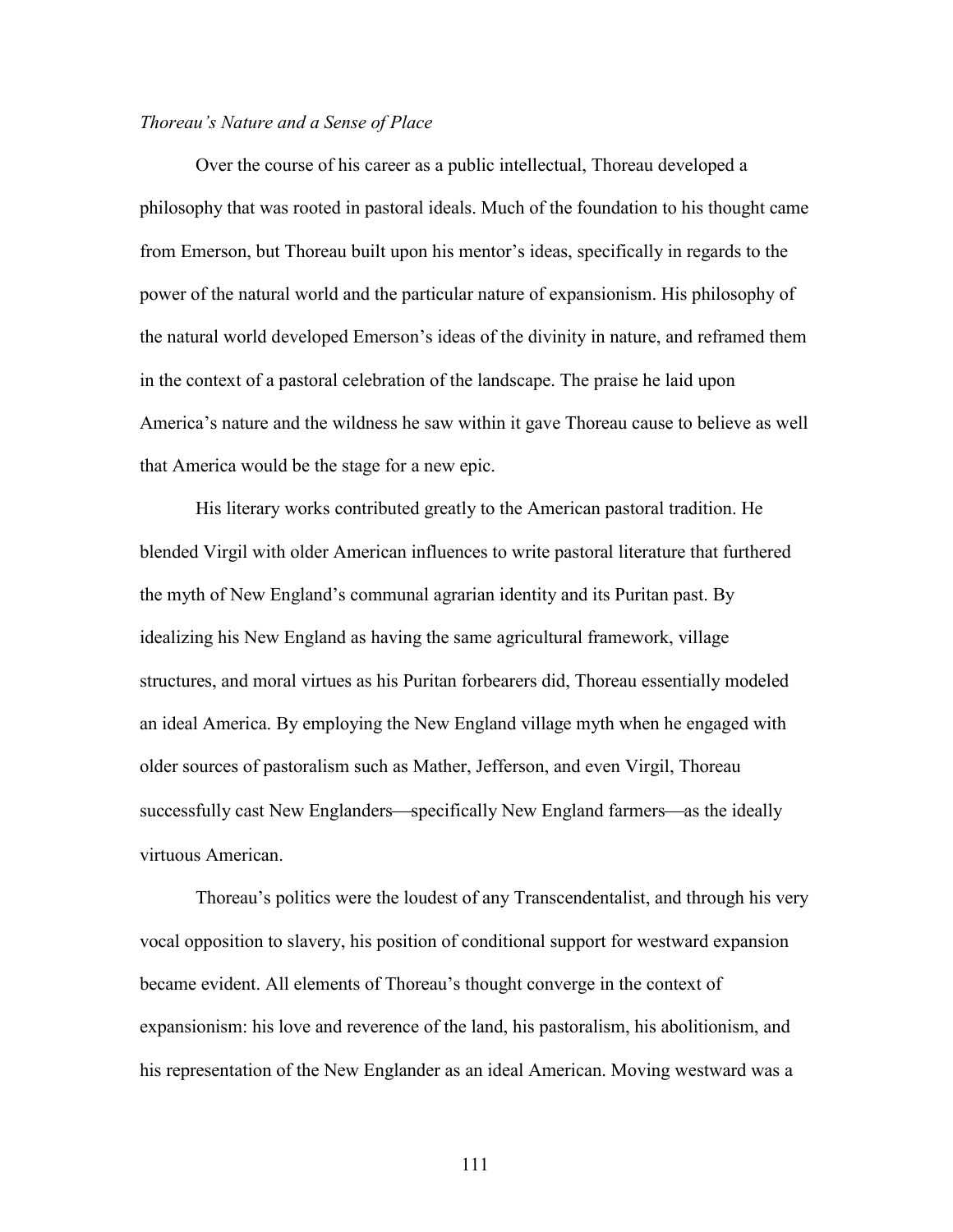complicated matter, and Thoreau supported it to a degree: but only insofar as the power and wildness he saw in the land would be maintained, which could only happen if slavery was confined or abolished, and if the New England farmer settled the west. In short, Thoreau also envisioned the West as the setting for America's Eden, and in his view, all the elements to create Eden were present. The natural landscape was pure, untouched by society and in possession of its essential elements. In his mind, people existed who were worthy of settling the land: those New England farmers who derived their virtue from how the pastoral tradition valued them and from how the New England village myth cast them as present-day Puritans. The land was grander, the wild was larger, and the people were of virtuous stock: all that stood in the way of Eden was slavery. Such was Thoreau's conception of the American West during his lifetime.

Eden was not created in the American West, of course. Thoreau's terms were violated, slavery expanded outwards, and the virtuous farmer he had held up as exemplary faded when the Civil War neared and American pastoralism as a whole began to wane. But the West did not hold the only capacity for Eden in the eyes of the Transcendentalists. As the next chapter discusses, two Transcendentalist movements grew up in the East with the stated goals of reaching a higher state of being and a purer social order through connecting with the land. Brook Farm and Fruitlands represent the final extension of the Transcendentalists' search for an American Eden powered by pastoral and agrarian virtues; were they to succeed at their goal, there would be Eden in the East once more.

112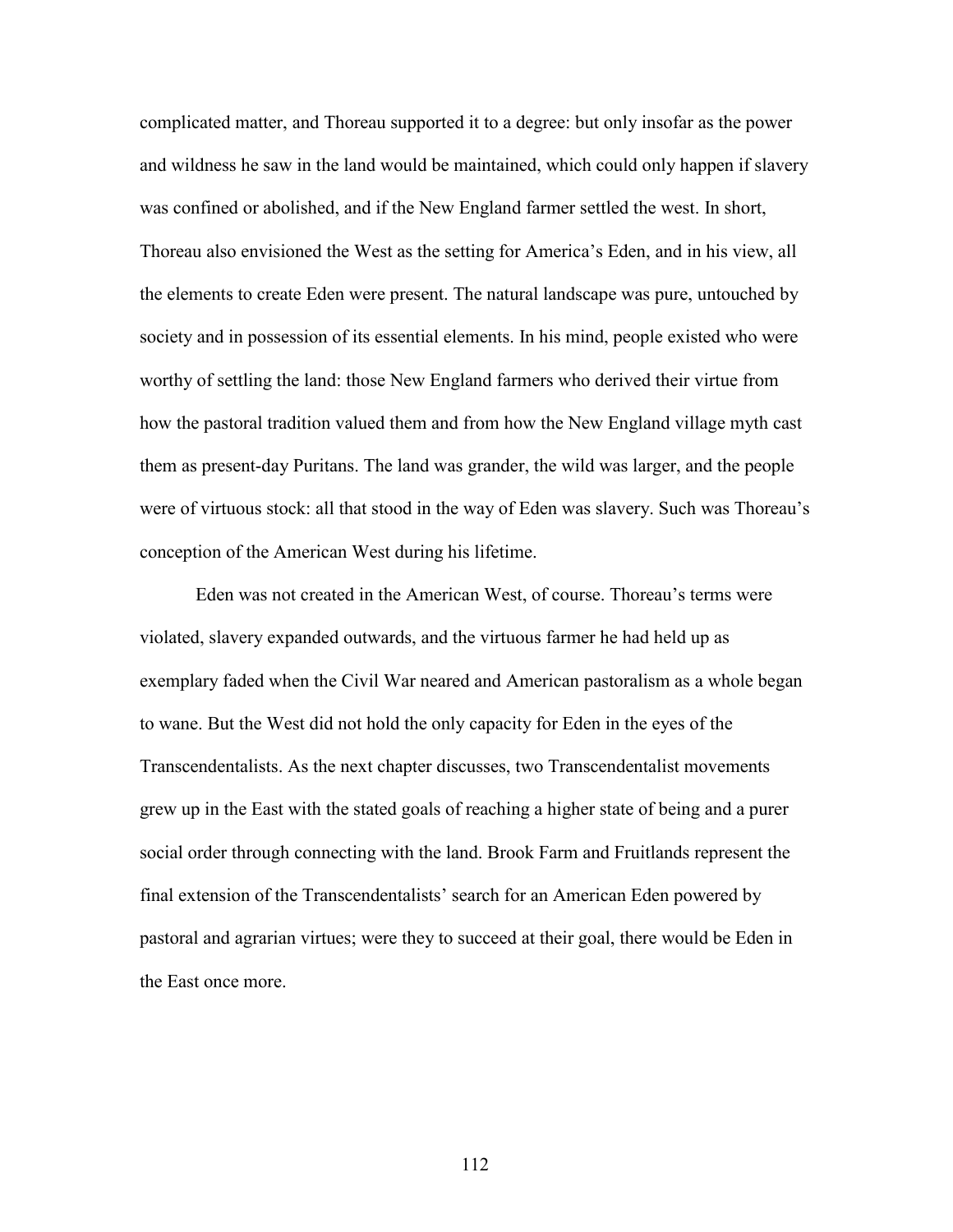# *Chapter Three Eastern Edens: George Ripley, Bronson Alcott, and Transcendentalist Utopias*

For Thoreau and Emerson, the American west had a purifying allure. Part of the Transcendentalist dream of expansionism was to establish, through the land and wildness of the west, a purer social order wherein humans functioned at a higher moral level. Though Thoreau and Emerson differ on exactly how effective the "virgin west" could be at helping the creation of such a utopian society, thus was the shared vision and dream at an essential level.<sup>226</sup> For much of the early  $19<sup>th</sup>$  century, visions of more wholesome, if not fully utopian societies were tied in with ideas of expansionism: the American west was seen as a new beginning, a place for the unique strengths of the American people to flourish. The lofty language and pastoralist paeans used in support of westward expansion were not confined to that arena, however; many of the same ideological and stylistic elements associated with westward expansion may be found in the utopian movements of the  $19<sup>th</sup>$  century. Given the scope of this paper and the rather broad history of utopian experiments in America, this chapter focuses on two projects that were born out of the Transcendentalist movement: the almost-successful Brook Farm, founded by the Unitarian minister George Ripley, and Fruitlands, its far less successful counterpart, run by the schoolmaster Bronson Alcott.

In the context of this thesis, Ripley and Alcott are the final extension of a Transcendentalism that began in a state of abstraction with Emerson and then moved into an arena of localized action with Thoreau. In their experiments as utopian farmers, Ripley and Alcott translate Transcendentalist views of pastoralism into reality, embracing the land for its natural beauty and attempting to live off of it. More importantly, their utopian

<sup>226</sup> Smith, *Virgin Land*, 77.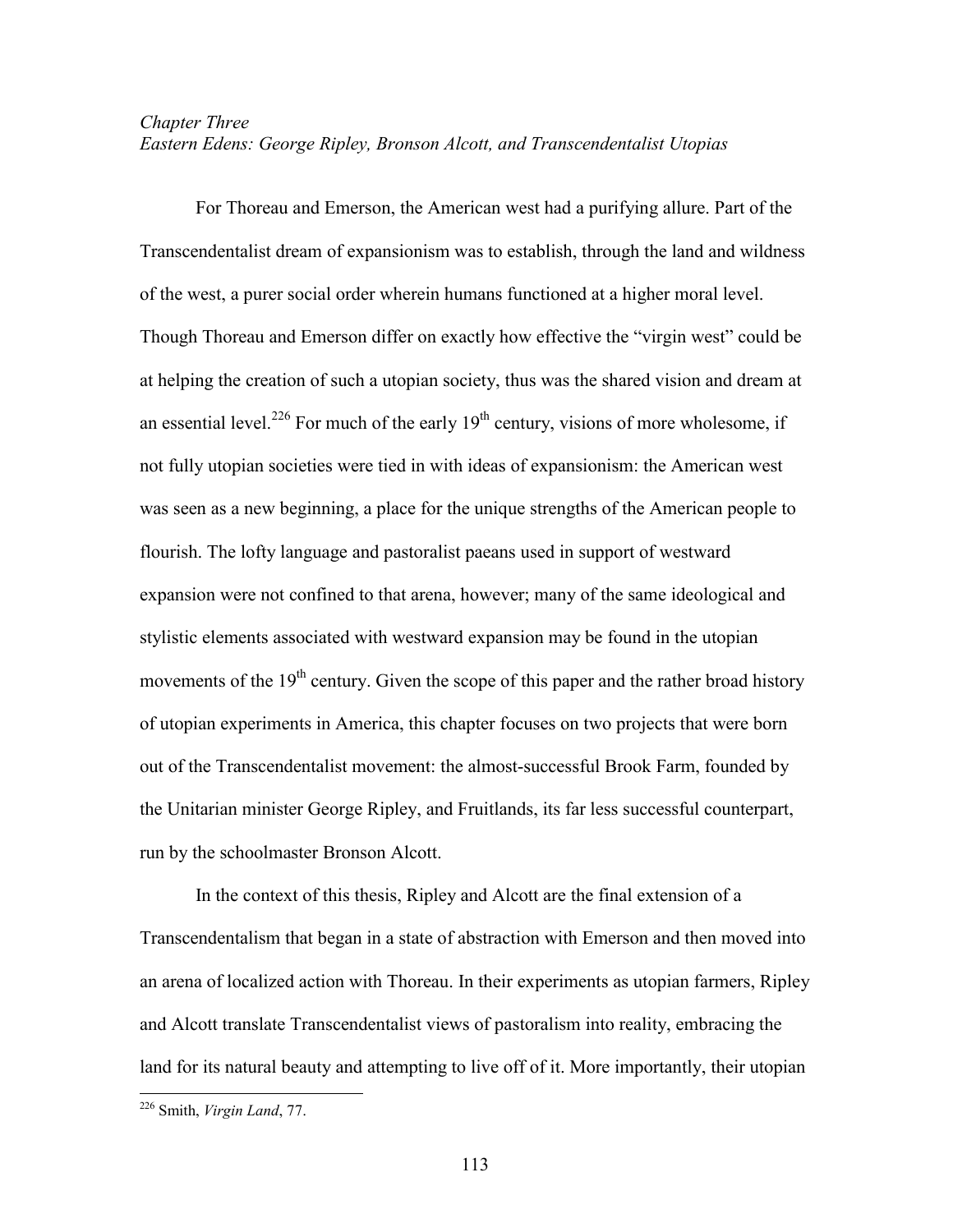ideology and the agrarian means by which they attempted to fulfill said ideologies came from the same dream that Emerson and Thoreau shared for the American West. Ripley and Alcott took the idea that unspoiled nature would allow for individuals to attain a higher state of understanding and morality and transplanted it the east. This transplantation was an ideologically simple task, given the New England village myth discussed in chapter 2. Nineteenth-century New Englanders had a direct, if not artificial connection to their Puritan forbearers through said myth, which allowed them to romanticize the Puritans, play up the pastoral-agrarian virtues they saw in Puritan society, and celebrate their own society as a direct extension of an older, virtuous way of life.<sup>227</sup> Since Ripley and Alcott sought only spiritual enrichment, whereas Emerson and Thoreau were always to an extent politically concerned, they did not need the West, especially since the landscape of their home had been charged with such a strong connection to America's first attempt at Eden.

While Emerson and Thoreau considered the west a more ideal place for creating the new epic America and the enlightened American individual, Emerson couched his visions of the West's power. In his essay "Experience," Emerson mused, "the world is all outside," meaning revelations about the natural world and the individual's connection to nature can occur anywhere.<sup>228</sup> Such was the rationale behind Brook Farm and Fruitlands: that pastoralism and the agrarian lifestyle were perfect conduits for the individual to elevate one's state of being, and one did not need to go west to do so.

<sup>&</sup>lt;sup>227</sup> Bowden, "Invented Tradition and Academic Convention in Geographical Thought about New England," 188.

<sup>228</sup> Ralph Waldo Emerson, "Experience," in *The Annotated Emerson,* ed. David Mikics (Cambridge: Harvard, 2012), 236.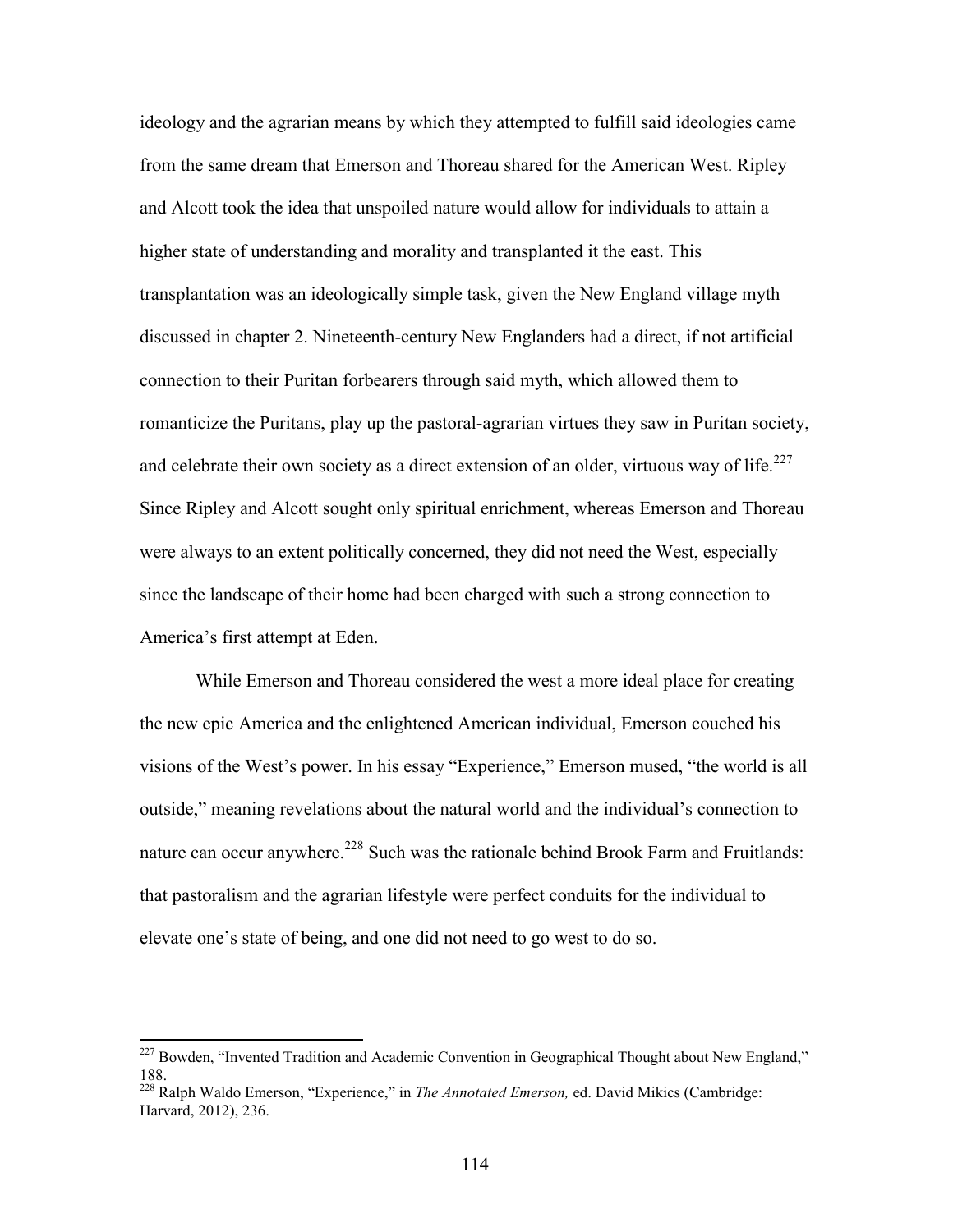Ripley and Alcott may then be viewed as a counterpoint to the intellectual tradition of American pastoralism and expansionism—they bought into the basic agrarian dream shared by Jefferson, Emerson, and Thoreau, but only to a point, and ultimately they were unable to achieve success in their dream. As agrarian utopian experiments, Brook Farm and Fruitlands are commonly defined by their failure, and understandably so. But the importance of these ventures should not be gauged by their economic success, but instead by the philosophy and intellectual traditions they embodied and added to.

Ripley and Alcott were perhaps the final Transcendentalist participants in the tradition of American pastoralism. Temporally, the two experiments came into being towards the end of the Jacksonian era (Brook Farm was founded in 1841; Fruitlands, in 1843), while industry continued to boom and not long before the issue of slavery took absolute center stage on a national level. In many ways, Brook Farm and Fruitlands existed at the last possible time they could: the Civil War redefined the nation in such a drastic way that the American west was no longer seen as the purifying force it was once dreamed to be, and the industrialization of the North that so thoroughly took place during and after the war did away with virtually all thoughts of agrarianism and pastoralism in the eastern United States. This final chapter will examine Ripley's Brook Farm and Alcott's Friutlands in tandem, interacting with the philosophical and pastoral-agrarian motives behind both ventures while considering them in the context of the westerlyfixated American pastoral tradition.

115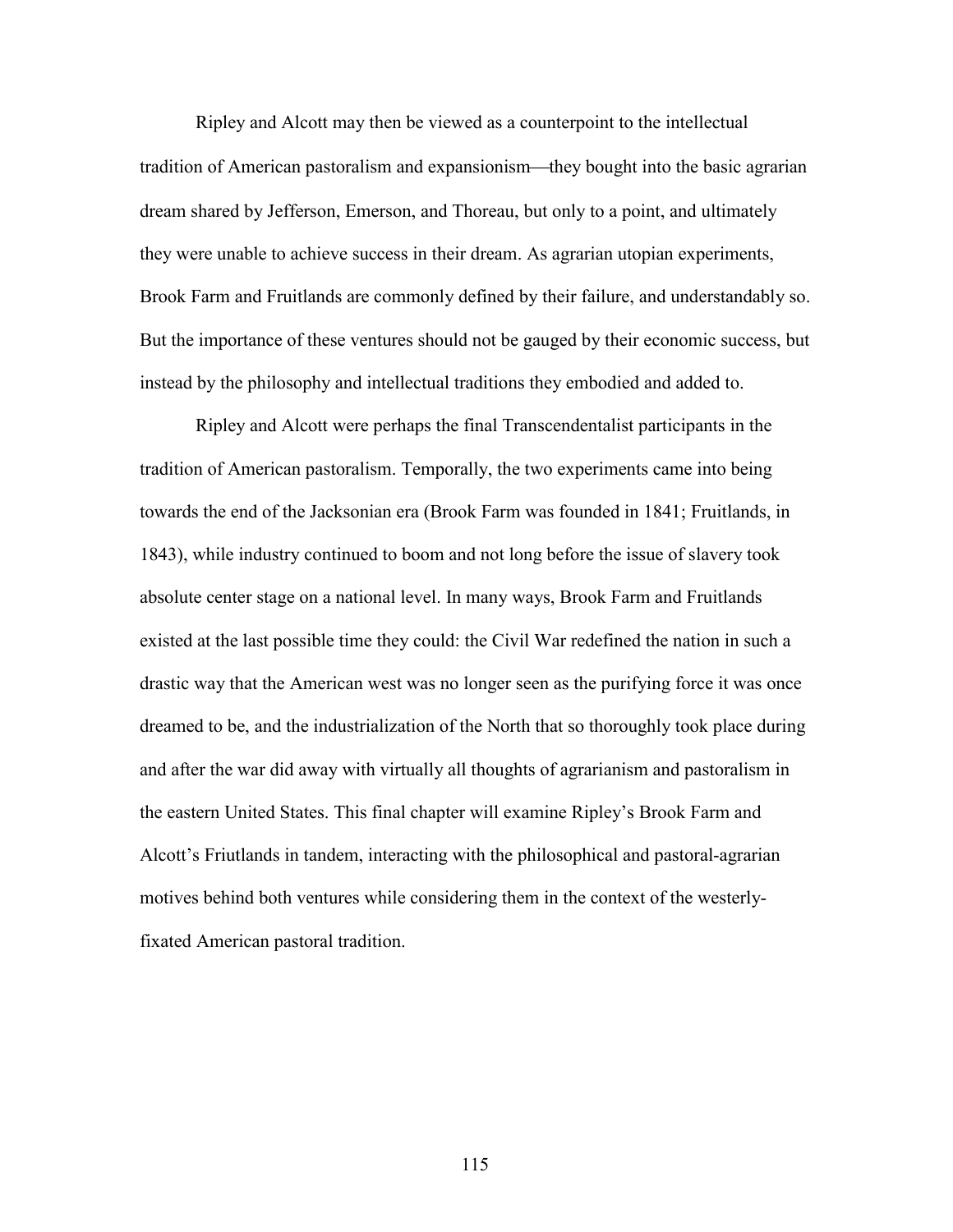## *George Ripley: Minister, Transcendentalist, Utopian*

George Ripley was among the first Transcendentalists, and his transition from Unitarian minister to failed utopian farmer may act as a chronicle of the movement. Transcendentalism's first generation, of which Ripley was a leading part, began as theologians, became pastoralists, and then began to wane as an intellectual whole after the 1850s. A second generation of Transcendentalists carried the movement into the Gilded Age, but their philosophy did not include such intense pastoralism as their forerunners.<sup>229</sup> And so in the 1840s and 1850s, George Ripley held the noteworthy position of being an early Transcendentalist, and one of the last to celebrate the pastoral tradition.

In 1836, Ripley attended a meeting held by Emerson, Frederick Henry Hedge, and George Putnam—the former a writer and minister in Bangor, Maine; the latter, a Unitarian minister in Roxbury. The men gathered to discuss the "state of current opinion in theology and philosophy," and Ripley's presence at this meeting places him very solidly in the ranks of founding Transcendentalists, were such a distinction to reasonably exist for so loosely organized a movement.<sup>230</sup> Much like his three companions, Ripley found the intellectual and theological climate in Massachusetts at the time to be highly unsatisfactory. A fervent Unitarian, he spent the first years of his ministry (from 1826 to roughly 1832) defending his views while attempting to enlighten his flock with his theological discoveries. From 1832 to 1836, Ripley pushed the boundaries of his liberal Unitarianism to such an extent that the conservative members of his parish accused him

<sup>229</sup> Gura, *American Transcendentalism,* 8.

<sup>230</sup> Gura, *American Transcendentalism,* 69-70.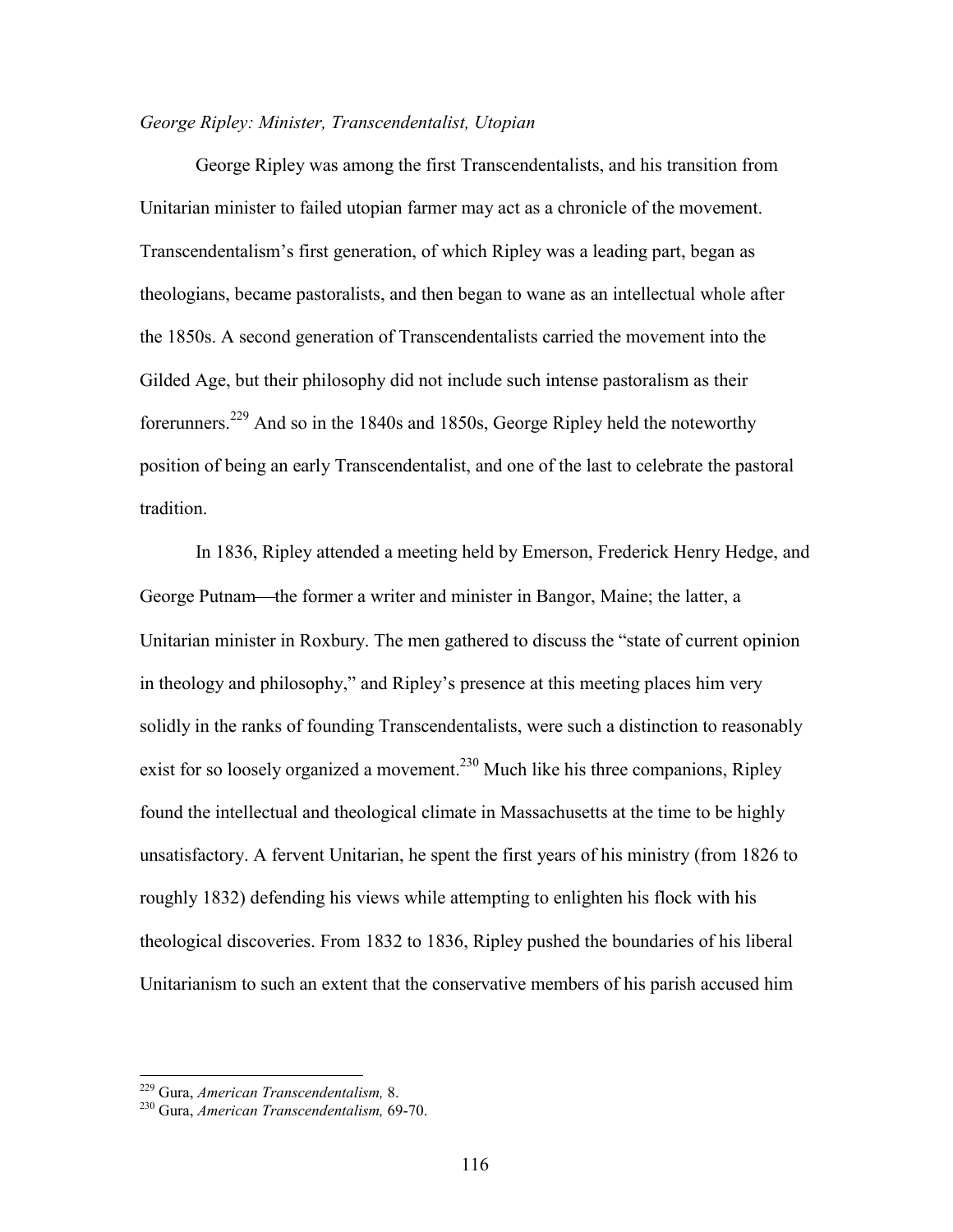of heresy.<sup>231</sup> His liberal take on Christianity, in addition to his outspoken adherence to the philosophy of European Idealism and the concept of social reform did not ruffle the majority of his congregation, in large part because most of the attendees of Purchase Street Church, where he preached in Boston, were highly apathetic practitioners of their religion.<sup>232</sup> 1840 found Ripley faced with a harsh reality: in May, Purchase Street ran short of money to maintain the parish, a sign of declining attendance and contributions (if not also of mismanagement). Ripley assumed blame for this blow, and suggested that he resign in favor of a minister better suited to lead the church. Though the proprietors of the parish declined, Ripley remained disillusioned.

In this trying period, a self-prescribed tonic for Ripley's malaise was for he and his wife, Sophia Dana Ripley, to spend the summer in West Roxbury on their friend Charles Ellis' farm. The couple had summered at Ellis' place, named Brook Farm, for two years prior. And as both husband and wife fell in love with the land, it became a place for them to relax and reflect on the relationship between the natural world and the divine.<sup>233</sup> In a November 1840 letter to Emerson, Ripley described Brook Farm as "a beautiful estate...we might search the country in vain for anything more eligible."<sup> $234$ </sup> Sophia was more effusive and spiritual in her praise of the land, saying that "in this tranquil retreat I have found that entire separation from worldly care and rest to the spirit which I knew was in waiting for me somewhere…Even George lies for hours on green banks...whistling to the birds, who sing to him."<sup>235</sup> The landscape and the tranquility of

<sup>231</sup> Henry L. Golemba, *George Ripley* (Boston: Twayne, 1977), 26.

<sup>232</sup> Gura, *American Transcendentalism*, 90.

<sup>233</sup> Golemba, *George Ripley*, 36.

<sup>234</sup> George Ripley to Ralph Waldo Emerson, 9 November 1840, reprinted in *Autobiography of Brook Farm* (Gloucester, MA: Peter Smith, 1974), 6.

<sup>235</sup> Sophia Ripley to John S. Dwight, 1 August 1840, reprinted in *Autobiography of Brook Farm*, 3-4.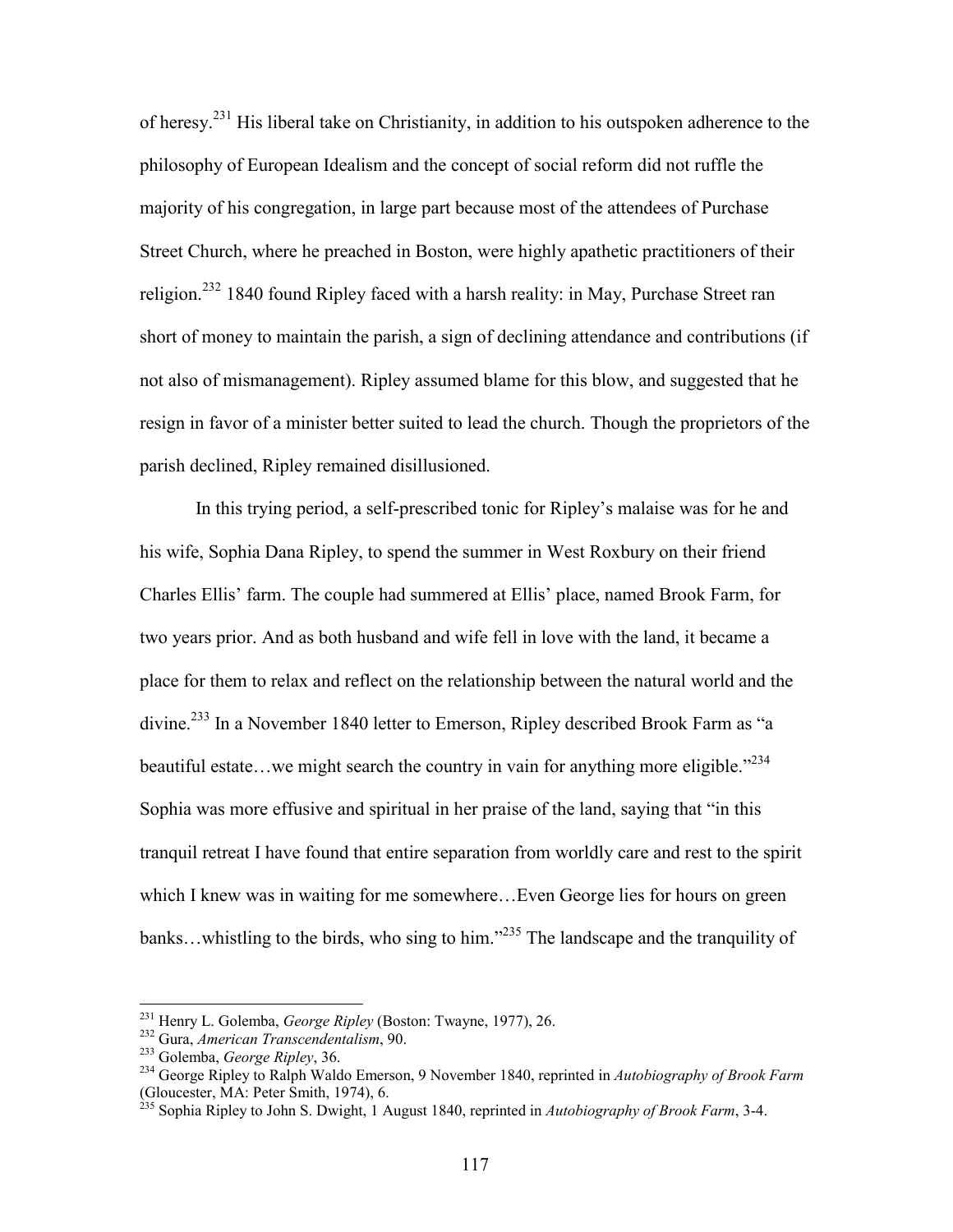the farm had very clearly made an impression on them both; indeed, as Ripley's tenure at Purchase Street grew gloomier and gloomier he and his wife fell further and further into their love of the West Roxbury land and the opportunities for inward reflection and solitude that it offered.

## *The Birth of Brook Farm*

Ripley's tipping point for leaving the ministry was a peculiar event known as the "Groton Convention," where, in the small town of Groton, Massachusetts, a large and diverse crowd of reformers gathered. A group called the "Come-Outers" particularly struck Ripley: an association of men and women from Cape Cod who had "come out" of their churches in order to pursue a more personal religion, they rejected Christian sacraments and formality, held that the Bible was simply a book that had transcribed God's word—the word itself was contained in one's own heart—and lived in highly simplistic fashion.<sup>236</sup> To Ripley, their lifestyle was a path to unlocking certain basic truths about religion and being. This conclusion, of course, echoes many other Transcendentalist assertions: consider Emerson's "Nature" and the currents of the universal being, or Thoreau's conception of the American west and the "Wild." Ripley's perception of the Come-Outers represents yet another iteration in how the Transcendentalists perceived the natural world and an agrarian lifestyle as a key to spiritual understanding and human enrichment. He was convinced that the Come-Outers were onto something, and between his love for Brook Farm, his increasing distaste for

<sup>236</sup> Sterling F. Delano, *Brook Farm: The Dark Side of Utopia* (Cambridge: Harvard, 2004), 21-23.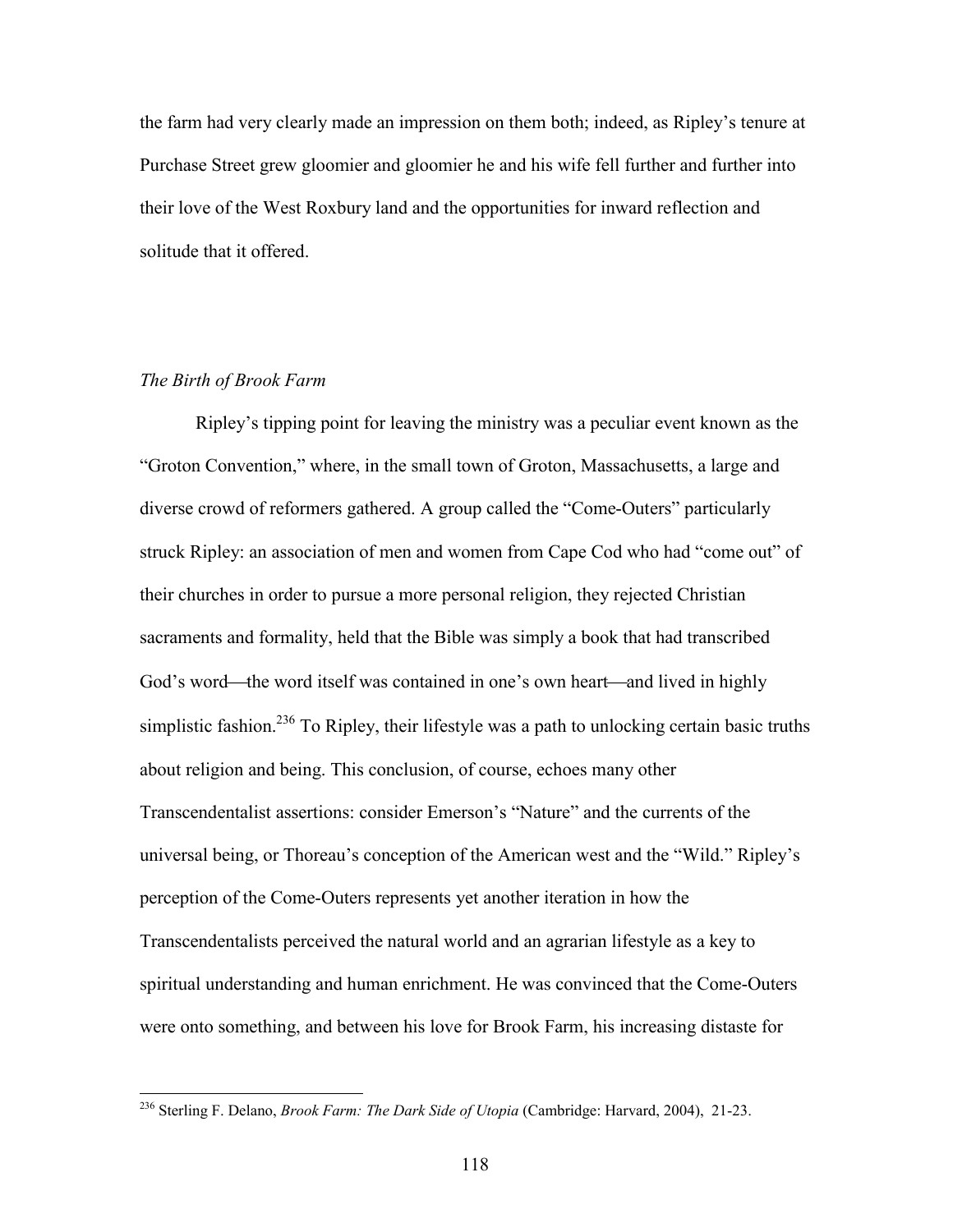Purchase Street, and the impending change of season from summer to fall, Ripley grew more emboldened. By November of 1840, he developed a vision for a utopian community at Brook Farm. Ripley laid out his goals in a letter to Emerson, writing:

Our objects…are to insure a more natural union between intellectual and manual labor than now exists; to combine the thinker and the worker, as far as possible, in the same individual; to guarantee the highest mental freedom, by providing them all with labor, adapted to their tastes and talents, and securing to them the fruits of their industry…and thus to prepare a society of liberal, intelligent, and cultivated persons, whose relations with each other would permit a more simple and wholesome life, than can be led amidst the pressure of our competitive institutions<sup>237</sup>

While meant as a sales pitch to Emerson, whom Ripley was soliciting as an investor in the joint-stock company that would fuel Brook Farm, this description may well stand as a manifesto for Transcendentalism in practice. Facietousness aside, Emerson's Man Thinking becomes for Ripley, Man At Work, Thinking, or the Thinking Man at Work. Appropriately assigned and managed labor, when combined with education, would, in Ripley's mind, nourish the individual and foster an uncommonly positive group dynamic. His goal as the same that both Emerson and Thoreau included in their stated dreams for the American west: but while Ripley sought the same understanding of the natural world and higher morality, instead of searching for it in the American West, he would look for it in West Roxbury, with agrarianism as a cornerstone of his project. He told Emerson that, "To accomplish these objects, we propose to take a small tract of land." Simple as it is, it merits interjecting that the "small tract," along with the estate and buildings for the initial families, would cost \$30,000, no small sum in  $1840$ <sup>238</sup> Continuing with his pitch, Ripley laid the agrarianism on Emerson with redoubled force, predicting:

<sup>237</sup> George Ripley to Ralph Waldo Emerson, 9 November 1840, in *Autobiography of Brook Farm,* 6.

<sup>238</sup> Delano, *Brook Farm,* 35.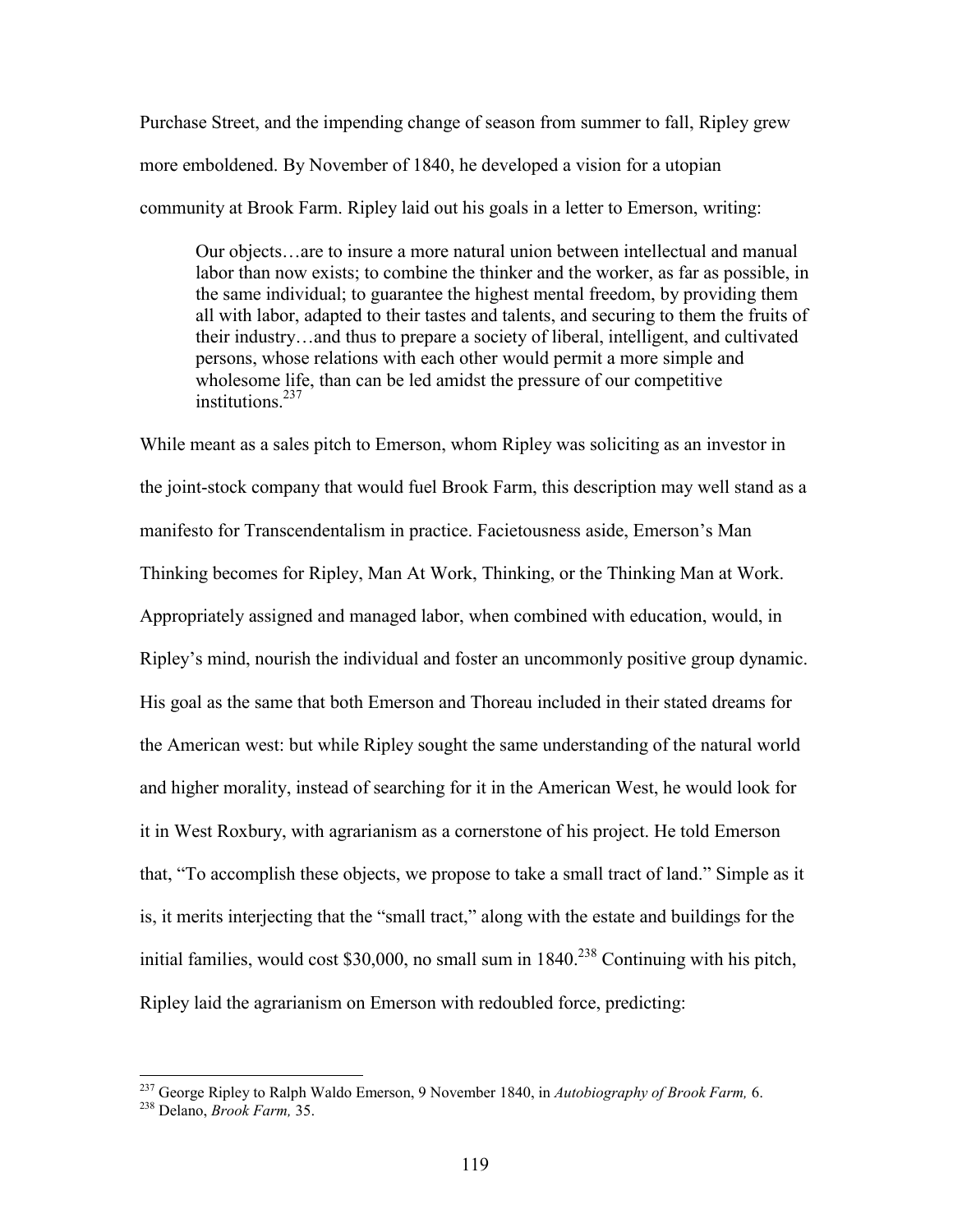Our farm would be a place for improving the race of men that lived on it; thought would preside over the operations of labor, and labor would contribute to the expansion of thought; we should have industry without drudgery, and true equality without its vulgarity.<sup>239</sup>

Ripley, in short, advertised farming as a cure to all social ills and as a means of improving man to a degree that has never occurred. He not only brought the pastoralist tendencies of Transcendentalism into action, but also enhanced the nature of the tendencies and claims. When Emerson and Thoreau waxed agrarian, they celebrated the wilderness' and the farmer's capacity to improve society and mankind's morality in an abstract concept, always divorcing it from the present, whether through Virgilian allusions or westward predictions. Ripley, though, took the bold step of bringing the enriching capacity of agrarianism to his backyard.

Ripley was also bold enough to draw direct connections between his proposed project and the divine. Later in his letter to Emerson, Ripley wrote:

I can imagine no plan which is suited to carry into effect so many divine ideas as this. If wisely executed, it will be a light over this country and this age. If not the sunrise, it will be the morning star…I believe in the divinity of labor…I should have a city of God, on a small scale of my own; and please God, I should hope one day to drive my own cart to market and sell greens.<sup>240</sup>

With diction similar to John Winthrop, William Bradford, Thoreau's "Walking," and more, Ripley made explicitly clear his hopes and dreams to create a new Eden in America. But in case the imagery of "a light over this country" and the "morning star" were not obvious enough indications of his intent and beliefs, Ripley explicitly states his plan when he addressed "the divinity of labor," having "a city of God," and selling his own greens. His dream for Brook Farm was to create an agrarian Eden, and nothing evidences that more clearly than this letter to Emerson.

<sup>239</sup> Ripley to Emerson, 9 November 1840, 6.

<sup>&</sup>lt;sup>240</sup> Ripley to Emerson, 9 November 1840, 6.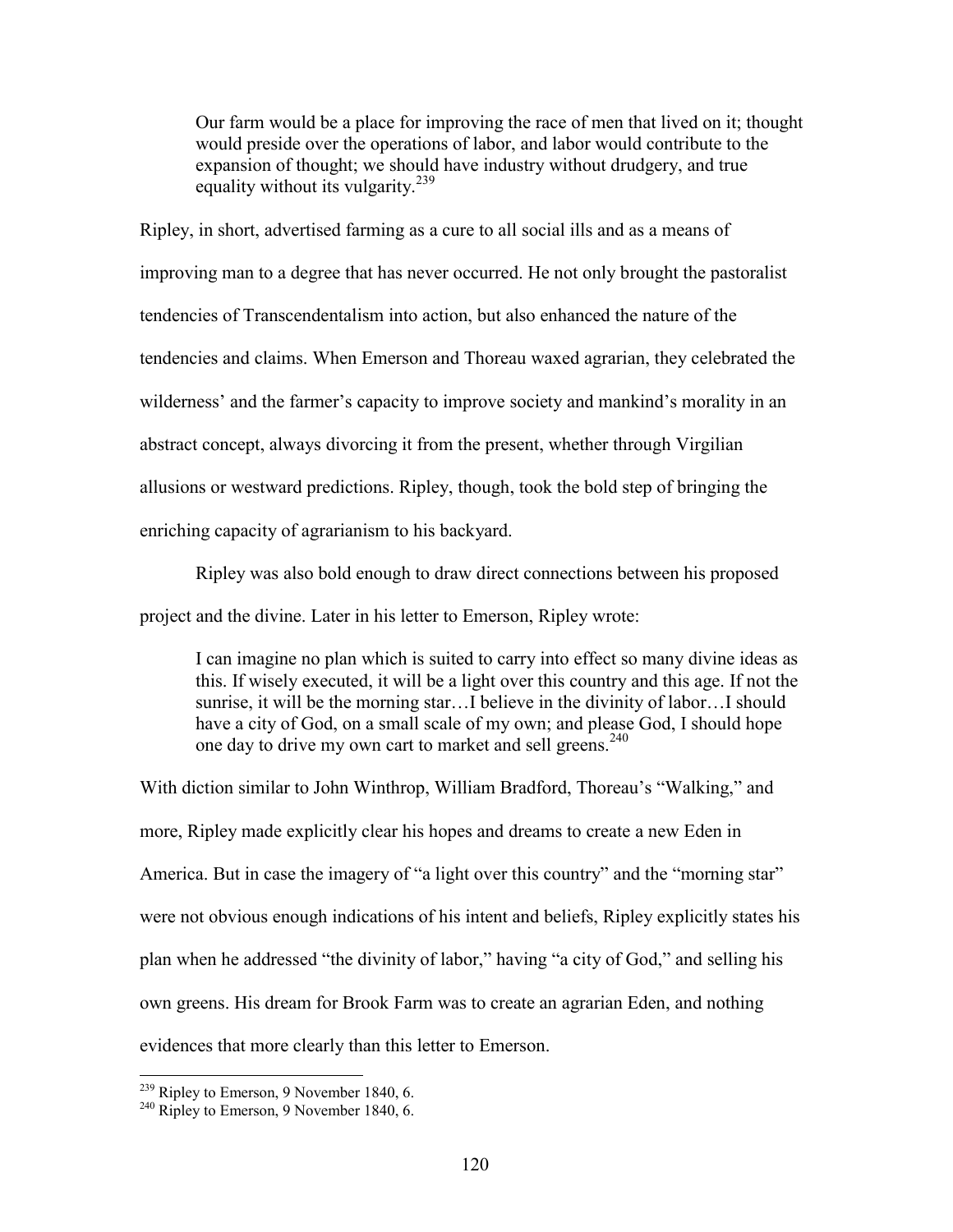Ripley ultimately failed in convincing Emerson to support the farm—Emerson took five weeks to respond, and was so disrupted by Ripley's request that he experienced what historian Sterling Delano has identified as a time of personal crisis for Emerson. The Concord philosopher did not wish to give offense to his friend, and took pains to communicate his denial gently. Emerson offered a piece of self-insight to Ripley in explaining why he could not join the farm—he wrote, "I think all that I shall solidly do, I must do alone."<sup>241</sup> Ripley did not receive the news well, though, and both men were impacted by the exchange so much so that it affected their future relations. With Emerson behind him, Ripley had to pursue funding the farm through other sources, which he eventually was successful in doing.

As his dream began to take shape, Ripley briefly turned his attentions back to Purchase Street in the early winter of 1840/1841. He knew after the rejection of his previous resignation that he had to make a concerted effort to divorce himself from the parish: this time, his approach was to demand radical changes to the mass, calling for a return to "the state of original Christianity when converted fishermen gathered on the shore to speak with Jesus."<sup>242</sup> His requests for reform were predictably unachievable. By New Year's Day, 1841, Ripley decided they could not be met and his parish could not be saved from its apathy; on March 28, he gave his last sermon. After years of struggling with his flock, Ripley left Purchase Street. In April he purchased 179 acres from his friend Charles Ellis for \$10,500, and soon thereafter began welcoming visitors to Brook Farm.<sup>243</sup> On September 29, ten individuals signed the Articles of Association to formally

<sup>241</sup> Delano, *Brook Farm*, 36-7.

<sup>242</sup> Golemba, *George Ripley,* 29.

<sup>243</sup> Golemba, *George Ripley,* 78.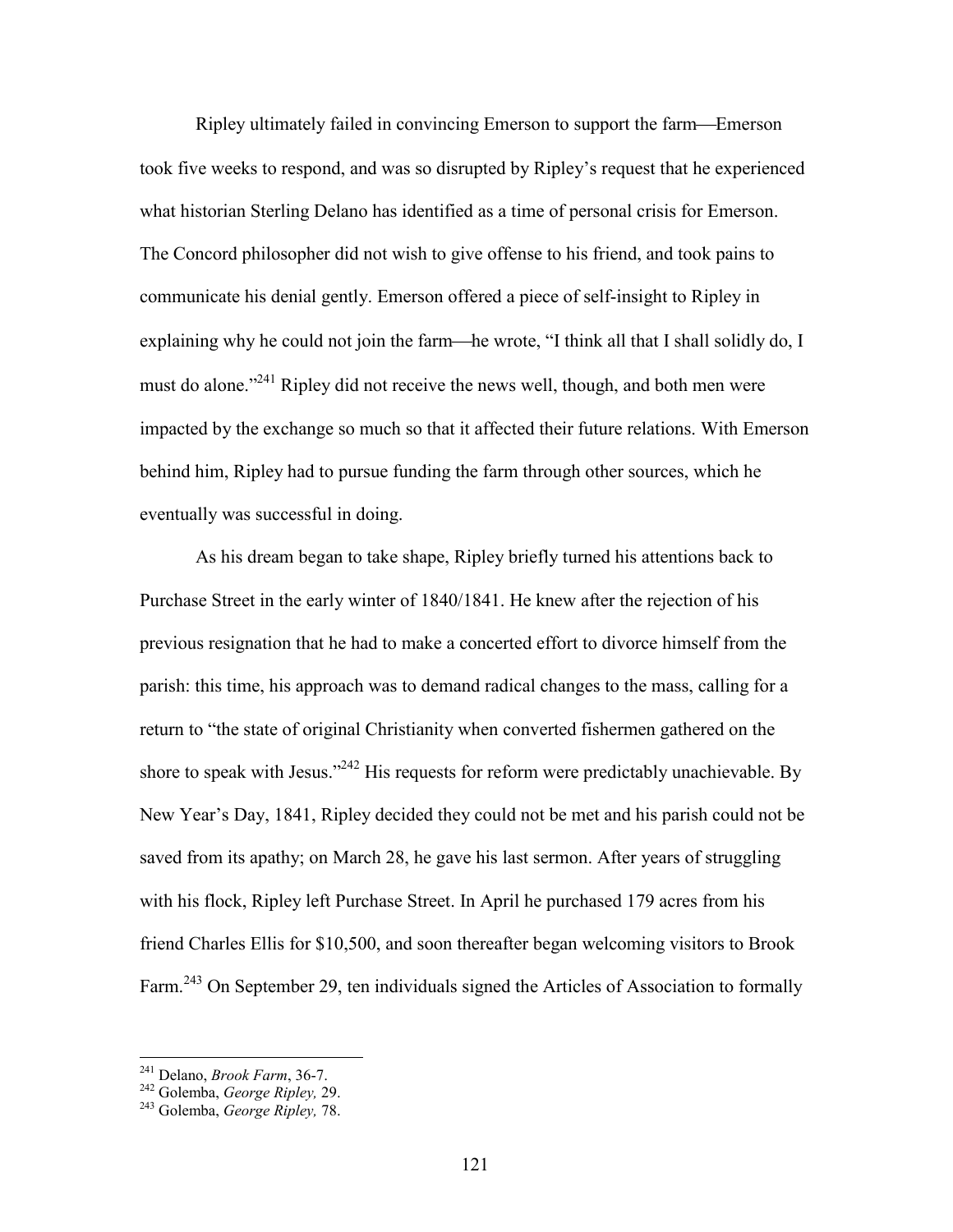establish Brook Farm, which would become the most successful attempt to bring the spirituality and naturalism of Transcendentalism into a practical form.<sup>244</sup>

1844 found the Brook Farmers enjoying a time of increased visibility and relative success: the community had attracted a good deal of residents and Boston-area intellectuals, and financial ruin was still a ways off. So in that year, the leaders of the community drafted and published a Constitution for the community, and circulated it, as well as an introductory note describing the farm's goals, around Boston. While the constitution itself holds little material of interest, the introductory note that was published alongside it offers great insight into the goals and rationale of the agrarian utopia. In the note, written jointly by George Ripley, Charles Dana, and Minot Pratt, the directors explain the goals and geographic benefits of Brook Farm:

…when men are in true social relations their industrial organization will necessarily assume those forms…We wish, therefore, to bring Brook Farm before the public, as a location offering at least as great advantages for a thorough experiment as can be found in the vicinity of Boston. It is situated in West Roxbury, three miles from the depot of the Dedham Branch Rail Road, and about eight miles from Boston, and combines a convenient nearness to the city with a degree of retirement and freedom from unfavorable influences, unusual even in the country. The place is one of great natural beauty, and indeed the whole landscape is so rich and various as to attract the notice of even casual visitors.<sup>245</sup>

In Brook Farm, Ripley saw a landscape of remarkable beauty: and since, as Emerson noted in his essay "Experience," that "the world is all outside," Ripley believed the Brook Farmers could achieve a more perfect social order in West Roxbury as easily as they could on the frontier. And with a place of such "great natural beauty" as the farm itself, Ripley and the Brook Farmers would truly experience the pastoral idyll that could allow them to grow from the land. Another aspect of Brook Farm's philosophy and goals

<sup>244</sup> Delano, *Brook Farm,* 69; Golemba, *George Ripley*, 29.

<sup>245</sup> *Constitution of the Brook Farm Association, for Industry and Education, West Roxbury, Mass. With An Introductory Statement,* reprinted in *Autobiography of Brook Farm*, 94.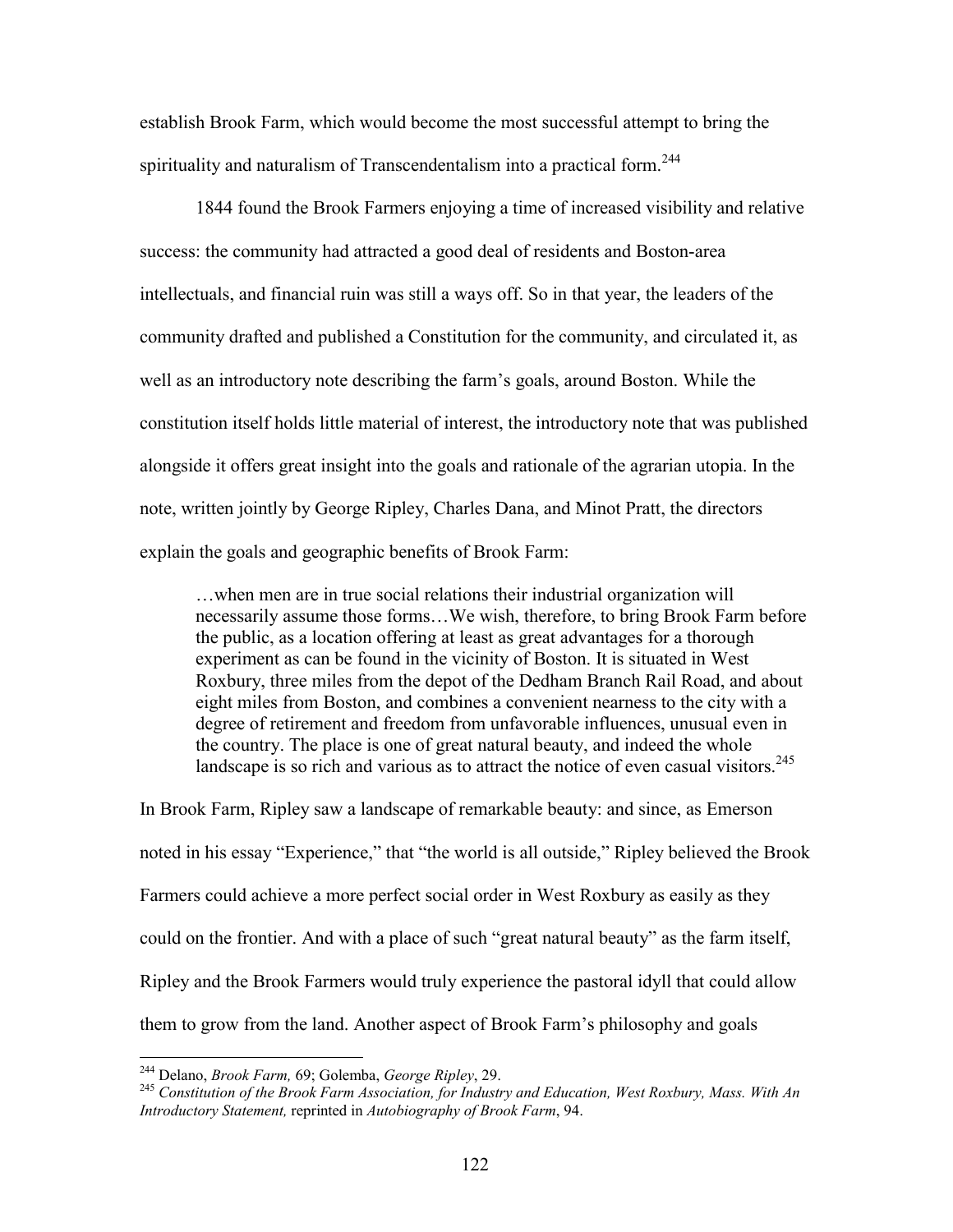becomes apparent after the mention of the farm's proximity to the "Dedham Branch Rail Road" station. Ripley saw in Brook Farm a place of natural beauty that had the equally significant benefit of being in the city: from West Roxbury, his utopian message could be heard in Boston. He and the Brook Farmers wanted to actively educate the masses and bring them to an understanding of "true social relations" and their humanity, whereas Emerson and Thoreau believed the western wilderness would do that on its own. Ripley believed that an Eastern Eden was possible, but he realized that any chance he had of spreading his message depended upon being both successful as an enterprise and near a city. His counterpart in Transcendentalist utopianism, Bronson Alcott, realized neither of those things.

#### *Bronson Alcott and the Seeds of Fruitlands*

Bronson Alcott was a jack-of-all-trades intellectual of the mid-19<sup>th</sup> century, having been involved in all manner of causes and schools of thought, from abolitionism to education reform to Transcendentalism and utopianism. His early years were spent in a small Connecticut town, where he relished the sense of community a close-knit rural environment produced; and while his philosophy evolved over time, his desire for such a community remained, and may be found at the heart of his Fruitlands experiment.<sup>246</sup> Alcott's background is of little importance here: he began life as a Yankee peddler, then as a progressive schoolteacher in Boston, Philadelphia, and Boston again, all the while embracing ideas of social reform, particularly in regards to abolitionism, up to the point

<sup>246</sup> Frederick C. Dahlstrand, *Amos Bronson Alcott: An Intellectual Biography* (East Brunswick, N.J.: Associated University, 1982), 28.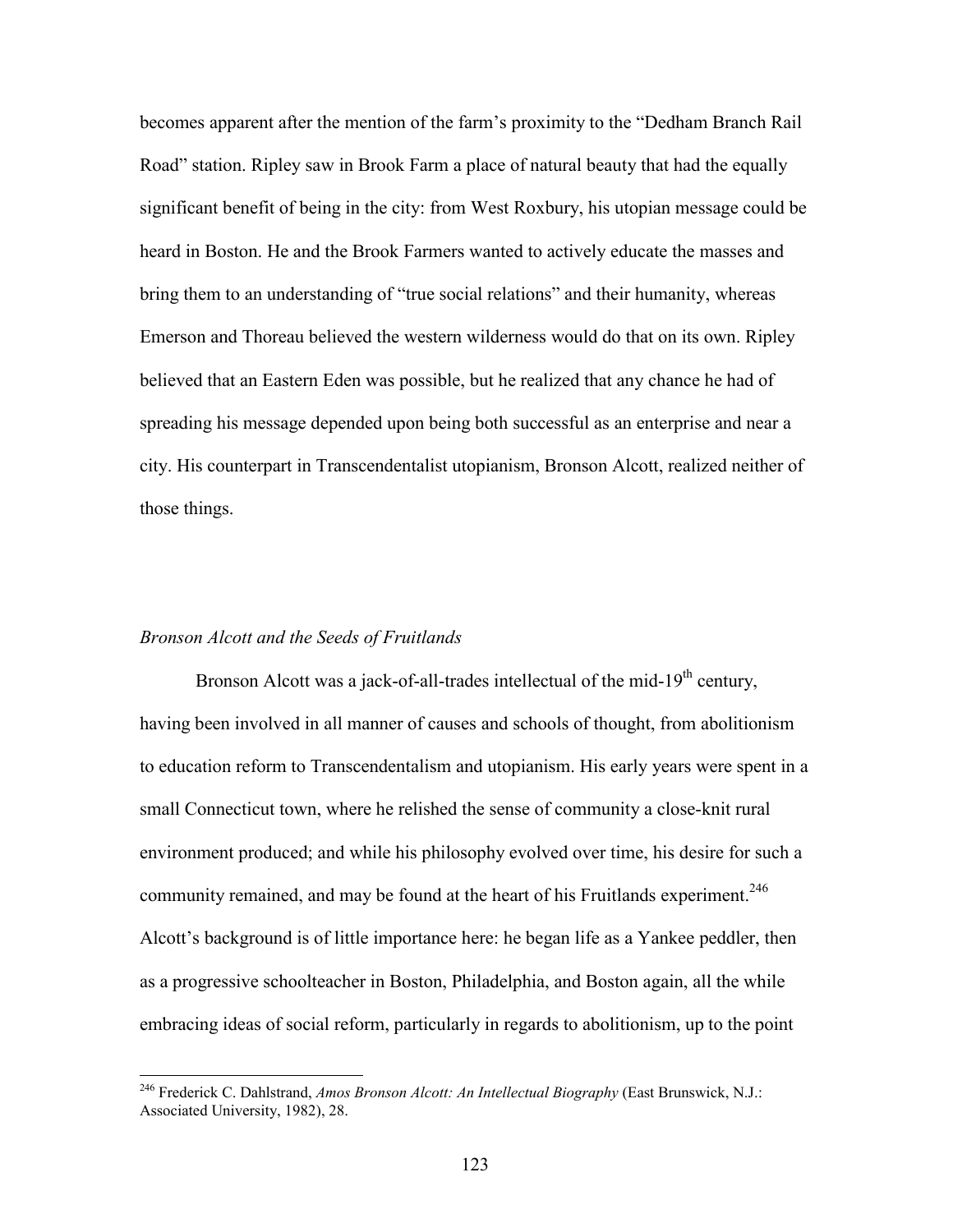when he became aware of the growing Transcendentalist movement in the mid-1830s. In July of 1835, Alcott met Emerson at the latter's Concord home, and deemed him "a revelation of the divine spirit."<sup>247</sup> He became deeply intrigued with Transcendentalism, and following his reforming instincts and natural tendencies, ran with the movement's ideas of reforming the Unitarian church.

Alcott's usefulness as a counterpoint or final extension of the American pastoral dream comes, in part, from his role as an extreme articulator and practitioner of Transcendentalist thought first pioneered by Emerson. While Emerson clearly and frequently argued for the divinity of the individual, he did not come right out and declare such a thing to be true; Alcott, however, did not blush at claiming that the "infinite capacities" of humans' spiritual nature enabled them to be the "Sovereign of the Earth, fitted to subdue all things," imbued with an inner divinity.<sup>248</sup> Fruitlands would be Alcott's ultimate push to encourage individuals to realize their inner divinity and capacity. "Few there are," he mused, "that have retained the perception of their original glory: with the loss of the virtue that fed their flame of the spirit, has the spirit been dimmed, and all its primal glories lost, in the shades of the Senses!"<sup>249</sup> These are Emersonian thoughts dressed with greater ardor: the self is divine, and one must divorce oneself from any "mean egoism" in order to realize one's true potential and capacity for being. Where Emerson and Thoreau both came to see the American west as the ideal staging ground for individuals to realize their potential, Alcott, like Ripley, participated in romanticizing the New England land, and eventually settled on the idea of a pastoral utopian experiment in New England as the ideal venue for self-discovery.

<sup>247</sup> Dahlstrand, *Amos Bronson Alcott,* 134.

<sup>248</sup> Dahlstrand, *Amos Bronson Alcott,* 134, 47.

<sup>249</sup> Dahlstrand, *Amos Bronson Alcott,* 134.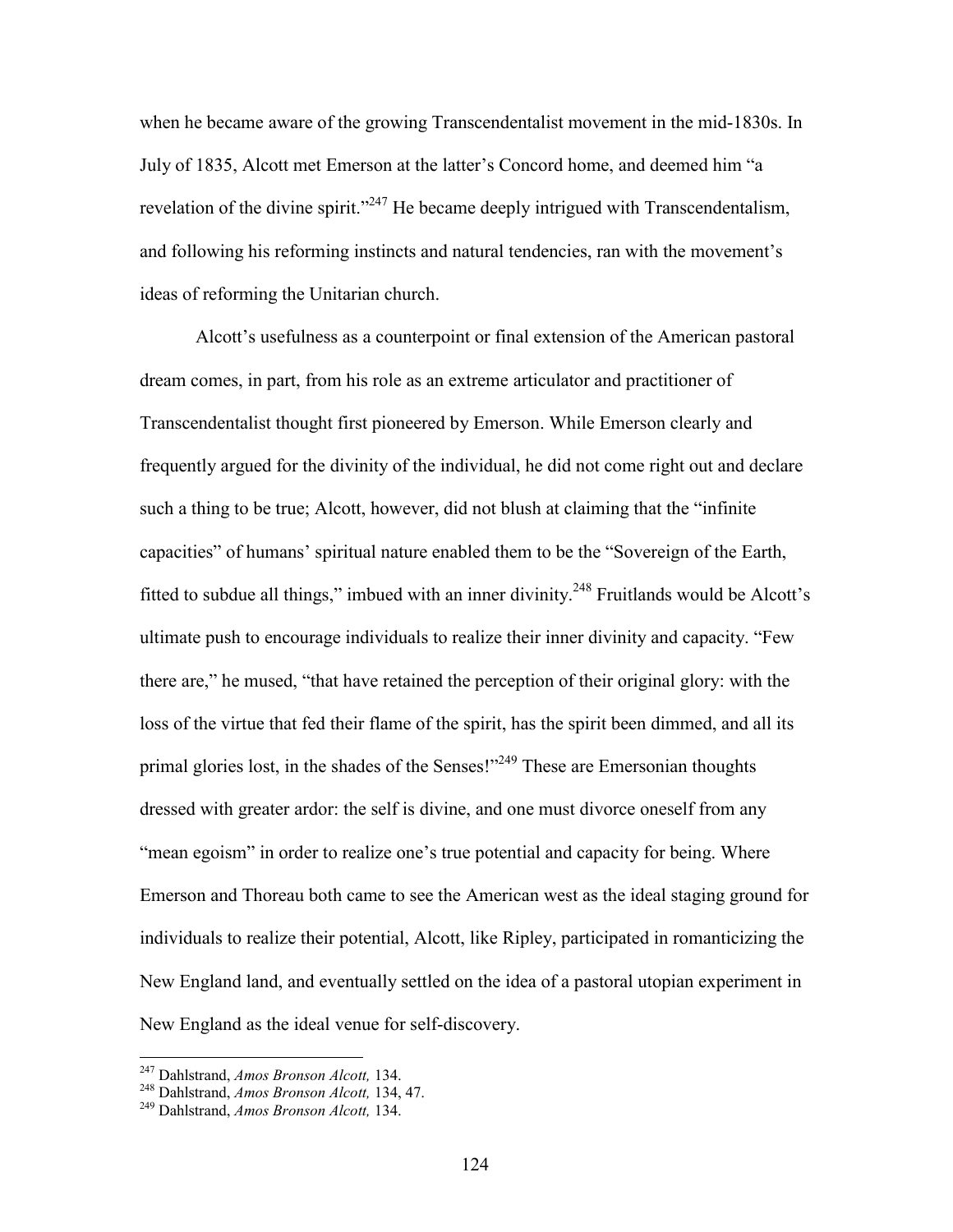# *An American Eden*

Fruitlands was birthed from the seeds of a failed venture. Alcott's Temple School in Boston, a place of progressive and Transcendentalist education where the schoolteacher instructed children on matters of the Universal Spirit, was a philosophical success for the progressive educator, but an economic failure. His spiritual teachings attracted the attention of an English reformer and intellectual named James Greaves, who wrote Alcott in the fall of 1837, proposing the two were connected by the Universal Spirit as "friend[s] and companion[s] in the hidden path of Love's most powerful revelations."<sup>250</sup> The two began a correspondence and immediately resonated with one another philosophically. May of 1842 found Alcott travelling across the Atlantic to visit Greaves in London; when he arrived, he learned Greaves had just recently died, but he subsequently met Charles Lane, a disciple of Greaves, with whom (and on whose dime) Alcott founded Fruitlands.<sup>251</sup> His pitch to Lane was simple. They would:

…select a spot whereon the new Eden may be planted, and man may, untempted by evil, dwell in harmony with his Creator, with himself, his fellows, and with all external natures…[New England would be] the field wherein this idea is to be realized in actual experience…We propose not to make new combinations of old substances, the elements themselves shall be new…[A] better body shall be built up from the orchard and the garden…[an] unvitiated generation and more genial habits shall restore the Eden on Earth<sup>2</sup>

Alcott offered an uncomplicated explanation: in the fashion of Samuel Sewall, he advertised America as the home for a new Eden. To Alcott, America—New England particularly—was a land of pastoral beauty that could provide the setting for an agrarian community whereby he and his companions could create an "unvitiated generation" with

<sup>250</sup> James Pierrepont Greaves to A. Bronson Alcott, quoted in Richard Francis, *Fruitlands: The Alcott Family and their Search for Utopia* (New Haven: Yale, 2010), 29.

<sup>251</sup> Clara Endicott Sears, *Bronson Alcott's Fruitlands* (Boston: Houghton Mifflin, 1915), 11.

<sup>252</sup> Quoted in Francis, *Fruitlands*, 82.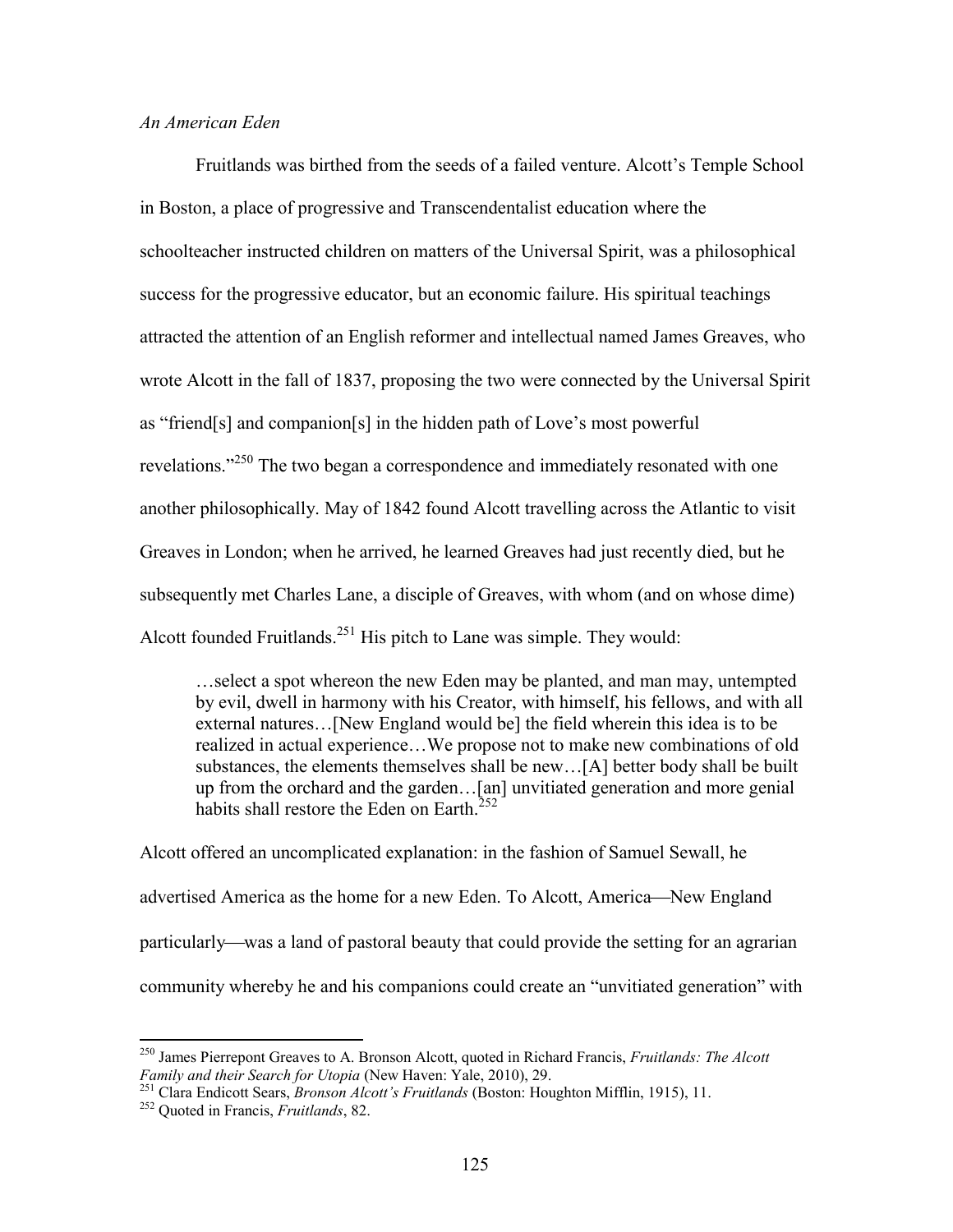higher moral capacities and greater virtues. His language and the explicit identification of a "new Eden" feels like a stronger recasting of William Bradford's statement in *Of Plymouth Plantation* that "I am refreshed to have seen some glimpse [of Eden], as Moses saw the land of Canaan afar off."<sup>253</sup> Where Bradford merely saw Eden at a distance after attempting to recreate it in the New World, Alcott charged ahead, writing that the new Eden would very much "be built up from the orchard and the garden." From a philosophical perspective, Alcott's goals are not unique: his language bears similarity to Bradford because the two men pursued the same dream of creating an Eden in America.

For all of his pastoral and Romantic sensibilities, Alcott's decision to create his Eden in New England was likely driven by economic necessity. He only had about \$1,800 to \$2,000 from Lane with which to finance the creation of utopia, and such a sum would not support a trip west.  $254$  But that he could pursue his goals in the east speaks to the power Alcott saw in the divinity of the individual and the presence of the Universal Spirit in the land. Such things, in Alcott's mind, did not change depending on one's location. Ultimately, Alcott and Lane decided on a plot of land known as Wyman Farm in Harvard, Massachusetts. The farm encompassed ninety acres of land and offered the prospective utopians views of Mounts Wachusett and Greylock—so was the land intended to be America's new Eden.<sup>255</sup>

<sup>253</sup> Bradford, *Of Plymouth Plantation*, xxviii.

<sup>254</sup> A. Bronson Alcott to Junius S. Alcott, 7 March, 1843, in *The Letters of A. Bronson Alcott*, ed. Richard L. Herrnstadt (Ames, IA: Iowa State, 1969), 100.

<sup>255</sup> Francis, *Fruitlands,* 1.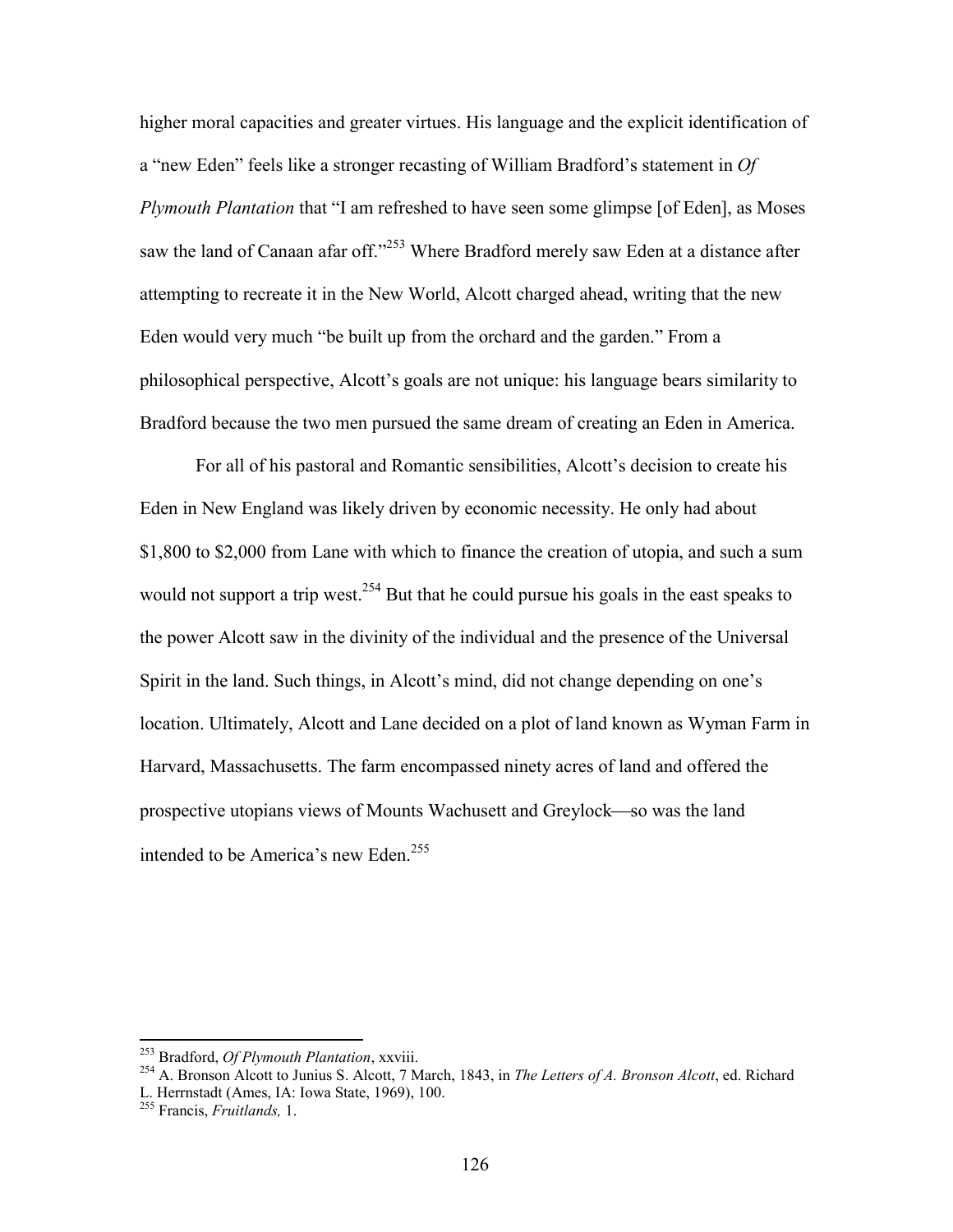## *Agrarian Edens: Brook Farm and Fruitlands in Action*

Brook Farm and Fruitlands are surprisingly different for two failed Transcendentalist utopian experiments, both located in Massachusetts and founded within two years of one another. As an attempt at creating Eden, Fruitlands was nothing short of a train wreck: formed in May 1843, the community disbanded in January 1844, with its members bitterly disillusioned and the enterprise underwater financially.<sup>256</sup> Ripley's Brook Farm survived until October of 1847, a good six years after its establishment, and though it too was done in by financial ruin, it enjoyed a period of intellectual and communal flourishing, unlike the short and concentrated bitterness experienced at Fruitlands.<sup>257</sup> Alcott's farm in Harvard was home to his family and an oddball cast of characters, including a nudist who saw his practice as imitating Adam and Eve, and a peculiar man named Joseph Palmer who hailed from the equally strange No Town, Massachusetts (by Fitchburg) and who once was jailed for wearing a long beard.<sup>258</sup> Contrast these individuals with the inhabitants of Brook Farm: Nathaniel Hawthorne and Charles A. Dana, of the venerable Cambridge family, are two striking examples, but not unrepresentative in their intellectual and social capacities.<sup>259</sup> In effect, where Fruitlands was a roughshod experiment, Brook Farm was a truer communal living experience that attracted a good number of Boston-area intellectuals.<sup>260</sup> Alcott attempted to make Fruitlands an extension of Transcendentalist principles to an untenable extreme: the participants' belief in the divinity of all living beings—animals included—caused them to

<sup>256</sup> Richard Francis, *Transcendental Utopias: Individual and Community at Brook Farm, Fruitlands, and Walden* (Ithaca, NY: Cornell, 1997), 209.

<sup>257</sup> Delano, *Brook Farm*, 310.

<sup>258</sup> Francis, *Fruitlands,* 118.

<sup>259</sup> Katharine Burton, *Paradise Planters: The Story of Brook Farm* (New York: Longmans, Green, 1939), 52-53 for a representative list of Boston and Cambridge intellectuals and social elites at Brook Farm.

<sup>260</sup> Zoltan Haraszti, *The Idyll of Brook Farm* (Boston: Trustees of the Public Library, 1940), 8.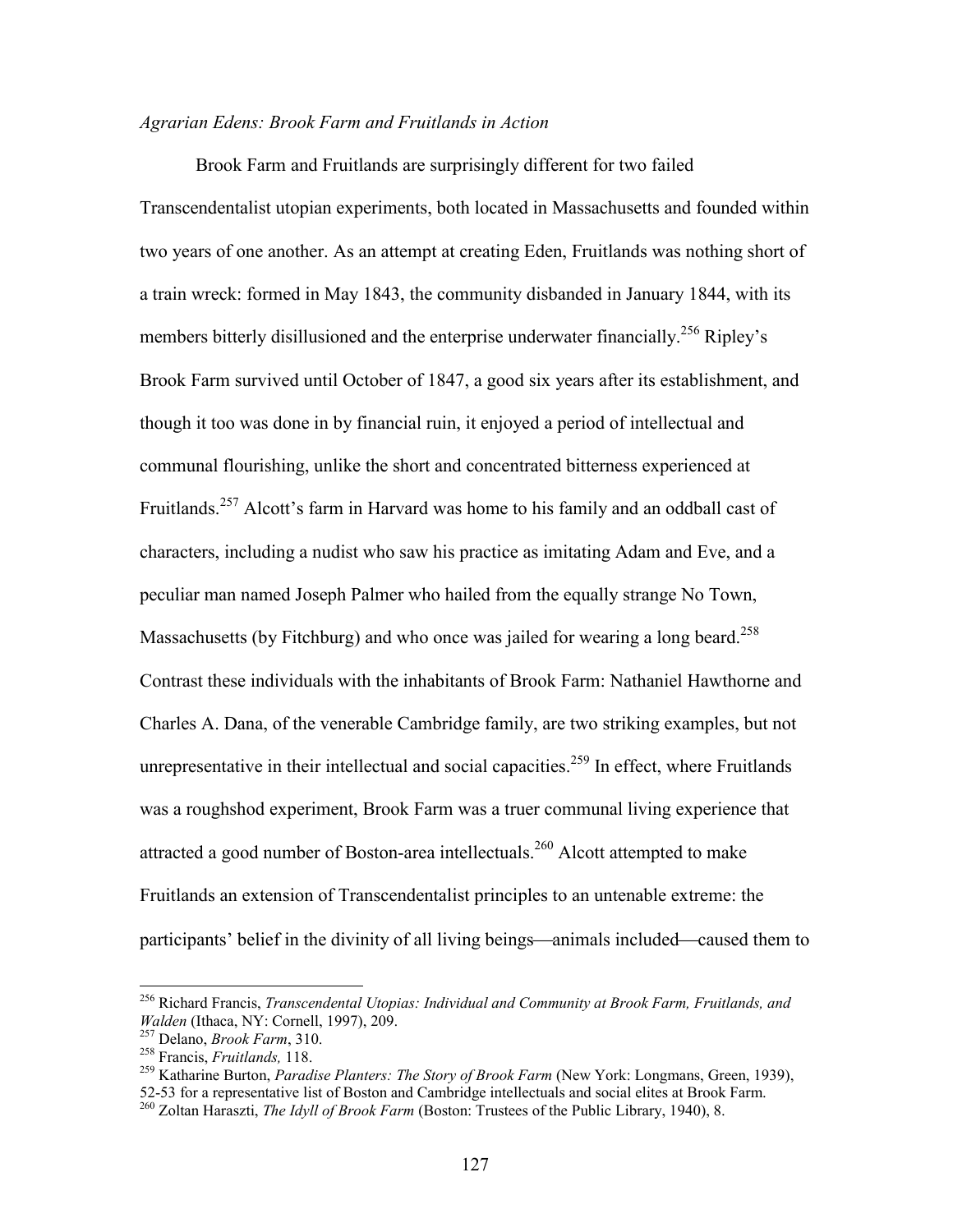adopt a vegan diet, which acted as one of many unbearable restrictions upon the utopian participants. Ripley and the Brook Farmers were more relaxed in these beliefs; the group effort was a communal exercise in Emerson's doctrine of self-reliance (as contradictory as that may seem), but Alcott could not bear to operate in so large a community, instead leaning on the idea of self-reliance so thoroughly as to decline Ripley's invitation to join Brook Farm and instead to found his own venture.<sup>261</sup>

Differences aside, Brook Farm and Fruitlands share two very important aspects: agrarianism was at the core of both communities, and both ventures failed with varying degrees of spectacle. Alcott's failure—and more broadly, Fruitlands' failure—stemmed at least partially from a total misapplication of the agrarian and pastoral dream that led Alcott, Lane, and others to create their utopia on a farm in the first place. The strict dietary requirements Alcott mandated, which amounted to veganism a century before the practice received a name, were ludicrous given the community's gross inability to farm the crops they deemed acceptable. Alcott scholar Odell Shephard put it succinctly when he observed that Alcott ignored "that basic rural wisdom which he must have had" being the understanding that in order to live off the land, one must cooperate with the land and bend to its whims. The utopian farmer, Shephard notes, was content to view himself as an exception to nature's machinery, for perhaps he were miles way from the farm, in Boston or New York, engrossed in spiritual conversation when the rye was ready to harvest. How could a philosopher of the spirit be held to the rules of the land?<sup>262</sup> In short, Alcott's agrarianism existed as an ideal only—he was not committed to seriously farming at Fruitlands, but was merely interested in the idea as an appropriate setting and

<sup>261</sup> Sterling F. Delano, "Transcendentalist Communities," in *The Oxford Handbook of American Transcendentalism,* ed. Joel Myerson (New York: Oxford, 2010), 251.

<sup>262</sup> Odell Shephard, *Pedlar's Progress: The Life of Bronson Alcott* (New York: Greenwood, 1968), 361.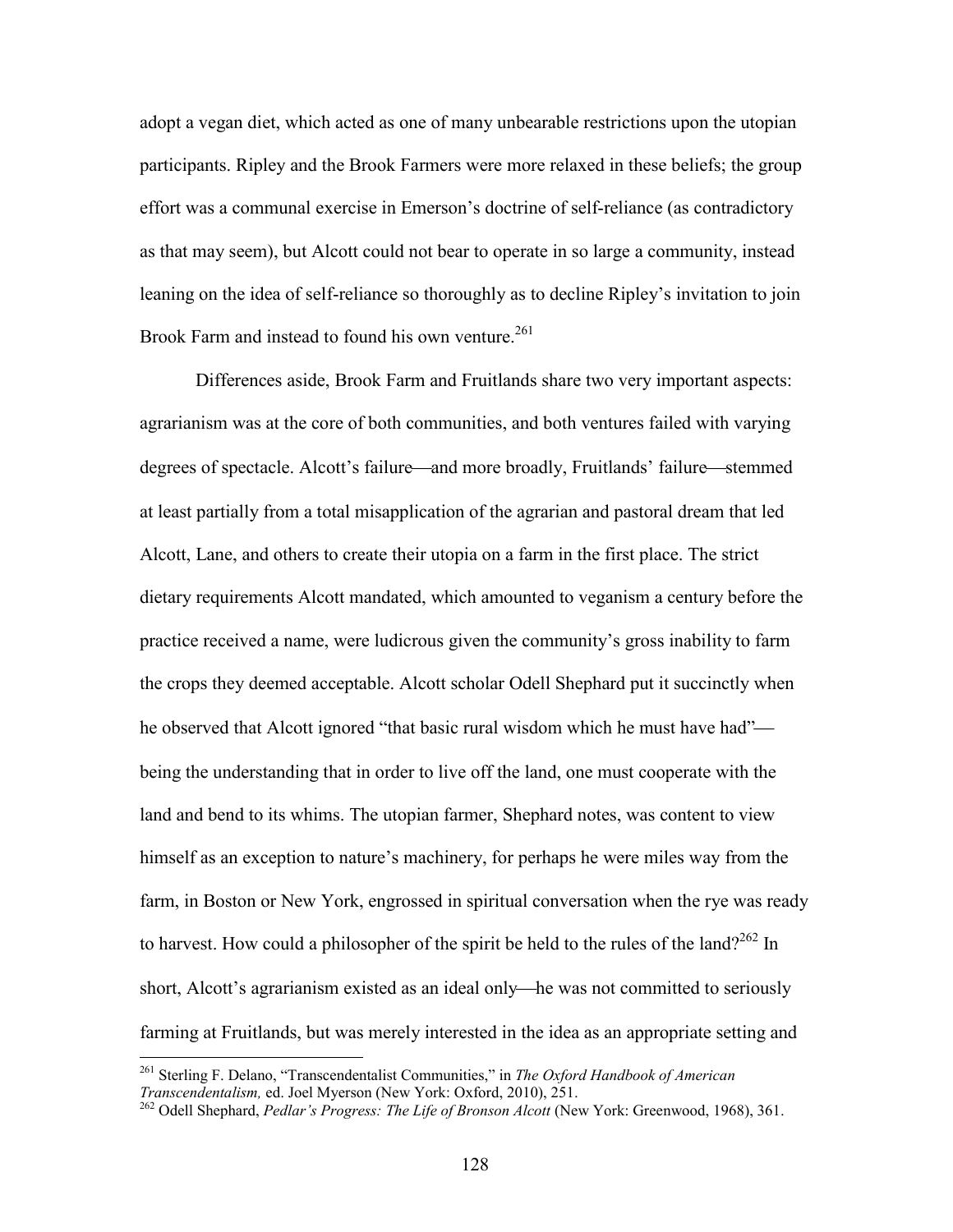element of his new Eden. His relationship to the land was more spiritual than agricultural, largely consisting of pastoral praise and love for the natural world without much understanding or desire to actually work and live off the land. Ripley, to his credit, actually ran farming initiatives at Brook Farm (making it much less of a misnomer than 'Fruitlands') to the point where those tasked with farmwork consisted one of the largest working groups in the community.<sup>263</sup> But even then, Brook Farm's successful realization of its agrarian and pastoral ideals could not keep the enterprise afloat.

Compared to Alcott, Ripley's failure may be simpler: Brook Farm required a great deal of start-up capital (roughly \$30,000), and the project was financially insolvent basically from inception. In its later years, a fire destroyed part of the farm, and the community could not foot the cost to restore the building. Combining this incident with a general waning interest in utopianism spelled the end of Brook Farm and Ripley's pastoral Eden.<sup>264</sup>

But while both Brook Farm and Fruitlands failed, their stories are remarkable, and rooted in the earth. Both institutions sought to elevate individuals to a greater state of being by engaging with the natural world through agriculture, and while both failed, they are excellent active representations of the Transcendentalist and broader American tradition of engaging with the land to reach greater heights. They are the ultimate extensions of Transcendentalist philosophy, and both ventures were embodiments of the American tradition of viewing both the landscape and nation as divinely charged and endowed with a higher power. While Alcott's and Ripley's attempts to recreate Eden

<sup>263</sup> Joel Myerson, Brook Farm, "Two Unpublished Reminiscences of Brook Farm," *The New England Quarterly,* vol. 48, no. 2 (June 1975), 254.

 $^{264}$  Delano, "Transcendentalist Communities," 254, 256.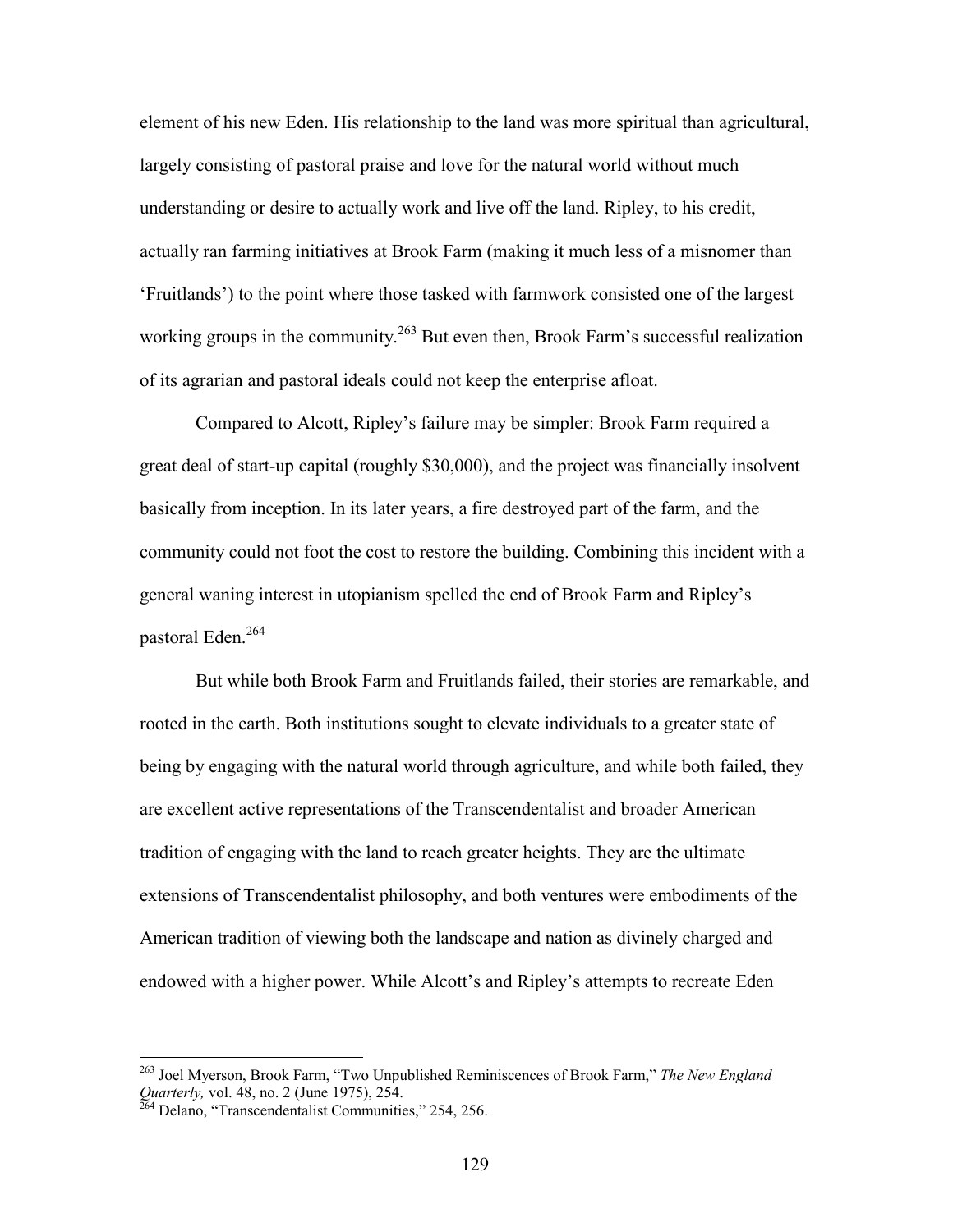failed quite splendidly, both men reinforced and furthered the philosophical tradition of American exceptionalism.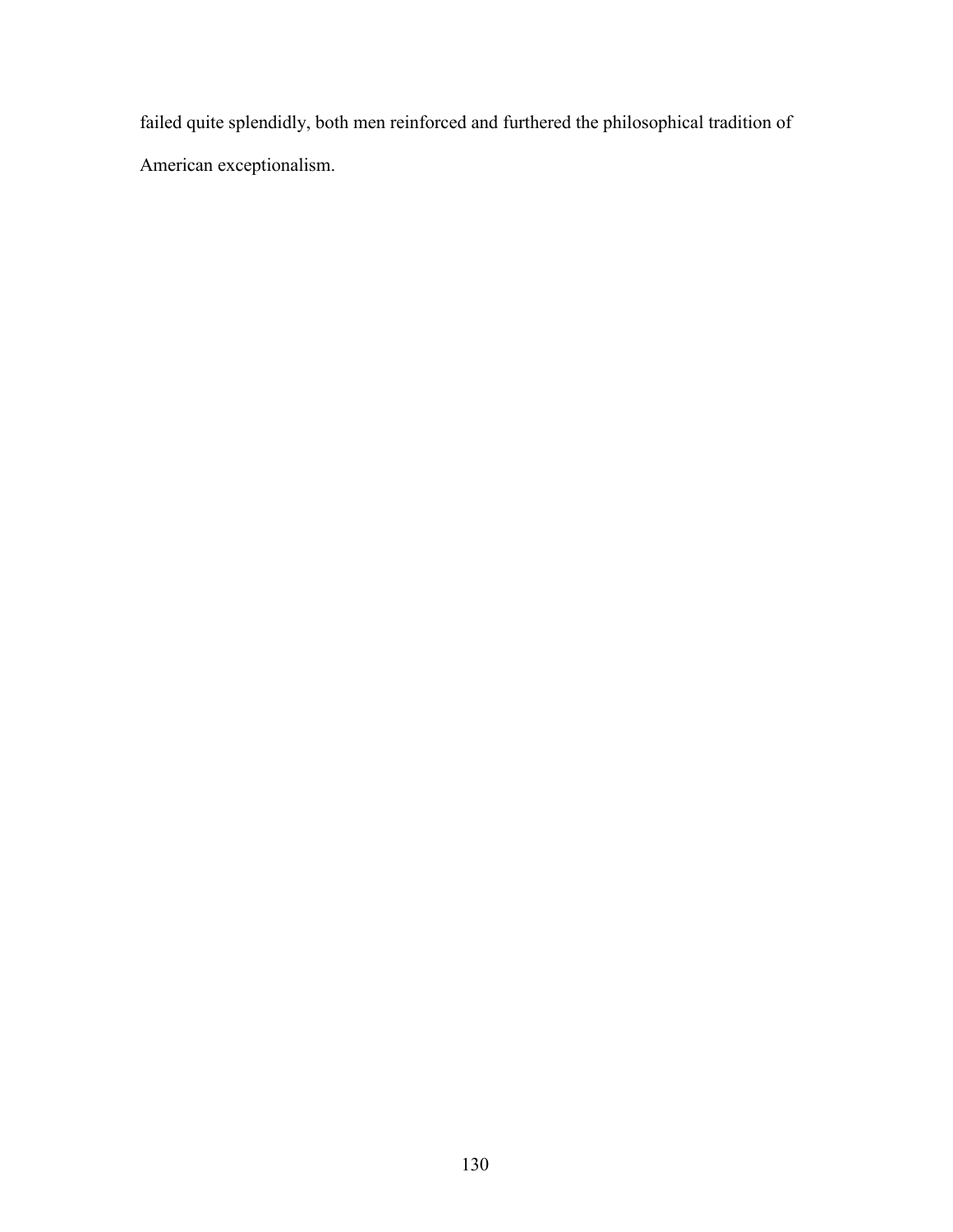# *Conclusion Building Domestic Edens*

From their vantage point in the early to mid-nineteenth century, the Transcendentalists grew their philosophies out of a combination of older traditions. First, they heavily interacted with the tradition of viewing America as Eden, a jointly pastoral and religious narrative that extends back to John Winthrop's "city upon a hill" message. Second, they engaged with eighteenth century ideas of agrarian republicanism that Jefferson pioneered. Emerson and Thoreau particularly embraced Jeffersonian agrarianism, to the point where they saw an agrarian republic as a virtuous society in an idealistic form, where Jefferson had constructed his vision to serve a politically stabilizing purpose in the early years of the republic. All four men used the New England village myth as a link in the process of creating an Eden. It connected them to their ancestors who had first attempted to settle the wilderness; the Puritans had come the closest to creating Eden, and so any attempts going forward would do well to embrace their experience, or so the Transcendentalists reasoned. Though the Puritans did not succeed in their efforts, the western frontier was an opportunity, in Emerson and Thoreau's eyes, to attempt creating an Eden in the wilderness once more.

Emerson and Thoreau saw promise in the West as a blank slate where Americans could remove themselves from polluting influences: instead of traveling from England to New England like their forerunners, they envisioned a great westward migration. The idea and motivation remained the same: to create an American Eden. But the execution was different, as the West held all manner of political implications. Emerson and Thoreau's argument for expansion was more pastoral and nationalistic than it was

131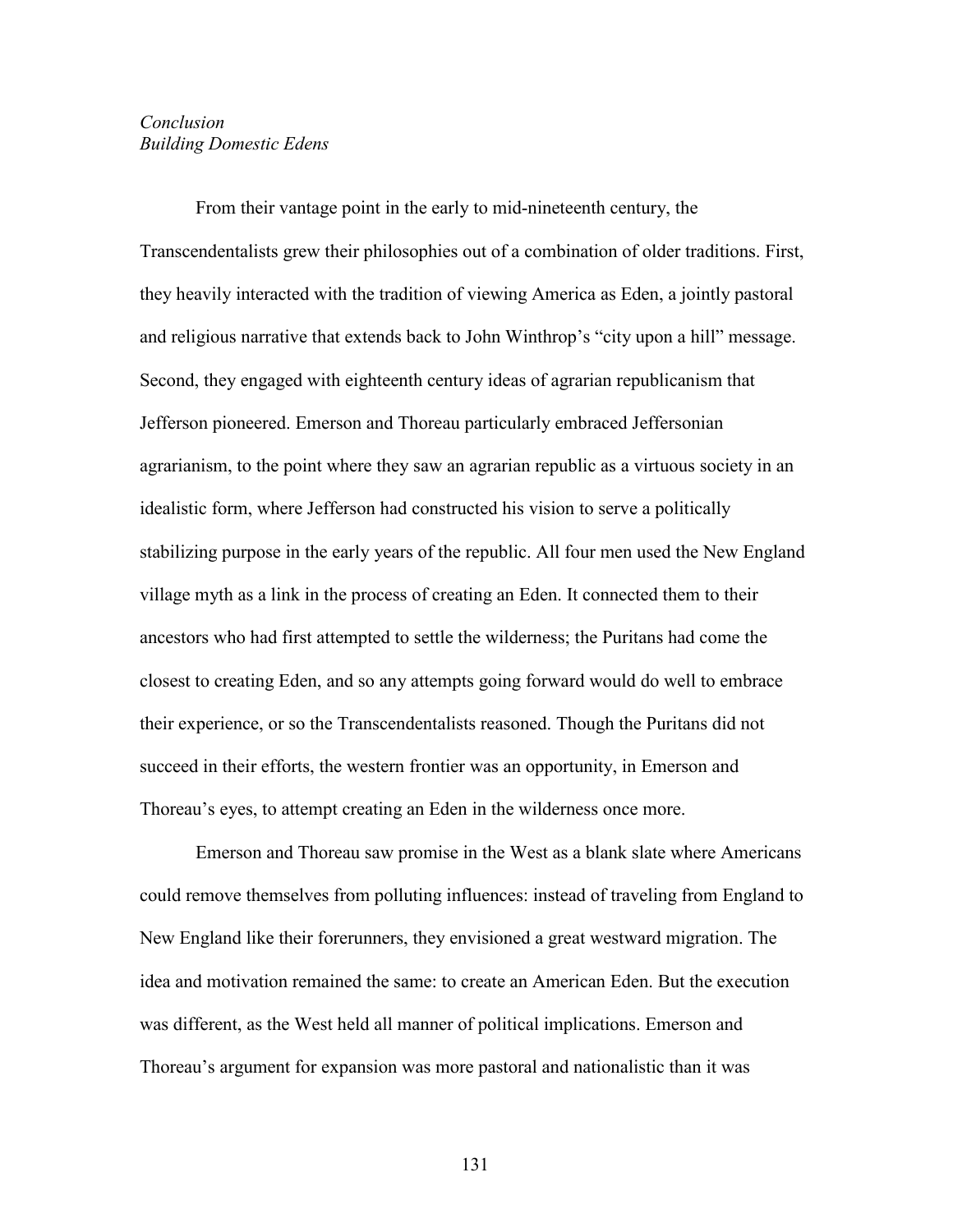outwardly religious, and they had a deep tradition of attempting Eden in America from which to draw support and inspiration. The Puritans thus became a moral benchmark for the possible expansion. Through a combination of the New England village myth and pastoralism, Thoreau particularly came to see nineteenth-century New England farmers as the most exact representation of Puritans and Puritan values in America at the time. They were thus to be the chosen people: the model Americans who would found America's Eden, an experiment that would, if successful, bring the whole nation to a higher moral state.

God was still guiding America in the nineteenth century, as the Transcendentalists believed in varying capacities. But there existed grave challenges to successful expansion, namely slavery and an unbridled zealotry for expansion held by the likes of Jackson and Polk. Emerson and Thoreau had to finesse an argument for supporting expansion. And they successfully did so by incorporating political calls against slavery into discourse regarding expansionism. Their argument for expansionism, then, was that expanding should happen and had to happen in order to fulfill America's epic potential and create an American Eden. But if slavery were to expand along with the country's borders and population, then all hope for Eden would be lost. The power of the land drew Emerson and Thoreau west in their quest for Eden, but there were attempts in the older part of the country as well.

Ripley and Alcott focused on creating agrarian Edens at home. Their attempts at utopia sought more actively to reach communion with nature and influence those around them. Ripley in particular sought to directly influence the spiritual awakening of others, as he made clear when explaining why he chose to situate Brook Farm right outside

132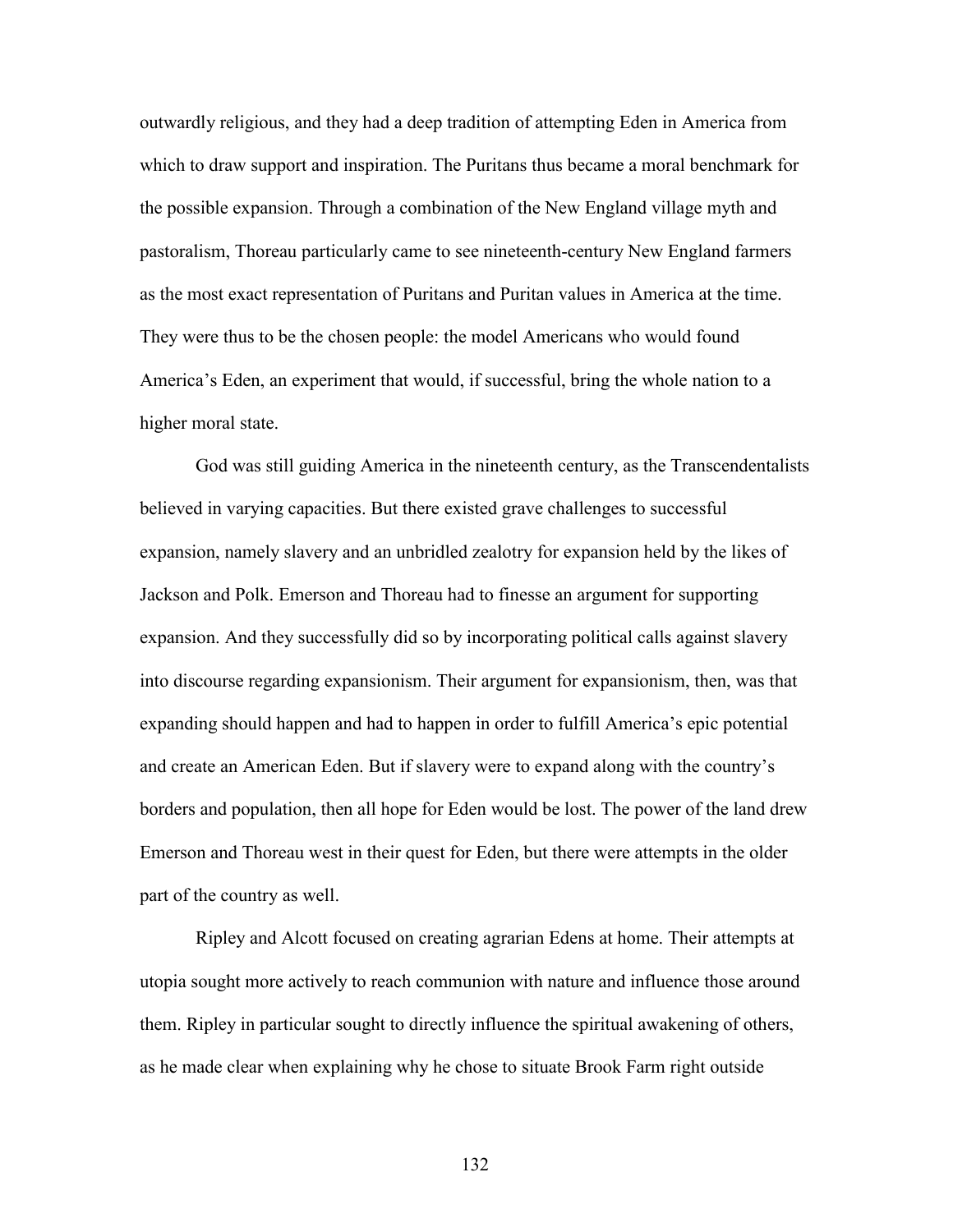Boston. He and Alcott drew strongly on the New England village myth to create agrarian communities that they considered to be updated utopian versions of old Puritan settlements. But since Ripley and Alcott were far less political than Emerson and Thoreau, the West was less of an issue: they could fashion Eden at home.

Emerson, Thoreau, Ripley, and Alcott all shared a belief in creating a New World Eden. They all saw God as guiding America, and they all believed in the spiritual power of the natural world. Emerson and Thoreau's conditional support of expansion rests on these beliefs. Let us revisit a quotation from "Young American" that I discussed in the previous chapter, as it will shine in this context. Reflecting on America, Emerson wrote:

This land, too, is as old as the Flood, and wants no ornament or privilege which nature could bestow. Here stars, here woods, here hills, here animals, here men abound, and the vast tendencies concur of a new order. If only the men are employed in conspiring with the designs of the Spirit who led us hither, and is leading us still, we shall quickly enough advance…into a new and more excellent social state than history has recorded.<sup>265</sup>

His message, we can now see, was very straightforward. Emerson conceived that "the Spirit," or God, would lead America into a golden age where human society would prosper in a way greater than the greatest societies and civilizations of human history. This is a fair and literal interpretation of Emerson's words, and his meaning was plain: God created the country and has steered it towards its ultimate purpose—he would bring America into the Millennium, the thousand year period of Christ's reign on earth before Judgment Day. Viewing the New World as a fresher and purer stage for God's work in contrast to the corruption of the Old World was a classically Puritan idea, present in the thinking of those who first came to Massachusetts, as was the idea of the Millennium.<sup>266</sup> It should not be surprising to see Emerson engage with this Puritan tradition: his

<sup>265</sup> Emerson, "The Young American," 382-3.

<sup>266</sup> Rosenmeier, *Language of Canaan*, 13.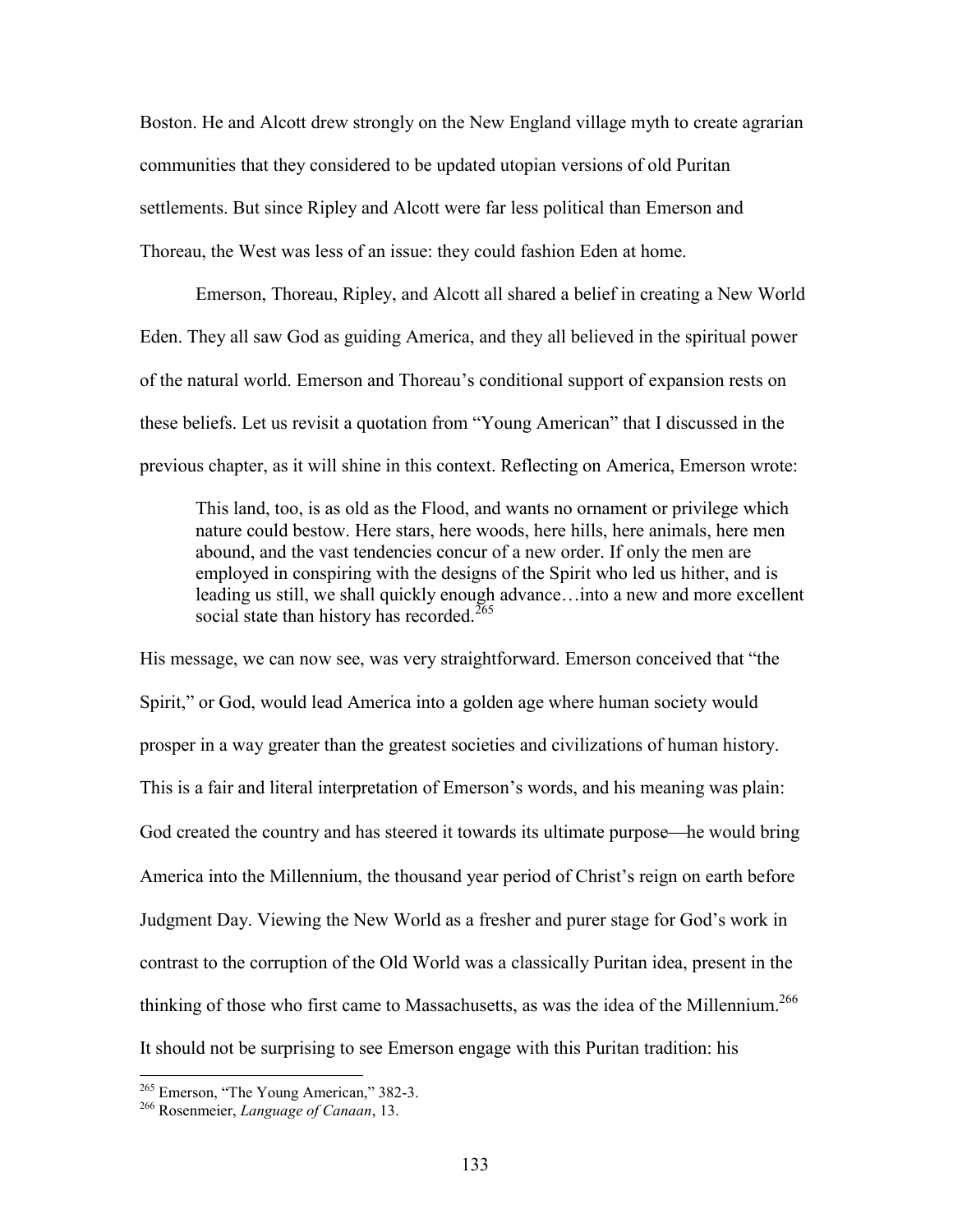argument directly draws upon Puritanism, which was at a certain level, is very much part of the core American identity. His philosophy of nature and political positions regarding expansionism and abolitionism all shared the same end: the creation of a moral and enlightened society. When combined with the American pastoral tradition and the New England village myth, which emphasized America's Puritan background, these elements all point to one thing: the creation of an Eden, and the coming of the Millennium in America.

Emerson and Thoreau desired Americans to embrace the divinity of the land and recognize the divinity of the self in order to produce a people of a higher morality and usher in the American Millennium. Ripley and Alcott wished for the same, but they sought to jumpstart the Millennium in New England. All four men strove for the same goal, reached for the same moral enlightenment—and if their visions were realized, America would have its golden age. To these four men, the manifest destiny of America was not necessarily that the country would grow to the Pacific: it was that America and its divinely guided people would create an Eden from the wilderness, thus bringing the Millennium and truly fulfilling America's potential for epic.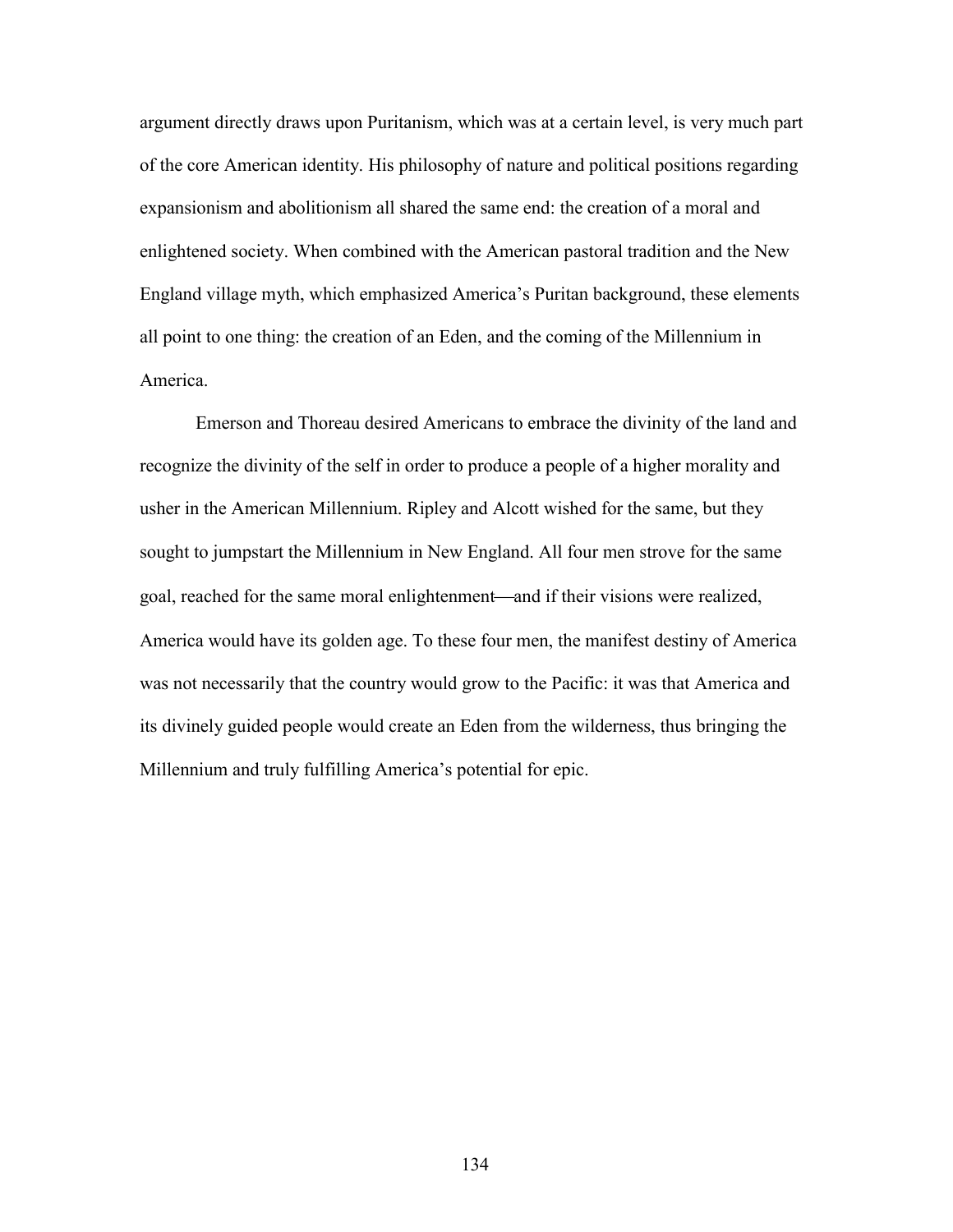## *Afterword*

As national movements and schools of thought, American pastoralism, expansionism, and the search for Eden all changed direction significantly after the first generation of Transcendentalists moved on. Whitman, of course, embraced America's natural beauty in *Leaves of Grass* like no one before him, but generally the traditions in which Emerson, Thoreau, Ripley, and Alcott participated in faded during the decades after their involvement. Transcendentalism as a whole quieted down, and while a second generation of thinkers carried the movement into the Gilded Age, the atmosphere and intellectual production was a far cry from Concord in the  $1830s$  and  $1840s$ .<sup>267</sup> Even a general glance at the history of the nineteenth century reveals some very obvious reasons for the changes in national atmosphere: the Civil War wrought such destruction in America, and inflicted so much trauma on the American people that little of American life was the same. Religious beliefs were called into question, and believing in the idea of a benevolent God was something many Americans had difficulty with during the war.<sup>268</sup> In such a context, not only would it be hard to imagine the country as divinely guided, but it would also be difficult to envision wonderful bucolic scenery when newspapers constantly featured photographs of the battlefield dead.<sup>269</sup>

Over the broader scope of history, American pastoralism lived through the war, though did not enjoy much attention until the post-war years when the National Parks movement began. Settlers eventually saw the Pacific Ocean, and one could argue that

<sup>267</sup> Gura, *American Transcendentalism,* 8.

<sup>268</sup> Drew Gilpin Faust, *This Republic of Suffering: Death and The American Civil War* (New York, Vintage, 2008), xviii.

<sup>269</sup> Franny Nudelman, *John Brown's Body* (North Carolina: 2004), 106.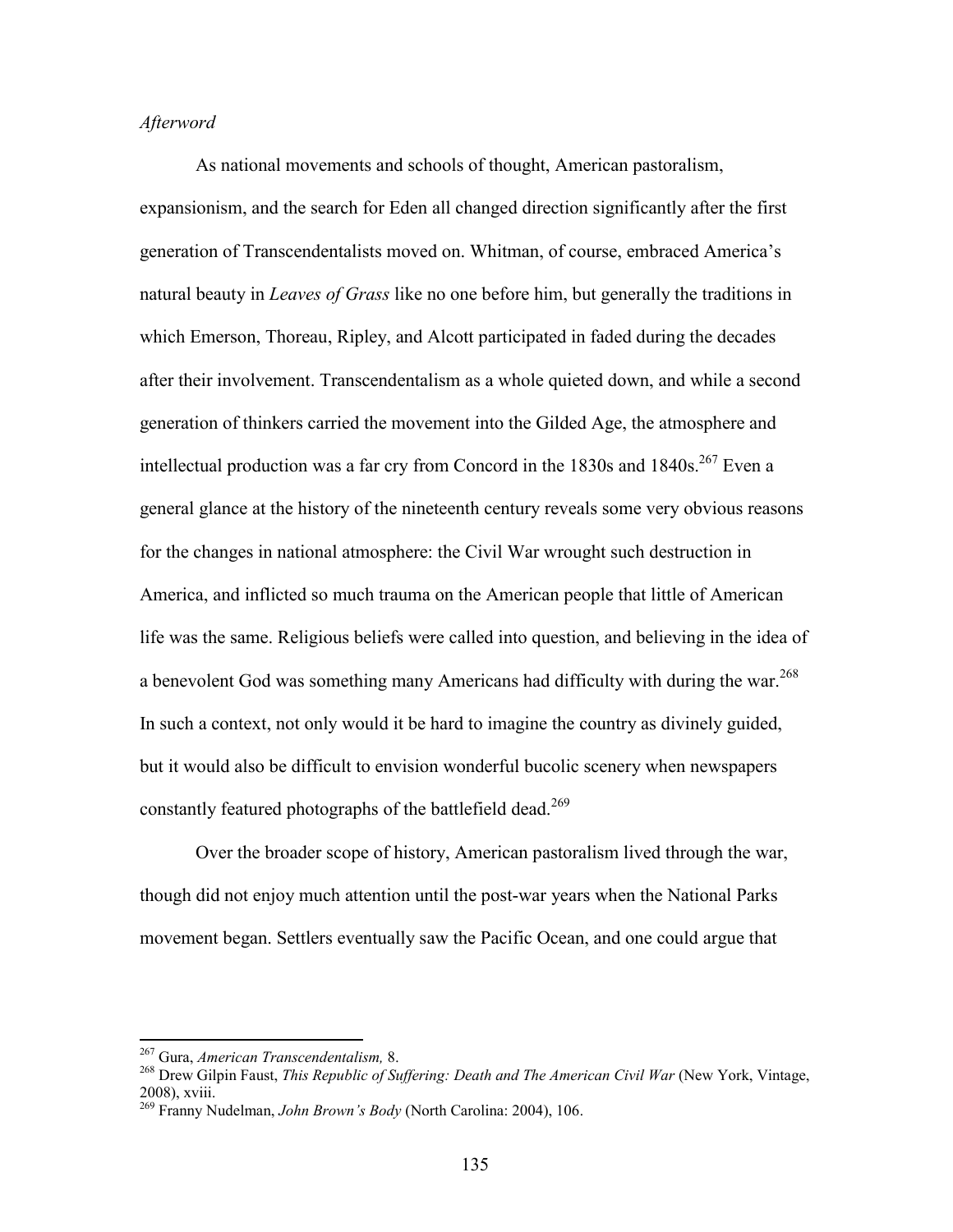after reaching the West, the spirit of Manifest Destiny metamorphosed into modern American imperialism, but that would be too much a digression.

Eden, it seems, has still not been found in America. But if the politics and national visions of Emerson, Thoreau, Ripley, and Alcott are outmoded, their philosophies are still applicable. Through their writings and stories, a form of American pastoralism still lives on—certainly one very different from how it existed in the  $19<sup>th</sup>$  century, but it exists and endures largely thanks to the Transcendentalists.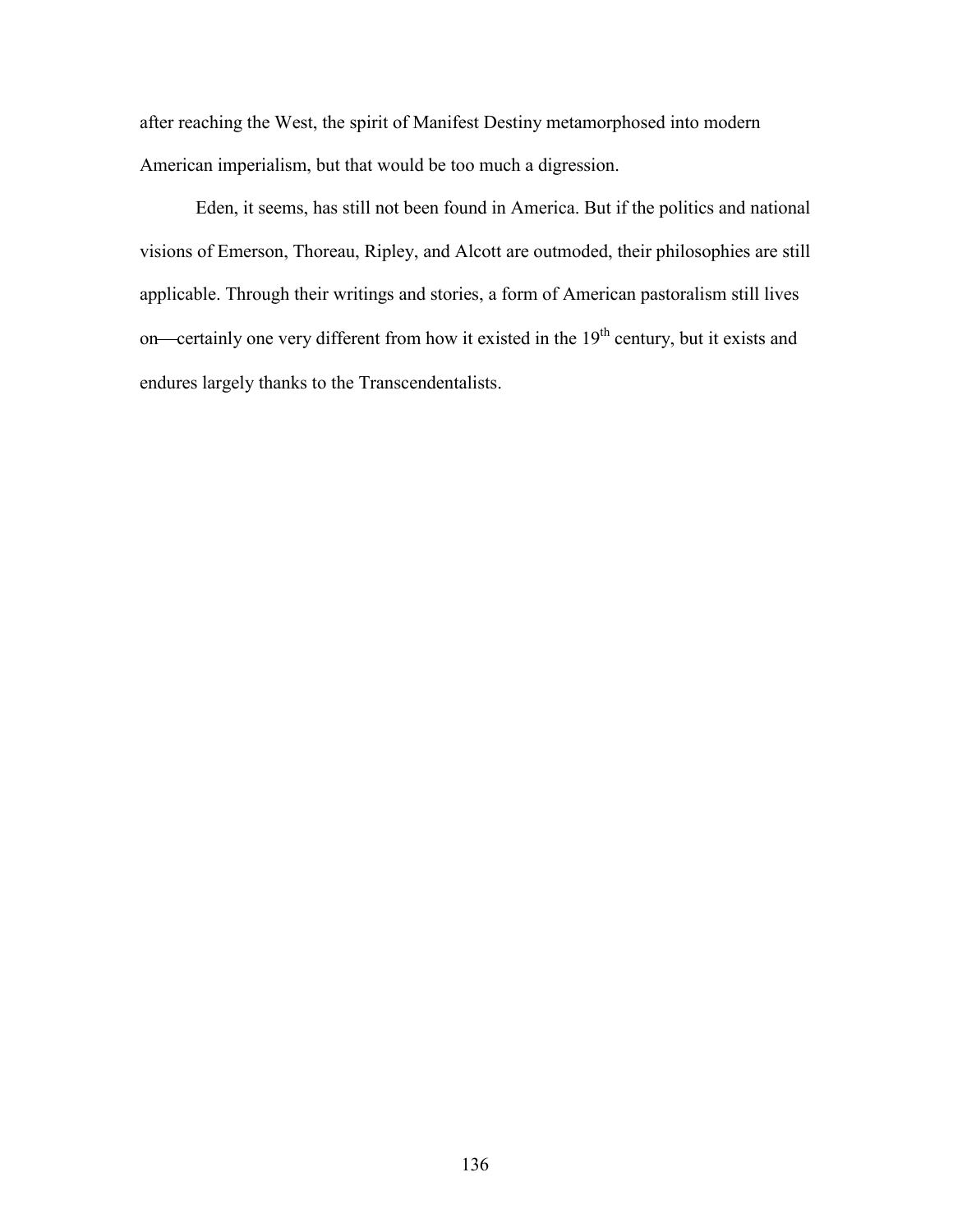#### **Works Cited**

#### *Primary Sources*

- Alcott, Amos Bronson. "A. Bronson Alcott to Junius S. Alcott, March 7, 1843." Letter. In *The Letters of A. Bronson Alcott.* Edited by Richard L. Hernstadt. Ames, IA: Iowa State, 1969.
- Bradford, William. *Of Plymouth Plantation.* New York: Knopf, 1952.
- Declaration of Independence. Accessed via Archives.gov. http://www.archives.gov/exhibits/charters/declaration\_transcript.html.
- Emerson, Ralph Waldo. "Experience." In *The Annotated Emerson,* edited by David Mikics, 223-247. Cambridge: Harvard, 2012.
- Emerson, Ralph Waldo. "The Lord's Supper." In *The Complete Works of Ralph Waldo Emerson.* Accessed via RWE.org, http://www.rwe.org/i-the-lords-supper.html.
- Emerson, Ralph Waldo. "Nature." In *Transcendentalism: A Reader,* edited by Joel Myerson, 124-160.
- Emerson, Ralph Waldo. "Ode Inscribed to W.H. Channing." In *The Annotated Emerson,* edited by David Mikics, 509-511. Cambridge: Harvard, 2012.
- Emerson, Ralph Waldo. "The Young American." In *Miscellanies: Embracing Nature, Addresses, and Lectures,* 349-383. Boston: Houghton Mifflin, 1882.
- Everett, Edward. *An Oration Pronounced at Cambridge, Before the Society of Phi Beta Kappa.* New York: J.W. Palmer, 1824.
- Greaves, James Pierrepont. "James Pierrepont Graves to A. Bronson Alcott." Letter. In *Fruitlands: The Alcott Family and their Search for Utopia,* 29. Richard Francis. New Haven: Yale, 2010.
- Jefferson, Thomas. *Thomas Jefferson to James Madison, April 27, 1809*. Letter. From Library of Congress. http://www.loc.gov/exhibits/jefferson/149.html.
- Mather, Cotton. *Magnalia Christi Americana.* Cambridge: Harvard, 1967.
- Ripley, George. "George Ripley to Ralph Waldo Emerson, 9 November 1840." Letter. In *Autobiography of Brook Farm*, 6-8. Gloucester, MA: Peter Smith, 1974.
- Ripley, Sophia Dana. "Sophia Ripley to John S. Dwight, 1 August 1840." Letter. In *Autobiography of Brook Farm*, 3-4. Gloucester, MA: Peter Smith, 1974.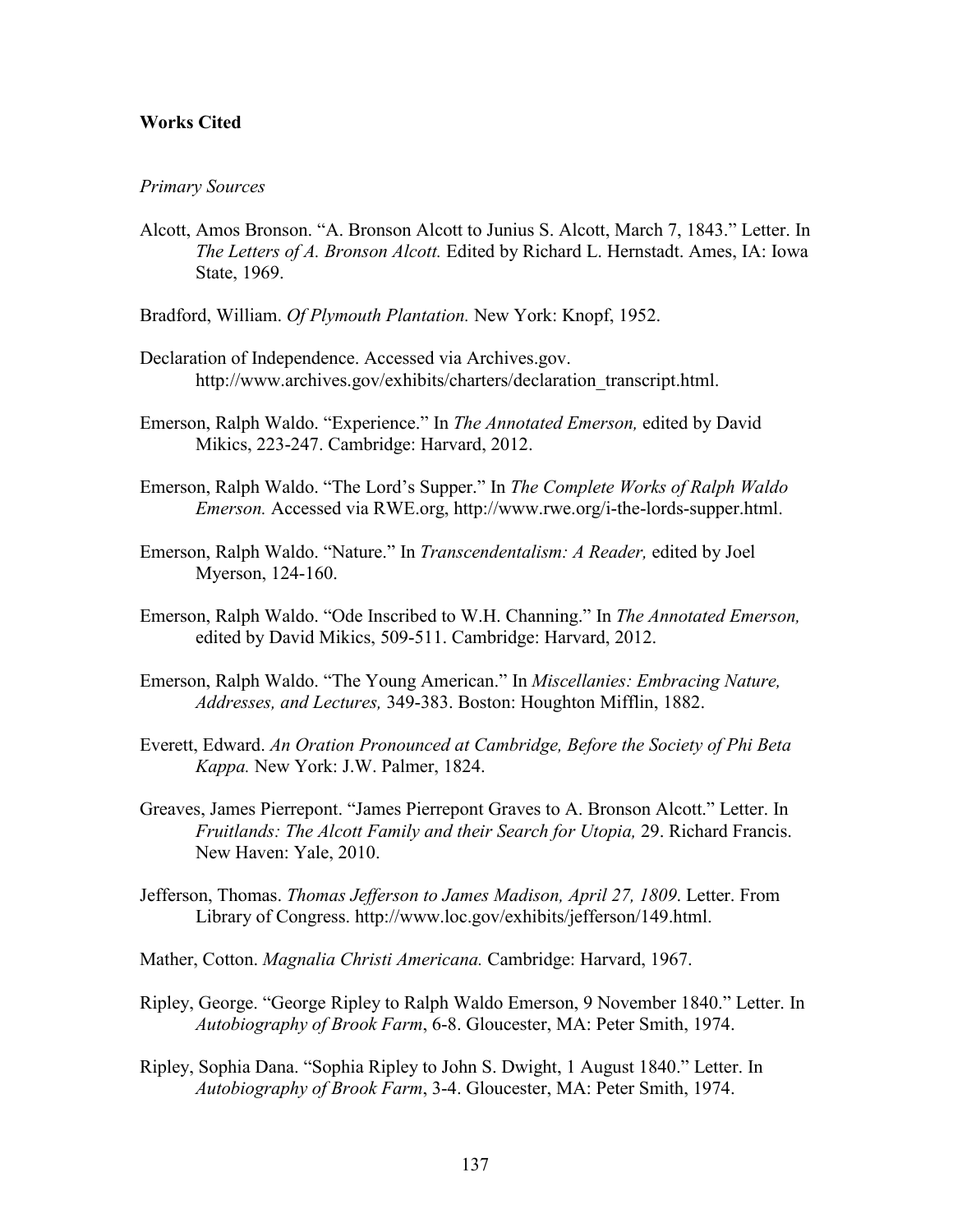- Ripley, George, Charles A. Dana, and Minot Pratt. "*Constitution of the Brook Farm Association, for Industry and Education, West Roxbury, Mass. With An Introductory Statement.*" In *Autobiography of Brook Farm,* 93-100. Gloucester, MA: Peter Smith, 1974.
- Sewall, Samuel. *Phaenomena quaedam Apocalyptica…Or, some Few Lines towards a description of the New Heaven*. 1697. Ed. Reiner Smolinski, accessed via Electronic Texts in American Studies, Libraries at University of Nebraska-Lincoln.
- Thoreau, Henry David. *Civil Disobedience and Other Essays.* New York: Dover, 1993.
- Thoreau, Henry David. *The Journal of Henry David Thoreau.* Edited by Bradford Torrey and Francis H. Allen. 14 volumes. Salt Lake City: Gibbs M. Smith, 1906, 1984.
- Thoreau, Henry David. "A Walk to Wachusett." In *Walking with Thoreau: A Literary Guide to the Mountains of New England.* Edited by William Howarth, 17-45. Boston: Beacon, 2001.
- Thoreau, Henry David. *Walden*. New York: Crowell, 1966.
- Thoreau, Henry David. *Walking.* LaVergne, TN: Watchmaker, 2010.
- Thoreau, Henry David. *A Week on the Concord and Merrimack Rivers, Walden; or, Life in the Woods, The Maine Woods, Cape Cod.* Edited by Robert F. Sayre. New York: Library of America, 1985.
- Virgil, *Aeneid.* The Latin Library, [http://www.thelatinlibrary.com/verg.htm](http://www.thelatinlibrary.com/verg.html)l.
- Virgil, *Aeneid*. Translated by Robert Fitzgerald. New York: Vintage, 1990.
- Virgil. *The Eclogues of Virgil.* Translated by David Ferry. New York: Farrar, Straus, Giroux, 1999.
- Virgil. *The Georgics of Virgil.* Translated by David Ferry. New York: Farrar, Straus, Giroux, 2006.

## *Secondary Sources*

Arsić, Branka, and Cary Wolfe, eds. *The Other Emerson.* Minneapolis: Minnesota, 2010.

Bleohlavek, John M. ""Let the Eagle Soar!": Democratic Constraints on the Foreign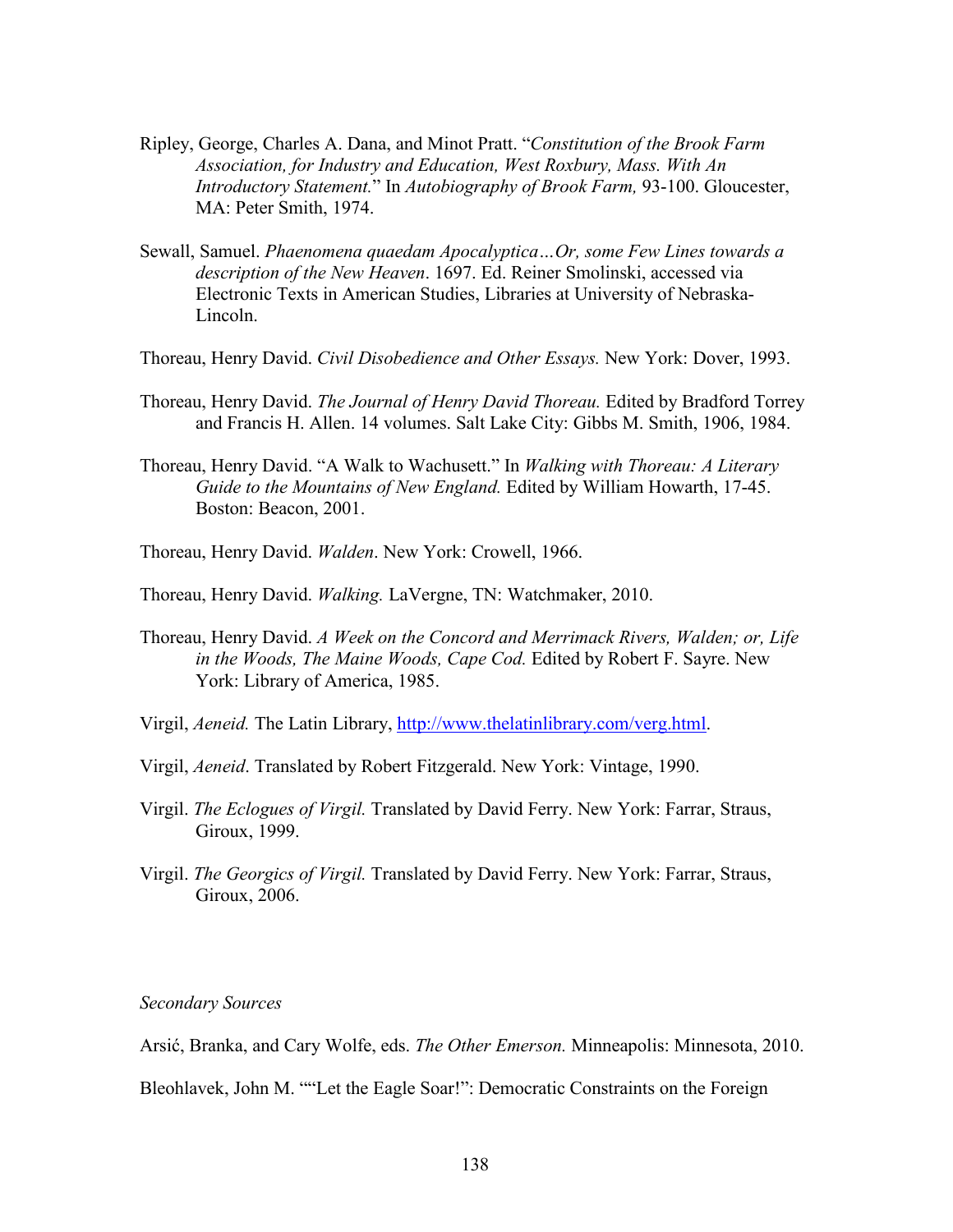Policy of Andrew Jackson." *Presidential Studies Quarterly* 10 (Winter 1980): 36- 50.

- Binde, Per. "Nature in Roman Catholic Tradition." *Anthropological Quarterly* 74 (January 2001): 15-27.
- Bosco, Ronald A. "Ralph Waldo Emerson, 1812-1882: A Brief Biography." In *A Historical Guide to Ralph Waldo Emerson*, edited by Joel Myerson, 9-58. New York: Oxford, 2000.
- Bowden, M.J. "Invented Tradition and Academic Convention in Geographical Thought About New England." *GeoJournal* 26. (February 1992): 187-194.
- Buell, Lawrence. "Manifest Destiny and the Question of the Moral Absolute." In *The Oxford Handbook of American Transcendentalism,* edited by Joel Myerson, Sandra Harbert Petrulionis, and Laura Dassow Walls, 183-197. New York: Oxford, 2010.
- Burton, Katharine. *Paradise Planters: The Story of Brook Farm.* New York: Longmans, Green, 1939.
- Carp, Benjamin. *Defiance of the Patriots: The Boston Tea Party & The Making of America*. New Haven: Yale, 2010.
- Dahlstrand, Frederick C. *Amos Bronson Alcott: An Intellectual Biography*. East Brunswick, N.J.: Associated, 1982.
- Delano, Sterling F. *Brook Farm: The Dark Side of Utopia.* Cambridge: Harvard, 2004.
- Delano, Sterling F. "Transcendentalist Communities." In *The Oxford Handbook of American Transcendentalism,* edited by Joel Myerson, Sandra Harbert Petrulionis, and Laura Dassow Walls, 249-259. New York: Oxford, 2010.
- Dolan, Neal. *Emerson's Liberalism.* Madison: Wisconsin, 2009.
- Ellis, Joseph J. *American Creation: Triumphs and Tragedies at the Founding of the Republic.* New York: Vintage, 2007.
- Faust, Drew Gilpin. *This Republic of Suffering: Death and the American Civil War.* New York: Vintage, 2008.
- Foos, Paul. *A Short, Offhand Killing Affair: Soldiers and Social Conflict During the Mexican-American War.* Chapel Hill: North Carolina, 2002.
- Francis, Richard. *Transcendental Utopias: Individual and Community at Brook Farm, Fruitlands, and Walden.* Ithaca, NY: Cornell, 1997.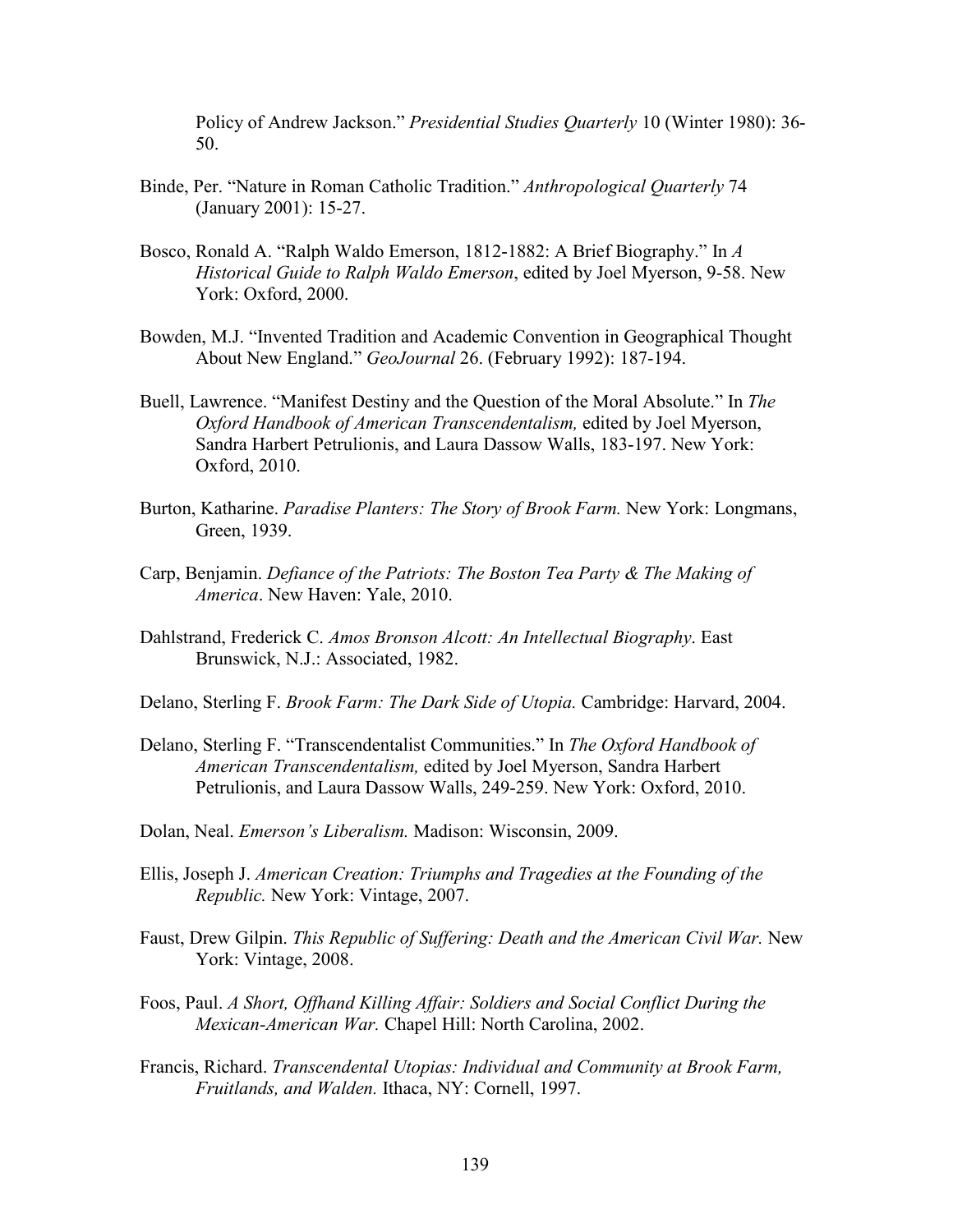- Fresonke, Kris. *West of Emerson: The Design of Manifest Destiny.* Berkeley: California, 2003.
- Gridley, Karl. ""Willing to Die for the Cause of Freedom in Kansas": Free State Emigration, John Brown, and the Rise of Militant Abolitionism in the Kansas Territory." In *Prophets of Protest: Reconsidering the History of American Abolitionism*, edited by Timothy Patrick McCarthy and John Stauffer, 147-164. New York: New, 2006.
- Golemba, Henry L. *George Ripley.* Boston: Twayne, 1977.
- Gougeon, Len. *Emerson & Eros: The Making of a Cultural Hero.* Albany: State University of New York, 2007.
- Gougeon, Len. *Virtue's Hero: Emerson, Antislavery, and Reform.* Athens: Georgia, 1990.
- Gura, Philip. *American Transcendentalism: A History.* New York: Hill, Wang, 2007.
- Haraszti, Zoltan. *The Idyll of Brook Farm.* Boston: Trustees of the Public Library, 1940.
- Hofstadter, Richard. *The American Political Tradition and the Men Who Made It.* New York: Vintage, 1989.
- Howarth, William, ed. *Walking with Thoreau: A Literary Guide to the Mountains of New England.* Boston: Beacon, 2001.
- Hunter, T.K. "Geographies of Liberty: A Brief Look at Two Cases." In *Prophets of Protest: Reconsidering the History of American Abolitionism,* edited by Timothy Patrick McCarthy, John Stauffer, 42-58. New York: New, 2006.
- Jefferson, Thomas, and Joyce Henri Robinson. "An American Cabinet of Curiosities: Thomas Jefferson's "Indian Hall at Monticello."" *Winterthur Portfolio* 30 (Spring 1995): 41-58
- Johnson, Linck. "The Life and Legacy of "Civil Disobedience."" In *The Oxford Handbook of American Transcendentalism,* edited by Joel Myerson, Sandra Harbert Petrulionis, and Laura Dassow Walls, 629-641. New York: Oxford, 2010
- Joy, Mark S. *American Expansionism: 1783-1860: A Manifest Destiny?* London: Pearson, 2003.
- Koch, Daniel Robert. *Ralph Waldo Emerson in Europe: Class, Race and Revolution in the Making of an American Thinker.* London: I.B. Tauris, 2012.

Langston, Thomas S. "A Rumor of Sovereignty: The People, Their Presidents, and Civil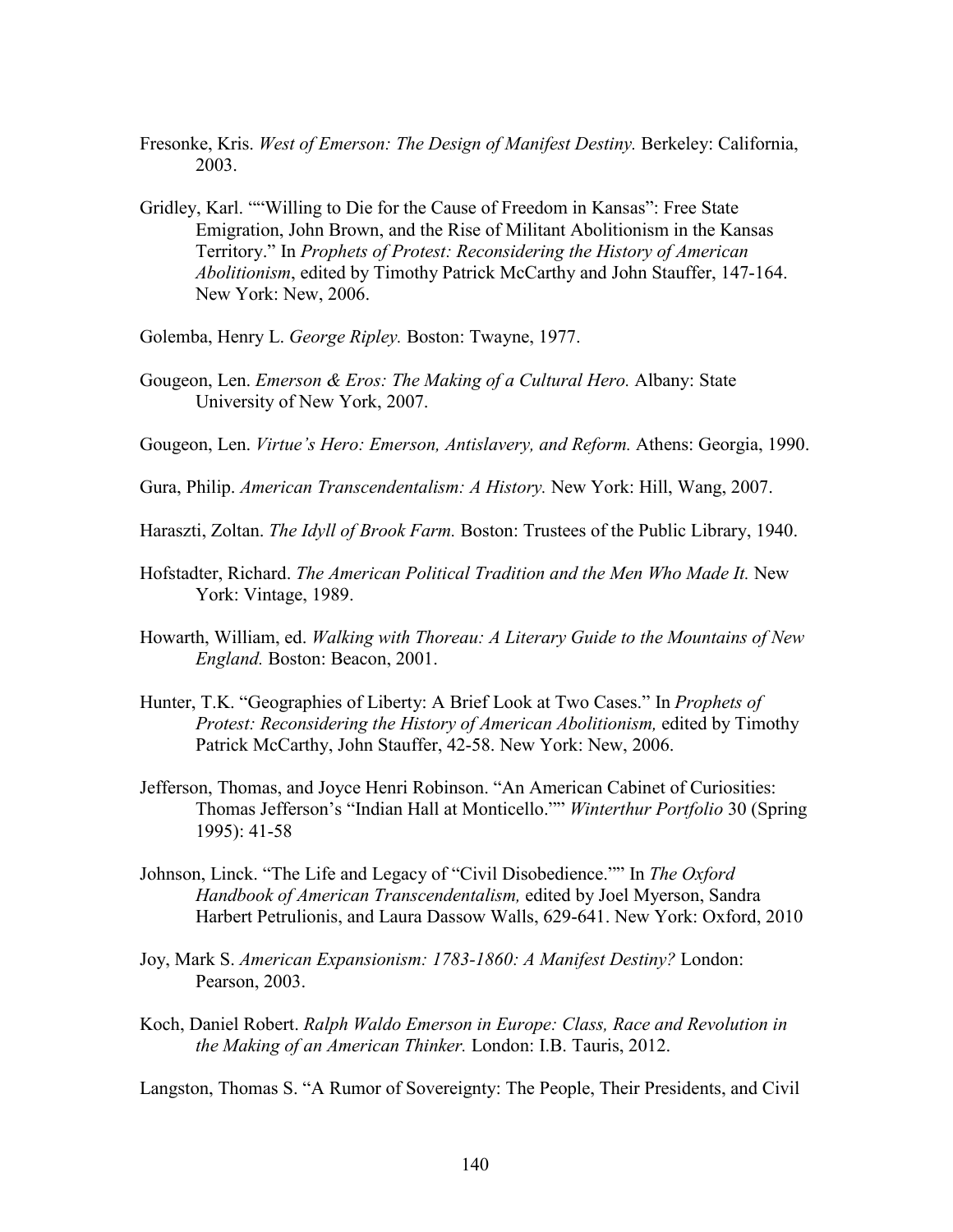Religion in the Age of Jackson." *Presidential Studies Quarterly* 23 (Fall 1993): 669-682.

Leach, Elanor Winsor. "Viewing the *Spectacula* of Aeneid 6." In *Reading Vergil's* Aeneid: *An Interpretative Guide,* edited by Christine Perkell, 111-127. Norman, OK: Oklahoma, 1999.

Lysaker, John T. *Emerson and Self-Culture.* Bloomington, IN: Indiana, 2008.

- McPherson, James M. *Battle Cry of Freedom: The Civil War Era.* New York: Bantam, 1989.
- McWilliams, John. *The American Epic: Transforming a Genre, 1770-1860.* New York: Cambridge, 1989.
- Mikies, David, ed. *The Annotated Emerson.* Cambridge: Harvard, 2012.
- Miller, Charles A. *Jefferson and Nature: An Interpretation.* Baltimore: Johns Hopkins, 1988.
- Miller, Perry. "Emersonian Genius and the American Democracy." In *Critical Essays on Ralph Waldo Emerson,* edited by Robert E. Burkholder, Joel Myerson, 276-288. Boston: G.K. Hall, 1983.
- Myerson, Joel, Brook Farm. "Two Unpublished Reminiscences of Brook Farm." *The New England Quarterly* 46. (June 1975): 253-260.
- Myerson, Joel, Sandra Harbert Petrulionis, and Laura Dassow Walls, eds. *The Oxford Handbook of American Transcendentalism.* New York: Oxford, 2010.
- Newman, Lance. "Environmentalist Thought and Action." In *The Oxford Handbook of American Transcendentalism,* edited by Joel Myerson, Sandra Harbert Petrulionis, and Laura Dassow Walls, 172-182. New York: Oxford, 2010.

Nudelman, Franny. *John Brown's Body.* Chapel Hill: North Carolina, 2004.

Onuf, Peter S. *Jefferson's Empire: The Language of American Nationhood.* Charlottesville: Virginia, 2000.

Paryz, Marek. *The Postcolonial and Imperial Experience in American Transcendentalism*. New York: Palgrave Macmillan, 2012.

Perkell, Christine G. "Vergil's Theodicy Reconsidered." In *Vergil at 2000,* edited by John D. Bernard, 67-83. New York: AMS, 1986.

Petrulionis, Sandra Harbert. "Antislavery Reform." In *The Oxford Handbook of*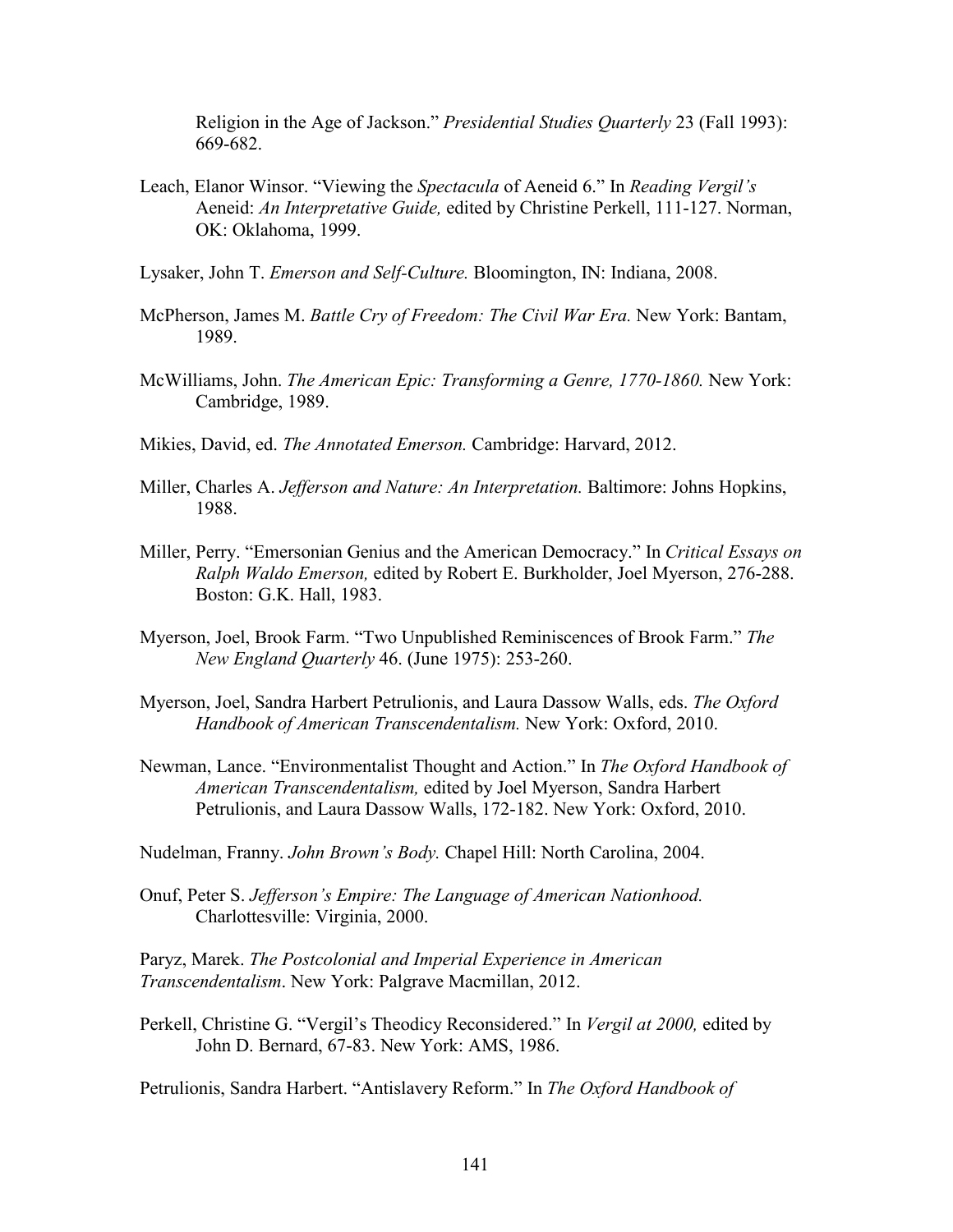*American Transcendentalism,* edited by Joel Myerson, Sandra Harbert Petrulionis, and Laura Dassow Walls, 201-221. New York: Oxford, 2010.

- Phillips, Christopher N. *Epic in American Culture: Settlement to Reconstruction.* Baltimore: Johns Hopkins, 2012.
- Reinhold, Meyer. "Vergil in the American Experience." In *Vergil at 2000: Commemorative Essays on the Poet and his Influence,* edited by John D. Bernard, 185-205. New York: AMS, 1986.
- Reynolds, David S. *John Brown, Abolitionist.* Knopf, 2005.
- Richardson, Robert D. Jr. *Emerson: The Mind on Fire.* Berkeley: California, 1995.
- Richter, Daniel K. *Facing East from Indian Country: A Native History of Early America.* Cambridge: Harvard, 2001.
- Robinson, David M. *Natural Life: Thoreau's Worldly Transcendentalism.* Ithaca: Cornell, 2004.
- Robinson, David M, ed. *The Political Emerson: Essential Writings on Politics and Social Reform.* Boston: Beacon, 2004.
- Rosenmeier, Jesper. *The Language of Canaan.* XanEdu: 2010.
- Rosenmeier, Jesper. *'Spirituall Concupiscence': John Cotton's English Years, 1584- 1633*. Lincoln: Ruddocks, 2012.
- Rossi, William. "Emerson, Nature, and Natural Science." In *A Historical Guide to Ralph Waldo Emerson,* edited by Joel Myerson, 101-150.
- Sacks, Kenneth, ed. *Emerson: Political Writings.* New York: Cambridge, 2008.
- Scheese, Don. *Nature Writing: The Pastoral Impulse in America.* New York: Simon, Schuster, 1996.
- Sears, Clara Endicott. *Bronson Alcott's Fruitlands.* Boston: Houghton Mifflin, 1915.
- Shephard, Odell. *Pedlar's Progress: The Life of Bronson Alcott.* New York: Greenwood, 1968.
- Smith, Henry Nash. *Virgin Land: The American West as Symbol and Myth.* Cambridge: Harvard, 1975.
- Sullivan, Robert. *The Thoreau You Don't Know: What the Prophet of Environmentalism Really Meant.* New York: HarperCollins, 2009.